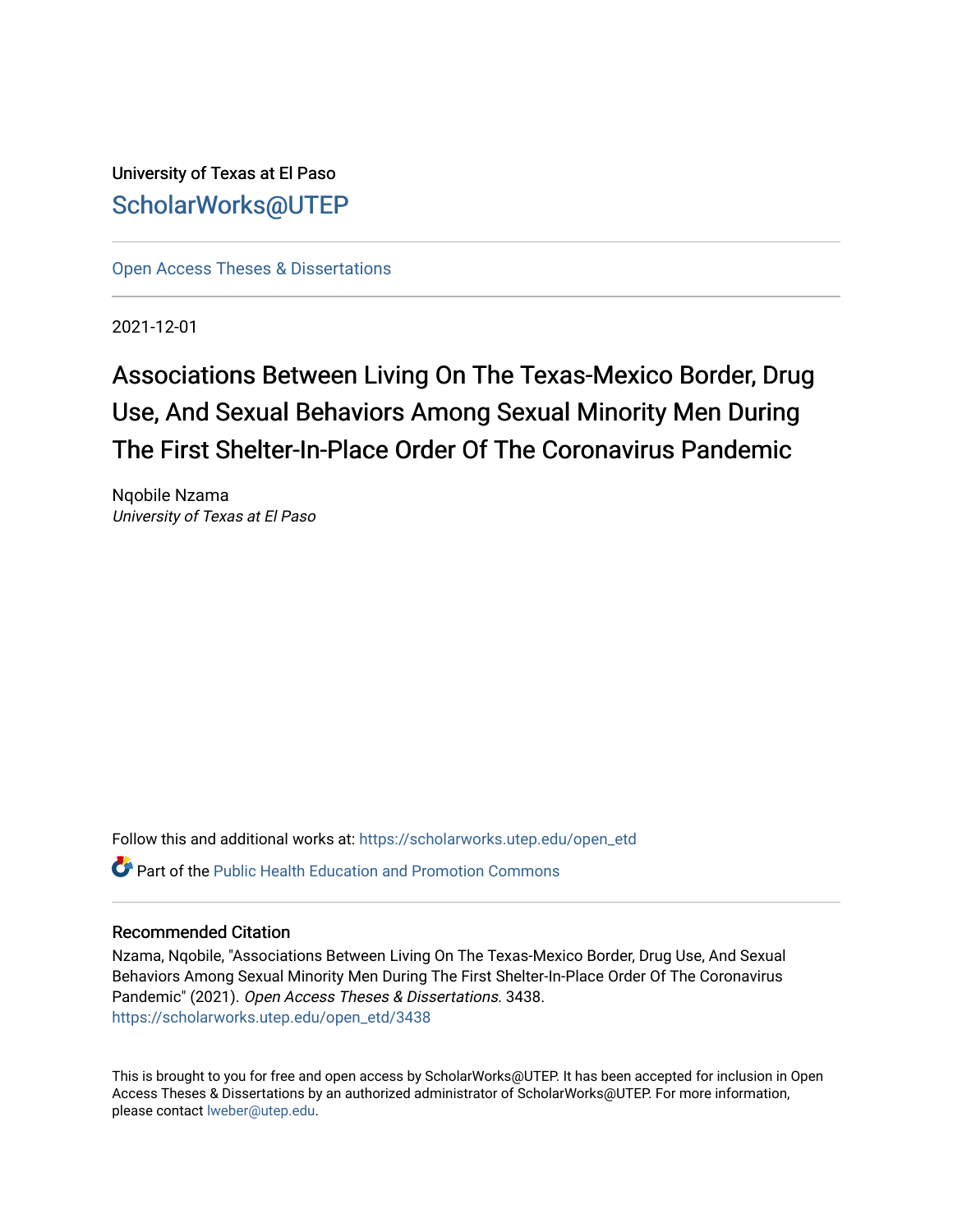# ASSOCIATIONS BETWEEN LIVING ON THE TEXAS-MEXICO BORDER, DRUG USE, AND SEXUAL BEHAVIORS AMONG SEXUAL MINORITY MEN DURING THE FIRST SHELTER-IN-PLACE ORDER OF THE CORONAVIRUS PANDEMIC

NQOBILE NZAMA

Master's Program in Public Health

APPROVED:

Oralia Loza, Ph.D., Chair

Jeannie B. Concha, Ph.D.

Phillip W. Schnarrs, Ph.D.

Stephen L. Crites, Jr., Ph.D. Dean of the Graduate School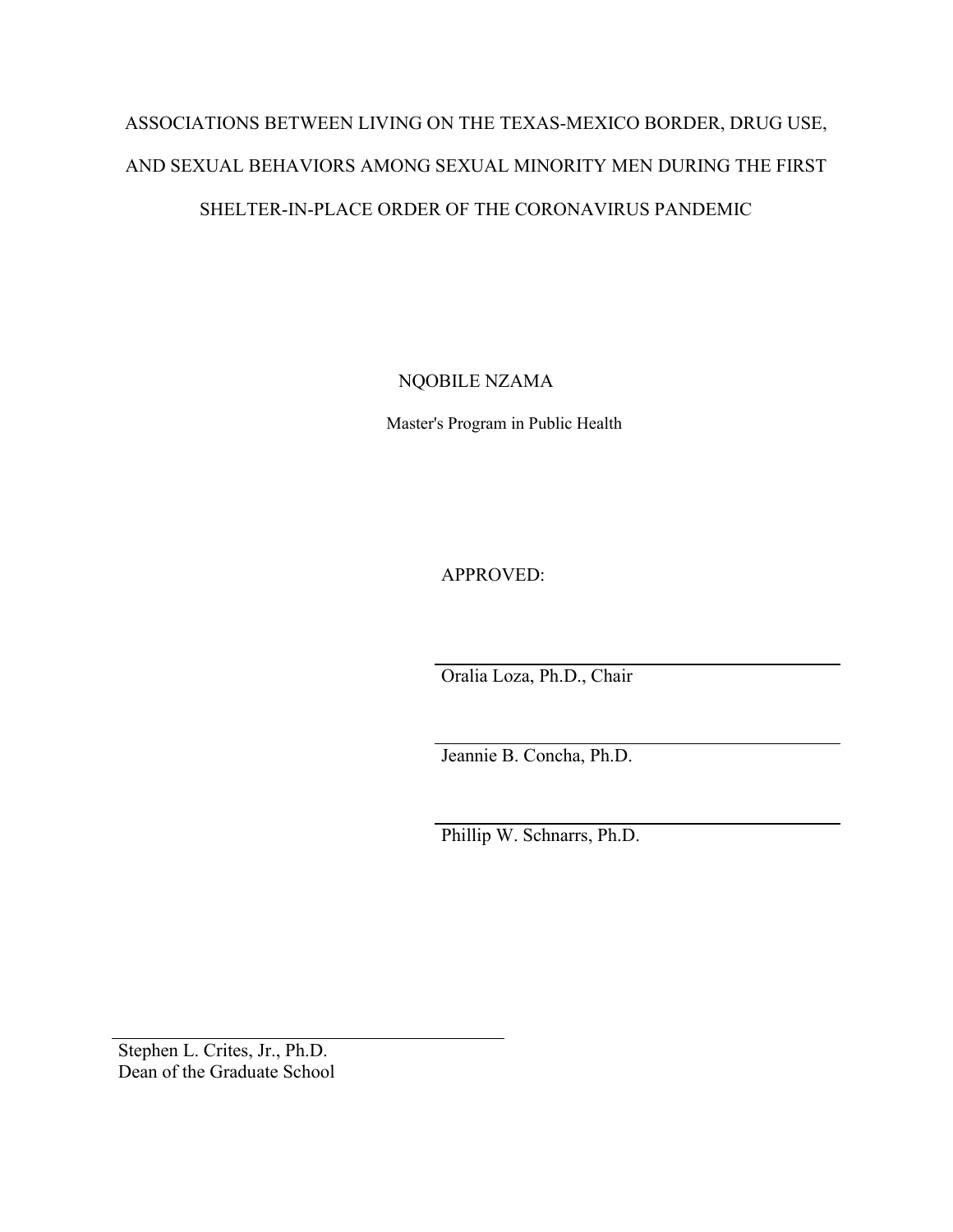Copyright ©

by

Nqobile Nzama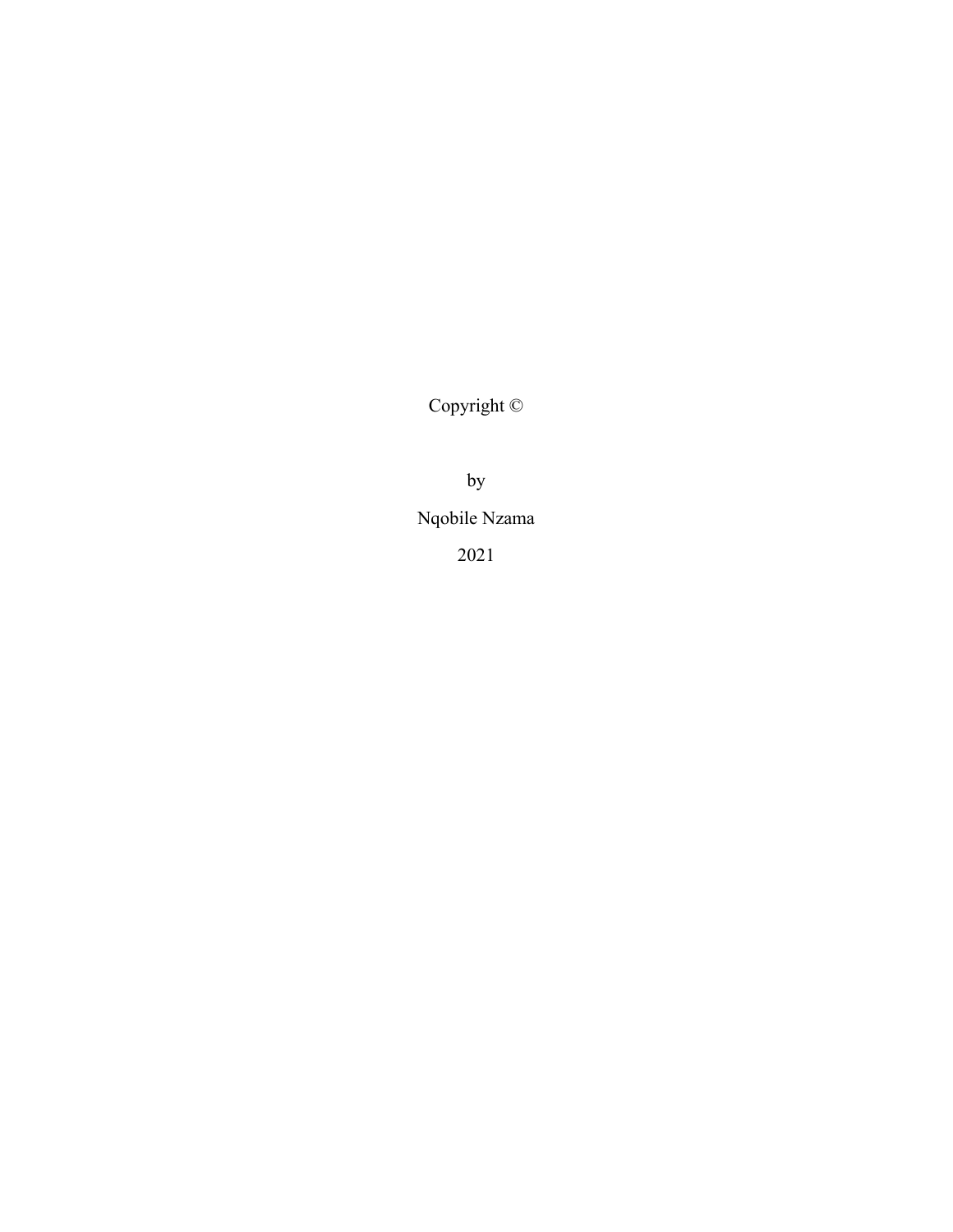# **DEDICATION**

This thesis is dedicated to Sibusisiwe Myeni, and my aunt Zimise Nzama. Thank you for your endless support and sacrifices.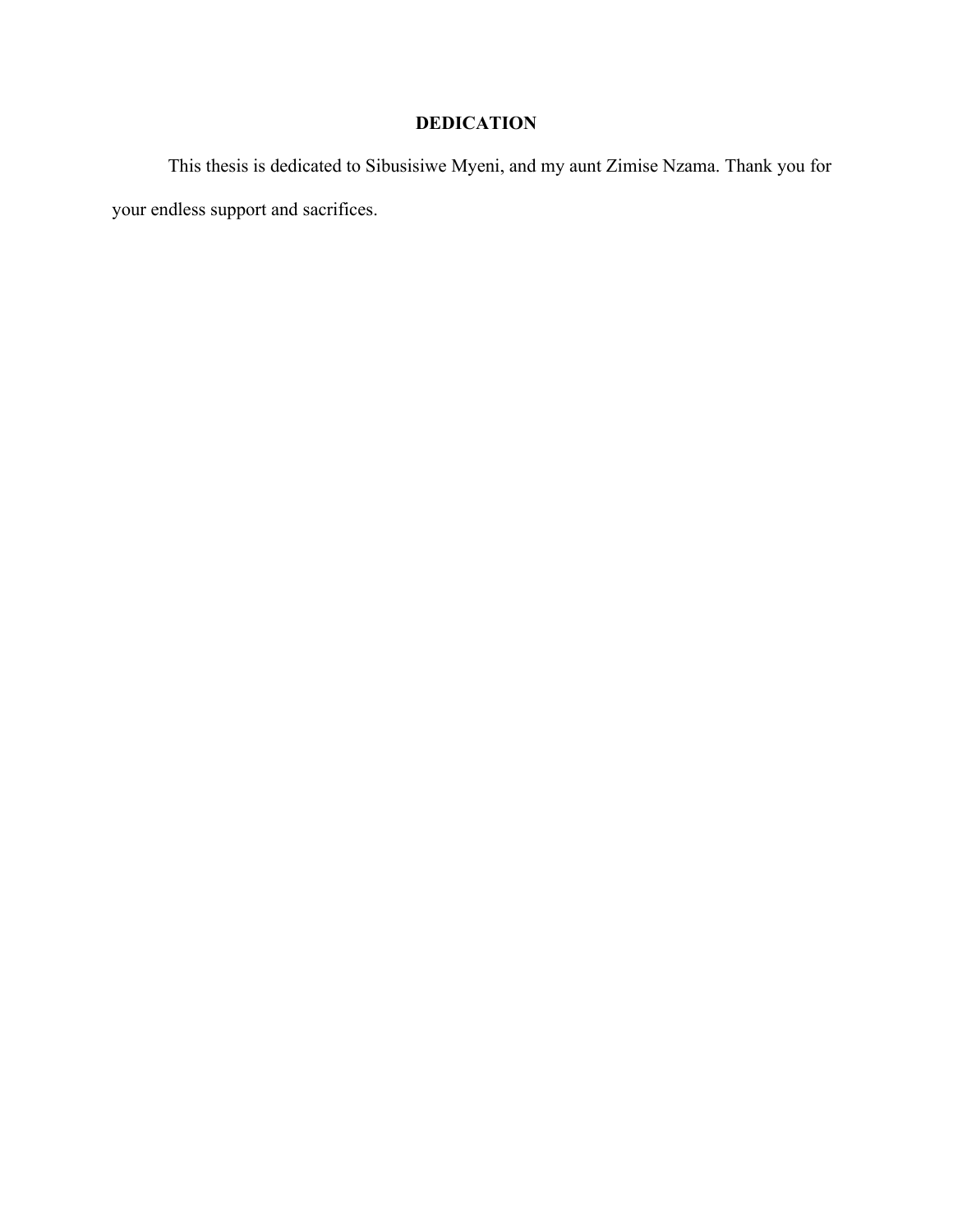# ASSOCIATIONS BETWEEN LIVING ON THE TEXAS-MEXICO BORDER, DRUG USE, AND SEXUAL BEHAVIORS AMONG SEXUAL MINORITY MEN DURING THE FIRST SHELTER-IN-PLACE ORDER OF THE CORONAVIRUS PANDEMIC

by

# NQOBILE NZAMA, BSS

# THESIS

Presented to the Faculty of the Graduate School of

The University of Texas at El Paso

in Partial Fulfillment

of the Requirements

for the Degree of

# MASTER OF PUBLIC HEALTH

Department of Public Health Sciences THE UNIVERSITY OF TEXAS AT EL PASO December 2021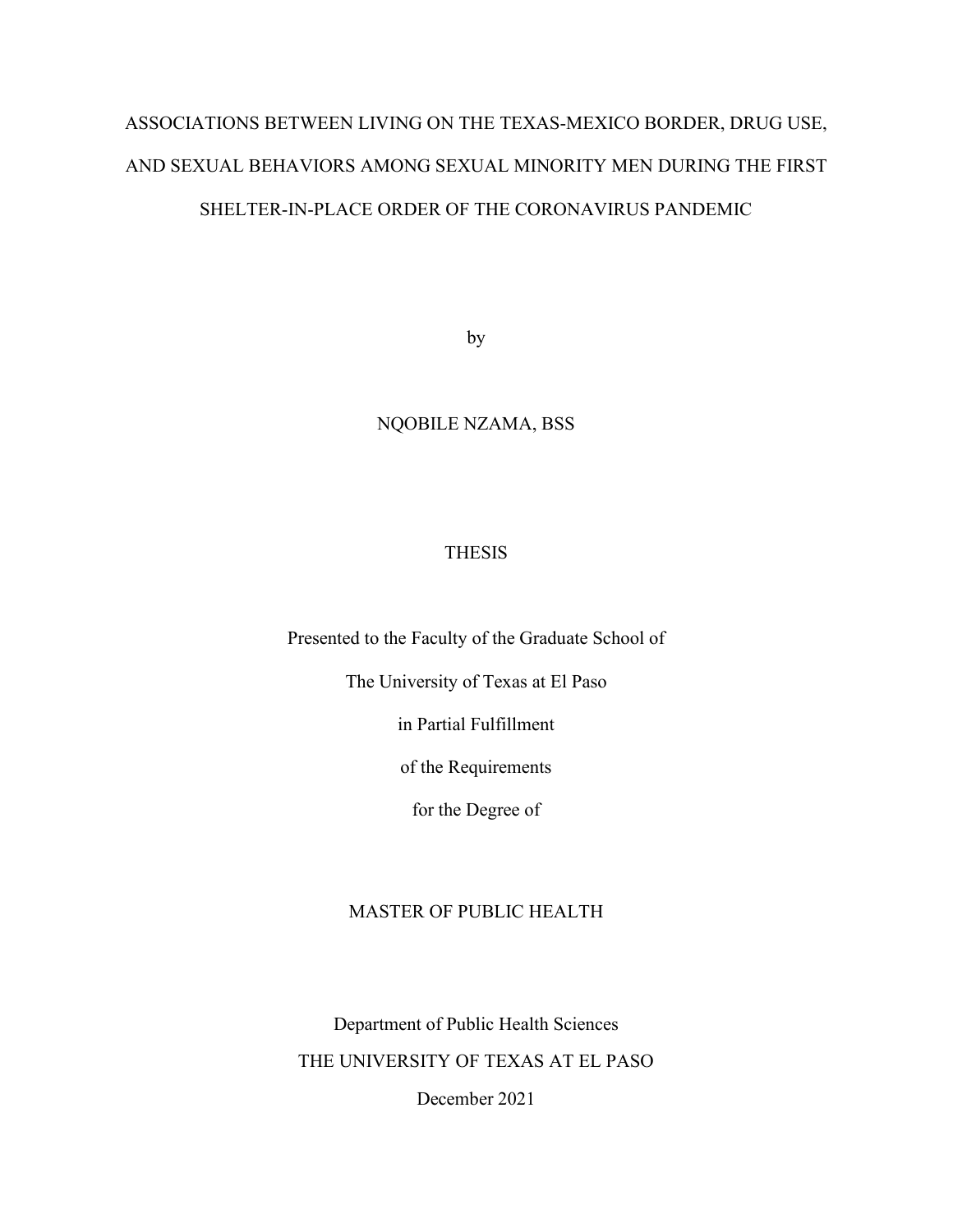## **ACKNOWLEDGEMENTS**

Great appreciation goes to my supervisor, Dr. Oralia Loza. Thank you for your support and patience throughout the process of this thesis. I have been honored to work under your guidance. I am incredibly grateful for all the knowledge and advice you have shared with me.

Thank you to my committee members, Dr. Jeannie B. Concha and Dr. Phillip W. Schnarrs, for your detailed and thoughtful feedback.

Thank you to my friend, Buhle Mthethwa, for listening to all my thoughts and discoveries. I am grateful for all the text messages and calls checking on the updates of my work and my general well-being.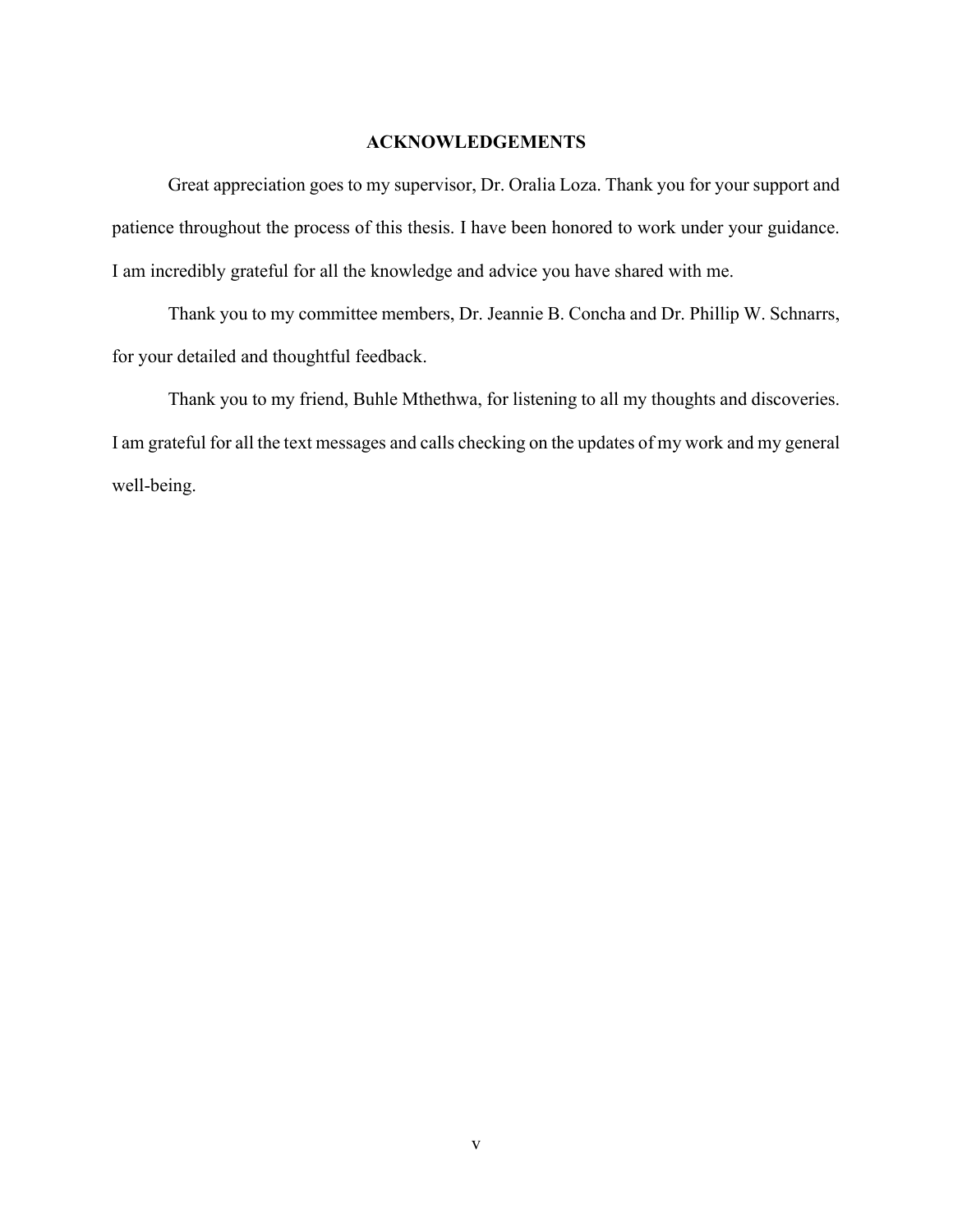#### **ABSTRACT**

Background: There have been changes in drug use and sexual behaviors among sexual minority men since the coronavirus pandemic. At this time, there is not adequate literature focusing on the state of Texas.

Aims and Objective: The aims of this secondary data analysis and exploratory study are to determine associations between sociodemographic characteristics and living on the Texas-Mexico border, drug use, sexual behaviors, and use of dating/hook-up apps among sexual minority men who completed the *COVID-19 & You Survey* conducted between May 1, 2020 to July 31, 2020, during the first shelter-in-place order of the Coronavirus pandemic.

Hypotheses: The hypotheses of this study were be repeated for each of the analytical outcomes including living in a border county; increased use of alcohol since shelter-in-place; increased use of any illicit drugs since shelter-in-place; started/continued hooking-up via apps since shelter-in-place; and decreased use of condoms since shelter-in-place. It was predicted that, as compared to those without the analytical outcome, those with the outcome will have a change in odds for ever attending a sex party where drugs were used; drinking alcohol or using recreational drugs due to COVID-19; finding alcohol, smoking pot, or other drug use helpful for coping since the beginning of COVID-19; hook-up and dating apps use; meeting up with people from hook-up and dating apps; being in a relationship or dating; being in an open or polygamous relationship; engaging in sex or sexual activity for money or working in the sex industry; and condom use.

Methods: Descriptive statistics (n, frequency, and percent) were determined for all measures and their bivariate associations with each analytical outcome using Chi-Square tests. Adjusted associations were determined using logistic regression adjusting for age, race and

vi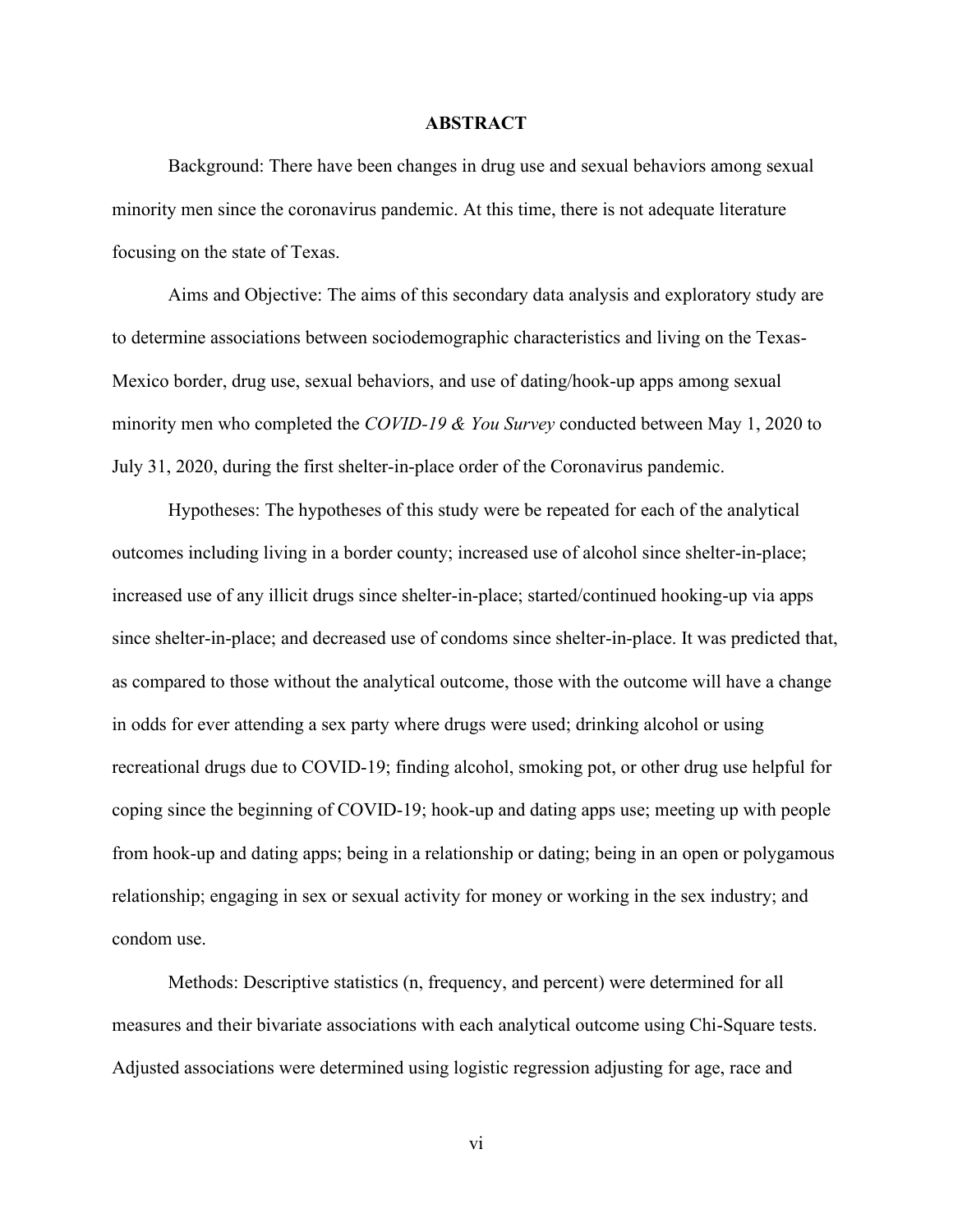ethnicity, education level, citizenship/immigration status, sexual orientation, and HIV positive status. Tests results were determined to be significant if the p-value < 0.05. Odds ratio and 95% confidence intervals are reported.

Results: A total of 560 sexual minority men completed the survey. The majority were white (61.5%) and were either lesbian/gay/same-gender-loving (90.0%). For the analytical outcomes, 16.8% were living in a border county, 56.5% increased their use of alcohol since shelter-in-place, 27.8% increased their use of any illicit drug since shelter-in-place, 36.2% started or continued their use of hook-up apps since shelter-in-place, and 16.9% decreased their condom use since shelter-in-place.

The following are the significant adjusted results for each analytical outcome based on an overall significant association with the outcome and/or decrease/increased odds of the outcome. Living in a Border County: Race and ethnicity, education level, and relationship status. Increased Use of Alcohol Since Shelter-in-Place: Race and ethnicity, finding it helpful to use alcohol/drugs since shelter-in-place, relationship, last sexual intercourse. Increased Use of Any Illicit Drug Since Shelter-in-Place: Age, race and ethnicity, ever engaging in sex or sexual work, and since shelter-in-place, increased use of recreational drugs, finding it helpful to use alcohol/drugs, and use of hookup or dating apps. Continued or Started Hooking-Up via Apps Since Shelter-in-Place: Age, relationship status, relationship type, last sexual intercourse, ever engaged in sex work, and since shelter-in-place, condoms use and sexual activity frequency. Decreased Condom Use Since Shelter-in-Place: Race and ethnicity, sexual orientation, relationship status, condoms use prior to shelter-in-place, and sexual activity frequency since shelter-in-place.

vii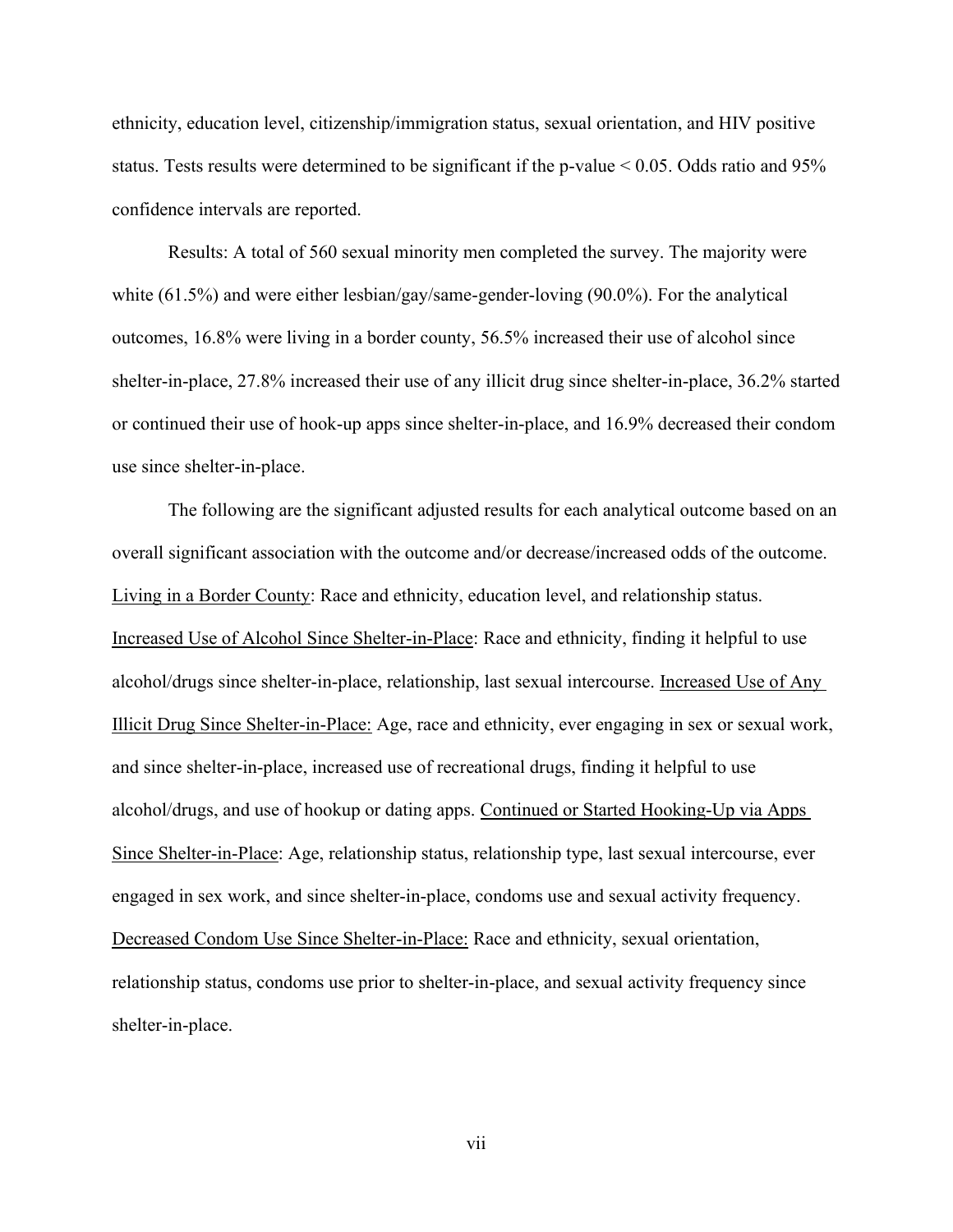Conclusions: There are limited studies conducted at a state or national level that explore the factors that impact or changes of drug use and sexual behavior among sexual minority men during the first COVID-19 shelter-in-place order. This study may serve as a reference for future studies which may include border counties.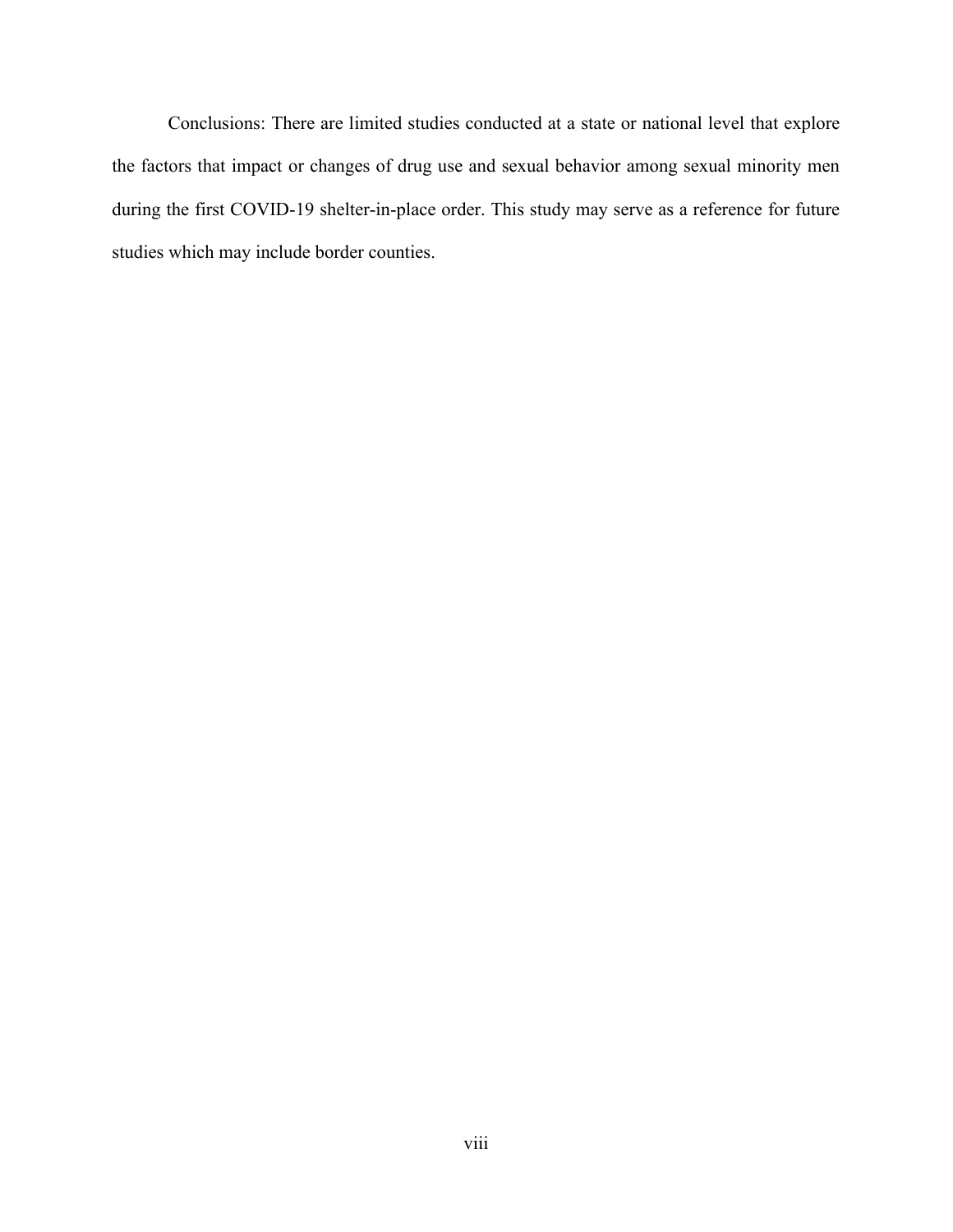# **TABLE OF CONTENTS**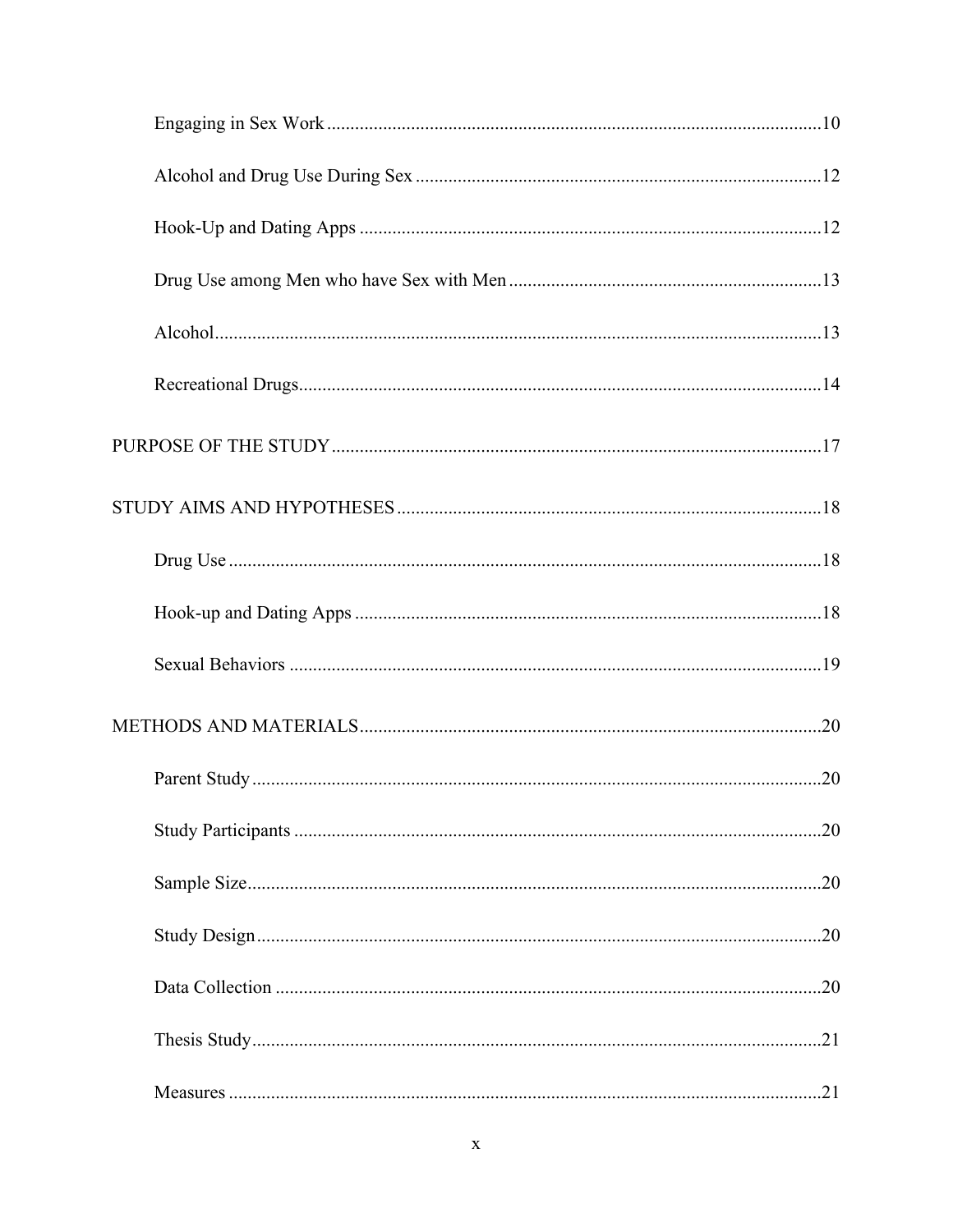| .29 |
|-----|
|     |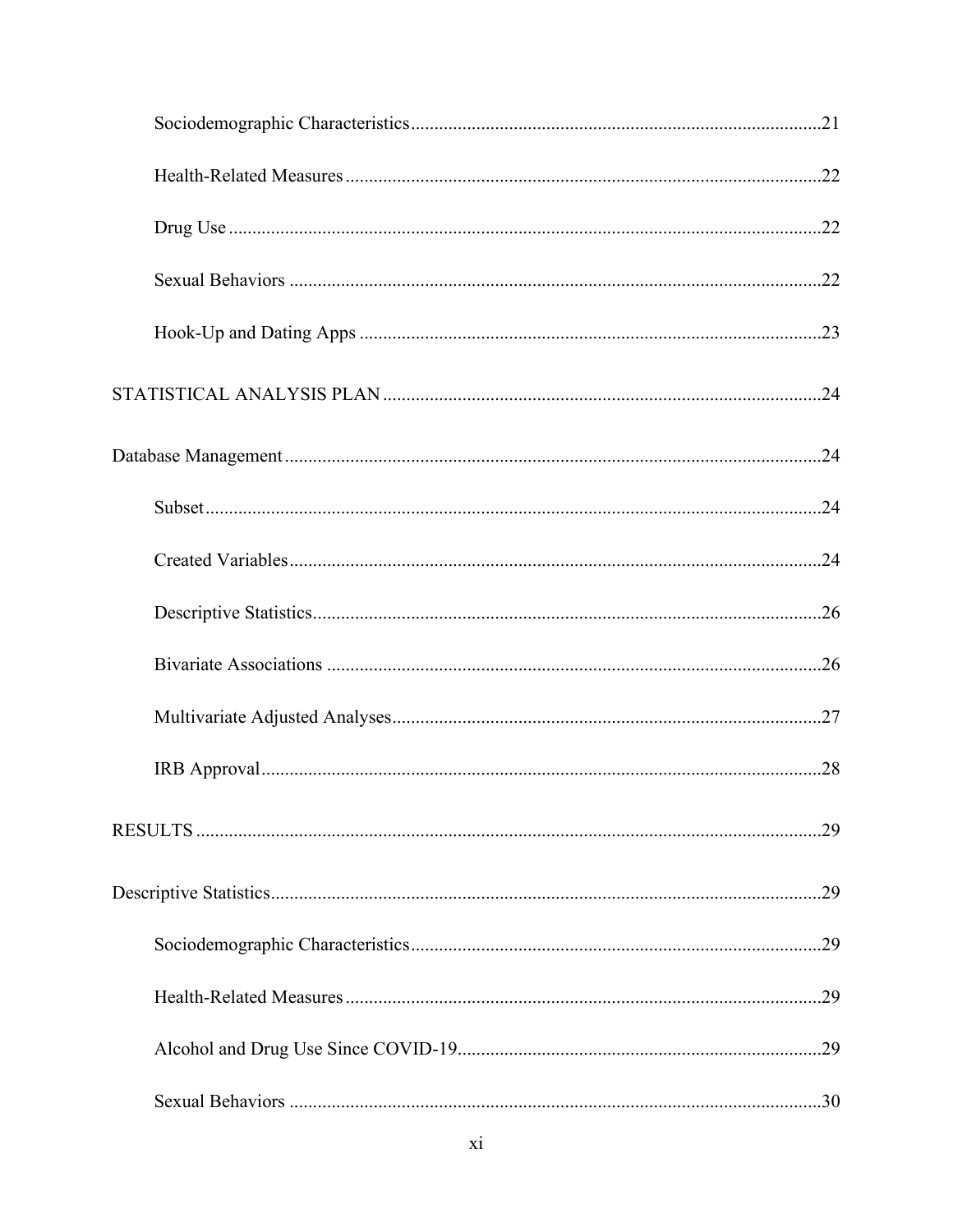| Continued or Started Hooking-Up via Apps Since Shelter-in-Place32  |  |
|--------------------------------------------------------------------|--|
|                                                                    |  |
|                                                                    |  |
|                                                                    |  |
|                                                                    |  |
|                                                                    |  |
| Continued or Started Hooking-Up via Apps Since Shelter-in-Place 35 |  |
|                                                                    |  |
|                                                                    |  |
|                                                                    |  |
|                                                                    |  |
|                                                                    |  |
|                                                                    |  |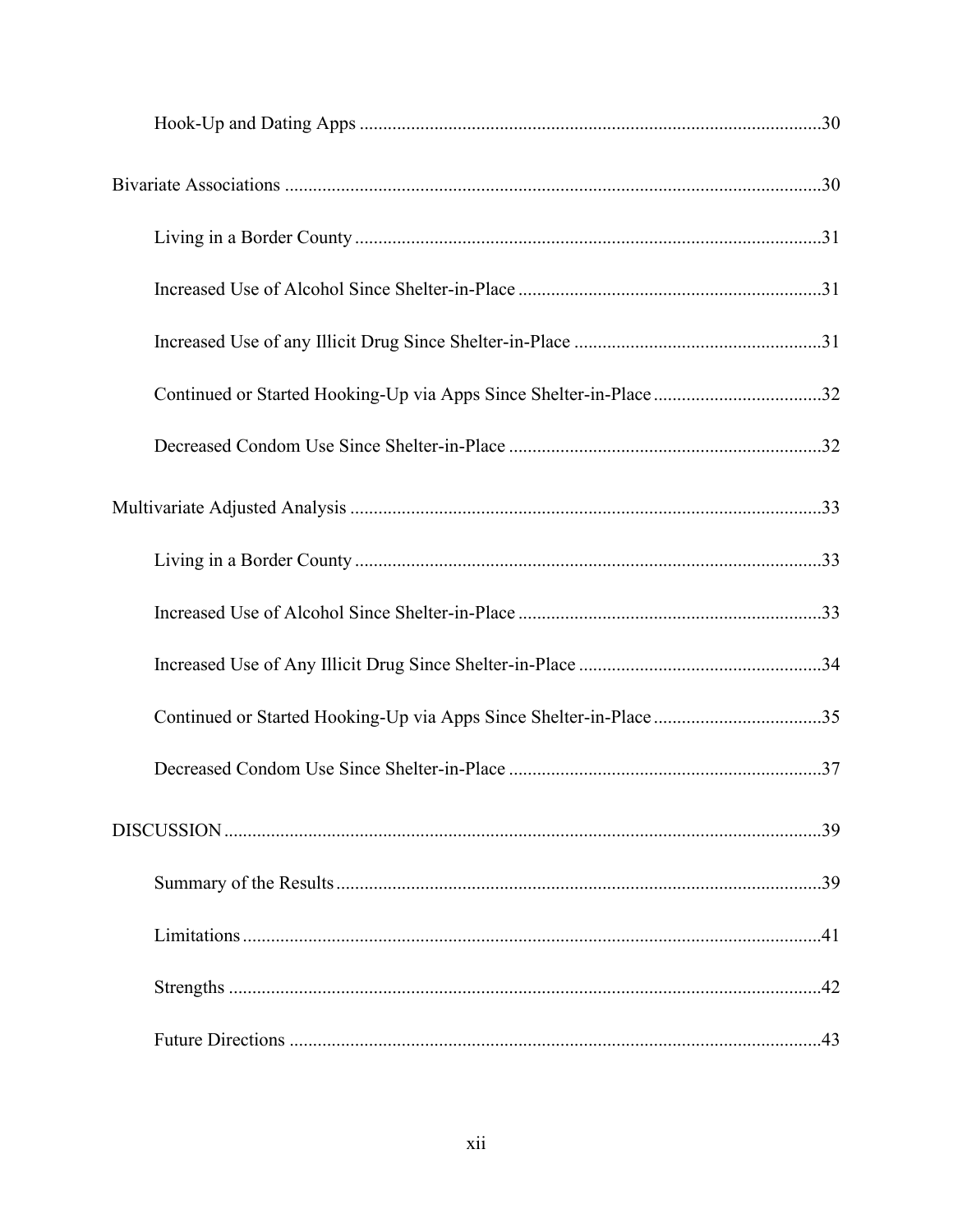| Table 1: Descriptive Statistics and Bivariate Associations between Living in a Texas-Mexico |
|---------------------------------------------------------------------------------------------|
| Border, Drug Use, and Sexual Behaviors among sexual minority men in Texas (n=560)50         |
| Table 2: Multivariate Adjusted Analysis between Living in a Texas-Mexico Border, Drug       |
|                                                                                             |
|                                                                                             |
|                                                                                             |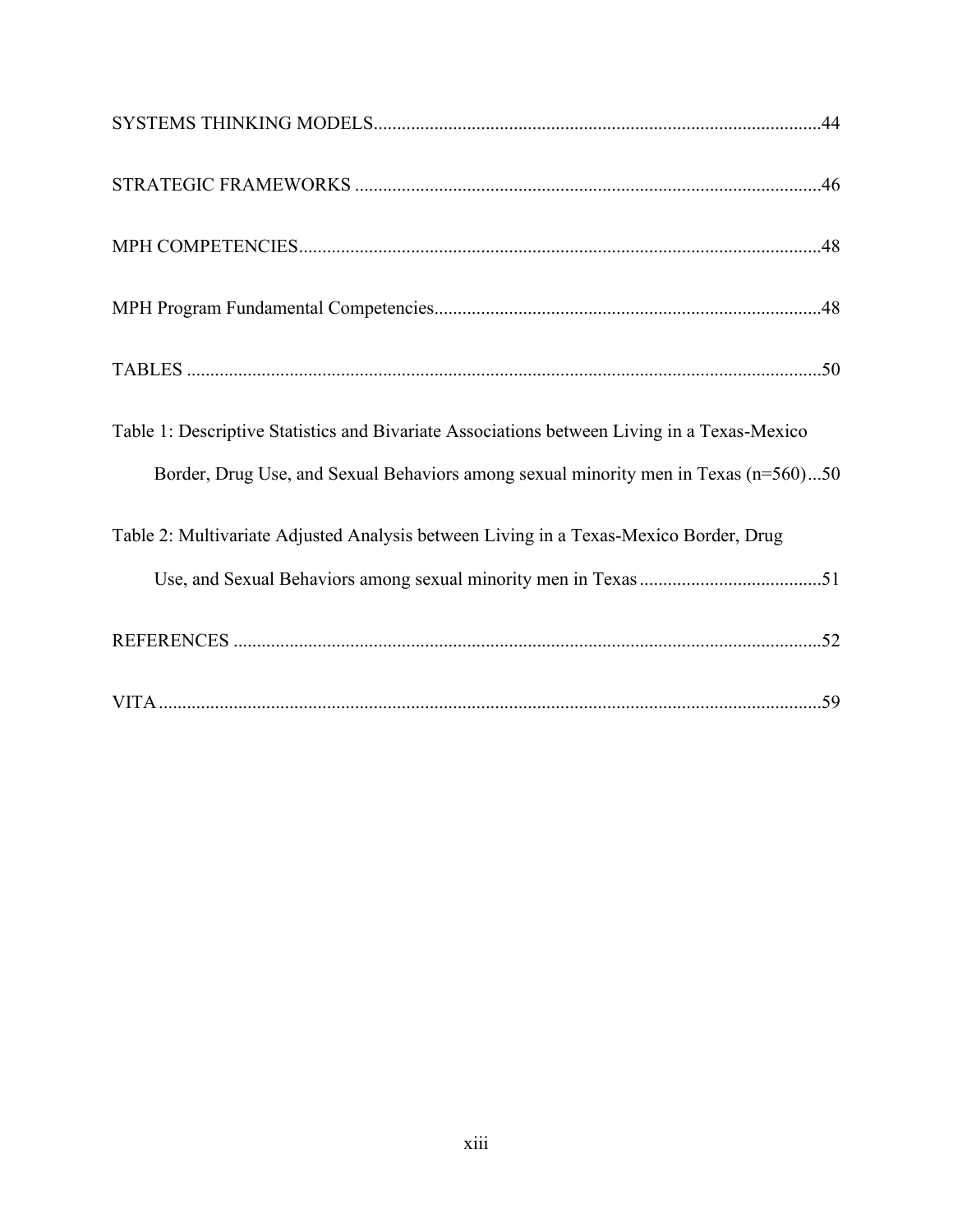#### **INTRODUCTION**

Men who have sex with men continue to be disproportionally affected by HIV in the United States. In 2018, gay and bisexual people comprised 69% of the 37,968 new HIV diagnoses in the United States (Centers for Disease Control and Prevention (CDC), 2020). A similar trend was observed at the state level. In 2016 Texas HIV infection prevalence in men who have sex with men was 8,358 per 100,000, which was higher than the general population (311 per 100,000) (Texas Department of State Health Services, n.d). According to the Texas Department of State Health Services (Texas Department of State Health Services, 2020), the Texas-Mexico border had a lower number of people living with HIV (133.9 per 100,000) compared to the rest of Texas (184.0 per 100,000). However, men who have sex with men were still the group disproportionally affected by HIV on the Texas-Mexico Border with 78% new diagnoses among MSM in 2017 (Texas Department of State Health Services, 2020). Some studies have explored the impact of the COVID-19 pandemic within the LGBTQ+ populations such as the behaviors of men who have sex with men and changes in their drug and alcohol use (Sanchez, Zlotorzynska, Rai, & Baral, 2020; Stephenson, Chavanduka, Rosso et al., 2021). This study aims to add to the existing literature by assessing living in Texas-Mexico border and changes in drug use and sexual behaviors since shelter-in-place among cisgender minority men in Texas.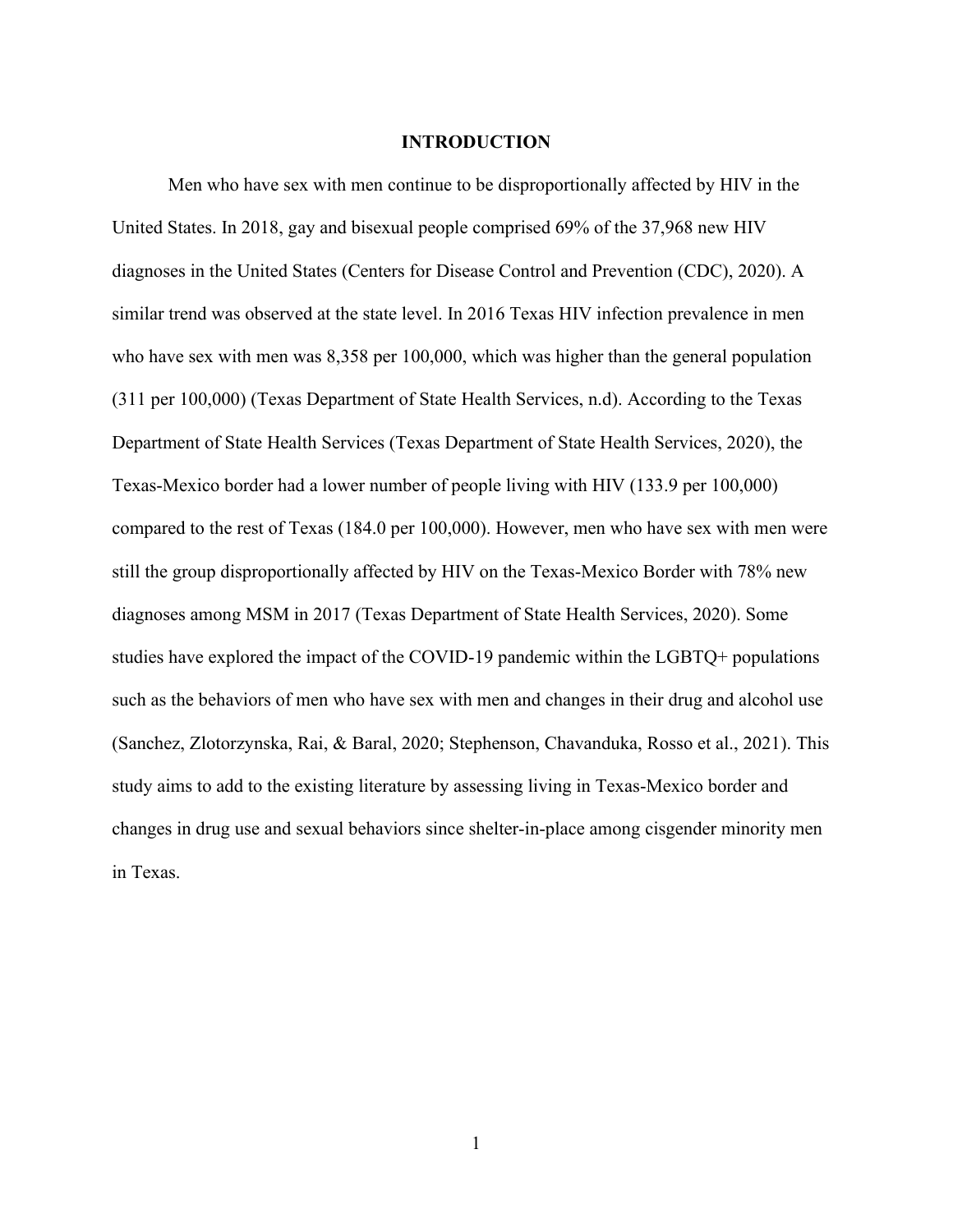#### **BACKGROUND AND SIGNIFICANCE**

## **COVID-19 Pandemic**

The first positive case of coronavirus (SARS-CoV-2), the virus that causes COVID-19, was traced back to Wuhan in China in December 2019 and the World Health Organization (WHO) declared COVID-19 as a pandemic on March 11, 2020 (Habas, Nganwuchu, Shahzad et al., 2020). The United States reported its first case of COVID-19 on January 20, 2020 (Holshue, DeBolt, Lindquist et al., 2021). The first case of COVID-19 in Texas was recorded on March 04, 2020 (Ojinnaka, Adepoju, Burgess, & Woodard, 2020). The COVID-19 disease at that moment was managed through treatment to prevent respiratory failure and supportive therapy (Habas et al., 2020). Countries then implemented various measures to contain the. The virus continues to affect all populations but minority groups carry the highest burden of disease with Blacks a spread of COVID-19 including shelter-in-place or stay-at-home regulations, masks mandates, social distancing, and refraining from large gatherings to contain the spread of the virus (Centers for Disease Control and Prevention (CDC), 2021) and Hispanics experiencing higher death rates compared to non-Hispanic Whites in the U.S. (Bassett, Chen, & Krieger, 2020; Gold, Rossen, Ahmad et al., 2020).

#### **HISPANIC HEALTH DISPARITIES IN COVID-19 IN THE U.S.**

The COVID-19 pandemic has disproportionally affected Hispanics of different age groups in other regions of the United States and thus face a more significant burden of disease. In regards to age groups, a cross-sectional study using national publicly available data collected between February 1, 2020 to July 22, 2020, showed that COVID-19 related deaths were higher among Hispanics across different age groups 25-34 years (RR: 7.0; 95% CI: 5.8, 8.4), 35-44 years (RR: 8.8; 95% CI: 7.8, 9.9), and 45-54 years (RR: 7.0; 95% CI: 6.6, 7.5) compared to non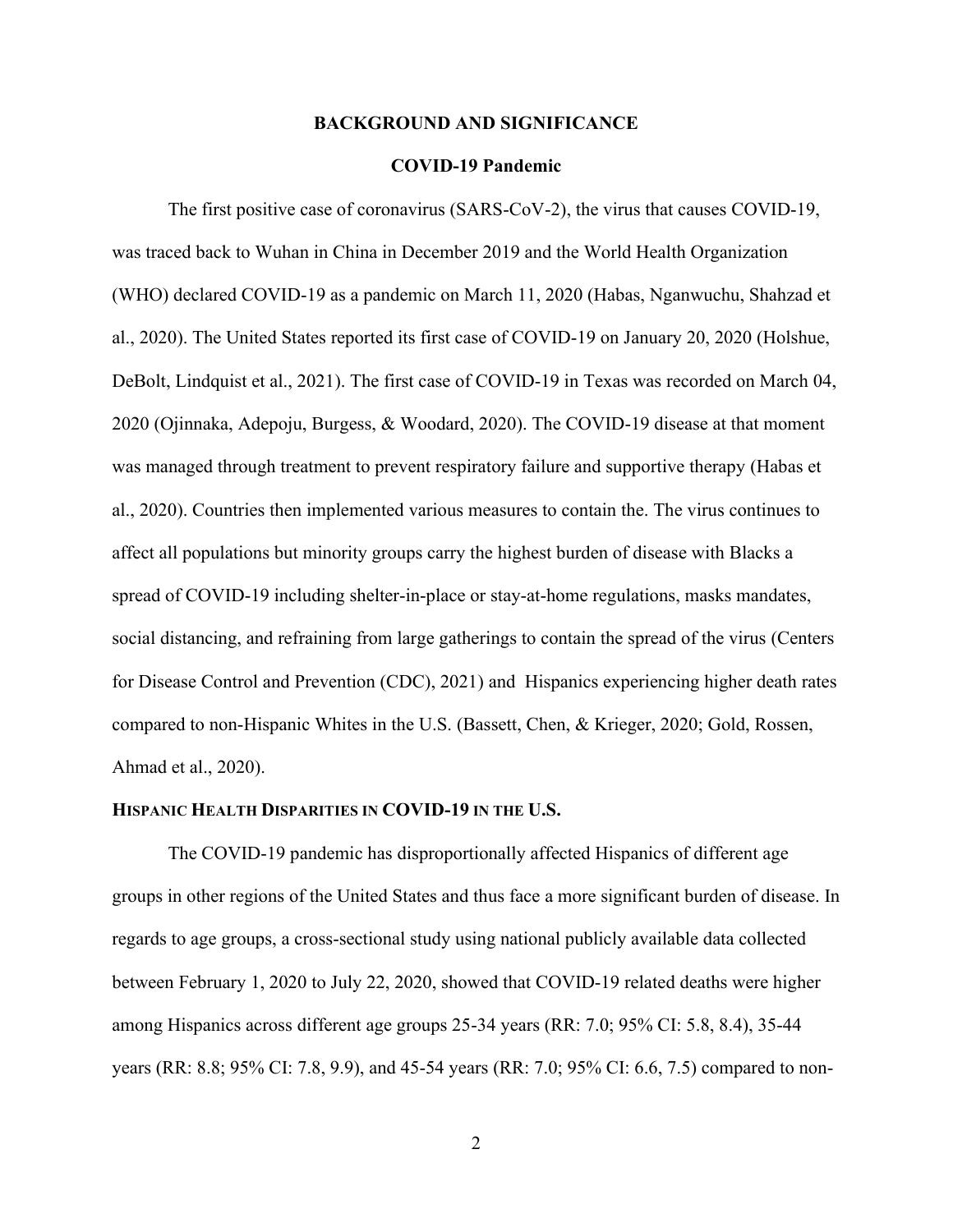Hispanics White (Bassett et al., 2020). In terms of race/ethnicity, a report generated using data from the National Vital Statistics System in the United States for 114,411 people who died due to COVID-19 from May 1, 2020 to August 31, 2020, found that Hispanics were the only ethnic/racial group that had an increase in the death rate of 10.1% (from 16.3% to 26.4%) while death rate decreased for Whites by 5.4% and Blacks by 2.9% (Gold et al., 2020). This pattern was consistent for the Southern and Western States (Gold et al., 2020).

#### **RATES OF COVID-19 IN TEXAS**

The cases of COVID-19 were on the rise since the first case was reported and Texas was not in a unique state either. Halfway through the data collection period, Texas approximately had 55, 971 cases (Texas Tribune, 2020). Texas had 68,271 cases by June 3, 2020 (Cook, 2020). Texas had 252,884 new cases by the end of July which cumulated the state's cases to 420,946 in July making it the third state with the highest number of cases after California and Florida (Costa, 2020). Although Texas was amongst the states with the highest number of cases, it remained a leading state with individuals who have recovered from COVID-19 with 260,542 recoveries, followed by Massachusetts (97,595 recoveries) and New York (72,973 recoveries) (Halsey, 2020).

#### **COVID-19 MORTALITY RATE IN TEXAS**

The state of Texas as of May 23, 2020 had 1,527 deaths (Texas Tribune, 2020). The state continued to experience a rise in fatalities throughout the data collection period; as of June 3, 2020 had 1,734 deaths due to COVID-19 (Cook, 2020). A retrospective study used publicly available Texas COVID-19 county-level cases and mortality from the Texas Department of State Health Services Center for Health Statistics with a county ranking report from 2020 Robert Wood Johnson Foundation between March 4, 2020 (the first time a case was reported in the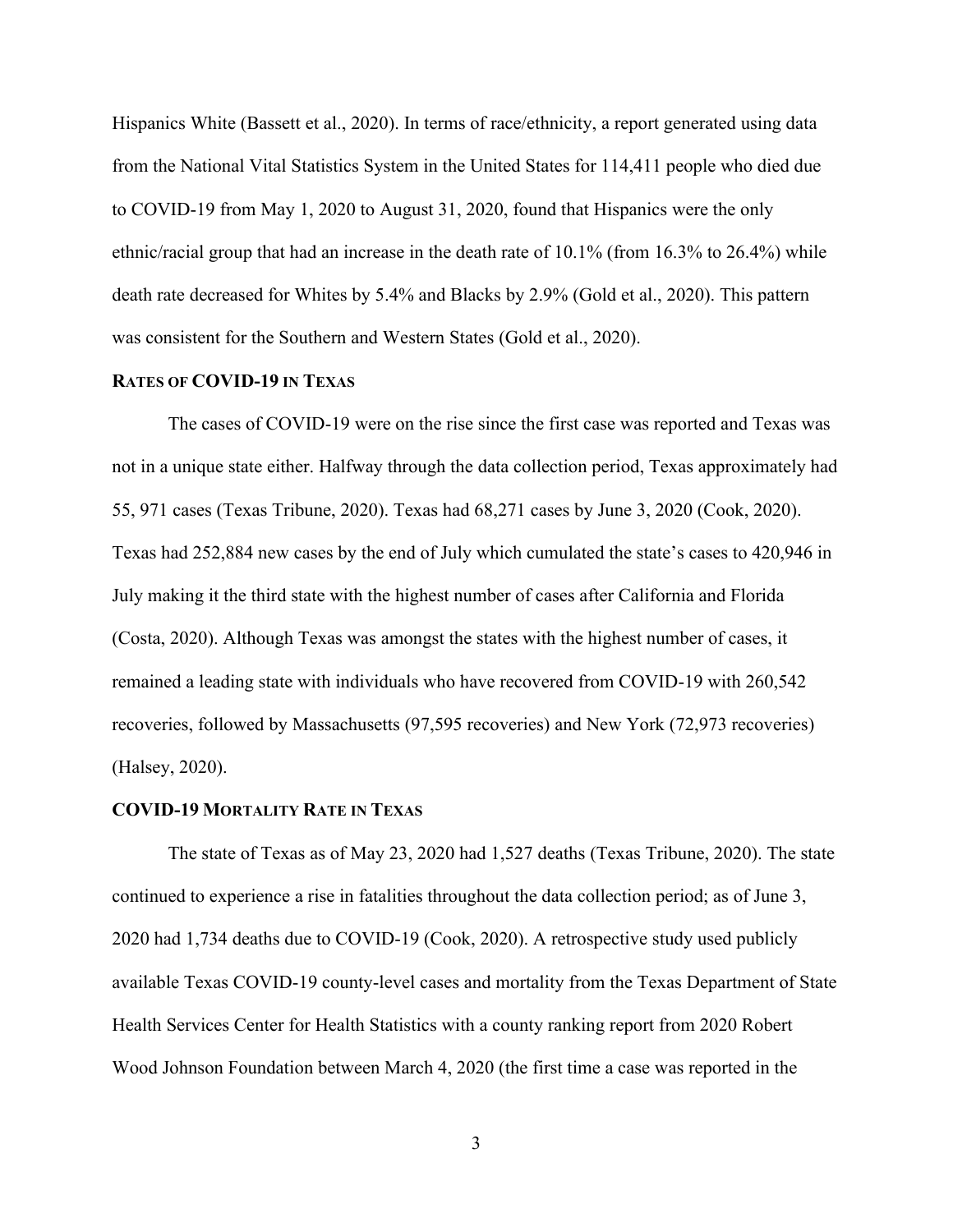state) to August 1, 2020 found a significant increase in COVID-19 deaths per 100,000 population with every 1% increase in the proportion of Hispanics ( $p = .03$ ) and African Americans ( $p = .04$ ) (Ojinnaka et al., 2020). When assessing an underlying condition, the study found that among adults with obesity there was a significant decreased in COVID-19 deaths per 100,000 with every 1% increase in the proportion of adults with obesity ( $\beta = 0.71$ ; 95% CI: 0.12, 1.30) (Ojinnaka et al., 2020). In the context of sociodemographic characteristics, the study findings indicate an increase of 5.21 COVID-19 deaths per 100,000 with every 1% increase in the proportion for unemployed people (β = 5.21; 95% CI: 2.22, 8.20) (Ojinnaka et al., 2020).

#### **U.S.- Mexico Border Region**

The U.S.-Mexico Border differs from the rest of Texas in terms of its demographics and healthcare access. The United States-Mexico Border is defined as a 62.5 miles land from north to the south of both countries. The region starts about 2000 miles from Texas to California north. There are four U.S. (Arizona, California, New Mexico, and Texas) that border with Mexico. The border region is estimated to have 150 million inhabitants which are expected to double by 2025 (United States-Mexico Border Health Commission, 2015). The population growth in the U.S.- Mexico border between 2010 to 2019 has been higher than the national rate (6.9% compared to 6.3%) (Rural Health Information Hub, 2019). There are 44 counties situated within the border region and the Office of Management and Budget classify 33 of those counties as nonmetropolitan (e.g., noncore or micropolitan) (Rural Health Information Hub, 2019). Most counties in the border region fall within medically underserved areas or health professional shortage areas (Rural Health Information Hub, 2019). The border region is also facing multiple public health issues such as lack of health insurance, language, and lack of infrastructure (e.g., housing, clean water supply, and sewage systems), high rates of poverty, and low-wage jobs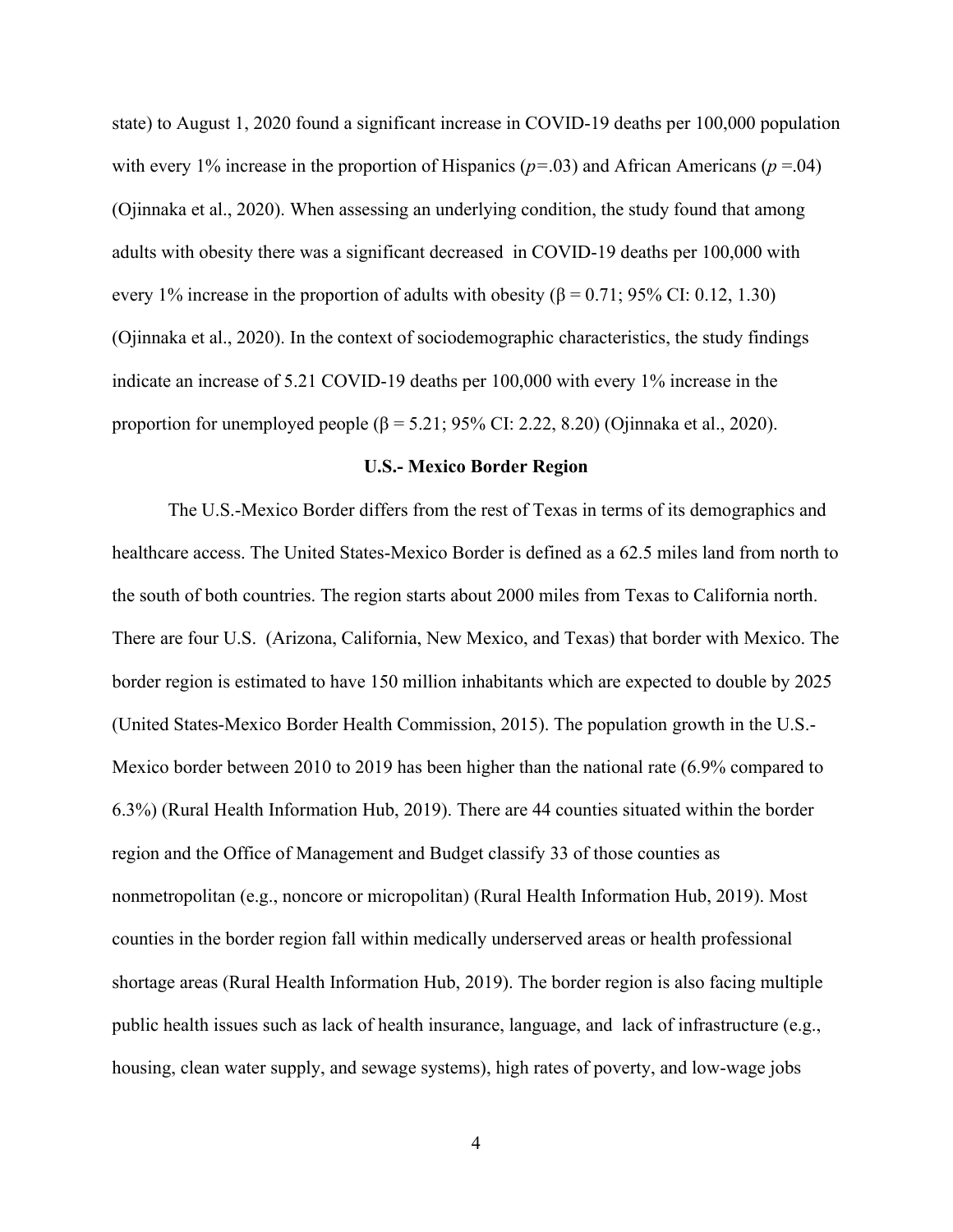(Rural Health Information Hub, 2019). Other healthcare barriers include immigration status such as having undocumented immigrants who cannot access health care and other social services due to lack of legal documentation (Rural Health Information Hub, 2019).

#### **Hispanic Population in Texas**

The Texas-Mexico border region makes up almost half of the U.S.-Mexico border (Office of Border Public Health, 2019) and it is considered the busiest border crossing in the U.S. (Rural Health Information Hub, 2019). The counties with the highest rates of Hispanic populations are in the U.S.-Mexico border region (Rural Health Information Hub, 2019). The Texas-Mexico border region has a higher rate of the Hispanic population (88.4% vs 35.5%), individuals living below the poverty threshold (29.3% vs 15.9%), adults from 18-64 years without health insurance (46.1% vs 28.3%), people who not speak English very well (31.7% vs 12.2%), and individuals aged 25 and more without a high school diploma (32.8% vs 16.5%) compared to people living in a non-border region (Office of Border Public Health, 2019).

#### **Cultural and Gender Norms**

When research is conducted by the dominant culture (individuals who identify as heterosexual form the majority sexual orientation and their identity is accepted as the norm or standard behavior), sexual and gender minorities often experience discrimination due to heteronormativity – where they are seen as challenging the norms set by the dominant sexual orientation (Kite & Bryant-Lees, 2016). Heterosexual individuals do not have to live in fear of having their sexual orientation questioned or fear to reveal it due to the potential discrimination this is referred to as heterosexual privilege (Kite & Bryant-Lees, 2016). Heteronormativity can influence how some individuals chose to identify, a cross-sectional study conducted among 142 Latino bisexual men in the United States between August 2009 to September 2011 found that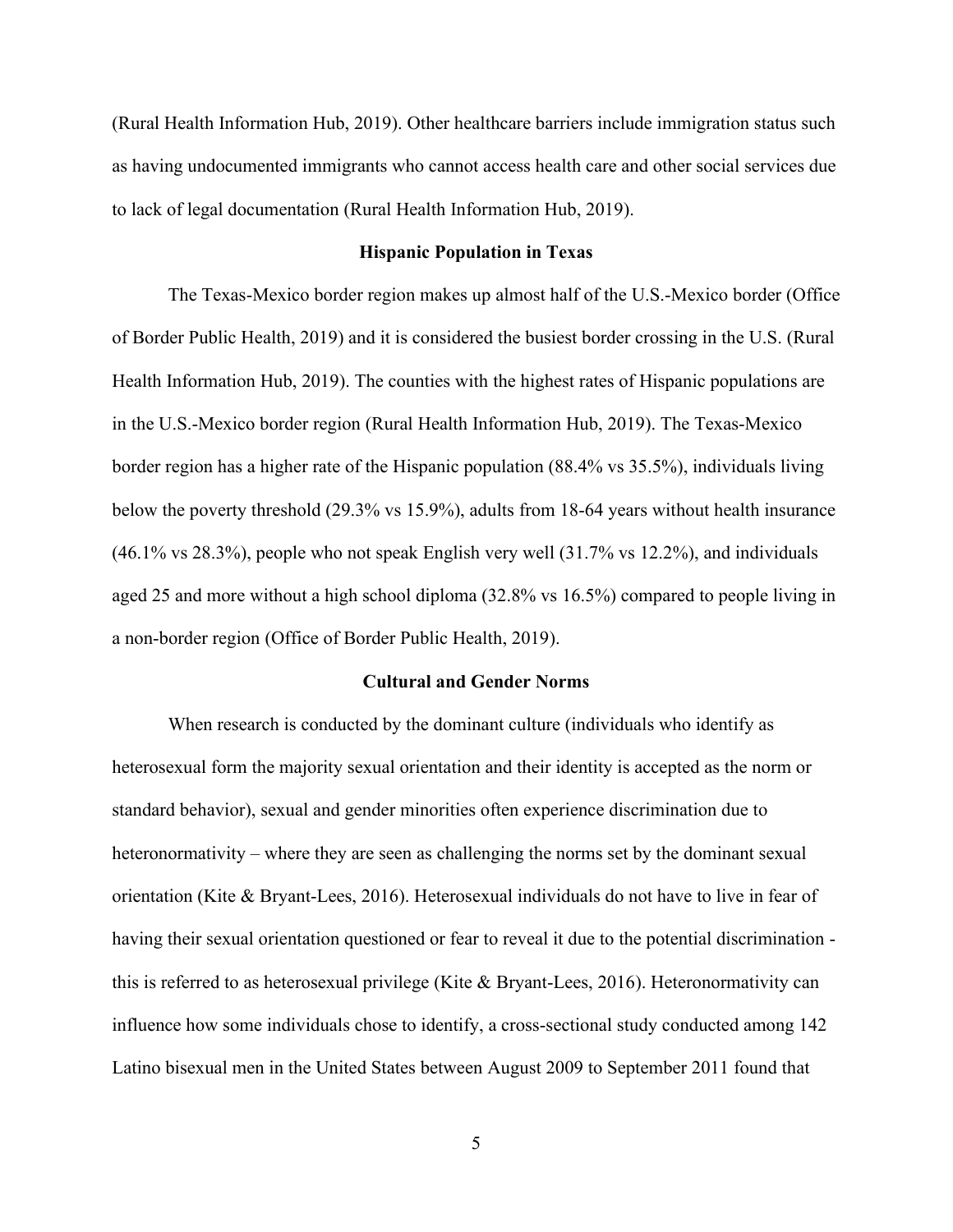there is a relationship between practicing Christianity and masculinity which leads to Christian men choosing to identify as sexual beings rather than bisexual (Severson, Munoz-Laboy, & Kaufman, 2014). The authors further found that bisexual men practicing Christianity often experience internal conflicts between their religion and their sexuality since it is labeled immoral (Severson et al., 2014). The approaches used by researchers to influence or increase acceptance of sexual and gender minorities can mistakenly raise stigmatization and discrimination. For instance, in cases of encouraging the acceptance of children to be raised by same-sex couples researches usually bring to light that the children can be heterosexual (Mink, Lindley,  $\&$ Weinstein, 2014). This approach may unintentionally portray homosexuality as an undesirable or poor developmental outcome (Mink et al., 2014).

#### **Risk Factors for HIV**

The lack of health insurance increases the risk of late diagnoses for HIV among high-risk individuals and there are lower rates for HIV prevention measures and some barriers are specific to the immigrant population or sexual and gender minority men. When participants were assessed for health insurance coverage in an HIV testing intervention among 10,348 individuals who inject drugs in 2015 found that 6.8% were living HIV and those without health insurance had lower rates for HIV testing in the past 12 months (41% vs 61%), participating in HIV behavioral interventions (15% vs 28%), and ever testing for HCV infection (70% vs 85%) (Burnett, Broz, Spiller, Wejnert, & Paz-Bailey, 2018). Gaps exist in access to care and treatment for the Hispanic population. In addition, for every 100 Hispanic individuals living with HIV 60 % received some care, 40% were retained in care, and 51% were virally suppressed in 2016 (Centers for Disease Control and Prevention (CDC), 2019). In terms of HIV prevention, Black (19%) and Hispanic (21%) gay and bisexual men have lower rates of taking Pre-exposure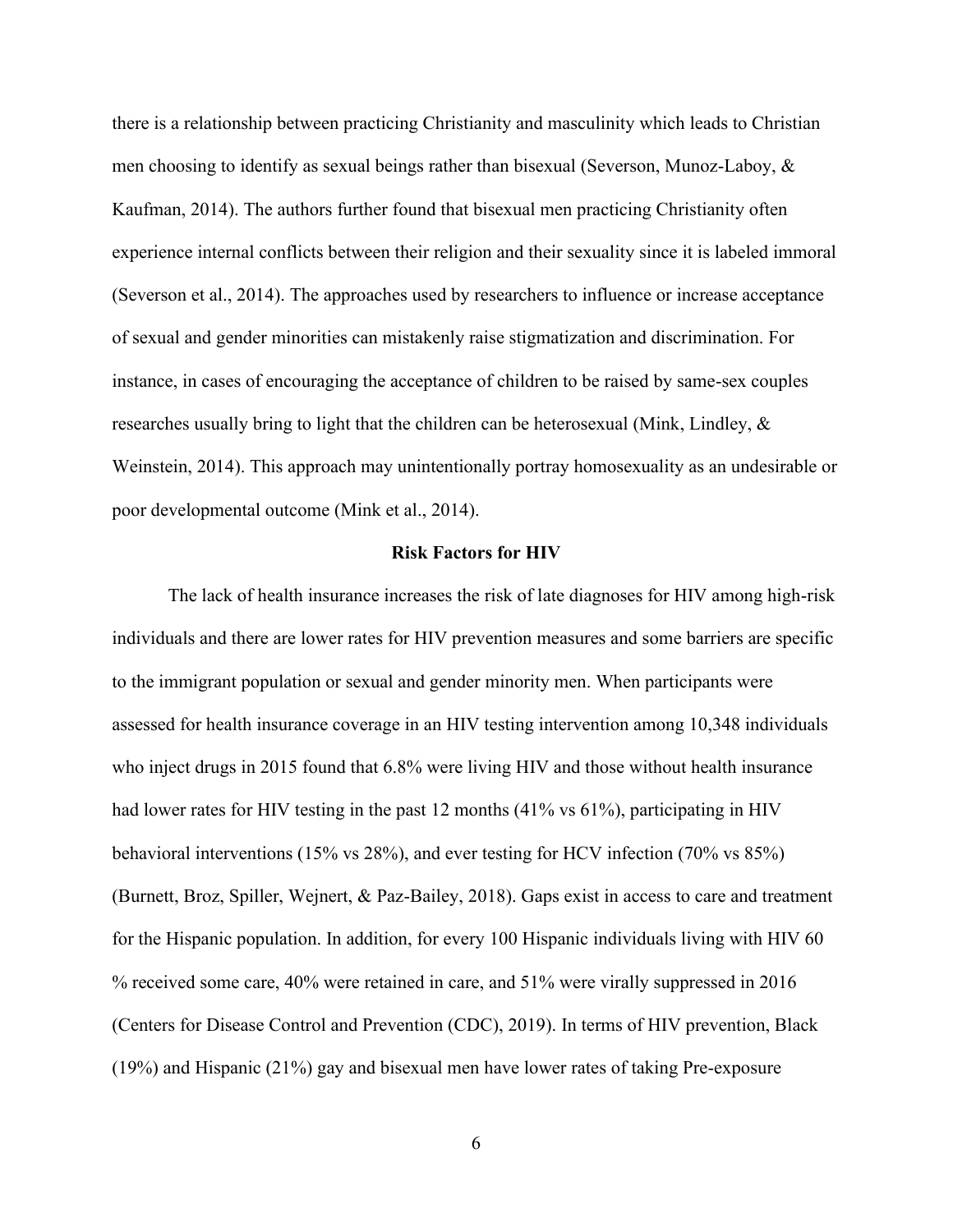prophylaxis (PrEP) compared to White (31%) gay and bisexual men (Centers for Disease Control and Prevention (CDC), 2020). In terms of additional barriers to HIV and care, immigration status, language barriers, and low education level, also limit Hispanic populations from accessing care (Centers for Disease Control and Prevention (CDC), 2019). Lower-income levels and higher rates of incarceration limit gay and bisexual men from accessing care (Centers for Disease Control and Prevention (CDC), 2020). Correctional centers lack prevention services which could reduce the HIV burden in men who have sex with men. For instance, a qualitative study was conducted between September 2016 to October 2017 among 26 men who have sex with men who were incarcerated at the Rhode Island Department of Correction found that participants had limited knowledge on PrEP and the department did not a program for PrEP (Brinkley-Rubinstein, Peterson, Arnold et al., 2018). Furthermore, men stated that taking PrEP after their release would be difficult due to multiple challenges (e.g., housing, cost, transportation) they face as they re-enter their communities (Brinkley-Rubinstein et al., 2018).

#### **HIV testing among sexual and gender minorities**

The sexual and gender minority populations continue to be at the highest risk for HIV both at a national and state level. In regards to national data, a study used national data to estimate the number of men who have sex with men and HIV prevalence in 2012 and 2013 found that the U.S. had an estimate of 15.0% of MSM living were living with HIV infection (both diagnosed and undiagnosed) and 11.1% were living with an HIV diagnosis in 2012 (Rosenberg, Grey, Sanchez, & Sullivan, 2016). The same trends are observed in the state of Texas, most (70.3%) of the HIV cases in Texas for the year 2018 were among men who have sex with men (Texas Department of State Health Services HIV/STD Program, 2019).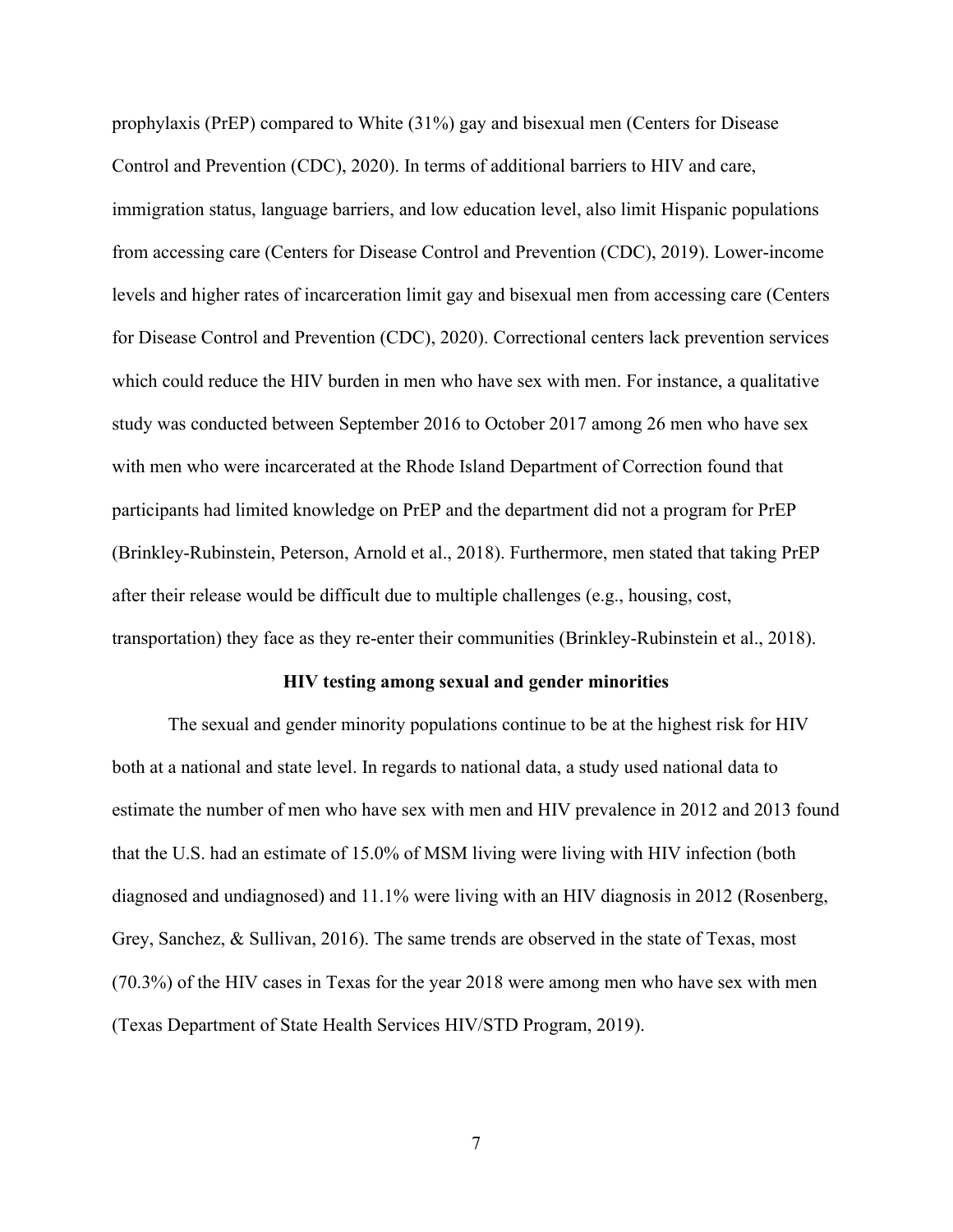Rates of HIV testing are affected by the belief of being at low risk, fear of testing positive, and lack of LGBTQ+ services in minority racial/ethnic neighborhoods. In terms of one's beliefs and fear, data drawn from The National HIV Behavioral Surveillance among 8,175 adult men who have sex with men in metropolitan statistical areas between June to December 2008 found that 38% of participants had not been tested for HIV during the past 12 months and the most common reasons were perceiving they were at low risk for HIV infection (42%) and fearing getting a positive test result (24%) (Finlayson, Le, Smith et al., 2011). In addition to HIV testing disparities, there are ethnic disparities in access. For example, a geospatial distribution analysis among 193 LGBTQ+ non-profit social services and community programs in Chicago found these were unevenly distributed, with non-Hispanic Whites neighborhoods having more sites (71.0%) compared to Black/African American (9.8%) and Hispanic (6.2%) neighborhoods (Rosentel, VandeVusse, & Hill, 2020).

#### **Multiple Sex Partners and Relationships among Men who have with Men**

The literature among MSM includes sex with casual and/or non-casual partners, however, there are differences in rates of condomless sex among individuals who know their HIV status, partner's sex, relationship type, and COVID-19 pandemic. In regards to individuals' HIV status, a report used data from The National HIV Behavioral Surveillance was collected among 8,175 adult men who have sex with men residing in metropolitan statistical areas in the United States between June to December 2008 found that individuals who did not know their HIV status were common among men whose recent sex was with a casual partner (53%) compared to those whose recent sex was with a non-casual partner (19%) (Finlayson et al., 2011). When assessing partner's sex, the study indicated that among 1,109 participants who reported having anal, vaginal, or oral sex with a female partner and of men who had sex with both male and female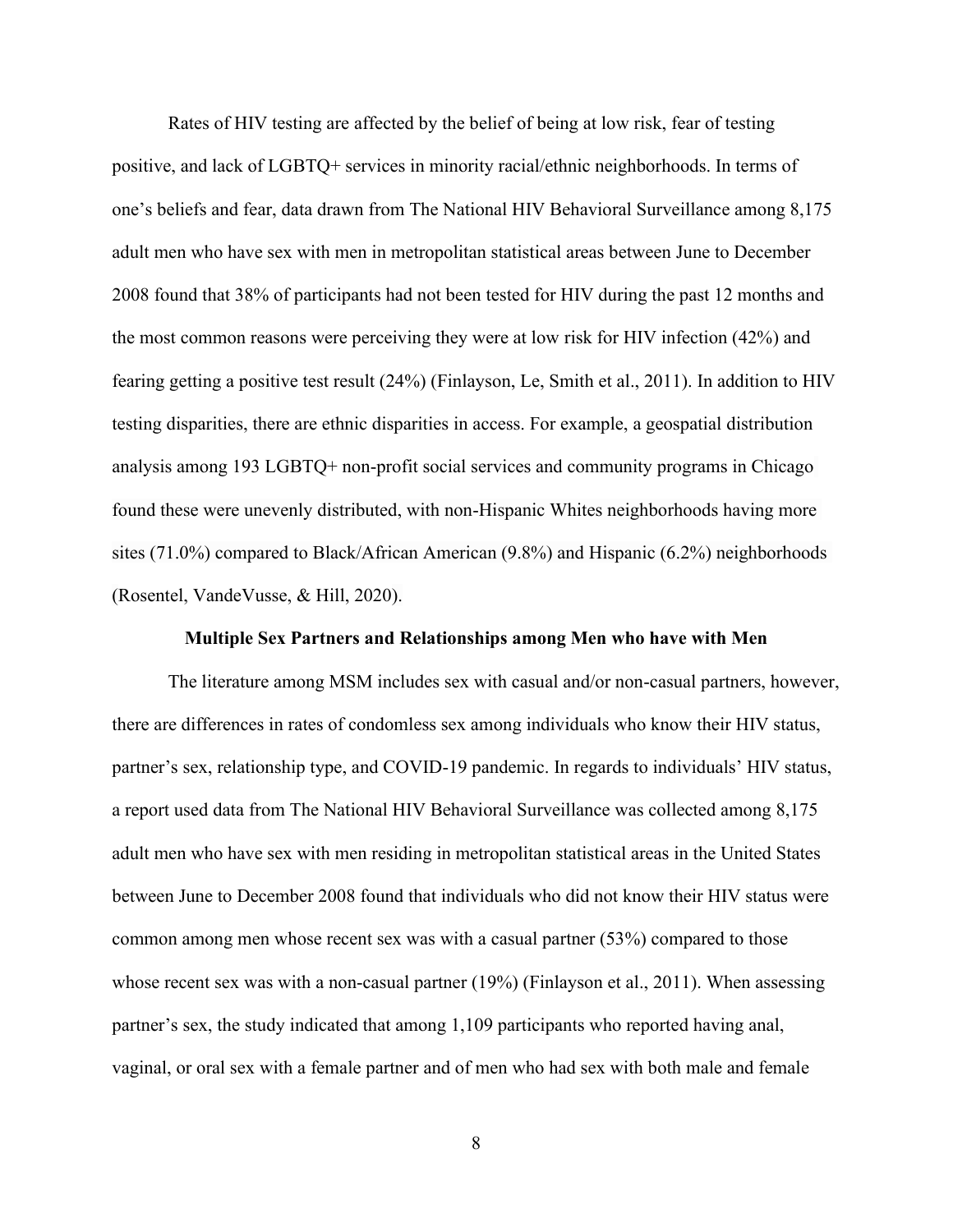partners, unprotected sex (vaginal or anal) was higher with female partners (63%) compared to unprotected anal sex with their male partners (54%) (Finlayson et al., 2011). There have been some indications for changes due to the COVID-19, a cross-sectional study "The Love and Sex in the Times of COVID-19" was conducted among 518 adults gay and bisexual men who have sex with men in the United States between April to May 2020 found that, on a scale of 1 to 5 where 5 indicates a lack of willingness, men reported their willingness to reduce the number of sex partners at 1.8 (Stephenson et al., 2021). Furthermore, men reported an average increase of 2.3 sex partners sex partners and 2.1 anal sex partners months before COVID-19 compared to the COVID-19 lockdown period (Stephenson et al., 2021). Another COVID-19 study indicates contradictory results, a survey was conducted among 1051 men who have sex with men between April 2 - 13, 2020 in the United States found that men were having fewer sex partners (51.3%) due to COVID-19 (Sanchez et al., 2020).

#### **Condomless Sex**

Rates of condomless sex differ by sexual identity, partner's sex, HIV status, ethnicity, and border city. In terms of identity, a study conducted in Chicago among 763 cisgender men and adolescents who had sex with men in the past year between February 2015 and August 2017 indicated that those who identify as bisexual were 2 times more likely than those who identified as gay to experience insertive condomless anal sex (CAS) with casual partners (Incident Rate Ratio (IRR): 2.07;*p=*.001) but were half as likely for receptive CAS with a serious partner (IRR: .49; *p=*.001) (Feinstein, Moran, Newcomb, & Mustanski, 2019). There were no differences in rate for insertive CAS with a serious partner (IRR: .65; *p=*.07) and receptive CAS with casual partners (IRR: .99; *p=*.97) (Feinstein et al., 2019). When assessing partner's sex, the study indicated that bisexual men were having condomless sex at a higher rate with female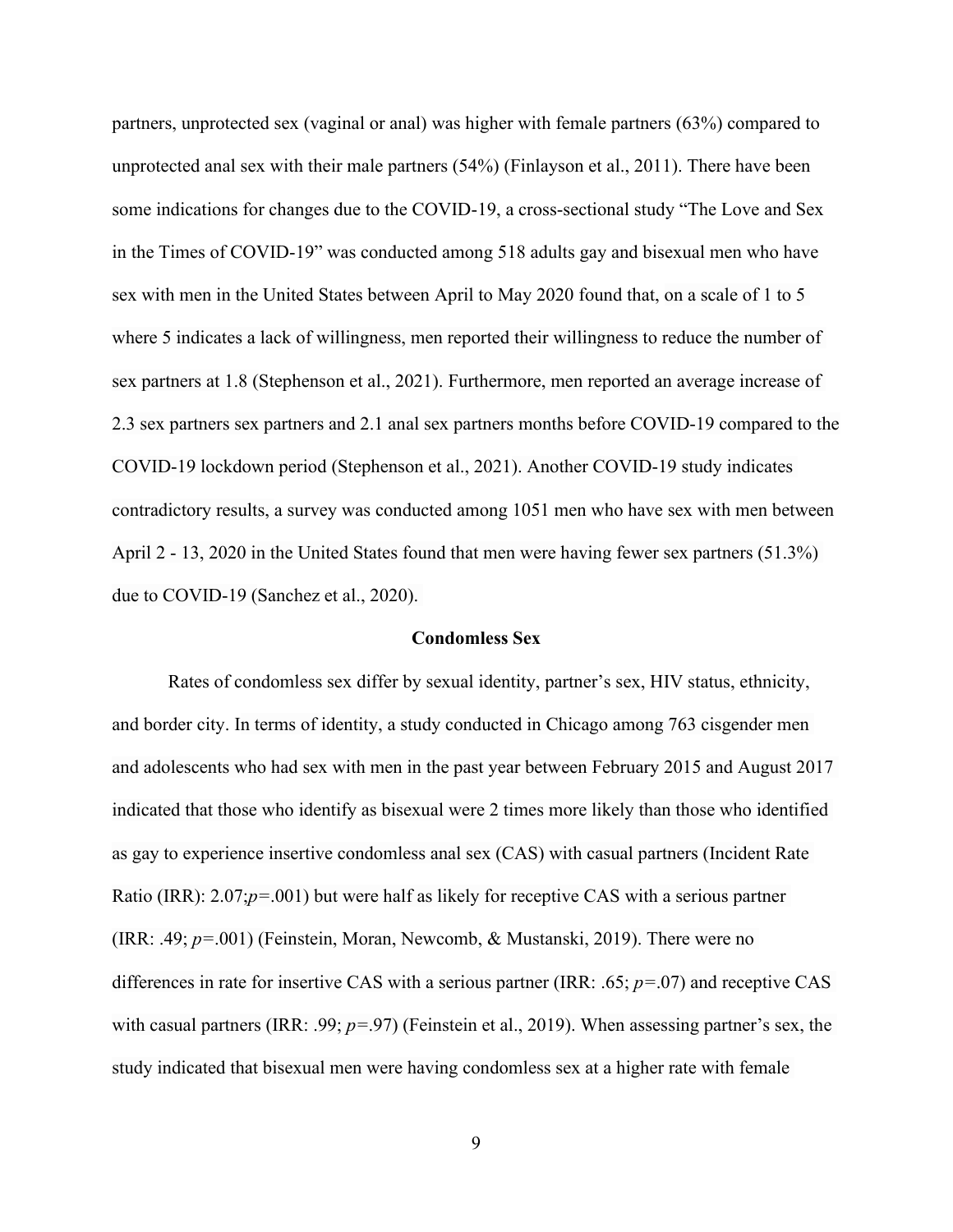partners compared to male partners (IRR: 1.74; *p=*.008) (Feinstein et al., 2019). In terms of differences in HIV status, a short survey was conducted among adult gay or bisexual men attending one of two weekend party events in the Southside and Northside of the U.S., men living with HIV reported 4.5 times higher rates for receptive CAS (68.8% vs. 22.2%) and insertive CAS (64.3% vs 34.1%) compared to those not living with HIV (OR: 4.5; *p=*.001) (Fisher, Ramchand, Bana, & Iguchi, 2013). The rates differ by ethnicity for individuals who use drugs. For example, in a cross-sectional behavioral survey among 10,348 persons who inject drugs and participated in an intervention for HIV testing in 2015, condomless vaginal (75% vs 62%) and anal sex (25% vs 17%) was higher among Whites than Blacks (Burnett et al., 2018). In terms of the border city, a cross-sectional was conducted among 66 sexually active HIVseropositive Latino men who have sex with men between December 2009 and August 2011 in El Paso, Texas, lying in the Texas-Mexico border, found that 19.7% of participants reported condomless sex in the past 6 months and the encounters were higher for casual  $(n=10)$  compared to a main sexual partner (n=5) (Kutner, Nelson, Simoni, Sauceda, & Wiebe, 2017). They further found that the average number of condomless sex encounters was higher with main sexual partners (mean: 3.1; SD: 11.6) compared to casual partners (mean: 1.3; SD: 4.6) (Kutner et al., 2017). Lastly, they found that sexual risk behaviors among MSM in the past 6 months were higher among younger men (means 33.5 years vs. 45.3;  $t = 3.56$ ;  $p = .001$ ) and those who were recently diagnosed with HIV (means 5.6 years vs.  $10.5$ ;  $t = 2.63$ ;  $p = .011$ ) (Kutner et al., 2017).

#### **Engaging in Sex Work**

Rates of male sex workers differ in the United States by countries, sociodemographic, relationship duration, and COVID-19 pandemic onset. In terms of countries, a review was conducted among adult men who frequently sell sex to men or transgender women using data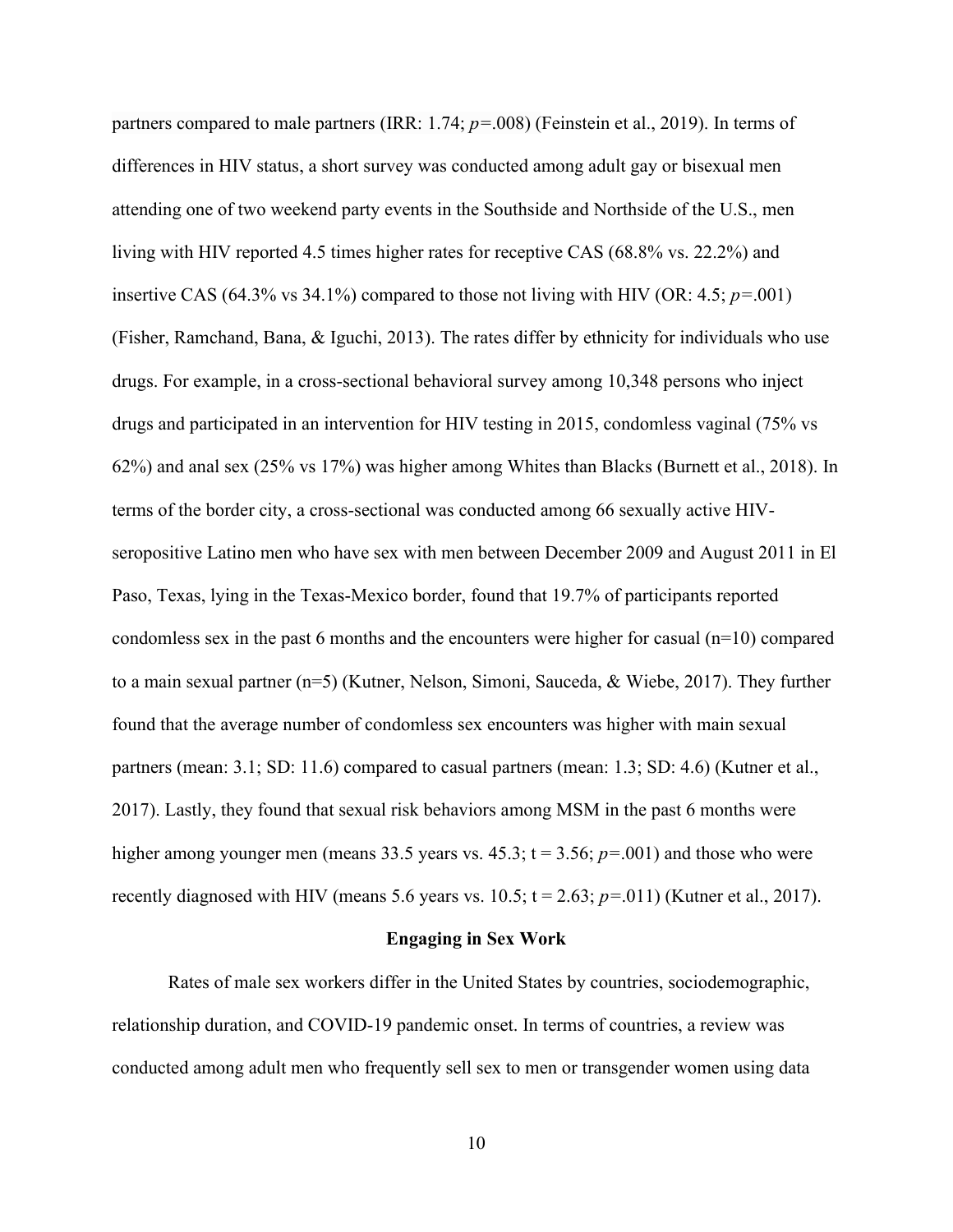reported by different countries from UNAIDS and through a literature review of peer and nonpeer-reviewed articles published between 2000 to 2012 found that North American male sex workers had a high rate of HIV (ranging from 5% to 13%) compared to those who did not sell sex (Baral, Friedman, Geibel et al., 2015). In terms of sociodemographic, a cohort study was conducted among 511 adult men who have sex with men in Los Angeles, California for men who were enrolled in the study between August 2014 and December 2017 found that men living with HIV who reported unstable housing had increased odds of receiving money, drugs, or shelter in exchange for anal sex (Adjusted Odds Ratio (AOR): 2.5; 95% CI: 1.4, 4.5), concurrent sexual relationships (AOR: 2.9; 95% CI: 1.8, 4.8), and engaging in reciprocal sex work events AOR: 17.7; 95% CI: 8.3, 37.5) compared to those who did not report unstable housing (Javanbakht, Ragsdale, Shoptaw, & Gorbach, 2019). Similar patterns were observed for men not living with HIV who reported unstable housing, receiving money, drugs, or shelter in exchange for anal sex (AOR: 2.5; 95% CI: 1.4, 4.5), concurrent sexual relationships (AOR: 2.3; 95% CI: 1.4, 4.0), and engaging in reciprocal sex work events (AOR: 22.8; 95% CI: 9.5, 54.6) (Javanbakht et al., 2019). In the context of men's relationship duration, the study further found that men who reported a new sex partner in the past 6 months were 2.6 (AOR: 2.6; 95% CI: 1.3, 5.3) likely to report sex work compared to those who did not report a new sex partner (Javanbakht et al., 2019). When assessing the impact of the COVID-19, a cross-sectional study conducted between April to May 2020 among 518 adults gay and bisexual men who have sex with men in the United States found that men reported increased engagement in sex work for the first time (1.4%) since the COVID-19 lockdown period (Stephenson et al., 2021).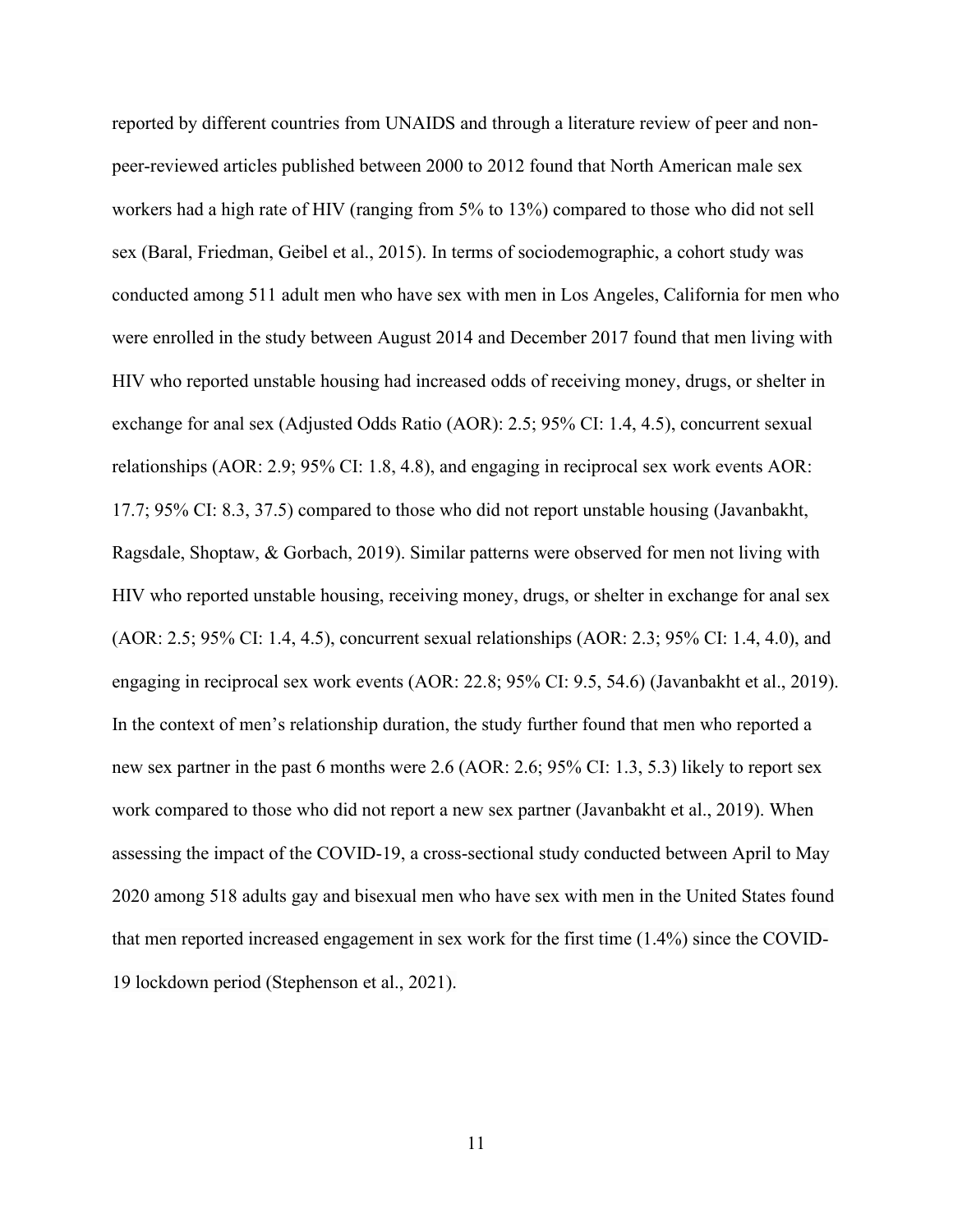#### **Alcohol and Drug Use During Sex**

Drug use during sex among MSM differs across cities and HIV status. When assessing site differences, a study conducted in two cities, California and San Francisco among 18 years or older Latino gay and bisexual men, and transgender individuals found that alcohol use during sex prevalence in the past 12 months was higher in Chicago (OR: 0.556; 95% CI: 0.494, 0.624) than in San Francisco (OR: 0.417; 95% CI: 0.356, 0.479) and the same trend was observed the prevalence of drug use during sex (OR: 0.265; 95% CI: 0.209, 0.326 vs. OR: 0.186; 95% CI: 0.136, 0.239) in the past 12 months (Ramirez-Valles, Garcia, Campbell, Diaz, & Heckathorn, 2008). In regards to HIV status differences, a retrospective case review was conducted among 1840 gay, bisexual and other men who have sex with men attending two sexual health clinics in London between June 2014 and 31 July 2015 found that 16.5% reported using drugs during sex and they were more likely to be newly diagnosed with HIV (Adjusted Odds Ratio (AOR): 5.06; 95% CI 2.56, 10.02; *p<*.001) compared to those who did not use drugs during sex (Pakianathan, Whittaker, Lee et al., 2018). The study further found that gay, bisexual and other men who have sex with living with HIV were more likely to drug use during sex participation (AOR: 2.55; 95% CI:  $1.89, 3.44; p<0.001$  compared to those not living with HIV (Pakianathan et al., 2018).

#### **Hook-Up and Dating Apps**

Using hook-up and dating apps is associated with increased rates of engagement in HIV risk behaviors such as having casual sexual partners, drinking alcohol, or using recreational drugs. There were changes in the behavior due to the COVID-19 pandemic. A cross-sectional study was conducted among 3,015 adult sexual and gender minority males who reside in the U.S. or Puerto Rico the survey between December 2014 and March 2015 found that participants who frequently used dating websites and apps were more likely to have casual partners only (66.7%)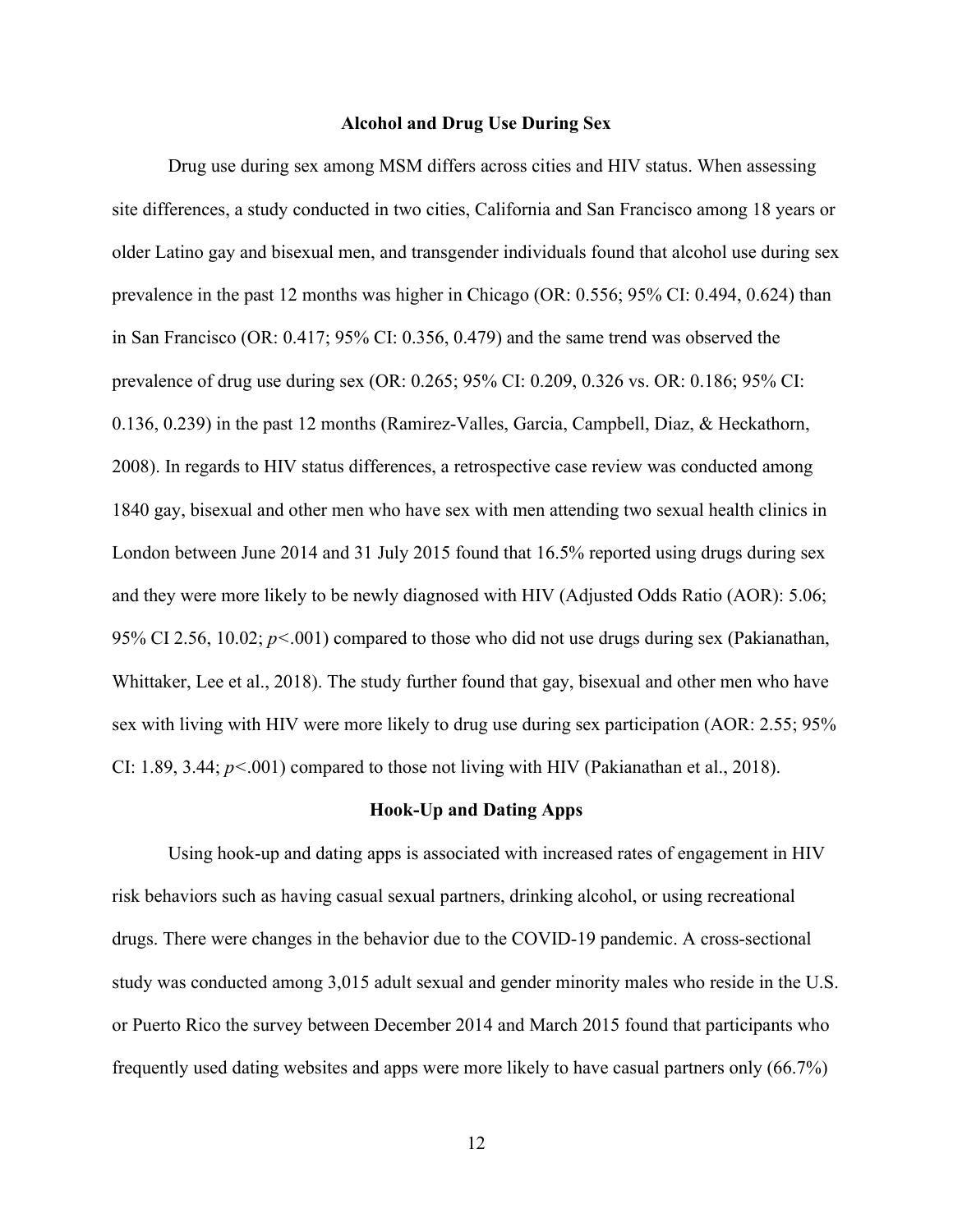compared to those who never used dating websites and apps (16.0%) (*p<*.001) and also were more likely to engage in inconsistent condom use with their casual partners (64.9%) compared to those who never use dating websites and apps (56.4%) (*p=*.014) (Badal, Stryker, DeLuca, & Purcell, 2018). In terms of drinking or using recreational drugs, a randomized self-report survey was conducted among 295 adults gay, bisexual, and men who sleep with men and used Geosocial networking applications (GSN) in Los Angeles, California in two data collection waves between August 8, 2011 and January 3, 2012 found that GSN use increases the likelihood of using alcohol (AOR: 3.81; 95% CI: 1.86, 7.80), illicit drugs (AOR: 6.45; 95% CI: 3.26, 12.79), and smoking marijuana (AOR: 4.12; 95%: CI 2.22, 7.64) because it helps locates people nearby who engage in the same behavior (Holloway, 2015). There is some indication that app user behavior changed during the COVID-19 pandemic. For example, a rapid survey was conducted among 1051 men who have sex with men between April 2 to April 13, 2020 in the United States found that the majority of men reported no changes in the use of dating and hookup apps to connect with men (49.7%) in contrast majority reported decrease use of apps with the intent to meet in person (48.8%) due to COVID-19 (Sanchez et al., 2020).

## **Drug Use among Men who have Sex with Men**

 Drug use among men who have sex with men differs by race/ethnicity, locations where they live, and whether or not they participate in social gatherings. The use of alcohol and recreational drugs changed at the onset of the COVID-19 pandemic.

#### **Alcohol**

Rates of alcohol use in the U.S. differ by location, city, and pandemic onset. In terms of location, a study was conducted in two cities, Chicago and San Francisco among 18 years or older Latino gay and bisexual men, and transgender individuals found that heavy alcohol use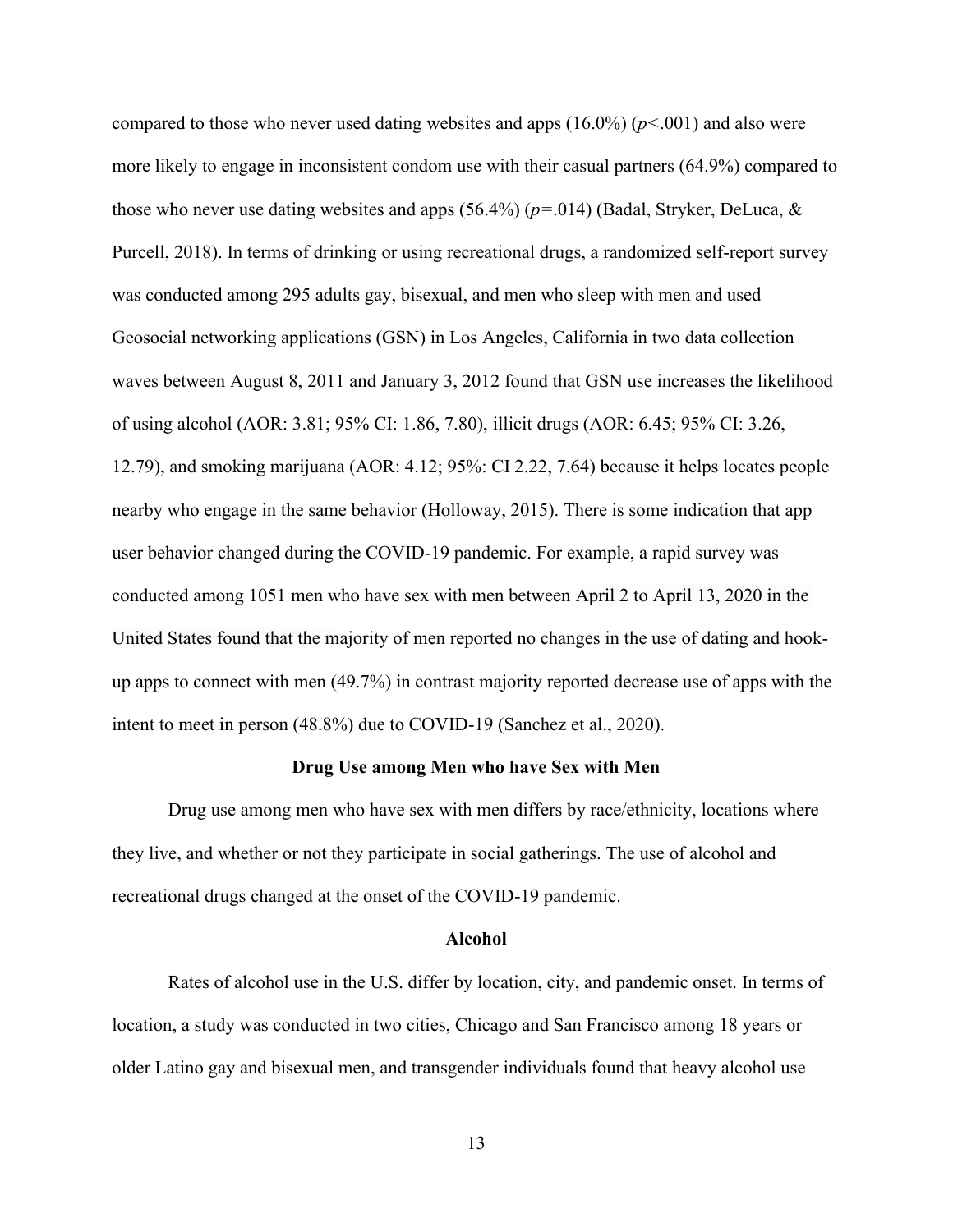over the past 6 months was more frequent in Chicago (OR: 0.15; 95% CI: 0.12, 0.19) than in San Francisco (OR: 0.37; 95% CI: 0.31, 0.43) (Ramirez-Valles et al., 2008). When assessing the changes due to the COVID-19 pandemic, a survey was conducted among 1051 men who have sex with other men between April 2 to April 13, 2020 in the United States and one-quarter (25%) of the participants had increased their alcohol consumption since the COVID-19 pandemic (Sanchez et al., 2020). The same trend was observed for binge drinking (29.5%) in a crosssectional study entitled "The Love and Sex in the Times of COVID-19" and conducted between April and May 2020 among 518 gay and bisexual men who have sex with men in the U.S. (Stephenson et al., 2021).

#### **Recreational Drugs**

Recreational drugs are sometimes used for non-medical purposes, and there are differences in use by race/ethnicity, event attendance, location/cities. There have been changes in rates of recreational drug use related to the COVID-19 pandemic and it is associated with additional HIV risk behaviors. In terms of injecting drugs, data drawn from The National HIV Behavioral Surveillance among 8,175 adult men who have sex with men in metropolitan statistical areas between June to December 2008 found that 2% of the men reported injecting drugs for nonmedical purposes in the past 12 months (Finlayson et al., 2011). In terms of racial and ethnic differences, a cross-sectional study conducted among 10,348 individuals who inject drugs participating in an HIV intervention in 2015 found that receptive syringe sharing was higher among non-Hispanic whites (39%) compared to Hispanics (24%) and Blacks (17%) (Burnett et al., 2018). Furthermore, there were notable additional risks among individuals injecting drugs, with some sharing injection equipment was higher among non-Hispanic whites (61%) compared to Hispanics (45%) and Blacks (41%) (Burnett et al., 2018). When assessing by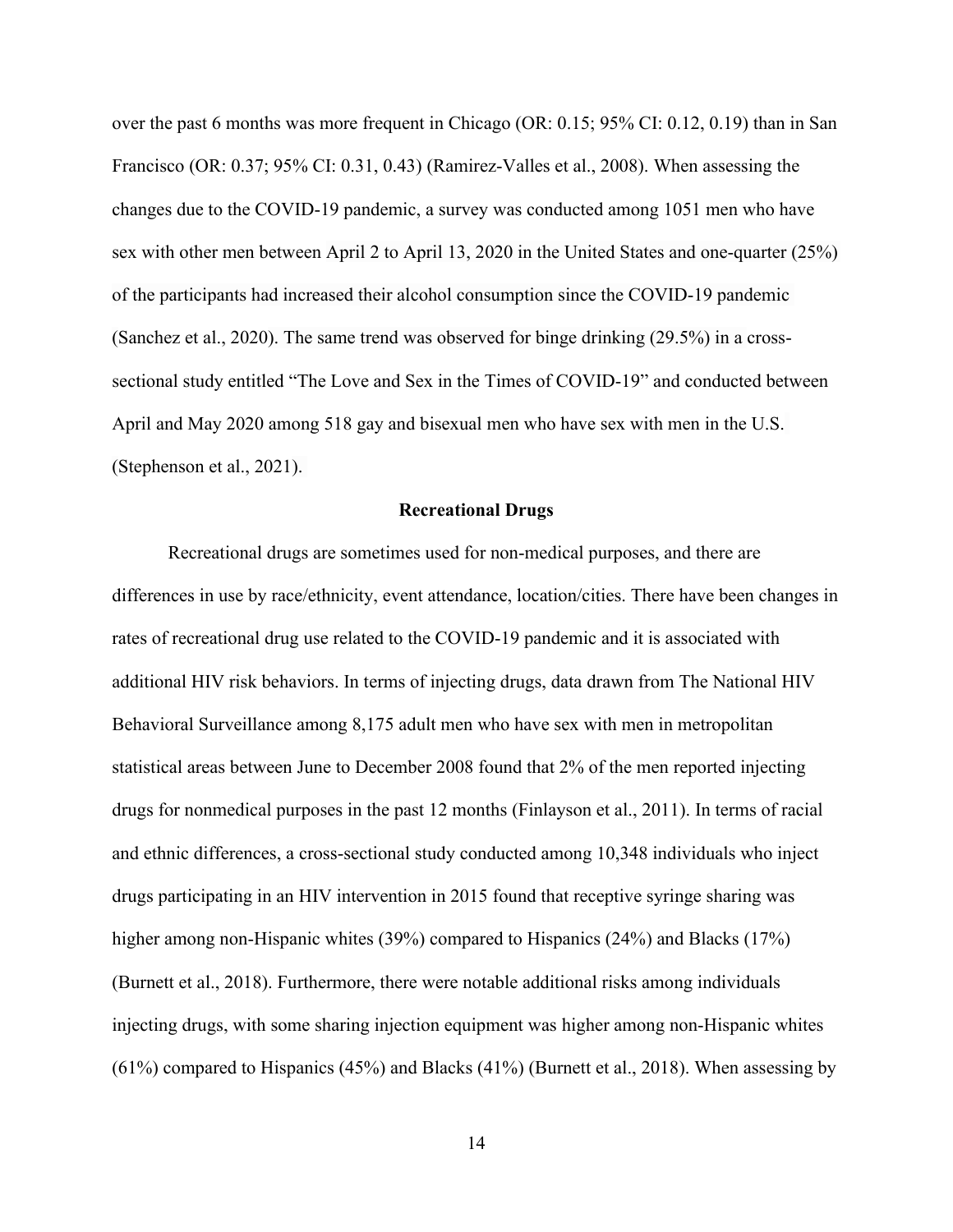events attendance, a survey was used to recruit 21 years or older gay or bisexual men attending party events in the Southside and Northside of the U.S. among 489 participants at baseline, compared to those who were HIV negative, participants living with HIV (n=83) were highly likely to have an interest in using crystal methamphetamine (13.3% compared to 5.7%), recreational erectile dysfunction drugs (36.1% compared to 18.7%), and poppers (25.3% compared to 16.2%) (Fisher et al., 2013). Lastly, the study found that the 47% of participants who completed the follow-up assessment over 65% used one or more drugs excluding alcohol, over 95% reported any drug use or alcohol, more than 40% of participants reported using ecstasy over the weekend participants living with HIV reported a higher rate for using poppers (24.3%) than HIV-negative men (10.7%) (Fisher et al., 2013).

In terms of city location differences, a report data drawn from The National HIV Behavioral Surveillance was collected among 8,175 adult men who have sex with men residing in metropolitan statistical areas in the United States between June to December 2008 found that 46% of participants reported non-injection drug use in the past 12 months and marijuana was the most common drug used (38%), followed by cocaine (18%), poppers (13%), and 11% ecstasy (Finlayson et al., 2011). Another study comparing two cities was conducted among 18 years or older Latino gay and bisexual men and transgender individuals in Chicago and San Francisco found increased odds of marijuana use (OR: 0.269; 95% CI: 0.212, 0.329 in Chicago vs. OR: 0.330; 95% CI: 0.267, 0.393 in San Francisco) and cocaine use were higher in Chicago (OR: 0.193; 95% CI: 0.141, 0.240) compared to San Francisco (OR: 0.090; 95% CI: 0.064, 0.135) in past 6 months (Ramirez-Valles et al., 2008). However, the reverse was reported for speed use over the past 6 months San Francisco (OR: 0.192; 95% CI: 0.144, 0.241) than in Chicago (OR: 0.093; 95% CI: 0.056, 0.138) (Ramirez-Valles et al., 2008).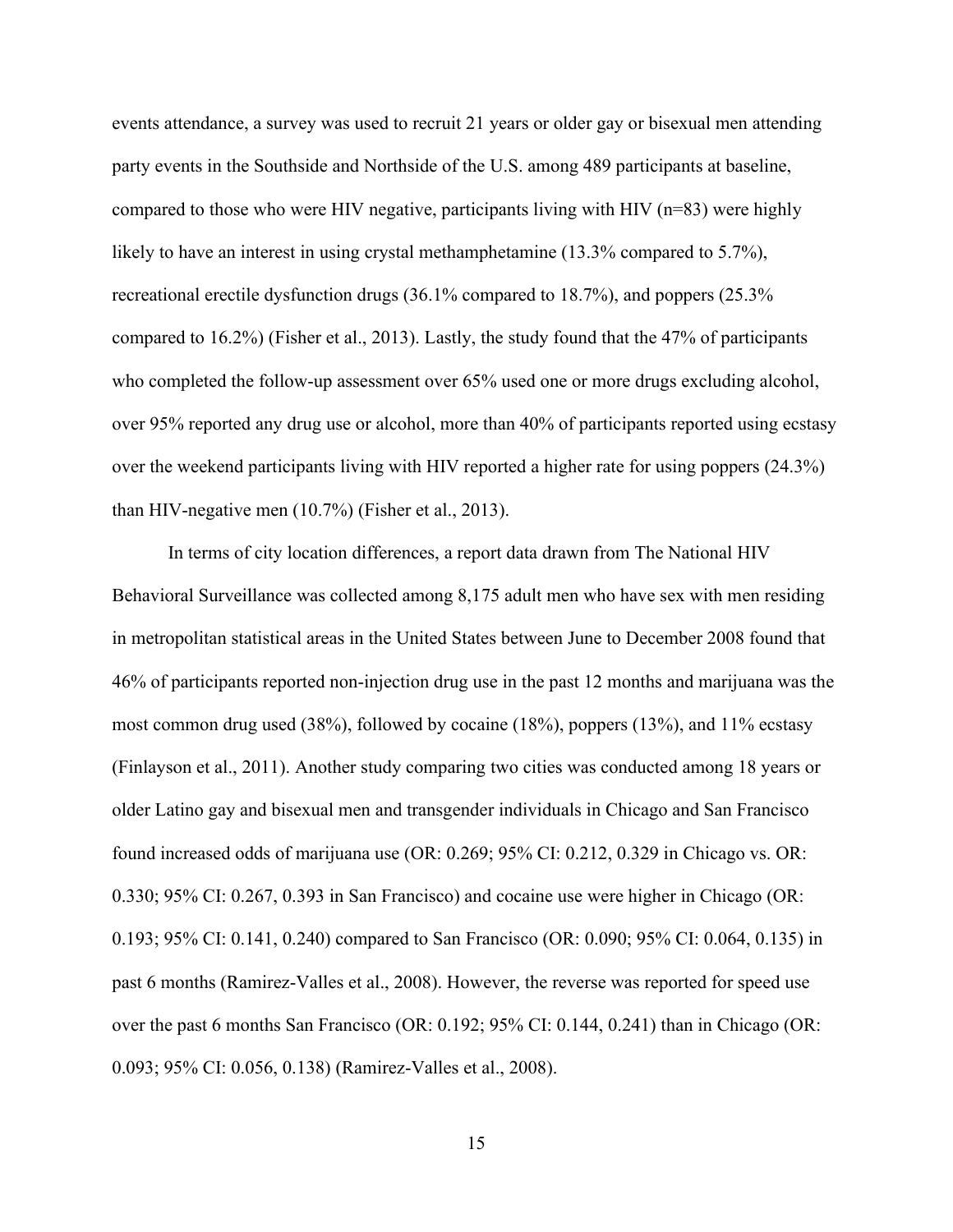In terms of changes due to the COVID-19 pandemic, a survey was conducted among 1051 men who have sex with men between April 2 to April 13, 2020 in the United States found that 10% of the participants had increased use of recreational drugs since the COVID-19 pandemic (Sanchez et al., 2020). Similar findings were reported in "The Love and Sex in the Times of COVID-19" indicating that men had a 20.5% increase of substance use (Stephenson et al., 2021).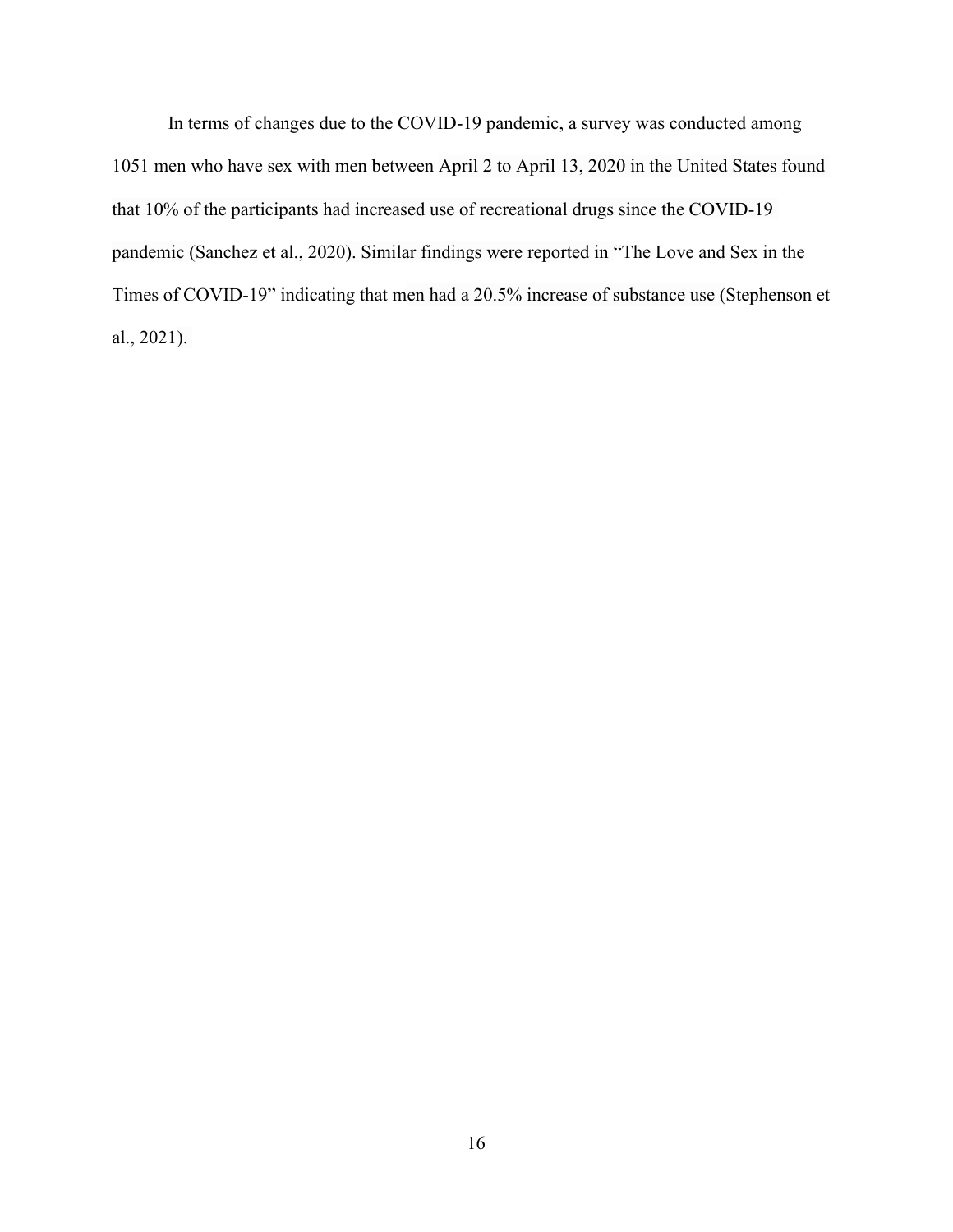# **PURPOSE OF THE STUDY**

The purpose of this secondary data analysis and exploratory study is to assess the impact of living in the Texas-Mexico border region, drug use, and sexual behaviors among sexual minority cisgender men who and completed the COVID-19 & You Survey study during the first shelter-in-place order for the Coronavirus pandemic in 2020.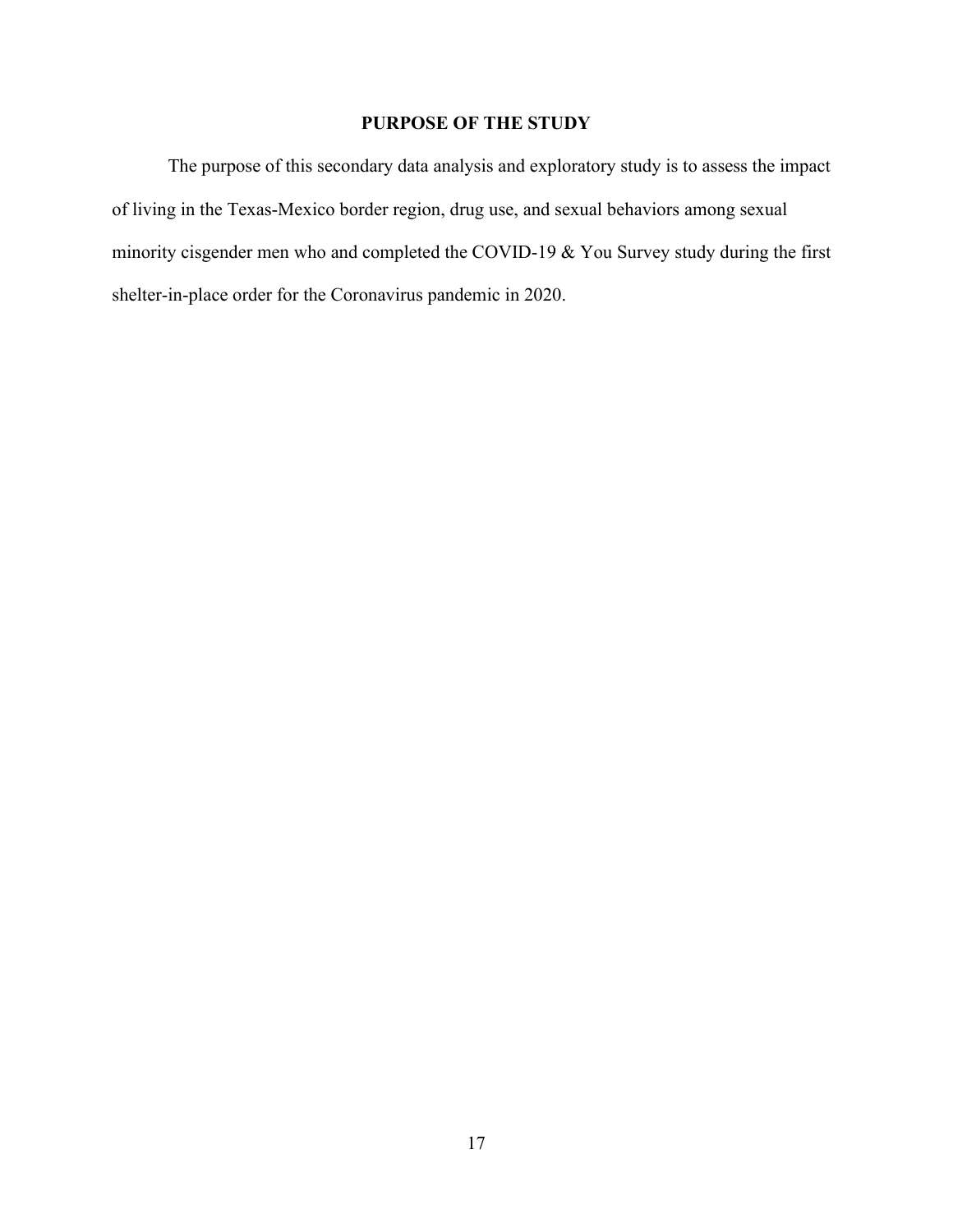#### **STUDY AIMS AND HYPOTHESES**

The study aims are to determine associations between sociodemographic characteristics including living on the Texas-Mexico border, drug use, sexual behaviors, and use of dating/hook-up apps among sexual minority cisgender men.

The hypotheses of this study will be repeated for each of the analytical outcome also known as variables of interest (living in a border county, increased use of alcohol since shelterin-place, increased use of any illicit drugs since shelter-in-place, started/continued hooking-up via apps since shelter-in-place, and decreased use of condoms since shelter-in-place) among sexual minority men in Texas who participated in the COVID-19 & You Survey study.

## **DRUG USE**

Compared to those without the analytical outcome, those with the outcome will have a change in odds for:

- 1. ever attended a sex party where drugs were used.
- 2. drinking alcohol or using recreational drugs due to COVID-19.
- 3. Finding alcohol, smoking pot, or other drug use helpful for coping since the beginning of COVID-19.

#### **HOOK-UP AND DATING APPS**

Compared to those without the analytical outcome, those with the outcome will have a change in odds for:

- 1. hook-up and dating apps use.
- 2. meeting up with people from hook-up and dating apps.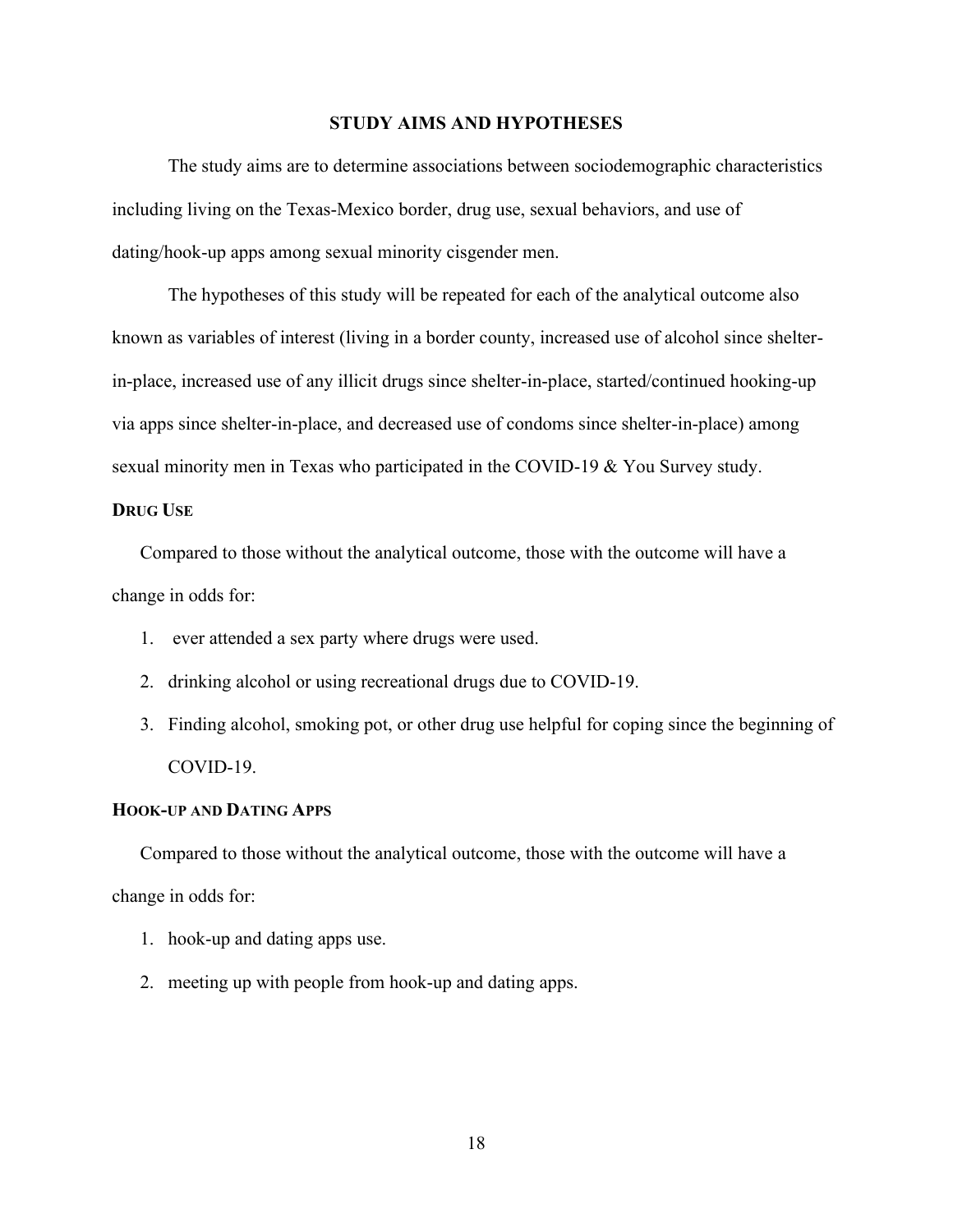# **SEXUAL BEHAVIORS**

Compared to those without the analytical outcome, those with the outcome will have a

change in odds for:

- 1. being in a relationship or dating.
- 2. being in an open or polygamous relationship.
- 3. engaging in sex or sexual activity for money or working in the sex industry.
- 4. condom use.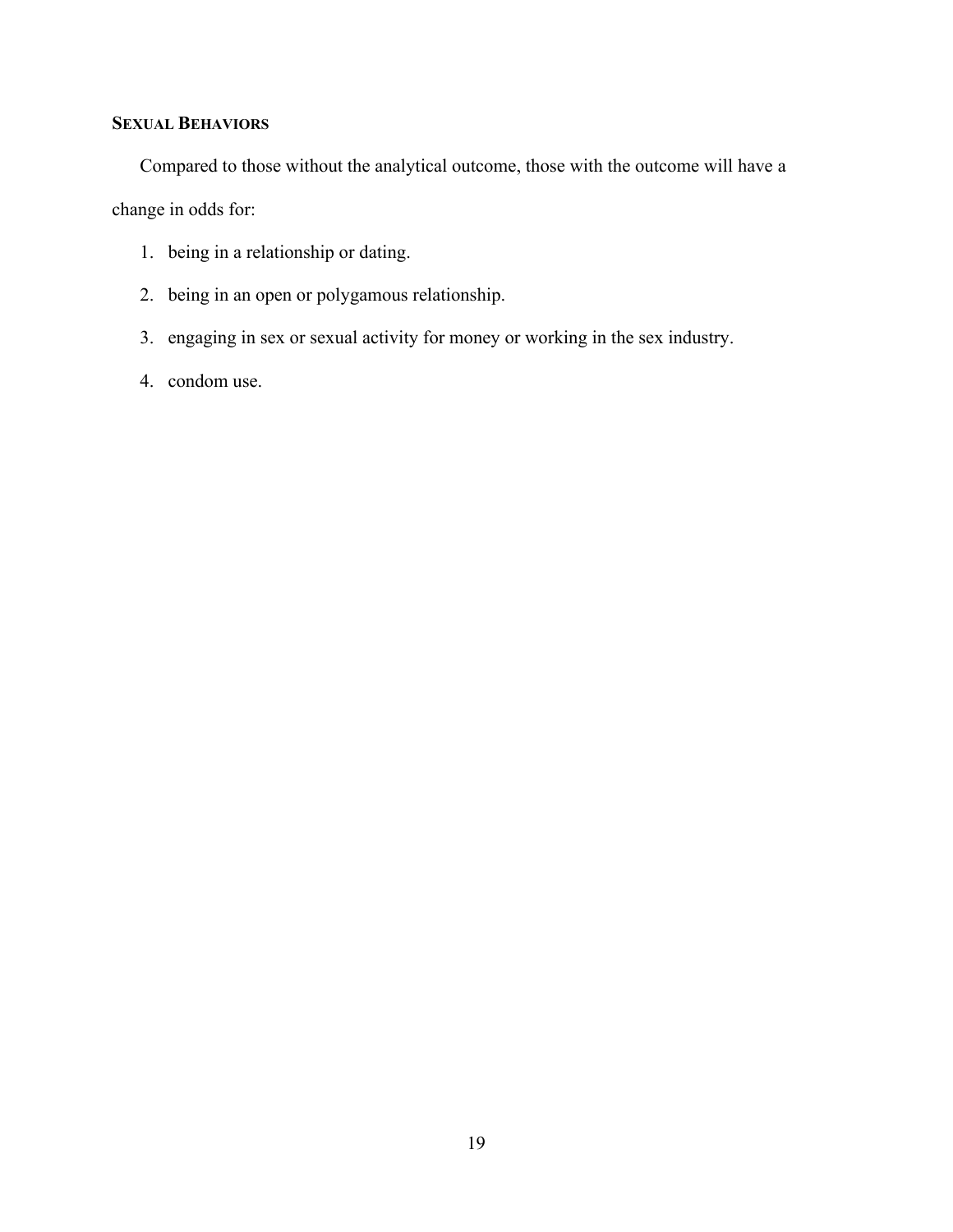#### **METHODS AND MATERIALS**

#### **Parent Study**

COVID-19 & You Survey study is a cross-sectional study that focused on collecting the experiences of sexual and gender diverse (SGD) Texans during the coronavirus pandemic. In addition, it was designed to contribute to existing statewide data through community-based organizations and assess the impact of the coronavirus pandemic on SGD population (Schnarrs, Loza, Ciszek et al., 2021).

#### **Study Participants**

LGBTQ+ community members and allies living in Texas who are 18 years old or older.

#### **Sample Size**

A total of 1,662 people responded to the COVID-19 & You Survey study. Of those 1,639 gave consent to participate and 1,661 started the survey. Overall, 1,302 respondents identified as LGBTQ+, 165 identified as an LGBTQ+ ally, and 28 did not identify as LGBTQ+ or as an ally. Of those, 1,227 individuals identified as LGBTQ+ or as an LGBTQ+ ally and identified their sexual orientation as something other than heterosexual and completed the survey.

#### **Study Design**

This was a cross-sectional study.

# **Data Collection**

Data were collected between May 1, 2020 and July 31, 2020 using an online survey, (Schnarrs et al., 2021). Participants were recruited through community partners, participant pools from former studies and respondent-driven sampling to reach hidden populations. The study was approved by the Institutional Review Board (IRB) at The University of Texas at Austin.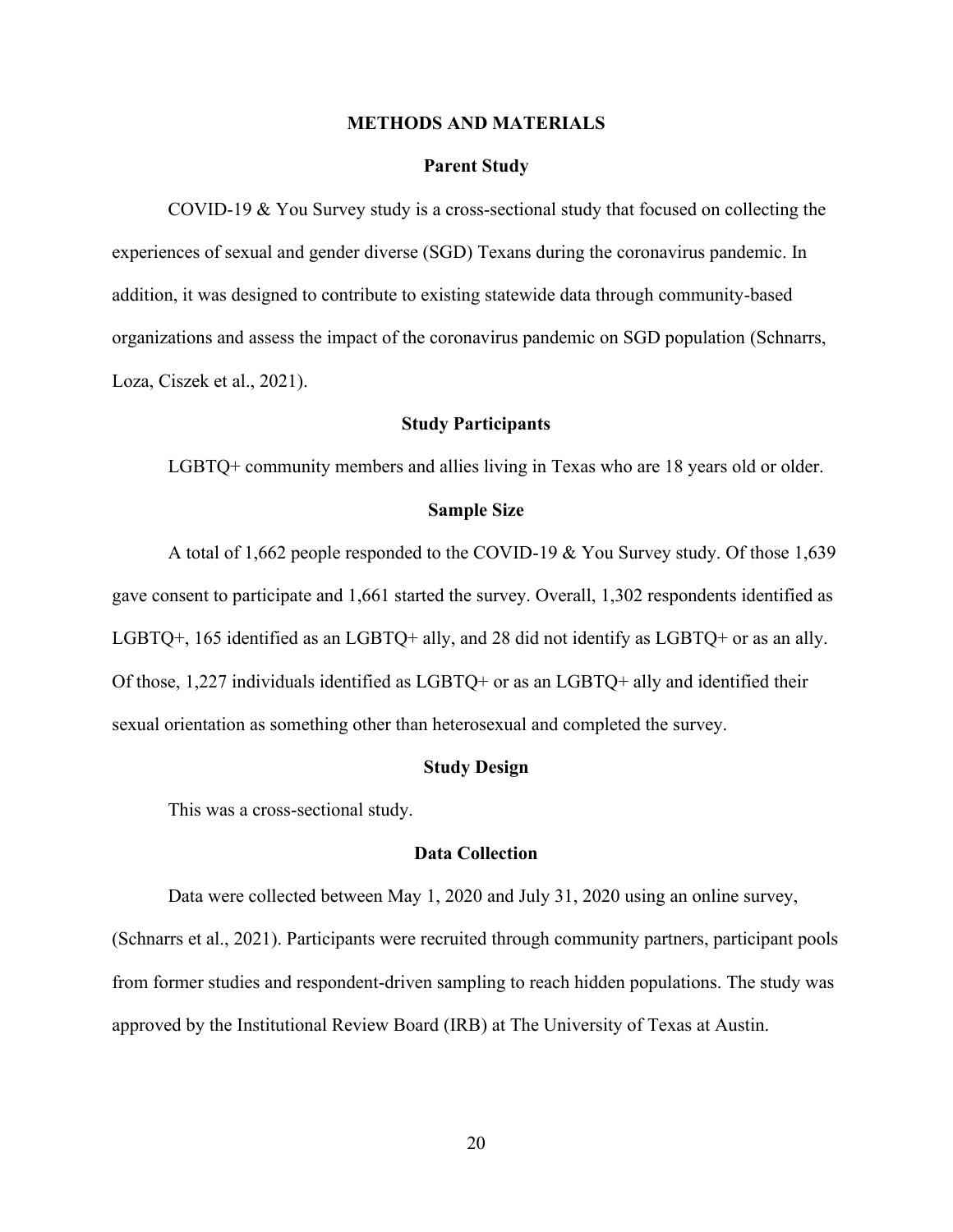Participants were asked at the end of the survey if they were interested to enter a raffle to win one of sixteen \$50 gift cards.

Measures for the parent study included demographic characteristics; COVID-19 testing, positivity rates, beliefs; housing, shelter-in-place, and violence in the home; physical health and access to medical care; mental health, behavioral health, and access to services; and sexual behaviors and health.

#### **Thesis Study**

The COVID-19 & You Survey study dataset included adult LGBTQ+ people and allies in Texas who completed the survey. This secondary data analyses and exploratory study is based on cisgender adult men who identified as sexual minority and completed the survey.

#### **Measures**

 The following measures for sociodemographic characteristics, health-related measures, drug use, sexual behaviors, and use of hook-up and dating apps were included in this secondary data analysis.

## **SOCIODEMOGRAPHIC CHARACTERISTICS**

Sociodemographic characteristics will include age category (18-24, 25-34, 35-44, 45-54, 55+), Race and ethnicity (White only, Latinx/Hispanic, Other people of color (POC). Other POC includes people who identified as (Black, Japanese, Samoan, Fairy queen, Guamanian, Lebanese, Middle Eastern, Middle Eastern not White, Persian/Puerto Rican, Saami/Southeast Asian (Schnarrs et al., 2021). Education level (high school (HS) diploma/equivalent or less, some college/bachelor's degree, masters/doctorate degree), Citizenship/Immigration Status (U.S. citizen by birth, Naturalized U.S. citizen/Permanent Resident/Visa Holder, Other (DACA, undocumented, not mentioned above, refused to answer) (Schnarrs et al., 2021). Participants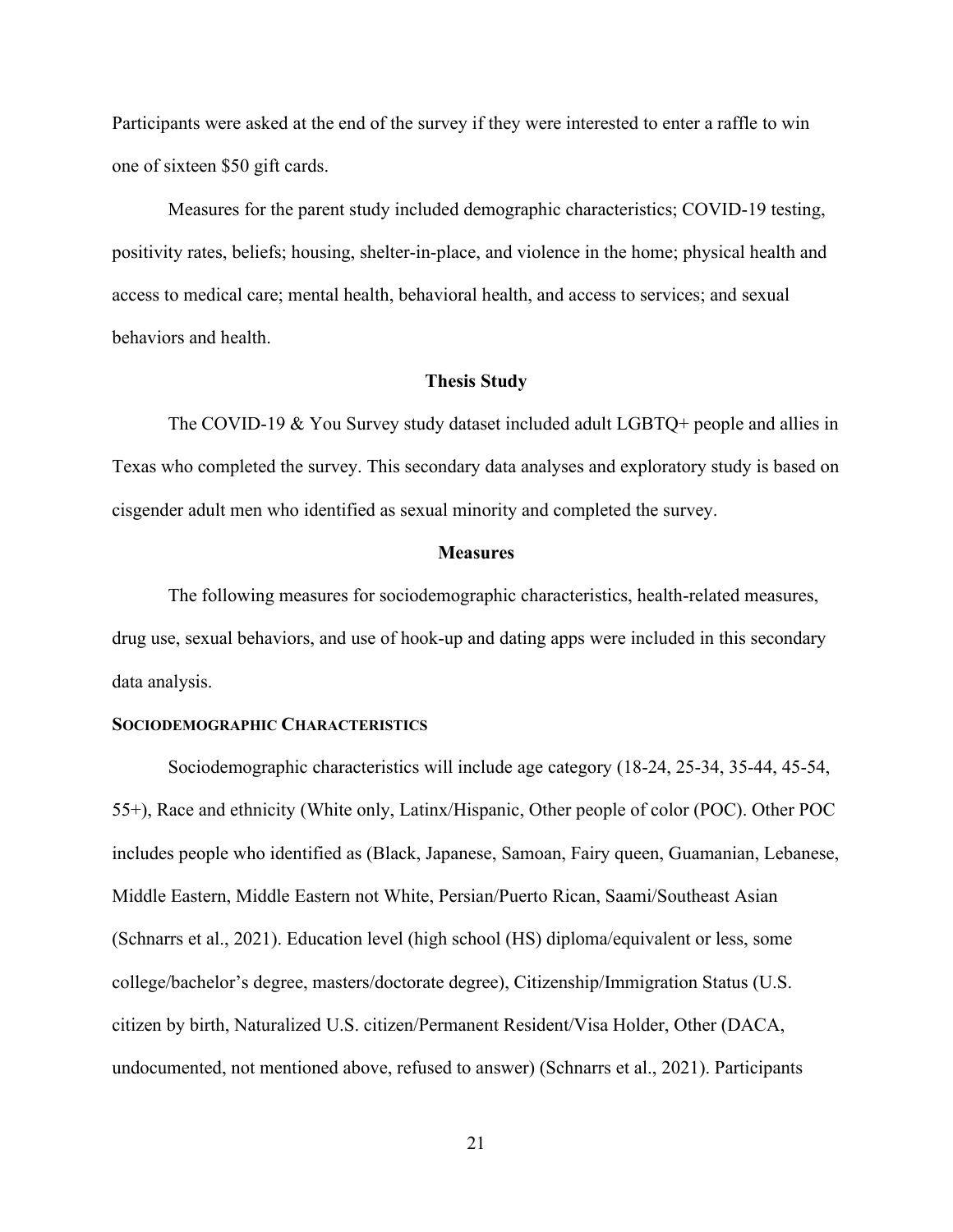were also asked about their sexual orientation based on dominant groups (lesbian/gay/samegender-loving, bisexual/pansexual/heteroflexible, asexual/queer/heterosexual), and living in a border county (yes, no), also analytical outcome.

## **HEALTH-RELATED MEASURES**

Health-related measures include insurance status (yes, no) and HIV positive status (yes, no, unsure).

## **DRUG USE**

Participants were asked about their change in alcohol and drug use since shelter-in-place guidelines (I have never used this, this is the first time I have used this, decreased, my use has stayed the same, increased); drugs included methamphetamine (e.g., meth, crystal); cocaine (e.g., coke) or crack cocaine; cannabis (e.g., marijuana, pot, weed); synthetic/party drugs [including MDMA (e.g., ecstasy, molly); Ketamine (e.g., Special K); and GHB], prescription opioids (e.g., pain pills, Vicodin, Percocet, OxyContin); heroin, hallucinogens (e.g., LSD, PCP, Peyote); and other drugs. Participants were asked whether drinking alcohol has been helpful since the COVD-19 crisis (helpful, unhelpful). Lastly, participants reported whether COVID-19 led to use of alcohol and recreational drugs more than they normally would (disagree, agree).

#### **SEXUAL BEHAVIORS**

Sexual behaviors measures will include relationship status (married, relationship and they live together, relationship and they do not live together, dating, not in a relationship), relationship type (monogamous, open but only have sex with others together, open but have sex with others separately and together, open but only have sex with others separately, polyamorous), and Last sexual intercourse (during the past 30 days, more than 30 days, but less than 3 months ago, during the past 3 months, but less than 6 months ago, 6 months to 1 year ago, more than a year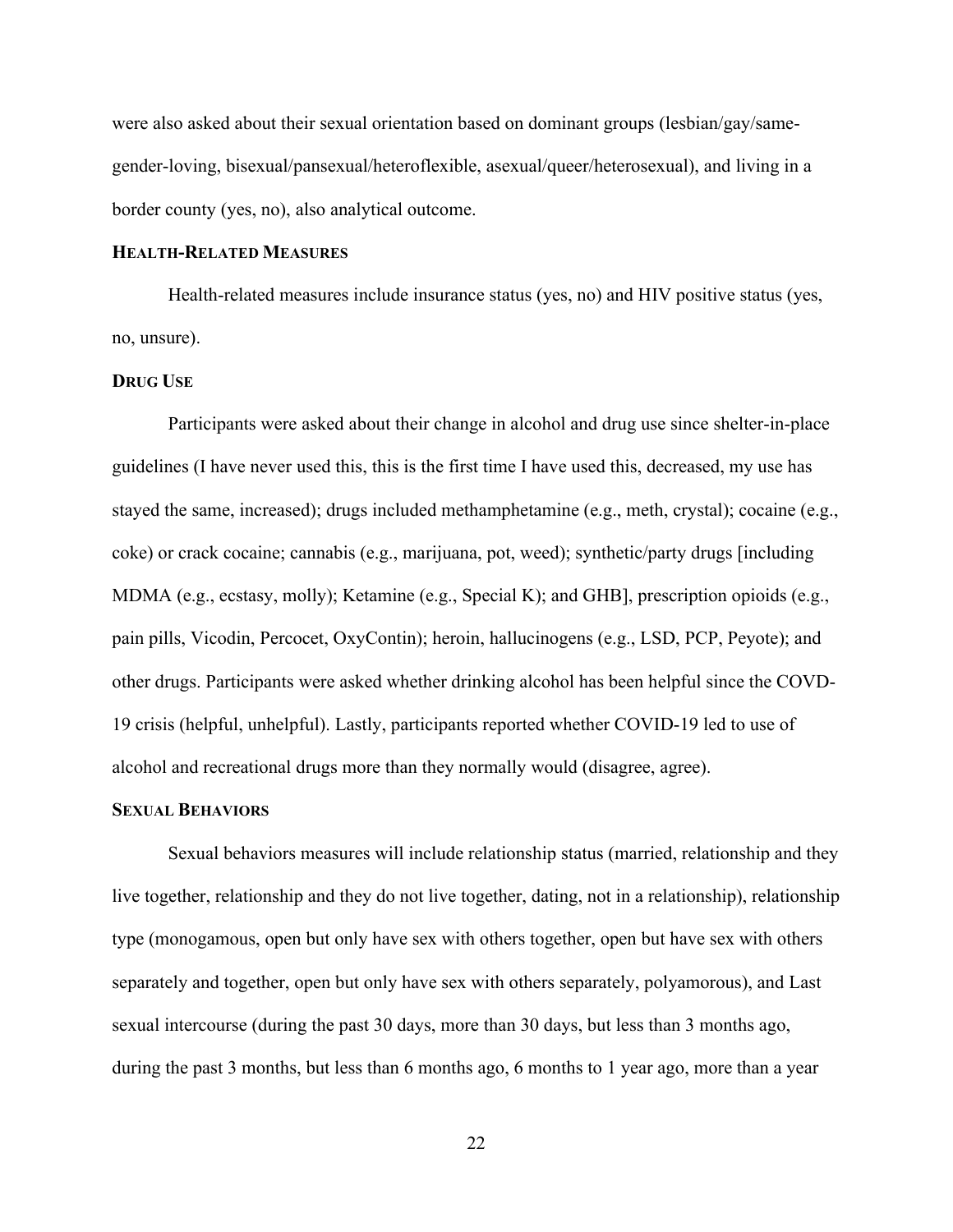ago). Participants were asked if they ever attended a sex party where drugs were used (never, yes but more than a year ago, yes within the past year, yes within the past 6 months, yes within the past 3 months, yes within the past month, yes with in the past two weeks, yes less than two weeks ago) or ever engaged in sex or sexual activity for money or worked in the sex industry (no, they have not; yes, they have; prefer not to respond). Participants were asked the frequency of condom use before and after March 1, 2020 (never, a little bit, sometimes, often, almost always, always, prefer not to answer, not applicable). Lastly, sexual behaviors included the frequency of sexual activity since COVID-19 shelter-in-place guidelines with a relationship partner they live with, someone they live with, a relationship partner they do not live with, a regular sex partner they do not live with, someone they know, but do not live with, a person they just met using a hook-up app, a person they just met not using a hook-up app (never, daily, almost daily, weekly, a few days out of the month, once).

# **HOOK-UP AND DATING APPS**

Participants were asked about their use of hook-up or dating apps before and since March 1, 2020 (yes, no). They were also asked the frequency of meeting up with people from hook-up or dating apps before and since March 1, 2020 (never, rarely, sometimes, often, very often).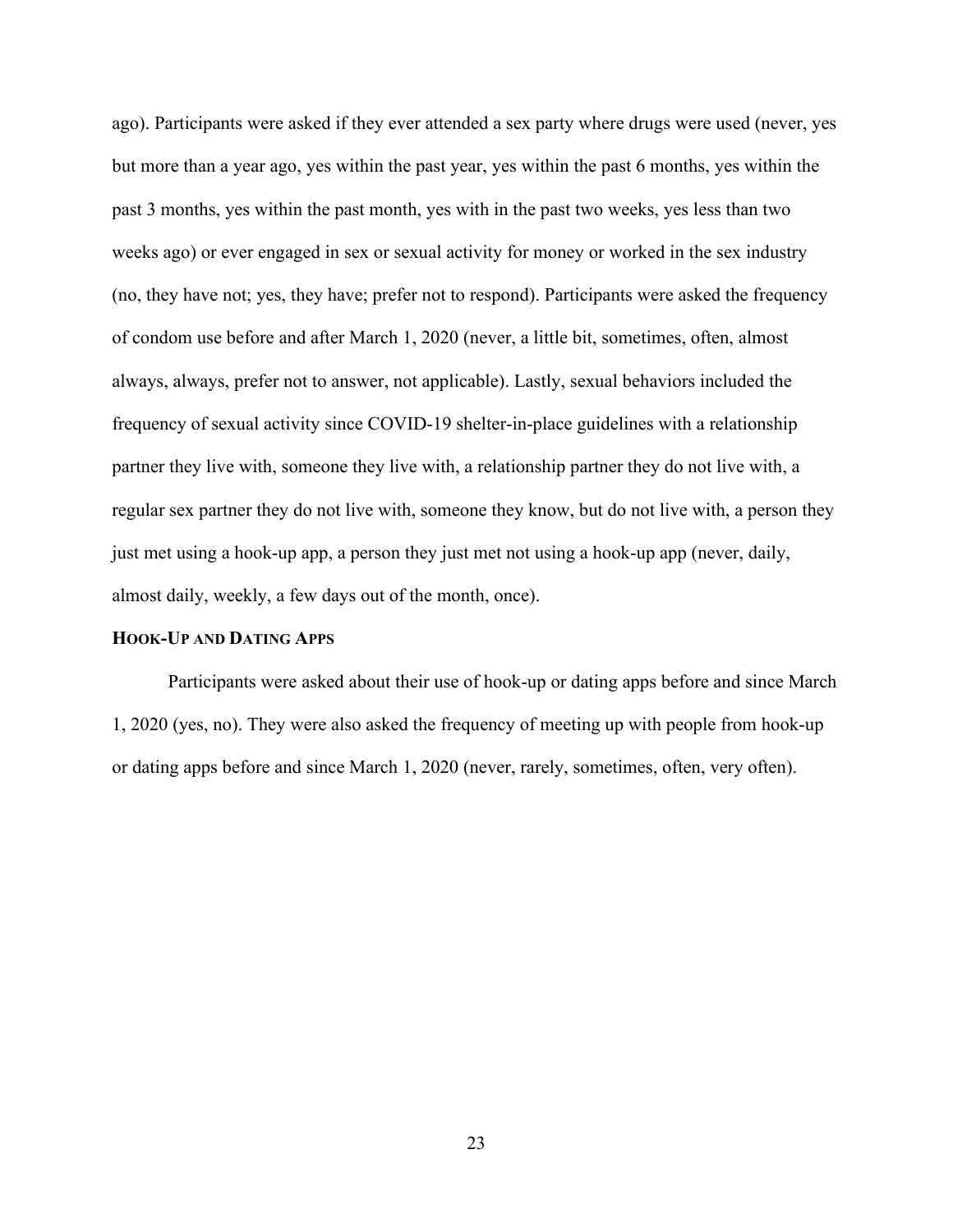## **STATISTICAL ANALYSIS PLAN**

All database management and statistical analyses was performed using SPSS Version 27.0.1 (International Business Machines (IBM), 2012).

# **Database Management**

## **SUBSET**

The parent study included adult LGBTQ+ people and allies in Texas. This secondary data analysis and exploratory study was limited to men who were 18 years or older, identified as LGBTQ+, assigned male at birth, did not identify as transgender or gender diverse and completed to the parent study.

Another characteristic includes sex assigned at birth (male, female, prefer not to answer). Participants were asked about their LGBTQ+ Identity or Ally (Yes, I identify as LGBTQ+; Yes, I Identify as an LGBTQ+ ally, I do not identify as LGBTQ+ or as an LGBTQ+ all). Participants were also asked if they were transgender, gender non-conforming, or gender now different than your sex assigned at birth (yes, no, unsure, prefer, not to answer) and sexual orientation based on dominant group (lesbian/gay/same-gender-loving, bisexual/pansexual/heteroflexible, asexual/queer/heterosexual).

## **CREATED VARIABLES**

Age (years) was collected as a continuous variable and was recoded into age groups (18- 24, 25-34, 35-44, 45-54, 55+). Education was created from (some high school, currently attending high school, high school diploma or GED, some college or associate's degree, currently enrolled in college, 4-year college degree, master's degree, doctorate degree) to (high school diploma/equivalent or less, some college or bachelor's degree, masters or doctorate degree). To create the variable for transgender and gender diverse (yes, no) we coded into 'yes'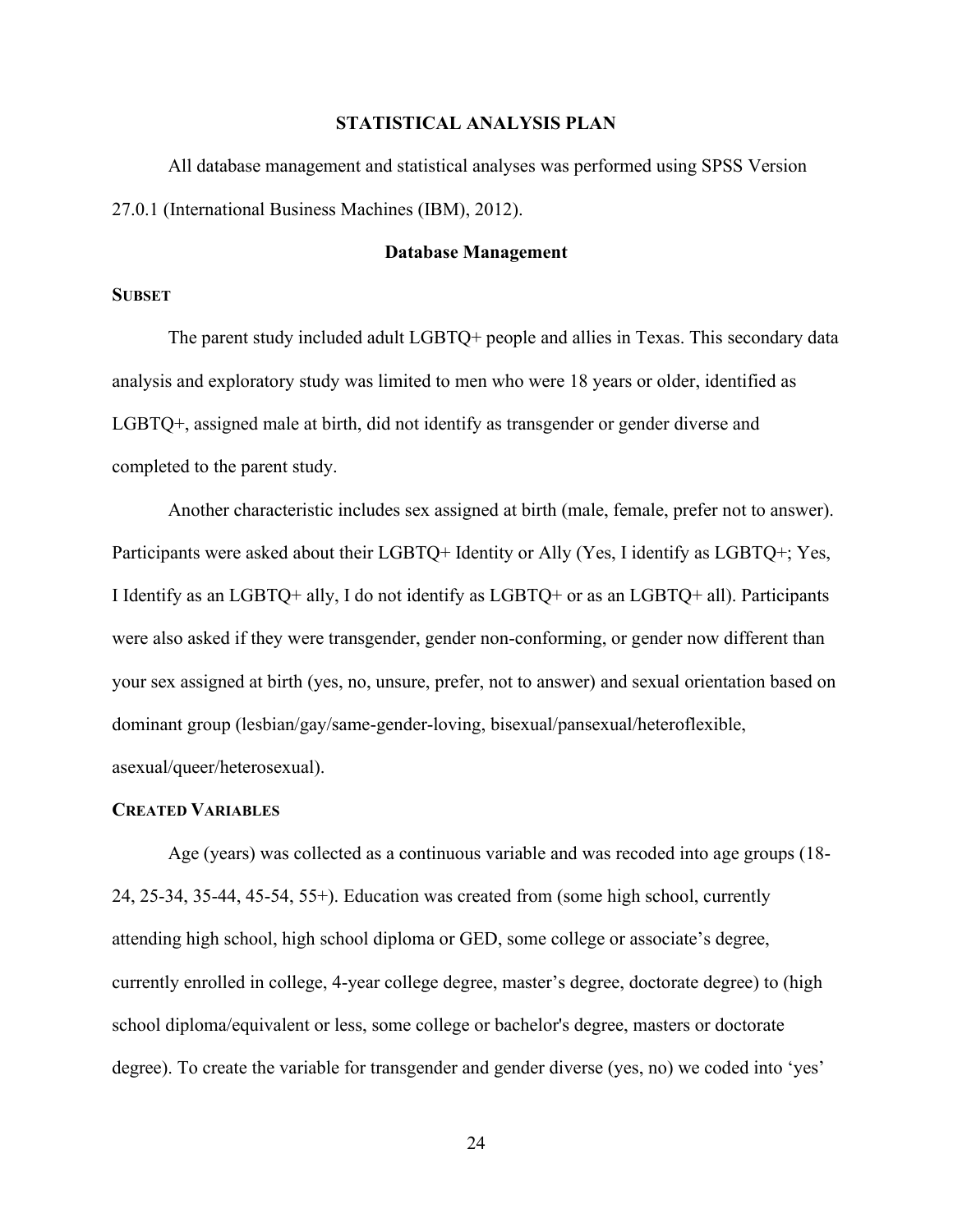anyone who indicated they identified with any of the following gender identities: transgender, gender non-conforming, gender different sex assigned at birth, genderqueer, agender, nonbinary, two-spirit; everyone else was coded as 'no'. Change levels for since the beginning of shelter-in-place guidelines, changes in drugs and alcohol use options were recoded from (I have never used this, this is the first time I have used this, extremely decreased, somewhat decreased, decreased a little, my use has stayed the same, increased a little, somewhat increased, extremely increased, I prefer not to answer) to (I have never used this, this is the first time I have used this, decreased, my use has stayed the same, increased). The COVID-19 pandemic has caused them to increase drink alcohol and use recreational drugs more than normal was recorded from (strongly agree, agree, somewhat agree, somewhat disagree, disagree, strongly disagree) to (disagree, agree). Since the beginning of the COVID-19 drinking alcohol, smoking pot, or using other drugs has been helpful was recoded from (extremely helpful, helpful, slightly helpful, slightly unhelpful, unhelpful, extremely unhelpful) to (helpful, unhelpful). In addition to these measures, we created the following analytical outcomes (1) living in a border county; (2) increased use of alcohol since shelter-in-place, (3) increased use of any illicit drug since shelter-in-place, (4) continued/started hooking-up via apps since shelter-in-place and (5) decreased condom use since shelter-in-place.

Texas counties (n=254) were recoded based on whether they were classified as being on the border or not according to the Office of Border Public Health (2021) to yield living in a border county (yes, no). Increased in alcohol use since shelter-in-place (yes, no) was created; those who never used, first use, extremely decreased, somewhat decreased, decreased a little, use stayed the same were coded as "no" and those who increased a little, somewhat increased, extreme increase were coded as "yes". Increase in any illicit drug use since shelter-in-place (yes,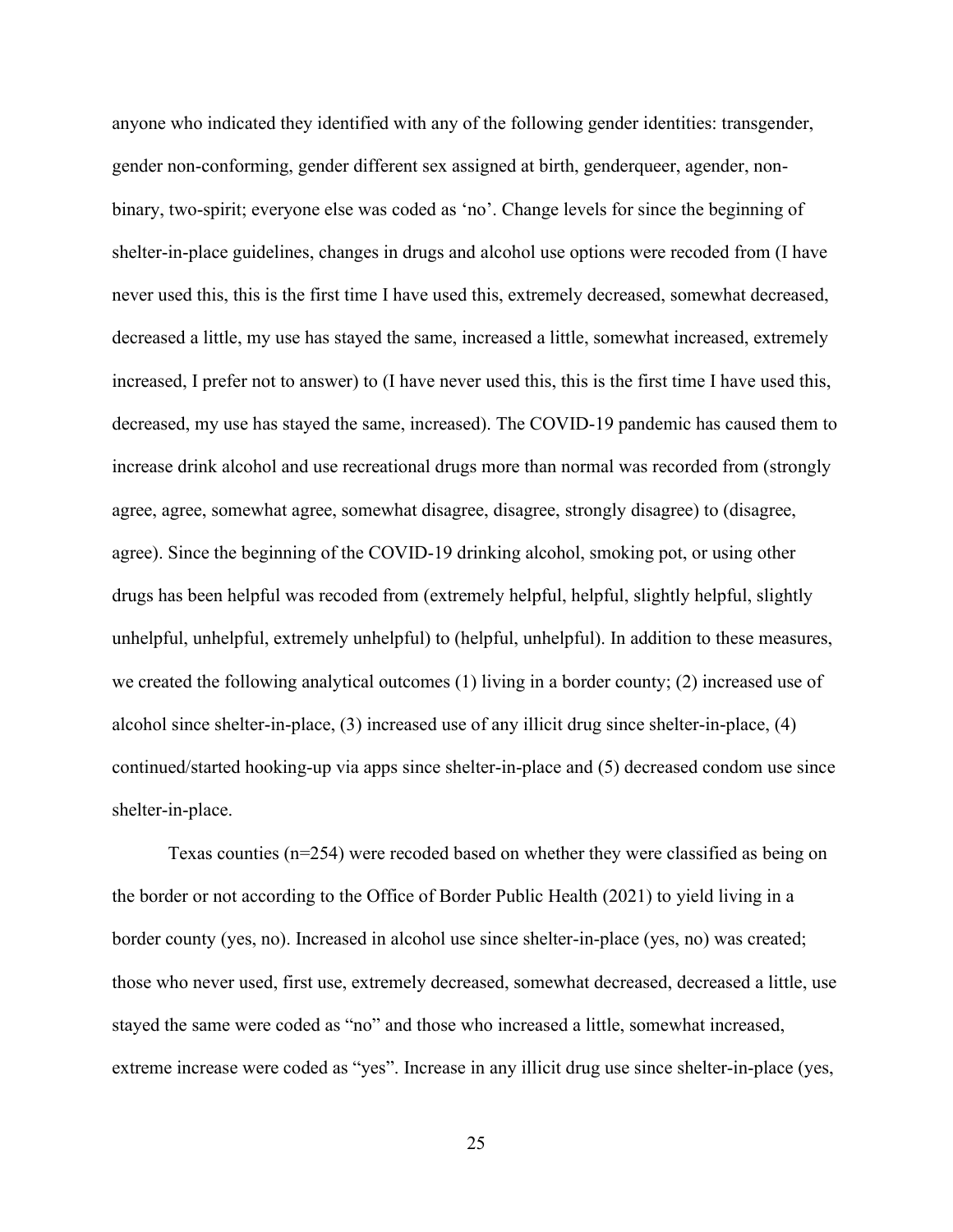no) was created for cocaine/crack cocaine, cannabis, synthetic/party drugs, heroin, and hallucinogens; for each drug those who never used, first use, extremely decreased, somewhat decreased, decreased a little, use stayed the same were assigned a no and those who increased a little, somewhat increased, extreme increase became a yes. Frequency of meeting up with people from hook-up or dating apps prior to and since March 1, 2020 (never, rarely, sometimes, often, very often) were used to create continued or started hooking-up via apps since shelter-in-place (yes, no). Condom use prior to and since shelter-in-place (never used this, first time they have used this, extremely decreased, somewhat decreased, decreased a little, stayed the same, increased a little, somewhat increased, extreme increase) were used to create decreased use of condom use since shelter-in-place (yes, no).

## **DESCRIPTIVE STATISTICS**

All measures included in this secondary analysis and exploratory study are categorical. Sample size (N), frequency (freq), and percentage (%) were assessed for all measures, including the analytical outcomes.

# **BIVARIATE ASSOCIATIONS**

Living on the Texas-Mexico border and, since COVID-19 shelter-in-place, increase in alcohol use, increase in any illicit drug use, decreased in condom use since shelter-in-place and continued or started use of hooking-up apps are the analytical outcomes of this secondary analysis and explanatory study. Sample size  $(N)$ , frequency (freq), and percent  $(\% )$  were assessed for each measure by each level of the analytical outcome. Bivariate associations were determined with a Pearson's Chi-Square test or the non-parametric equivalents Likelihood Ratio or Fisher's Exact test, as appropriate. P-values < 0.05 were determined to be statistically significant.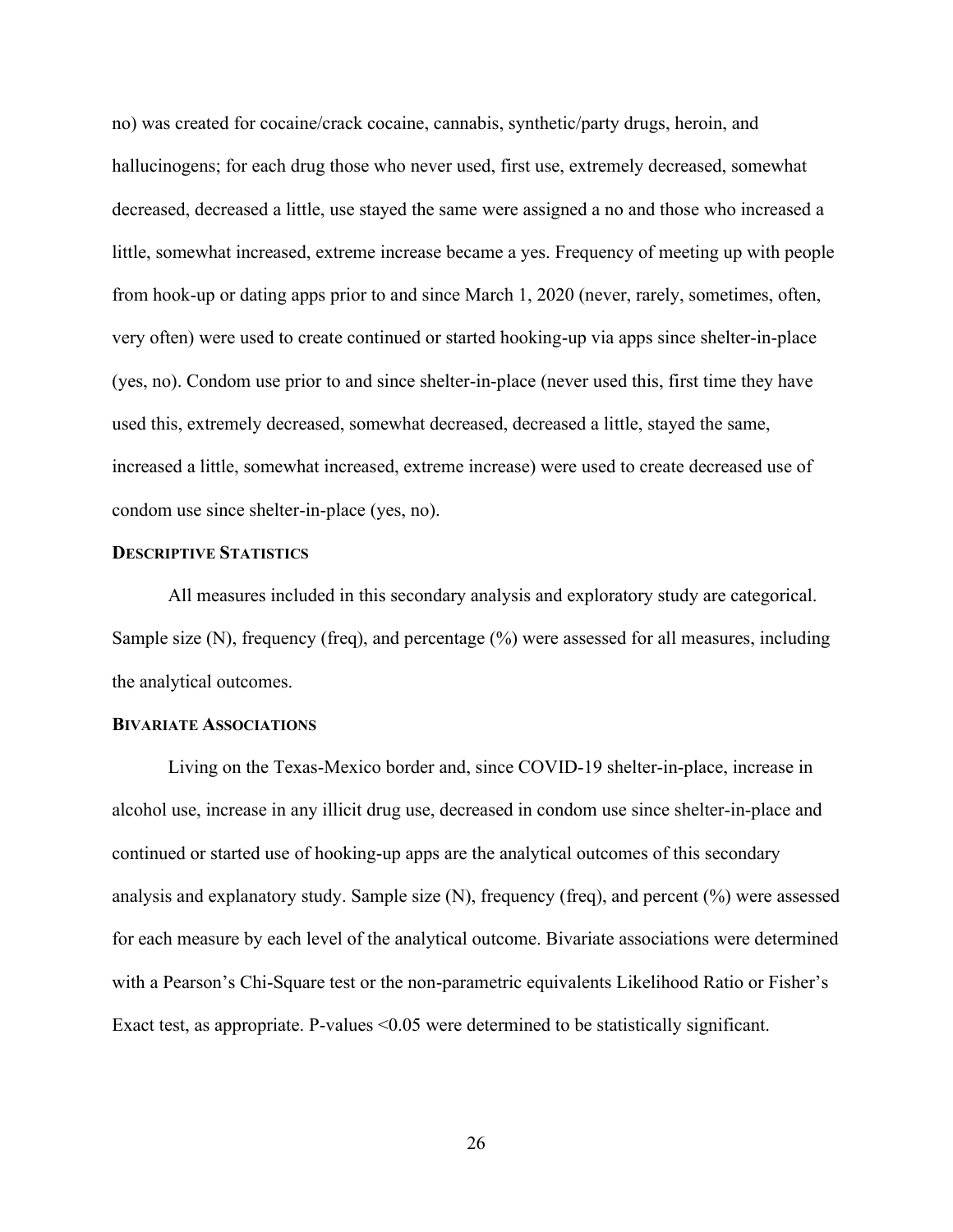# **MULTIVARIATE ADJUSTED ANALYSES**

The analytical outcomes of the study are: (1) living in a border county, (2) increased use of alcohol since shelter-in-place; (3) increased use of any illicit drug since shelter-in-place; (4) continued/started hooking-up via apps since shelter-in-place; and (5) decreased condom use since shelter-in-place. Using logistic regression, we assessed the adjusted association between all measures in the study and each of the analytical outcomes. We controlled for factors associated with the analytical outcomes in the bivariate analysis which are age, race/ethnicity, education level, citizenship/immigration status, sexual orientation based on dominant groups. We also adjust for a known confounder for sexual behaviors, HIV status. P-values <0.05 were determined to be statistically significant. Odds ratio and 95% confidence interval (OR; 95% CI) were be provided for each level of the independent variable versus each analytical outcome.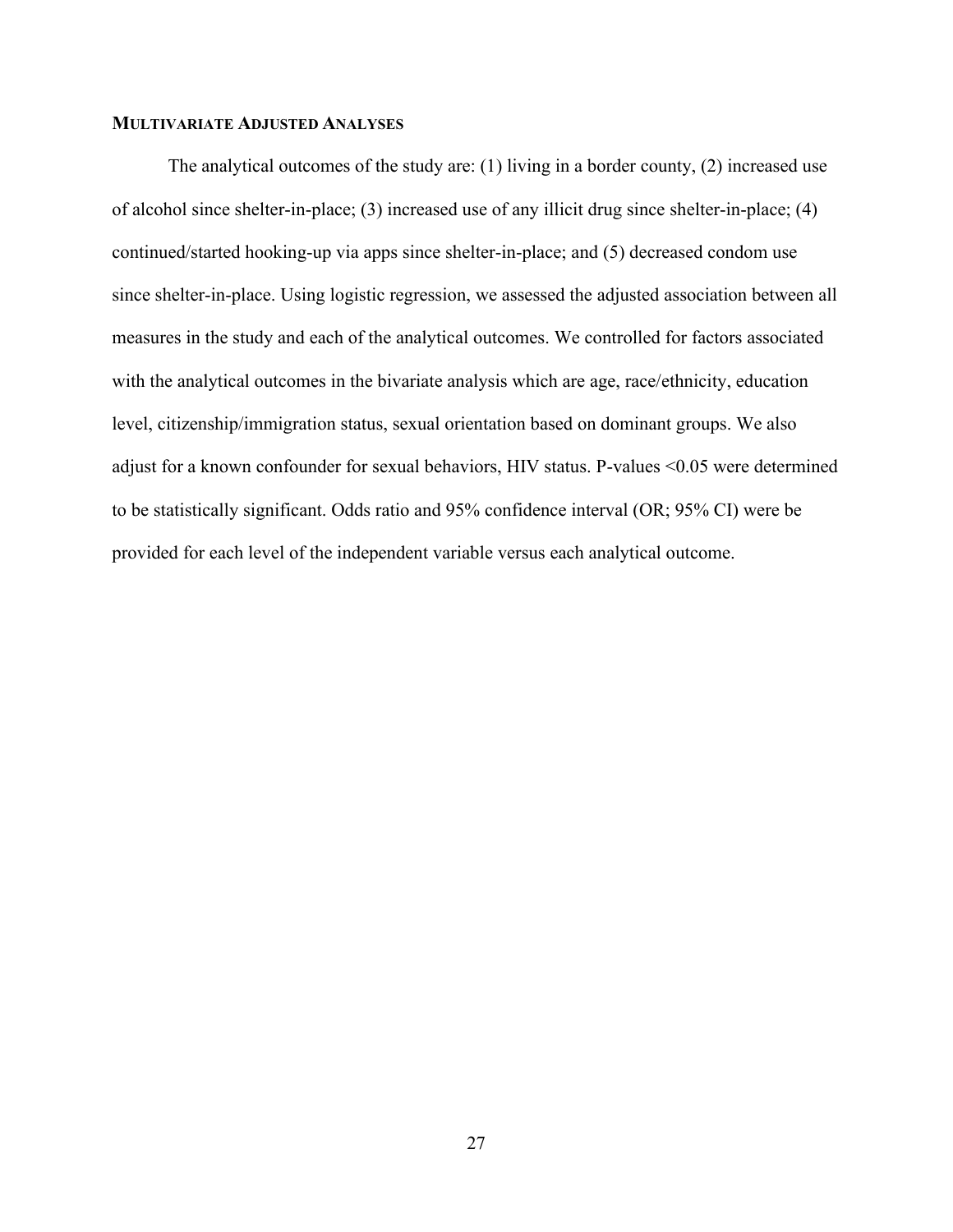# **IRB APPROVAL**

Exemption for this secondary analysis and exploratory study was granted by the University of Texas at El Paso IRB on October 27, 2021 (PI: Nqobile Nzama; Protocol Number: 1824931-1) under the title "Association between living on Texas-Mexico Border, Drug Use, and Sexual Behaviors among Men who Identify as LGBTQ+ during the Coronavirus Pandemic". The author has completed the Collaborative Institutional Training Initiative (CITI) IRB Training (Social and Behavioral Responsible Conduct of Research and Human Subjects Research) which expires on October 5<sup>th</sup>, 2023.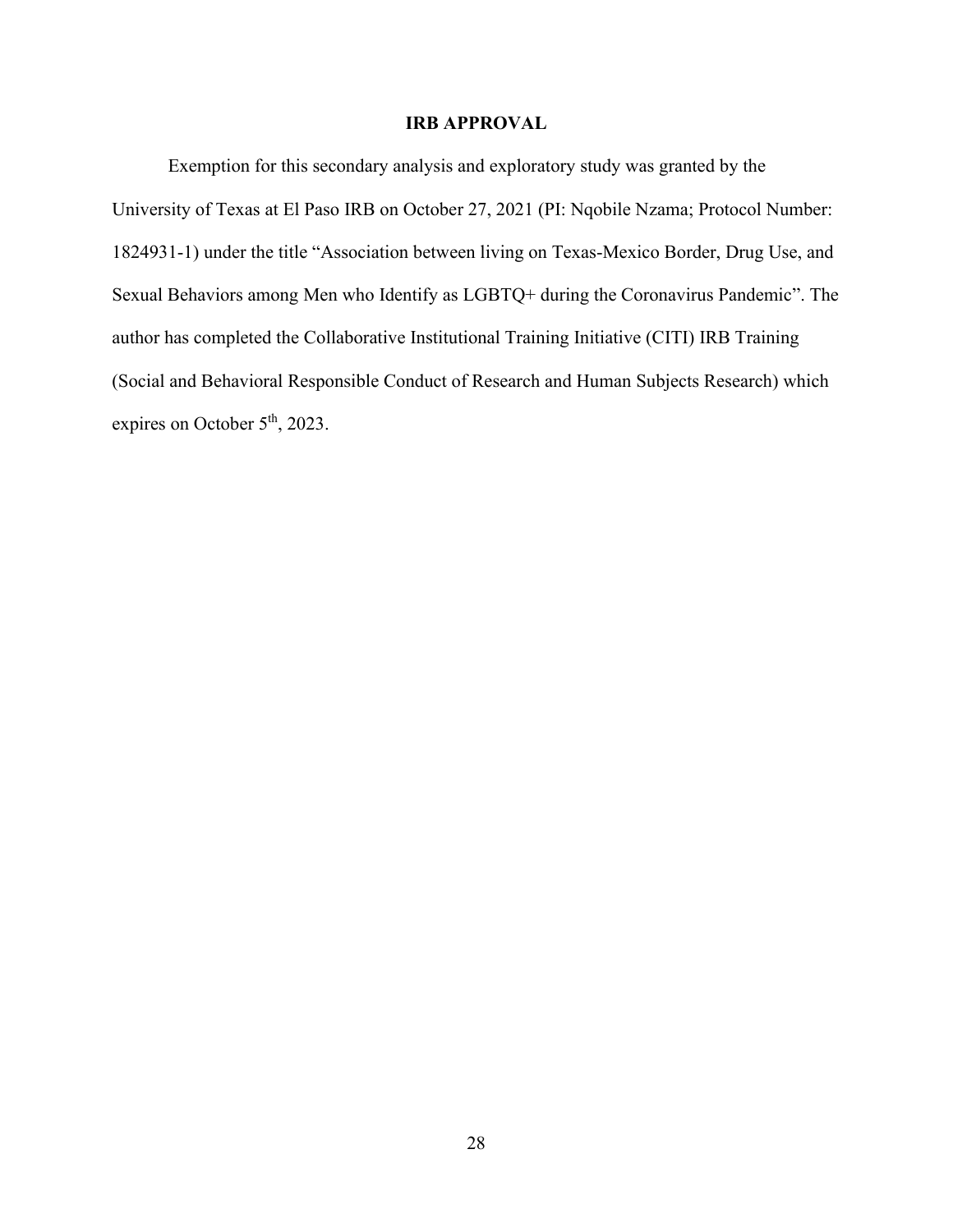## **RESULTS**

The results of the secondary analysis and exploratory study are presented in this section.

# **Descriptive Statistics**

Descriptive statistics for all measures and the analytical outcomes are presented in Table 1. A total of 560 cisgender males who identified as LGBTQ+ and were 18 years or older completed the COVID-19 & You Survey. For the analytical outcomes, 16.8% were living in a border county, 56.5% increased their use of alcohol since shelter-in-place, 27.8% increased their use of any illicit drug since shelter-in-place, 36.2% started or continued their use of hook-up or dating apps since shelter-in-place, and 16.9% decreased their condom use since shelter-in-place.

# **SOCIODEMOGRAPHIC CHARACTERISTICS**

The majority were white (61.5%), had some college or a bachelor's degree (62.9%), were U.S. citizens by birth (93.2%), and were either lesbian/gay/same-gender-loving (90.0%). Most common age group was 55 years or older (30.9%). Just over a quarter were Latinx/Hispanic  $(26.8\%)$ .

# **HEALTH-RELATED MEASURES**

The majority had health insurance coverage (88.6%) and less than a fifth reported living with HIV (17.1%).

#### **ALCOHOL AND DRUG USE SINCE COVID-19**

Close to half reported increased use of alcohol (56.6%) and cannabis (47.3%). The majority had never used methamphetamine (92.8%), cocaine/crack cocaine (88.0%), synthetics/party drugs (88.2%), prescription opioids (90.6%), heroin (98.3%), hallucinogens (92.8%) and other drugs (92.4%). Close to two-thirds (66.1%) found it helpful to drink alcohol, smoke pot, or use other drugs since the COVID-19 crisis. The majority disagreed that the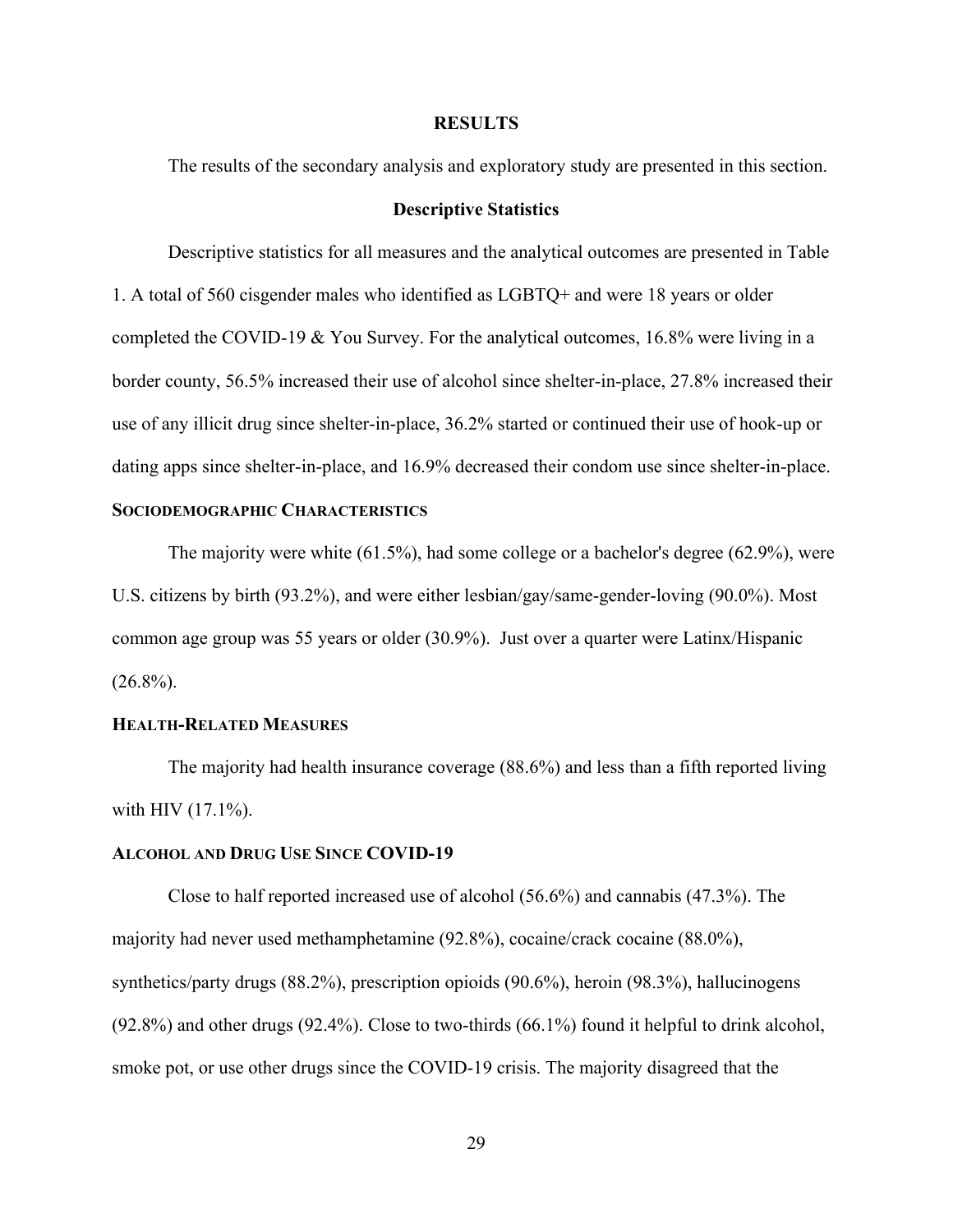COVID-19 pandemic has caused them to drink alcohol (65.1%) and use recreational drugs (85.0%) more than they normally would.

# **SEXUAL BEHAVIORS**

Of those in a relationship (46.3%), most were in a monogamous relationship (59.9%). Close to half had sex during the past 30 days (46.7%) and most had never attended a sex party where drugs were used (84.1%) or engaged in sex or sexual activity for money or worked in the sex industry (87.4%). Twelve percent always used condoms before (12.2%) and since (12.2%) March 1, 2020.

In terms of frequency of sexual activity since COVID-19 shelter-in-place guidelines, the majority had never had sexual activity with a relationship partner they live with (66.3%), someone they live with that is not a relationship partner (97.8%), a relationship partner they do not live with (93.0%), a regular sex partner they do not live with (85.0%), someone they know, but do not live with (89.7%), a person they just met not using a hook-up app (96.0%), and a person they met using a hook-up app (85.4%).

#### **HOOK-UP AND DATING APPS**

Over half (55.3%) were using hookup or dating apps before March 1, 2020 and, of those, 43.6% did so sometimes, often, or very often. Just over a third (36.1%) were using hookup or dating apps since March 1, 2020, of those, 12.3% did so sometimes, often, or very often.

#### **Bivariate Associations**

 Bivariate results for the associations between all measures and the analytical outcomes are presented in Table 1.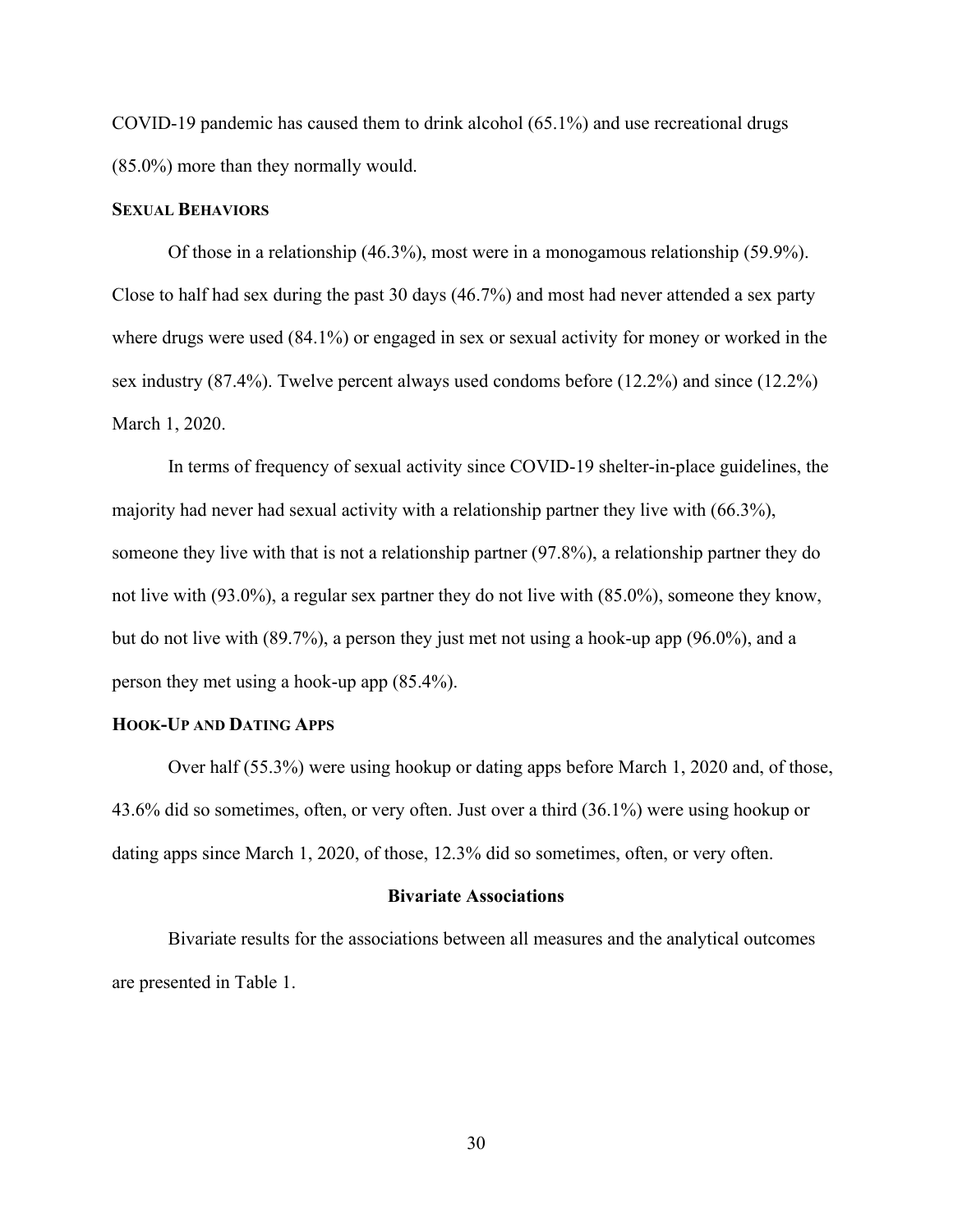# **LIVING IN A BORDER COUNTY**

There was a statistically significant association between living in a border county and age category (*p<*.001), race and ethnicity (*p<*.001), and education level (*p<*.001). Living in a border county was also associated with citizenship/immigration status (*p*=.001), and having health insurance coverage  $(p<.003)$ . There was also a significant association between living in the border county and current relationship status (*p=*.007), current relationship type (*p=*.028), and ever attending a sex party where drugs were used (*p=*.027).

# **INCREASED USE OF ALCOHOL SINCE SHELTER-IN-PLACE**

There was a significant association between increased use of alcohol since shelter-in-place and race and ethnicity  $(p=0.044)$ . Increased use of alcohol since shelter-in-place was significantly associated with finding it helpful to drink alcohol, smoke pot, or use other drugs since the beginning of the crisis (*p=*.020) and the COVID-19 pandemic causing them to drink alcohol more than they normal would  $(p<.001)$ . Lastly, there was a significant association between increased use of alcohol since shelter-in-place and current relationship status (*p=*0.012) and last sexual intercourse (*p=*.026).

## **INCREASED USE OF ANY ILLICIT DRUG SINCE SHELTER-IN-PLACE**

There was a significant association between increased use of any illicit drug since shelterin-place and age category (*p*=.001) and race/ethnicity (*p=*.009). Increased use of any illicit drug since shelter-in-place was significantly associated with a change in use of methamphetamine (*p=*.006), cocaine/crack cocaine (*p=*.005), cannabis (*p<*.001), synthetic/party drugs (*p<*.001), and hallucinogens (*p=*.020) since shelter-in-place. There was a significant association between increased use of any illicit drug since shelter-in-place and finding it helpful to drink alcohol, smoke pot, or use other drugs  $(p=.013)$  since the beginning of the COVID-19 crisis. There was a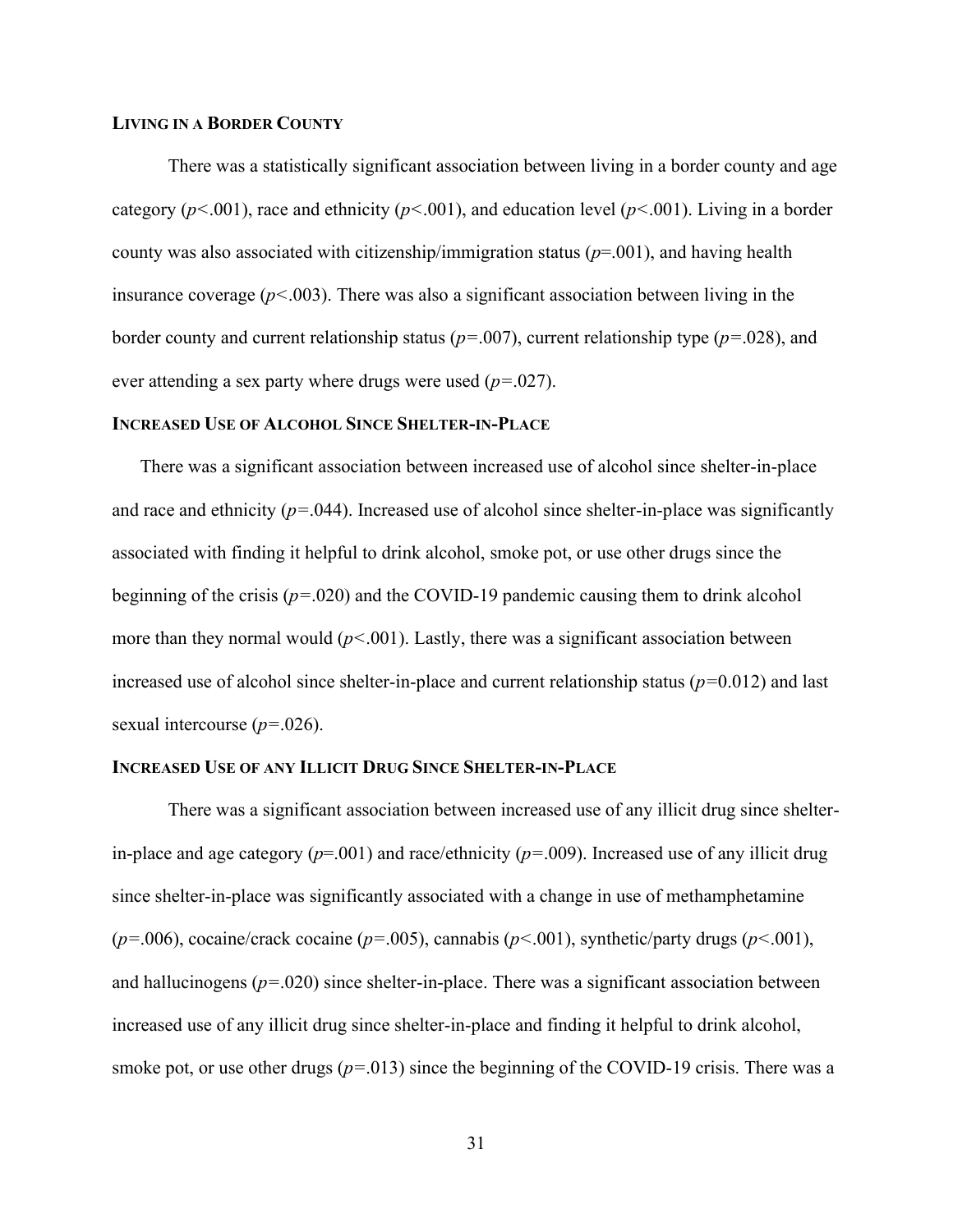significant association between the use of any illicit drugs since shelter-in-place and increased use of alcohol ( $p=018$ ) and recreational drugs ( $p<0.01$ ) due to the COVID-19 pandemic. Increased use of illicit drug use since shelter-in-place was significantly associated with ever engaging in sex or sexual activity for money or working in the sex industry (*p=*.008) as well as the use of hookup or dating apps before (*p=*.023) and since (*p=*.005) March 1, 2020.

# **CONTINUED OR STARTED HOOKING-UP VIA APPS SINCE SHELTER-IN-PLACE**

There was a significant association between continued or started hooking-up via apps since shelter-in-place and age category  $(p<.001)$ , race and ethnicity  $(p=.005)$ , and change in use of methamphetamine since shelter-in-place (*p=*.011). Continued or started hooking-up via apps since shelter-in-place was associated with current relationship status  $(p<.001)$ , relationship type  $(p<.001)$ , last sexual intercourse  $(p<.001)$ , and ever engaged in sex or sexual activity for money or worked in the sex industry  $(p=0.016)$ . There was also a significant association between continued or started hooking-up via apps since shelter-in-place and frequency of condom use before (*p=*.020) and since (*p*<.001) March 1, 2020. Another association was found between continued or started hooking-up via apps since shelter-in-place and frequency of sexual activity with a relationship partner they lived with  $(p<.001)$ , a regular sex partner they do not live with  $(p=0.005)$ , someone they know, but do not live with  $(p<0.01)$ , a person they just met not using  $(p=0.004)$ , using a hook-up app  $(p<0.01)$  since COVID-19 shelter-in-place.

#### **DECREASED CONDOM USE SINCE SHELTER-IN-PLACE**

There was a significant association between decreased condom use since shelter-in-place and sexual orientation ( $p=049$ ) and current relationship status ( $p=031$ ). There was also a significant association between decreased condom use since shelter-in-place and frequency of sexual activity with a relationship partner they do not live with since COVID-19 shelter-in-place.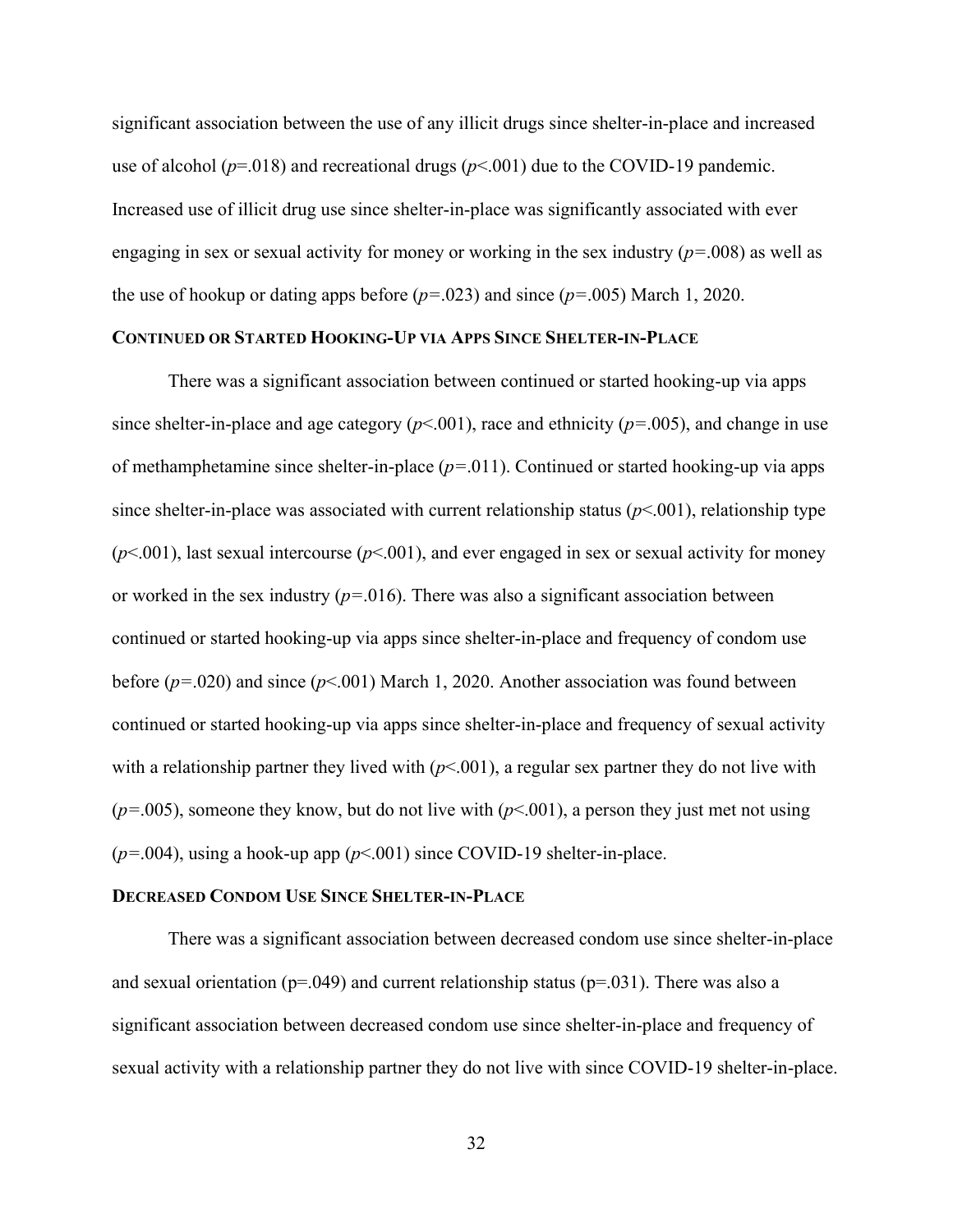#### **Multivariate Adjusted Analysis**

 Multivariate results for the associations between all measures and the analytical outcomes after adjusting for age, race and ethnicity, education level, citizenship/immigration status, sexual orientation based on dominant groups, and a known confounder, HIV positive status are presented in Table 2.

# **LIVING IN A BORDER COUNTY**

At most, 560 cisgender sexual minority men are included in the adjusted analysis for living in a border county. After adjusting for age, race and ethnicity, education level, citizenship/immigration status, sexual orientation, and HIV positive status, living in a border county was significantly associated with race and ethnicity (*p*<.001). Compared to White only, other people of color were associated with increased odds for living in a border county (AOR: 10.43; 95% CI: 3.10, 35.14). Education level was not associated with living in a border county (*p*=.069); however, some college or bachelor's degree was associated with increased odds of living in a border county compared to high school diploma/equivalent or less (AOR: 5.74; 95% CI: 1.26, 26.24). Current relationship status was not associated with living in a border county (*p*=.113); however, being in a relationship with someone they don't live with was associated with increased odds of living in a border county compared to those who were married (AOR: 3.00; 95% CI: 1.16, 7.80).

#### **INCREASED USE OF ALCOHOL SINCE SHELTER-IN-PLACE**

At most, 234 cisgender adult men who identified as sexual minority are included in the adjusted analysis for increased use of alcohol since shelter-in-place. After adjusting for age, race and ethnicity, education level, citizenship/immigration status, sexual orientation, and HIV positive status, age category was not associated with increased use of alcohol since shelter-in-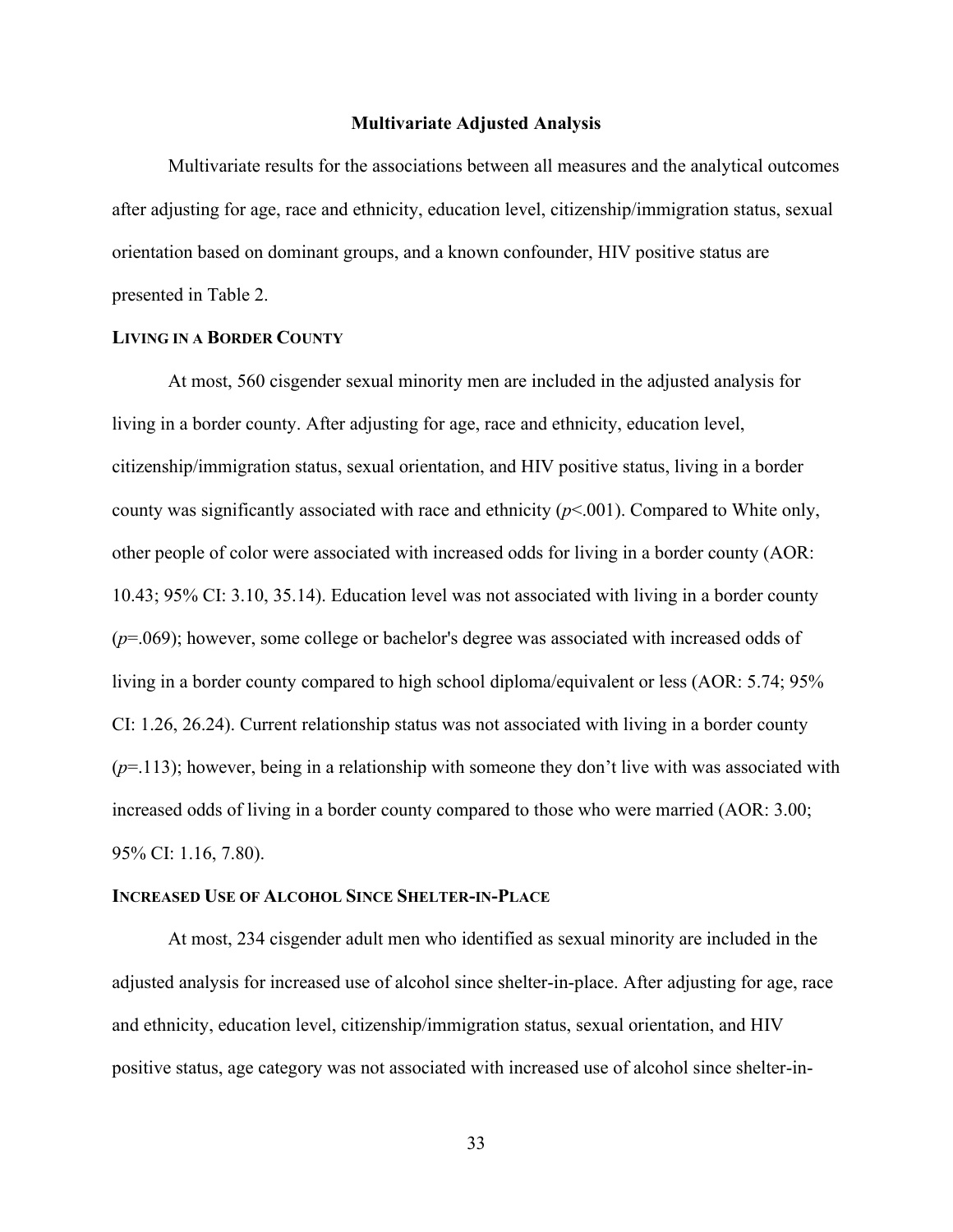place  $(p=273)$ . However, compared to individuals between the age of 18 to 24, those who were 45 to 54 years were associated with increased odds for increased use of alcohol since shelter-inplace (AOR: 2.51: 95% CI: 1.08; 8.87). Race and ethnicity were not associated with increased use of alcohol since shelter-in-place (*p=*.117); however, compared to white only, other people of color were associated with decreased odds for increased use of alcohol since shelter-in-place (AOR: 0.30; 95% CI: 0.10, 0.94). Finding it helpful to drink alcohol, smoke pot, or using other drugs since the beginning of COVID-19 (AOR: 0.41; 95% CI: 0.19, 0.85; *p*=0.017) and the COVID-19 pandemic has caused me to drink alcohol than I normally would (AOR: 0.02; 95% CI: 0.01, 0.04; *p*<0.001) were associated with decreased odds of increased use of alcohol since shelter-in-place. Current relationship status was associated with increased use of alcohol since shelter-in-place (*p=*0.007). Compared to being married, being in a relationship and living together (AOR: 2.65; 95% CI: 1.28, 5.47), currently being in a relationship and not living together (AOR: 2.83; 95% CI: 1.25, 6.43), and not currently in a relationship (AOR: 14.68; 95% CI: 1.58, 136.46) were associated with increased odds of increased use of alcohol since shelterin-place. Last sexual intercourse was not associated with increased use of alcohol since shelterin-place; however, having sexual intercourse more than 30 days, but less than 3 months ago  $(AOR: 2.73; 95\% CI: 1.15, 6.49)$  and during the past 3 months, but less than 6 months ago (AOR: 3.43; 95% CI: 1.22, 9.67) were associated with increased odds of increased use of alcohol since shelter-in-place compared to having sexual intercourse during the past 30 days.

# **INCREASED USE OF ANY ILLICIT DRUG SINCE SHELTER-IN-PLACE**

At most, 233 cisgender adult men who identified as sexual minority are included in the adjusted analysis for increased use of any illicit drug since shelter-in-place. After adjusting for age, race and ethnicity, education level, citizenship/immigration status, sexual orientation, and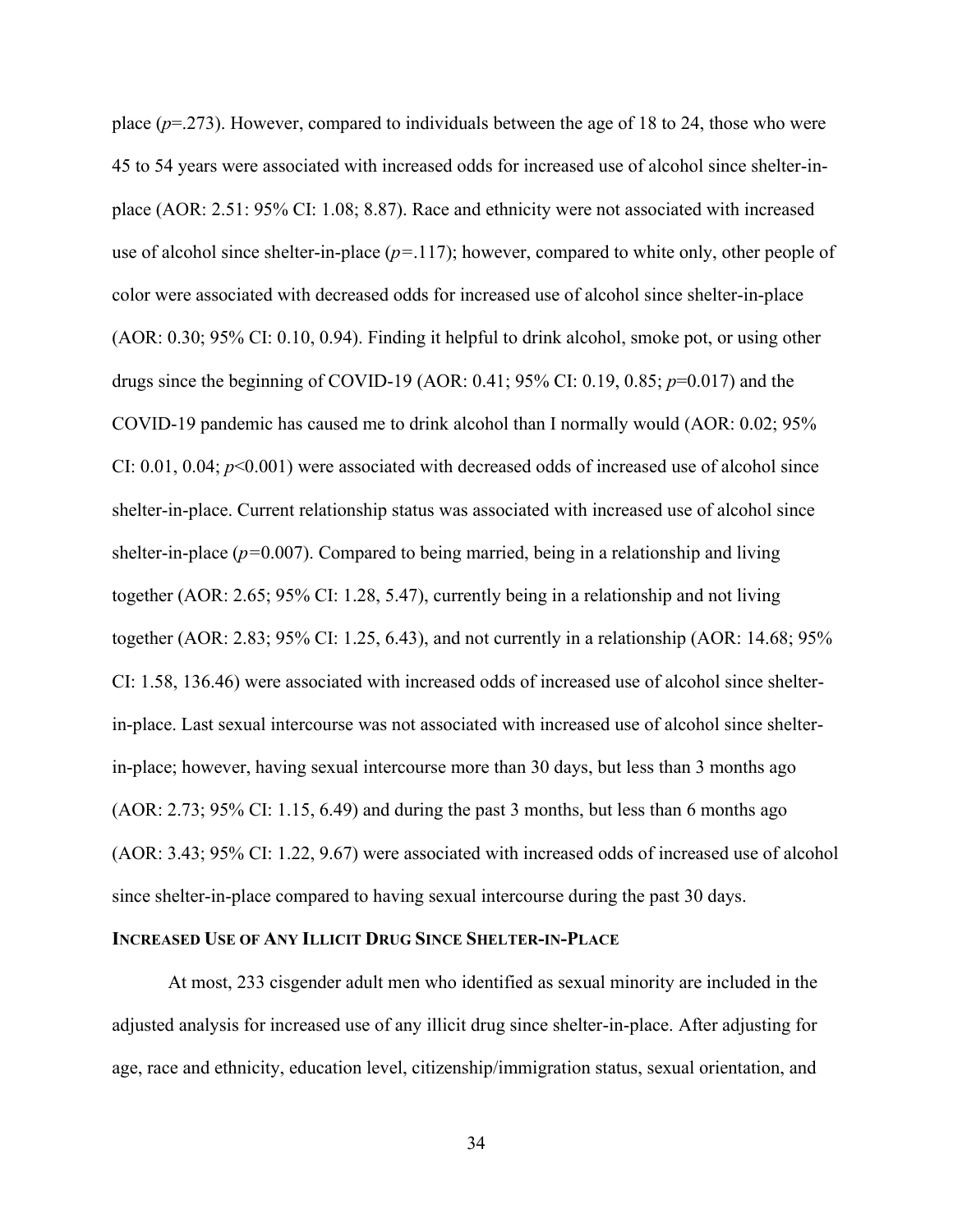HIV positive status, age was significantly associated with increased use of any illicit drug since shelter-in-place (AOR: 0.97; 95% CI: 0.95, 1.00; *p=*0.033). Age category was associated with increased use of any illicit drug since shelter-in-place (*p*=.010). Compared to individuals between the ages of 18 to 24, those who were 25 to 34 years (AOR: 6,47: 95% CI:0.54, 913) and 45 to 54 years (AOR: 2.99: 95% CI: 1.23, 7.29) were associated with increased odds for increased use of any illicit drug since shelter-in-place. Race and ethnicity were not associated with increased use of any illicit drug since shelter-in-place; however, Latinx/Hispanic ethnicity was associated with decreased odds of increased use of any illicit drug since shelter-in-place compared to white only (AOR: 0.38; 95% CI: 0.15, 0.98). Finding it helpful to drink alcohol, smoke pot, or using other drugs since the beginning of COVID-19 was associated with decreased odds of increased use of any illicit drugs since shelter-in-place (AOR: 0.32; 95% CI: 0.12, 0.82; *p=*0.018). Increased use of recreational drugs during the COVID-19 pandemic was associated with decreased odds of increased use of any illicit drug since shelter-in-place (AOR: 0.04; 95%) CI: 0.20, 0.11; *p<*0.001). Ever engaging in sex or sexual activity for money or working in the sex industry was associated with increased use of any illicit drugs (AOR: 0.43; 95% CI: 01.19, 0.99; *p=*.046). Use of hookup or dating apps since March 1, 2020 was associated with increased use of any illicit drug since shelter-in-place (AOR: 0.52; 95% CI: 0.28, 0.97; *p=*0.039).

# **CONTINUED OR STARTED HOOKING-UP VIA APPS SINCE SHELTER-IN-PLACE**

At most, 397 cisgender adult men who identified as sexual minority are included in the adjusted analysis for increased use of any illicit drug since shelter-in-place. After adjusting for age, race and ethnicity, education level, citizenship/immigration status, sexual orientation, and HIV positive status, age was significantly associated with decreased odds of continued or started hooking-up via apps since shelter-in-place (*p<*.001); being older was associated with decreased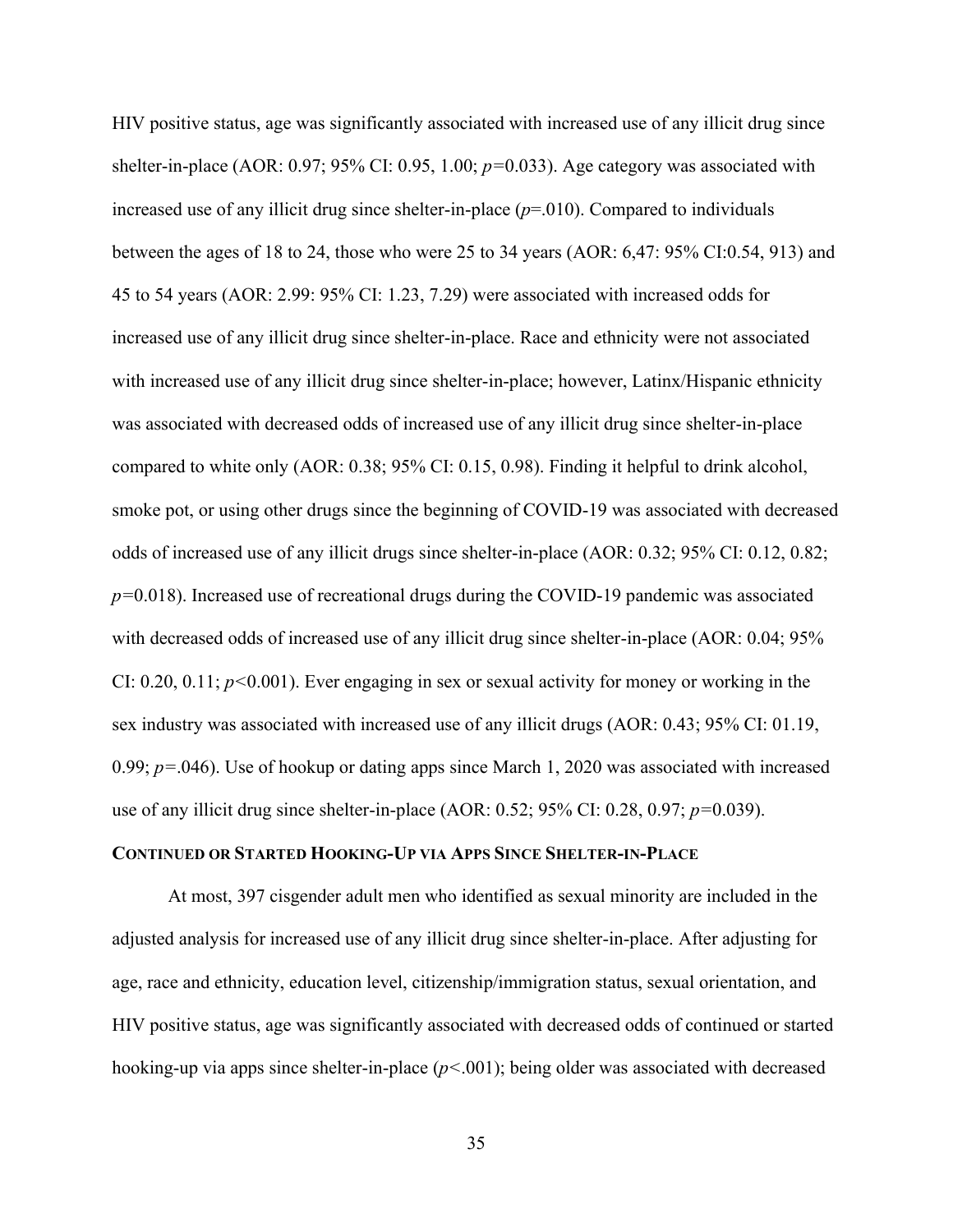odds of continued or started hooking-up via apps during shelter-in-place (AOR: 0.97; 95% CI: 0.95, 0.98). Age category was associated with continued or started hooking-up via apps since shelter-in-place  $(p<.001)$ . Compared to individuals ages of 18 to 24, ages 25 to 34 years (AOR: 6,3: 95% CI:2.23, 17.74), 35 to 44 (AOR: 2.69: 95% CI: 1.44, 5.04) and 45-54 (AOR: 2.61: 95% CI: 1.38, 4.94) were associated with increased odds for continued or started hooking-up via apps since shelter-in-place. Current relationship status was associated with continued or started hooking-up via apps since shelter-in-place (*p<*.001). Compared to being married, currently being in a relationship and living together (AOR: 0.27; 95% CI: 0.15, 0.50), being in a relationship and do not live together (AOR: 0.11; 95% CI: 0.05, 0.24), and currently dating (AOR: 0.27; 95% CI: 0.09, 0.80) were associated decreased odds of continued or started hooking-up via apps since shelter-in-place. Relationship type  $(p<0.001)$  and last sexual intercourse  $(p=.003)$  were associated with continued or started use of hooking-up via apps since shelter-in-place. Compared to having sexual intercourse during the past 30 days, sexual intercourse more than 30 days, but less than 3 months ago (AOR: 4.06; 95% CI: 1.89, 8.69), during the past 3 months, but less than 6 months ago (AOR: 4.86; 95% CI: 1.96, 12.03), 6 months to 1 year ago (AOR: 4.90; 95% CI: 1.78, 3.48), and more than a year ago (AOR: 4.89; 95% CI: 1.89, 12.64) were associated with increased odds of continued or started hooking-up via apps since shelter-in-place. Ever engaged in sex or sexual activity for money or worked in the sex industry was associated with decreased odds of continued or started hooking-up via apps since shelter-in-place (AOR: 051; 95% CI: 0.27, 0.97; *p=*.041). Condoms use frequency since March 1, 2020 was associated with continued or started hooking-up via apps since shelter-in-place (*p=*.015); sometimes use was associated with increased odds of continued or started use of hook-up or dating apps since shelter-in-place compared to never use of condoms (AOR: 18.54; 95% CI: 2.05, 167.66).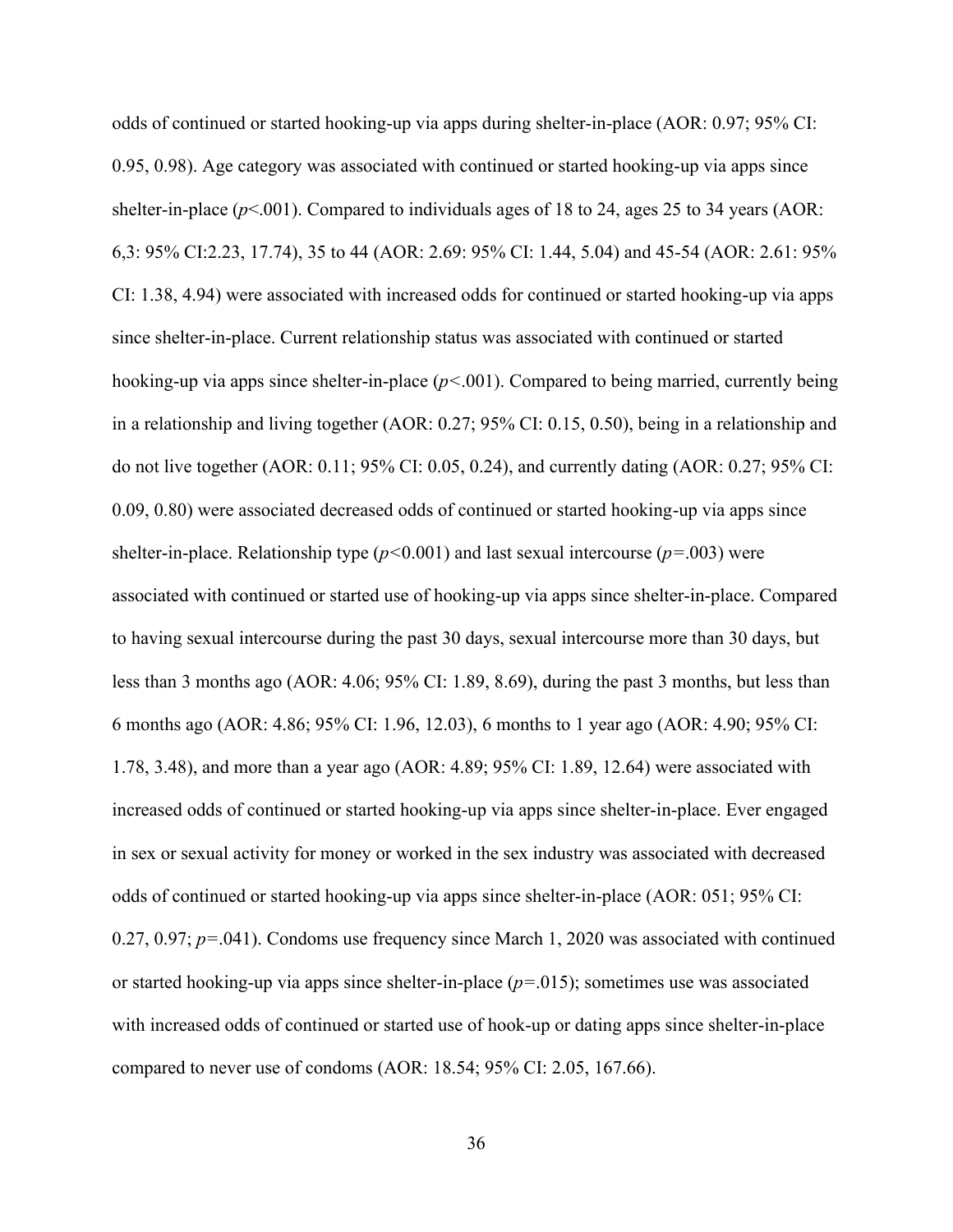Frequency of sexual activity with a relationship partner they live with since shelter-inplace was associated with continued or started hooking-up via apps shelter-in-place (*p<*.001). Compared to never had sexual activity, daily sexual activity with a relationship partner they live with had increased odds for continued or started hooking-up via apps since shelter-in-place (AOR: 4.09; 95% CI: 1.25, 13.43).

Frequency of sexual activity with a regular sex partner they do not live with (*p=*.005) and with someone they know, but do not live with  $(p<0.01)$  since COVID-19 shelter-in-place guidelines were associated with continued or started hooking-up via apps since shelter-in-place. Compared to never having sexual activity, almost daily sexual activity with someone they know, but do not live with (AOR: 0.10; 95% CI: 0.03, 0.31) was associated with decreased odds for continued or started hooking up via apps. Frequency of sexual activity with someone just met just met not using hooking-up apps was not associated with continued or started hooking-up via apps since shelter-in-place. However, compared to never having sexual activity, almost daily sexual activity with someone they just met not using hook-up apps was associated with decreased odds for continued or started hooking-up via apps (AOR: 0.17; 95% CI: 0.04, 0.68).

# **DECREASED CONDOM USE SINCE SHELTER-IN-PLACE**

At most, 230 cisgender sexual minority men are included in the adjusted analysis for increased use of any illicit drug since shelter-in-place. After adjusting for age, race and ethnicity, education level, citizenship/immigration status, sexual orientation, and HIV positive status, race and ethnicity (*p=*.023), and sexual orientation *(p=*.012) were associated with decreased condom use since shelter-in-place. Compared lesbian/gay/same-gender-loving identity, bisexual/pansexual/heteroflexible identity (AOR: 0.05; 95% CI: 0.01, 0.37) and asexual/queer/heterosexual identity (AOR: 0.04; 95% CI: 0.00, 0.54) were associated with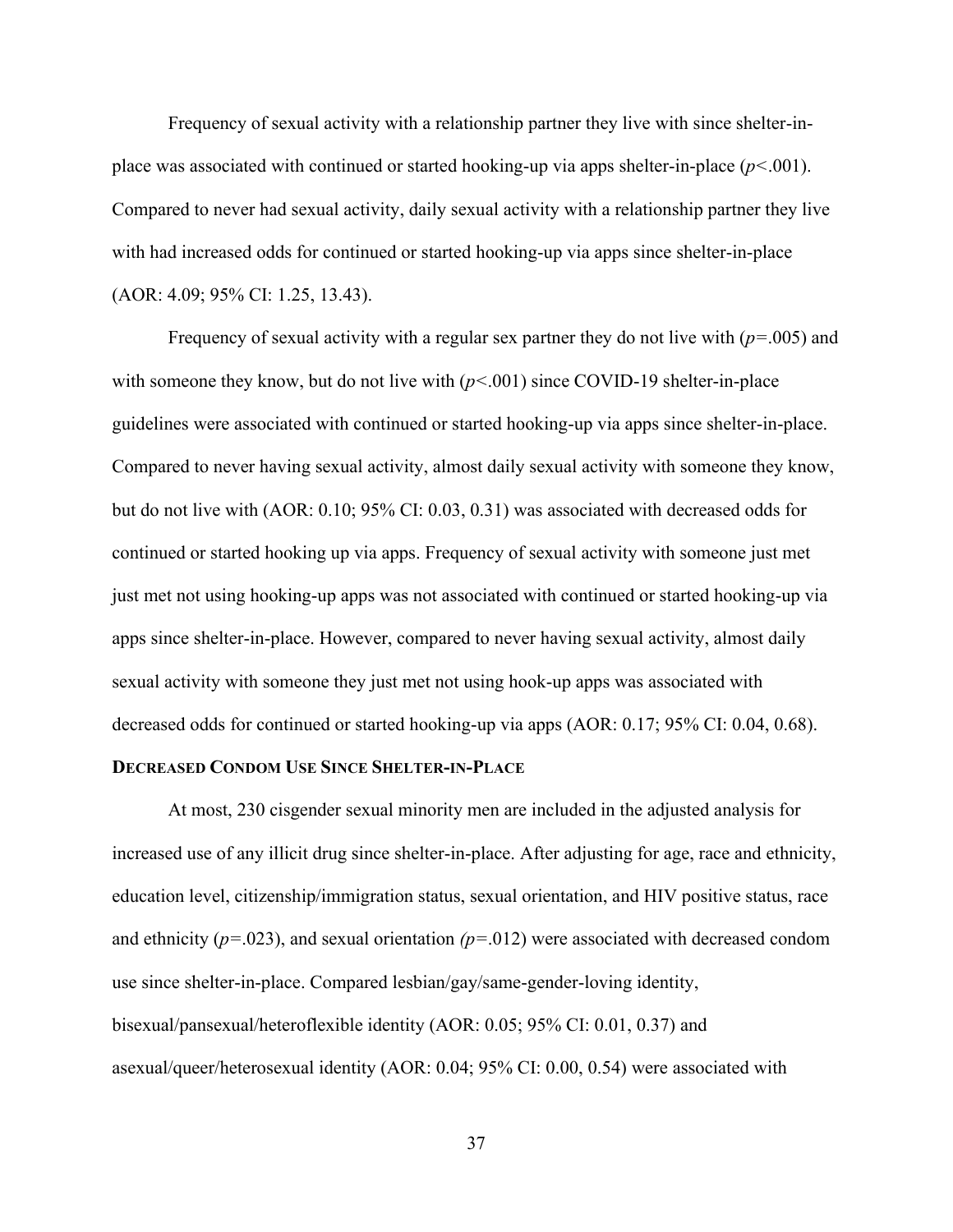decreased odds of decrease in condom use since shelter-in-place. Current relationship status was associated with decreased condom use since shelter-in-place (*p=*.015). Compared to being married, dating (AOR: 6.29; 95% CI: 1.51, 26.24) and not being in a relationship (AOR: 10.53; 95% CI: 1.95, 56.96) were associated with increased odds of decrease in condom use since shelter-in-place. Frequency of sexual activity with someone they live with who is not a relationship partners was associated with decreased condom use since shelter-in-place (*p*=.013). Compared to those who had never had sexual activity had sexual activity with someone they live with who is not a relationship partner, those who had sexual activity a few days out of the month (AOR: 91.04; 95% CI: 1.94, 4276.24) and once (AOR: 42.10; 95% CI: 1.56, 1139.53) were associated with increased odds of decreased condom use since shelter-in-place compared to no sexual activity.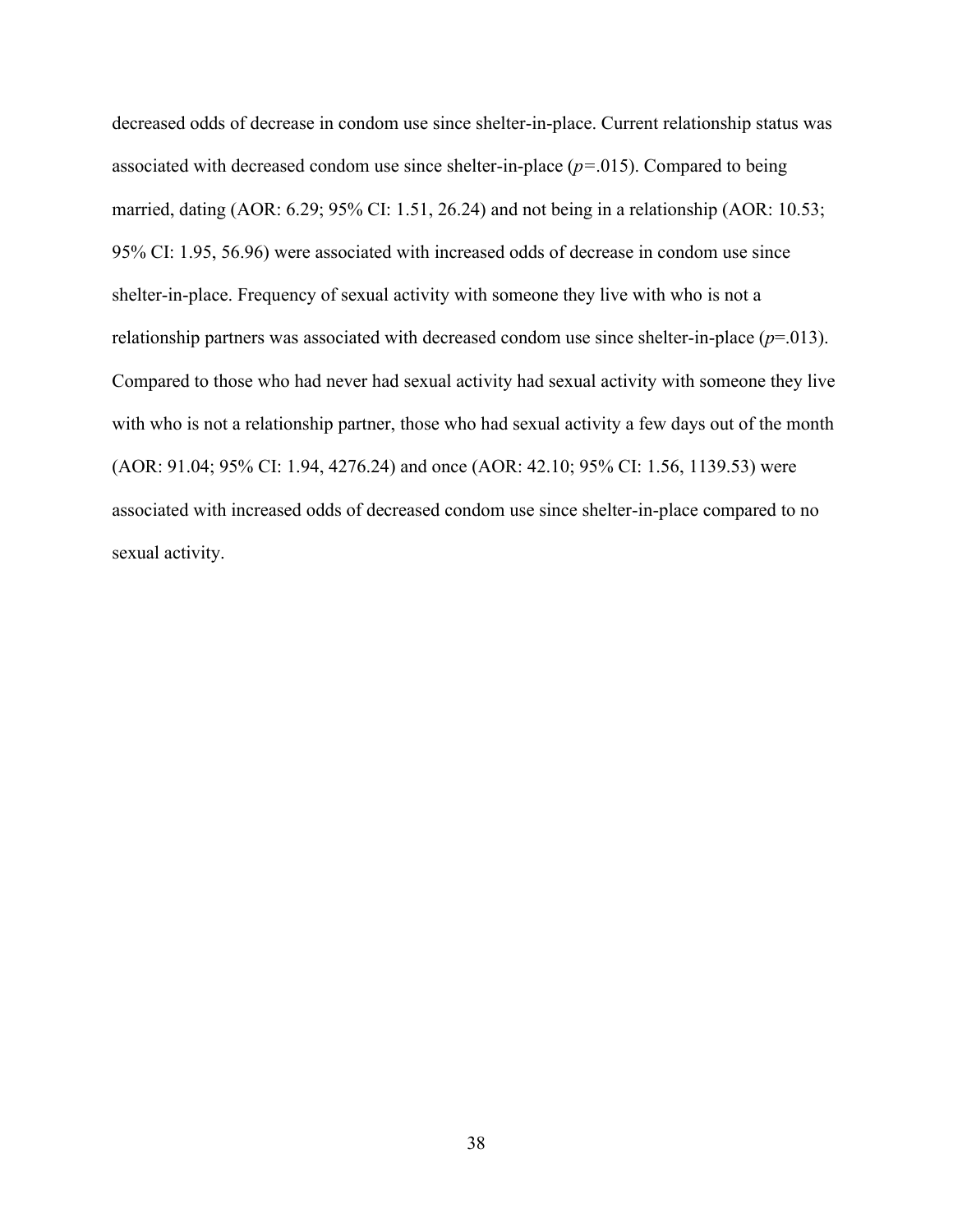#### **DISCUSSION**

# **Summary of the Results**

Age category was associated with increased use of any illicit drug and continued or started hooking-up via apps since shelter-in-place. This may be due to these age groups using illicit drugs as a coping mechanism for COVID-19 related stress. In addition, due to shelter-inplace restrictions, individuals may have started hooking-up via apps because of limited movement or inability to meet in most public spaces.

Finding it helpful to drink alcohol, smoke pot, or using other drugs since the beginning of COVID-19 was associated with decreased odds of increased use of alcohol since shelter-in-place compared to those who did not find it helpful. This suggests drinking levels before and during COVID-19 remained the same. All relationship statuses except dating, were associated with increased use of alcohol since shelter-in-place. One potential reason that could influence the increase in alcohol use could be influenced by their partner's behavior. On the other hand, those who were in a relationship and not living with their partner and individuals who were not in a relationship may be drinking due to loneliness or stress exacerbated by the pandemic.

Current relationship status was not associated with living in a border county. However, those who were in a relationship and did not live together had increased odds of living in a border county compared to those who were married. A potential reason behind cohabiting and not being married could be influenced by one's cultural background; in some cultures, couples move together after getting married. Sexually minority men may face an additional barrier if they come from a place where same-sex relationships are not accepted.

Current relationship status was associated with increased alcohol use since shelter-inplace. Individuals who were married or living together may have used alcohol and have a partner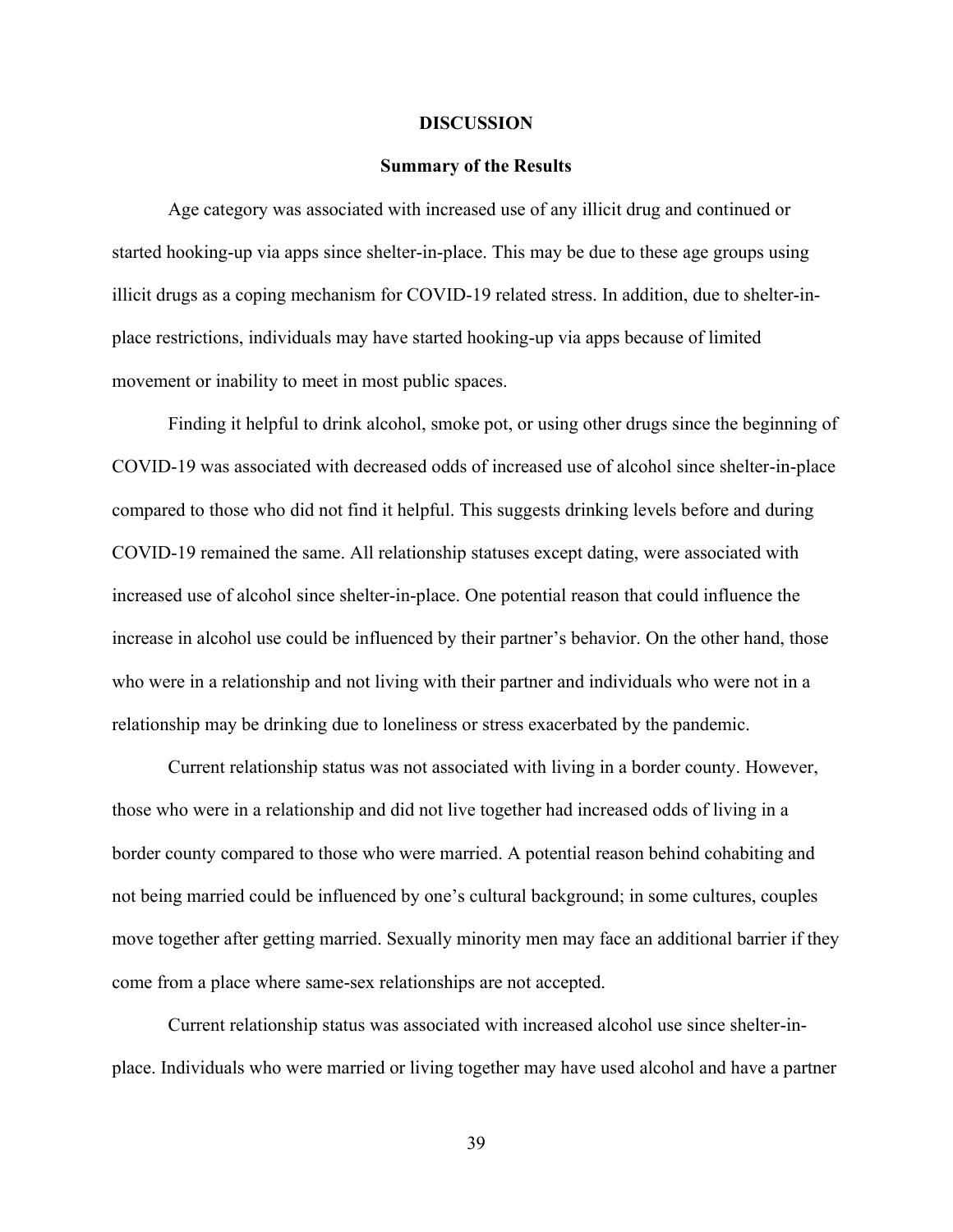who engaged in the same behavior. While those who do not live with their partners or are not in a relationship may have increased their use of alcohol due to pandemic-related stress or loneliness.

Individuals that COVID-19 pandemic had led to increase recreational drugs use had decreased odds for increase in any illicit drug use since shelter-in-place. Individuals may have been using illicit drugs prior to COVID-19 and did not change their use during the pandemic.

The association between ever engaging in sex or sexual activity for money or working in the sex industry and increased use in any illicit drugs since shelter-in-place may have been related to those who started engaging in sex work during the COVID-19 pandemic who may use drugs as a coping mechanism or met with a client who uses illicit drug(s).

Use of hookup or dating apps since March 1, 2020 was associated with increased odds of any illicit drug use since shelter-in-place. These results are consistent with a randomized survey conducted among 295 adults gay, bisexual, and men who sleep with men and used geosocial networking applications had increased odds of using illicit drugs and smoking marijuana because the apps help locate people nearby who engage in the same behavior (Holloway, 2015).

Current relationship status was associated with continued or started hooking-up via apps since shelter-in-place. Men in non-exclusive relationships may have continued or started hook-up via apps. In addition, those who were dating may have chosen to stop using dating apps due to unwillingness to meet up with people, fearing being infected by COVID-19.

Rarely meeting up with people from hook-up or dating apps since March 1, 2020 was associated with decreased odds of started or continued use of hook-up or dating apps since shelter-in-place compared to those who never met up with people from the apps. Individuals may have met someone or stopped using hook-up or dating apps due to COVID-19. These results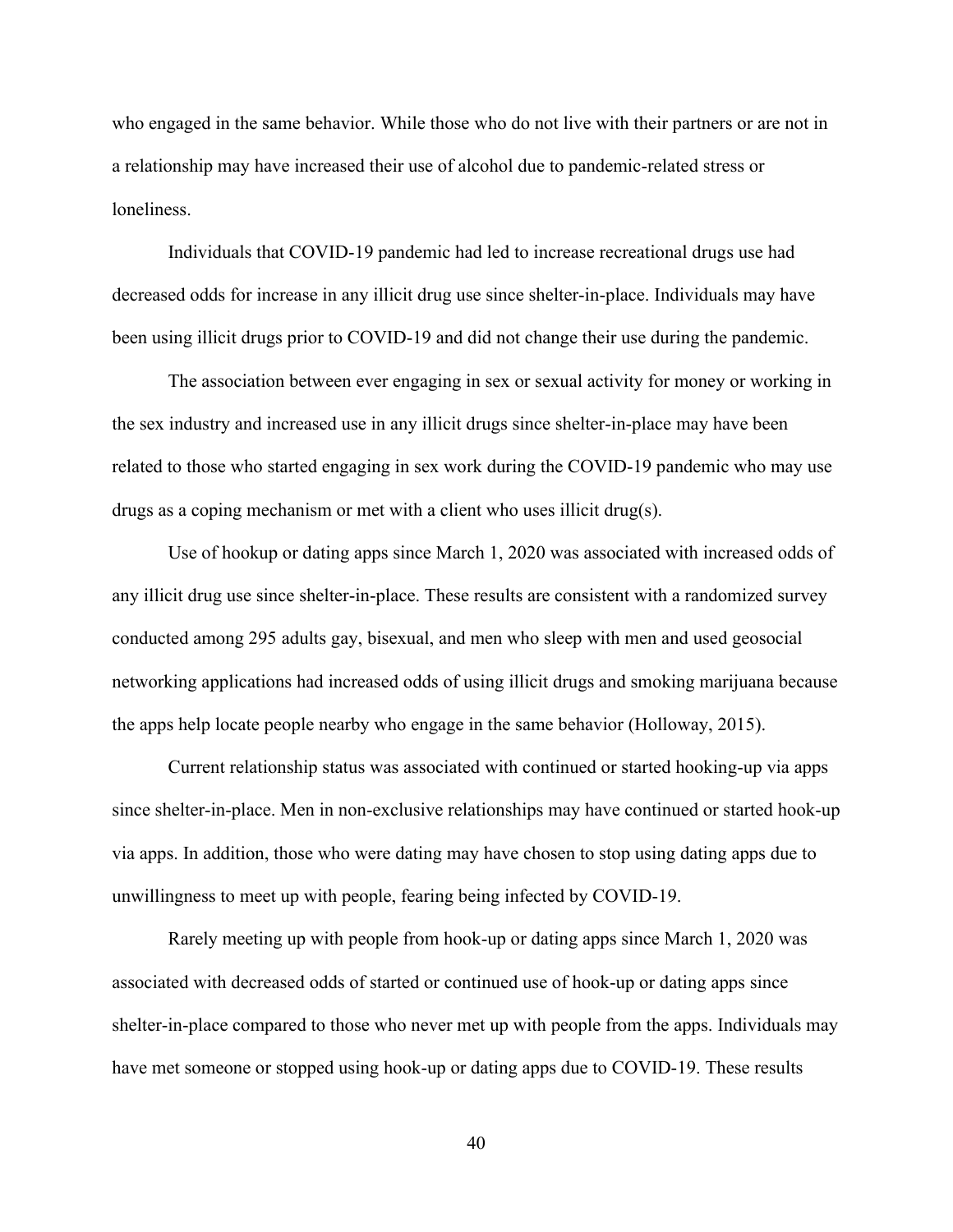contradicted results from a survey conducted among 1051 men who have sex with men in April 2020 in the United States found that the majority of men reported no changes in the use of dating and hook-up apps to connect with men (49.7%) in contrast majority reported decrease use of apps with the intent to meet in person (48.8%) due to COVID-19 (Sanchez et al., 2020).

Sexual orientation was associated with a decrease in condom use since shelter-in-place *(p=*.012). Bisexual/pansexual/heteroflexible and asexual/queer/heterosexual identities were associated with decreased odds of decrease in condom use since shelter-in-place compared to lesbian/gay/same-gender-loving identities. These findings are consistent with a study conducted among 763 cisgender men and adolescents who had sex with men which indicated that those who identify as bisexual were two times more likely than those who identified as gay to experience insertive condomless anal sex (CAS) with casual partners (Incident Rate Ratio: 2.07; *p=*.001) (Feinstein et al., 2019).

 Current relationship status was associated with a decrease in condom use since shelterin-place. One of the reasons could be that some men were in exclusive relationships and knew their HIV status. Some men may have opted not to use condoms due to using pre-exposure prophylaxis (PrEP) to prevent HIV. However, we could not draw precise conclusions as we did not assess for use.

# **Limitations**

Limitations of this study include that it was conducted only online, only in English, and limited to individuals connected with community organizations and services. The online survey approach for data collection has shown to be effective for reaching hidden or high-risk populations, such as men who have sex with men (Barros, Dias, & Martins, 2015). However, given that the survey was available only online, the respondents may have been limited to those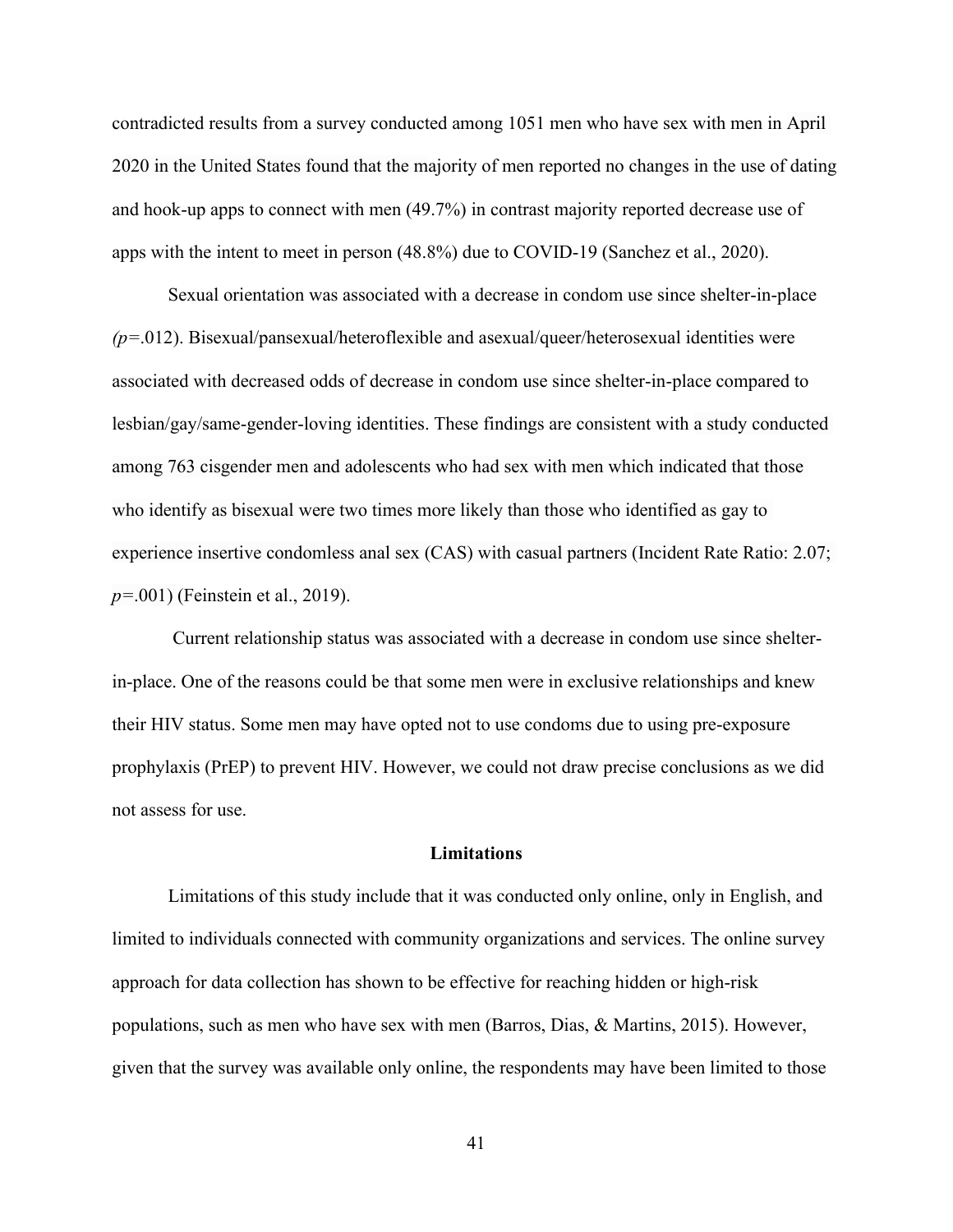with devices with internet access. The survey was only conducted in English and thus may have excluded monolingual Spanish speakers. In 2019, 35.6% of Texas residents used another language at home other than English (United States Census Bureau, 2019). Furthermore, launching the survey in one language may have led to under-sampling individuals who reside in border counties since the Texas-Mexico border region has more Spanish speakers than the rest of Texas. Another limitation was the recruitment strategy which used individuals connecting with the community organizations hence missing individuals who are most vulnerable and disconnected from accessing care services. Lastly, several analytical outcomes were run through SPSS against heroin, However, they did not yield results due to the small count of participants who reported using heroin.

# **Strengths**

To the best of my knowledge, this will be the first study looking at the border differences in drug use and sexual risk behaviors during the coronavirus pandemic. This study will be a contribution to the literature conducted on the border region or among individuals living in counties on Texas-Mexico the border region, a medically underserved area (Rural Health Information Hub, 2019). In addition, the available literature in the region does not consider some behaviors or activities men who have sex with men engage in such as the use of hook-up and dating apps. This study will also contribute to the ongoing research conducted during the coronavirus pandemic assessing behaviors among men who have sex with men. Lastly, there are limited studies conducted at a national level that explored the impact and/or changes of behavior among sexual minority men. This secondary analysis and exploratory study may serve as a reference for future studies which may include border counties.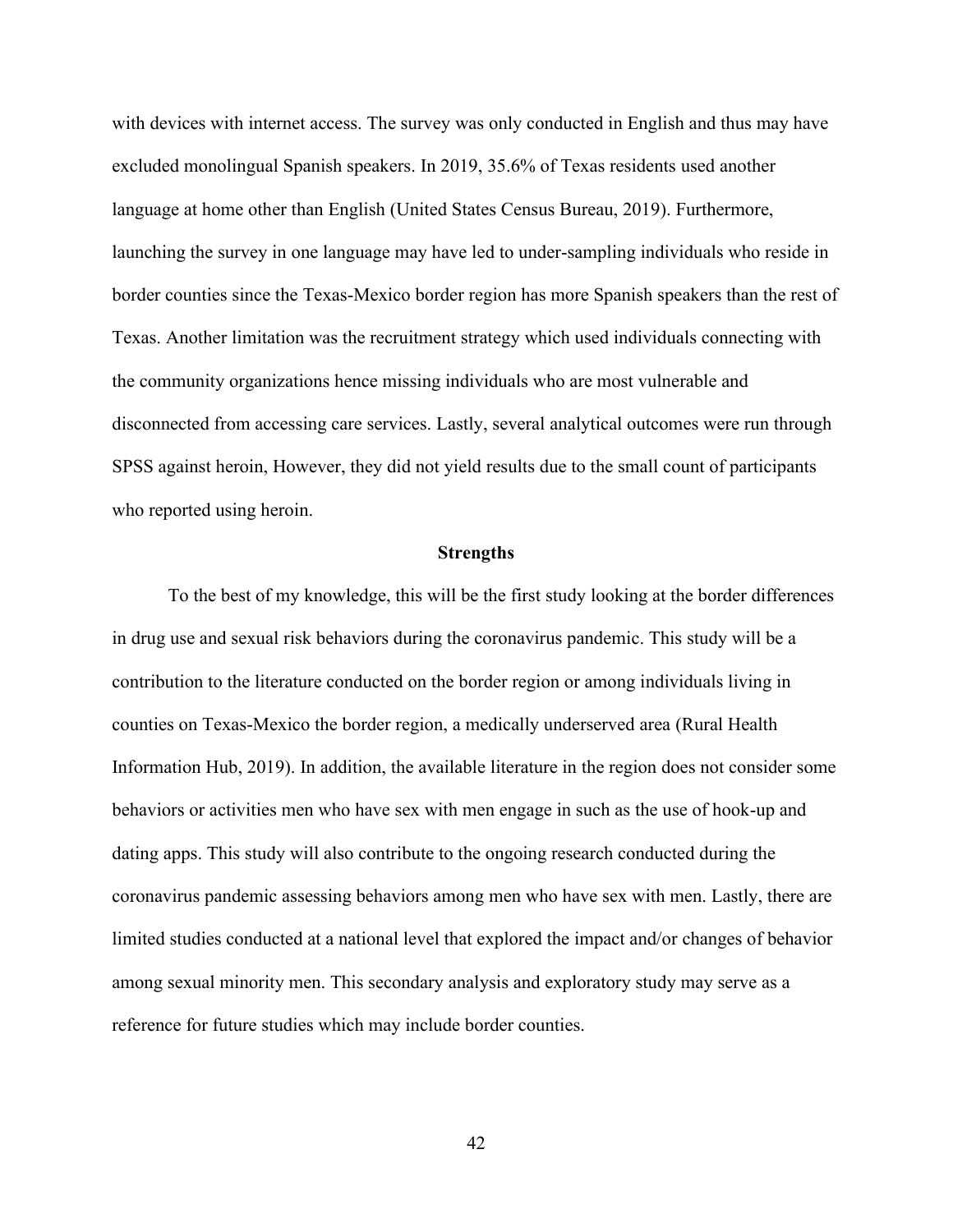# **Future Directions**

In order to improve the methods of the secondary data analysis and exploratory study, in the future, I would consider narrowing down the measures. In future analysis when assessing changes in alcohol and drug use since the beginning of shelter-in-place guidelines, I would limit the analysis of changes in drug and alcohol use to those who ever used alcohol or drugs. To improve clarity on the measures for relationship status and living situations, I would consider creating a variable to separately and distinctly assess whether the sexual partners (1) live together, (2) are in a relationship, and (3) are monogamous. The relationships are important to note concerning COVID-19 risks. Individuals living together are more likely not to leave the house or meet up with people. Individuals in a relationship and those who are monogamous may have been meeting other people during the shelter-in-place order, therefore, increasing their exposure to the COVID-19 virus.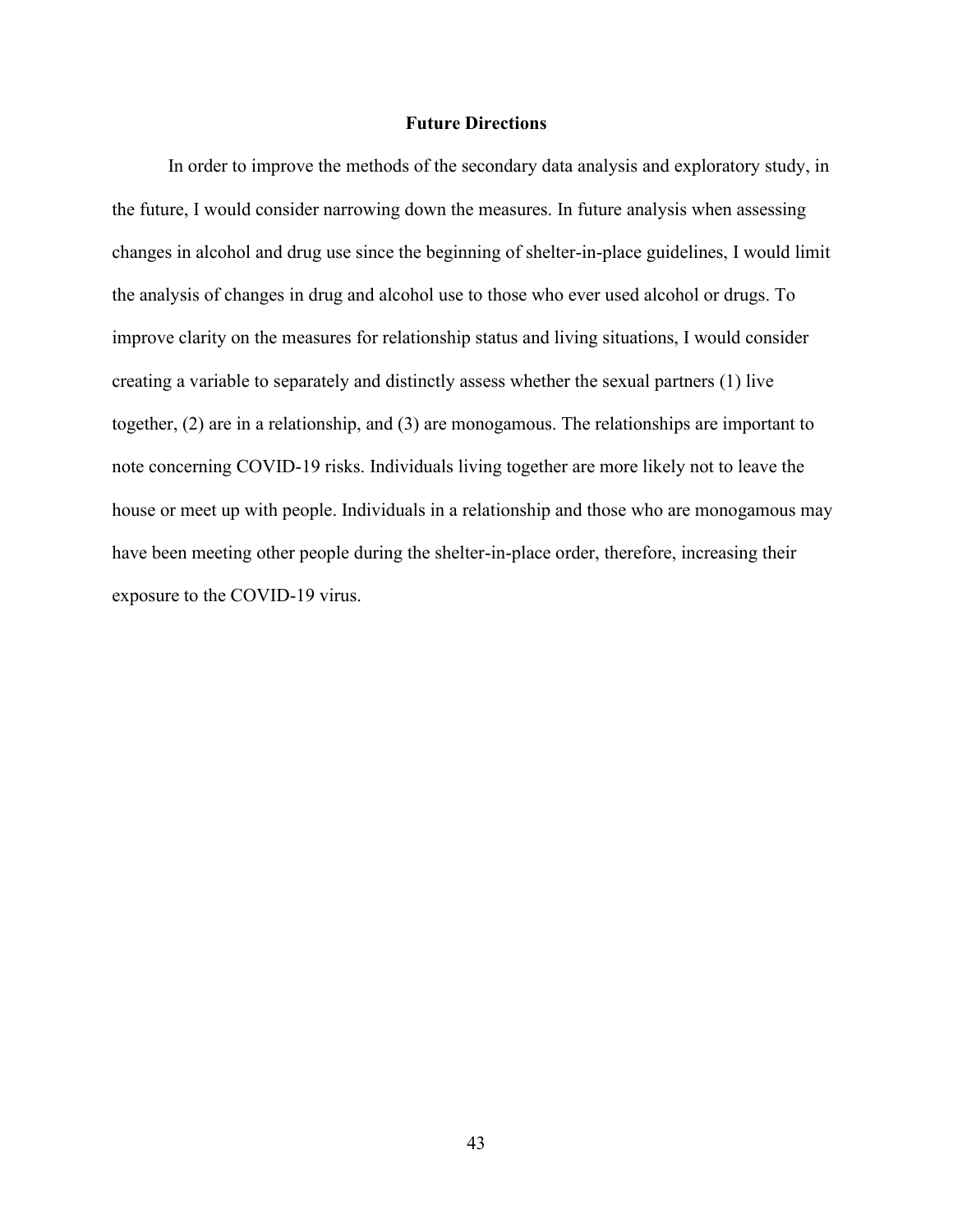# **SYSTEMS THINKING MODELS**

There are two theoretical frameworks that relate to this secondary analysis and exploratory study. The first framework identified is the minority stress model, although not all of the measures are directly measured in this study. The model was included because it incorporates unique chronic social stress experienced by the sexual minorities that are associated with the measures collected in the parent study. The model is closely significant to the study due to the participants and the data collection period (first shelter-in-place order) as the world experienced pandemic-related stress. The Minority Stress Model is a theoretical framework that conceptualizes health disparities among the LGBTQ+ population compared to cisgender heterosexual populations. Sexual and gender minorities are subjected to various forms of stressors such as homophobia, discrimination, stigma, structural violence, and negative attitudes towards themselves (Meyer, 2003). Negative health outcomes within the LGBTQ community are also linked to expectations of rejection. For instance, a cohort study conducted among 396 lesbian, gay, and bisexual men and women residing in New York City found that experiencing a health issue in the year between baseline and follow-up was associated with more frequent experiences of everyday discrimination and higher expectations of rejection, and higher rates of internalized homophobia (Frost, Lehavot, & Meyer, 2015). Concealment refers to when some sexual and gender minorities opt not to reveal their sexual orientation or identity for various reasons; it has been identified as another stressor that triggers elevated levels of anxiety and lack of satisfaction in an environment sexual and gender minorities where individuals (Holman, 2018).

There has been a recognition that sexual and gender minorities exist in multiple groups (e.g., race/ethnicity or social class) who experience stressors in a compounded way (Mink et al.,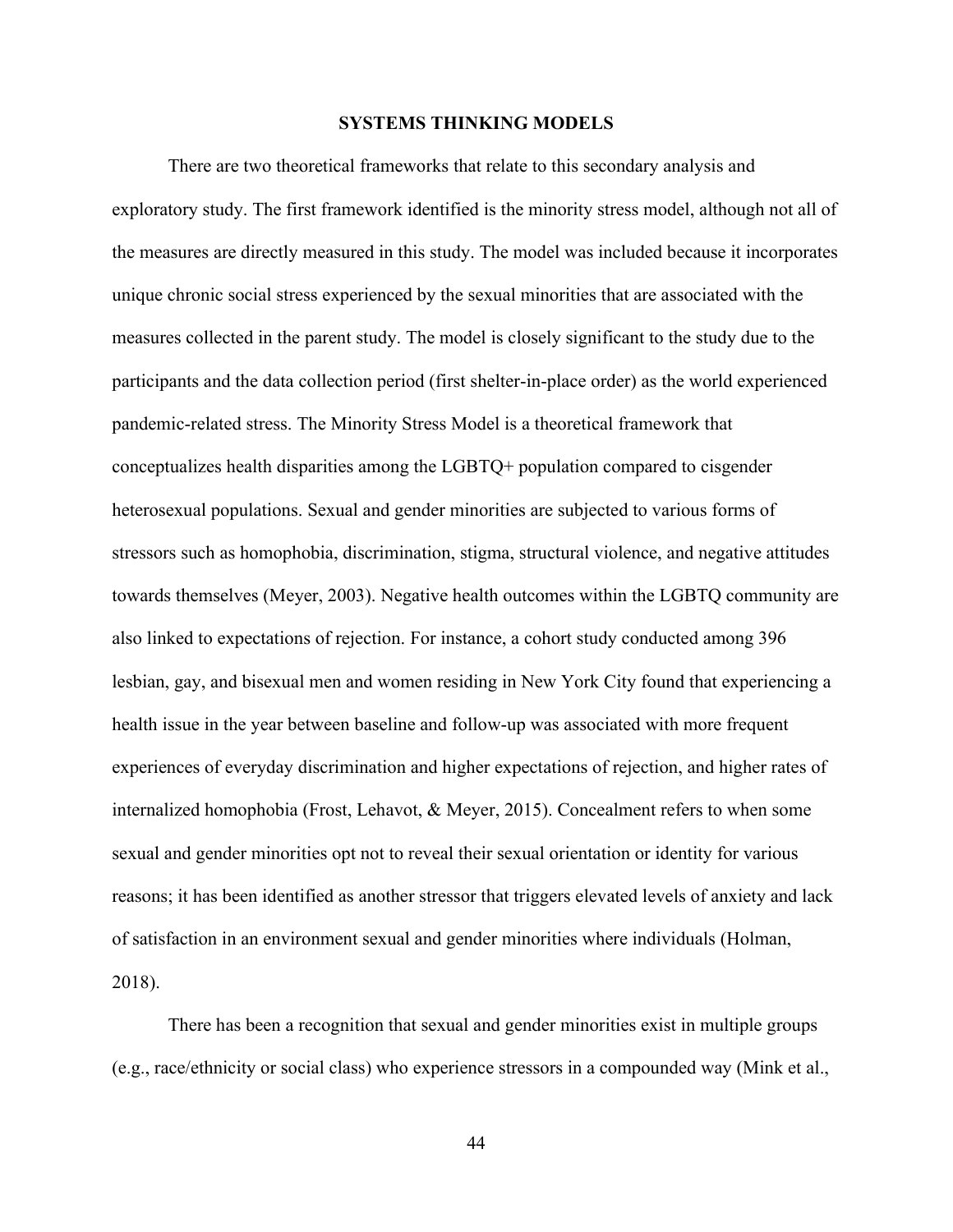2014). The Intersectional Ecology Model addresses the impact of stigma experienced by sexual and gender minorities from the dominant culture and other minorities (Mink et al., 2014). The sexual and gender minorities live in an environment that elevates their health outcomes as they have to fulfill the expectations of a heteronormative society (Mink et al., 2014).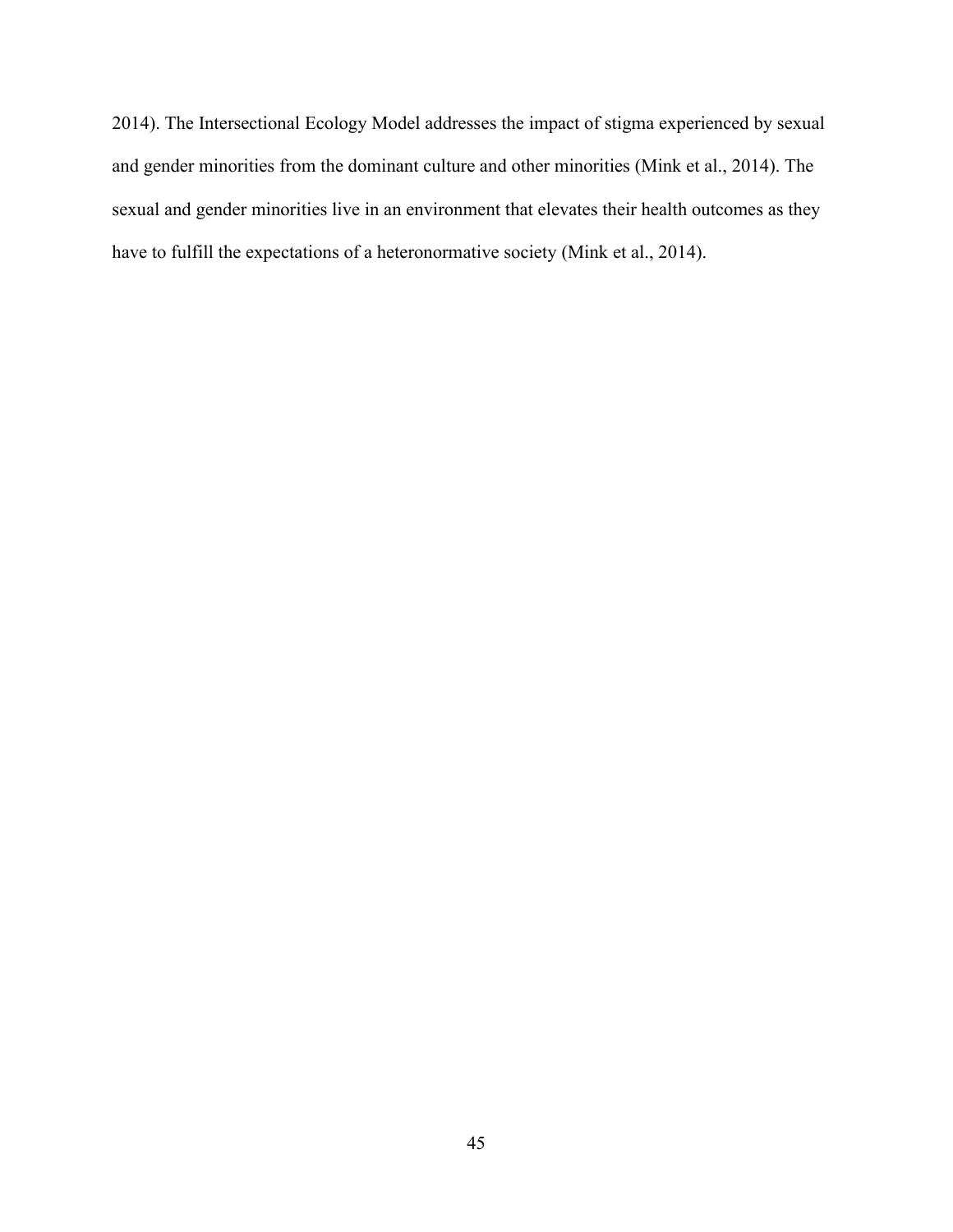## **STRATEGIC FRAMEWORKS**

Organizations are prioritizing the health outcomes related to this study, HIV and drug use, as well as the target population, sexual and gender minorities. In the context of the U.S.- Mexico border, the U.S.-Mexico Border Health Commission has documented their commitment to health promotion and prevention through a binational initiative *Healthy Border 2020*. The initiative targets one of the infectious diseases, HIV/AIDS through the following objectives: (i) reduce the HIV incidence by 1% to 2011 baseline; (ii) screening for HIV diagnosis in patients with pulmonary tuberculosis (PTB) and inversely; (iii) support the detection and reference of returning migrants with HIV/AIDS; (iv) align Border Health Commission's actions with national and state programs aimed at HIV/AIDS and pulmonary tuberculosis prevention and care; and (v) develop a policy proposal focused on HIV/AIDS and pulmonary tuberculosis prevention and care (United States-Mexico Border Health Commission, 2015).

Healthy People 2030 targets several of the health outcomes of this study. Objectives for HIV include reducing the number of new HIV infections, increasing knowledge of HIV status, reducing the number of new HIV diagnoses, increasing linkage to HIV medical care, and increasing the proportion of persons aged 13 years and over living with diagnosed HIV infection who are virally suppressed. In reference to substance use objectives, these include reducing the proportion of persons under 21 years of age engaging in binge drinking of alcoholic beverages during the past 30 days, reducing the proportion of persons aged 21 years and over engaging in binge drinking of alcoholic beverages during the past 30 days, and to reducing the proportion of persons with alcohol use disorder in the past year. Lastly, their framework incorporates the LGBT population and aim to increase the number of nationally representative, population-based surveys that collect data on (or for) lesbian, gay and bisexual populations and to increase the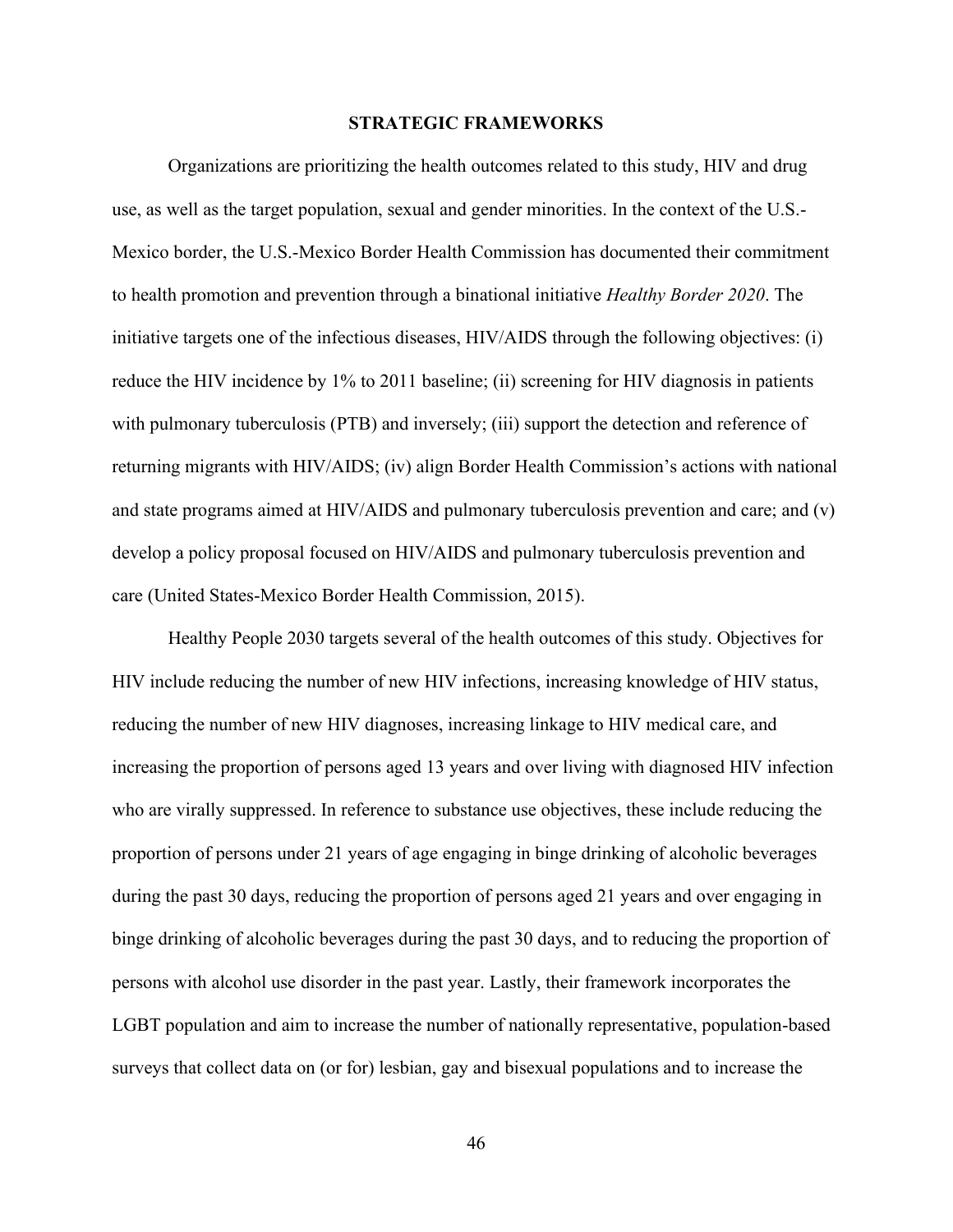number of nationally representative, population-based surveys that collect data on (or for) lesbian, gay and bisexual population (Office of Disease Prevention and Health Promotion (ODPHP), n.d.)**.**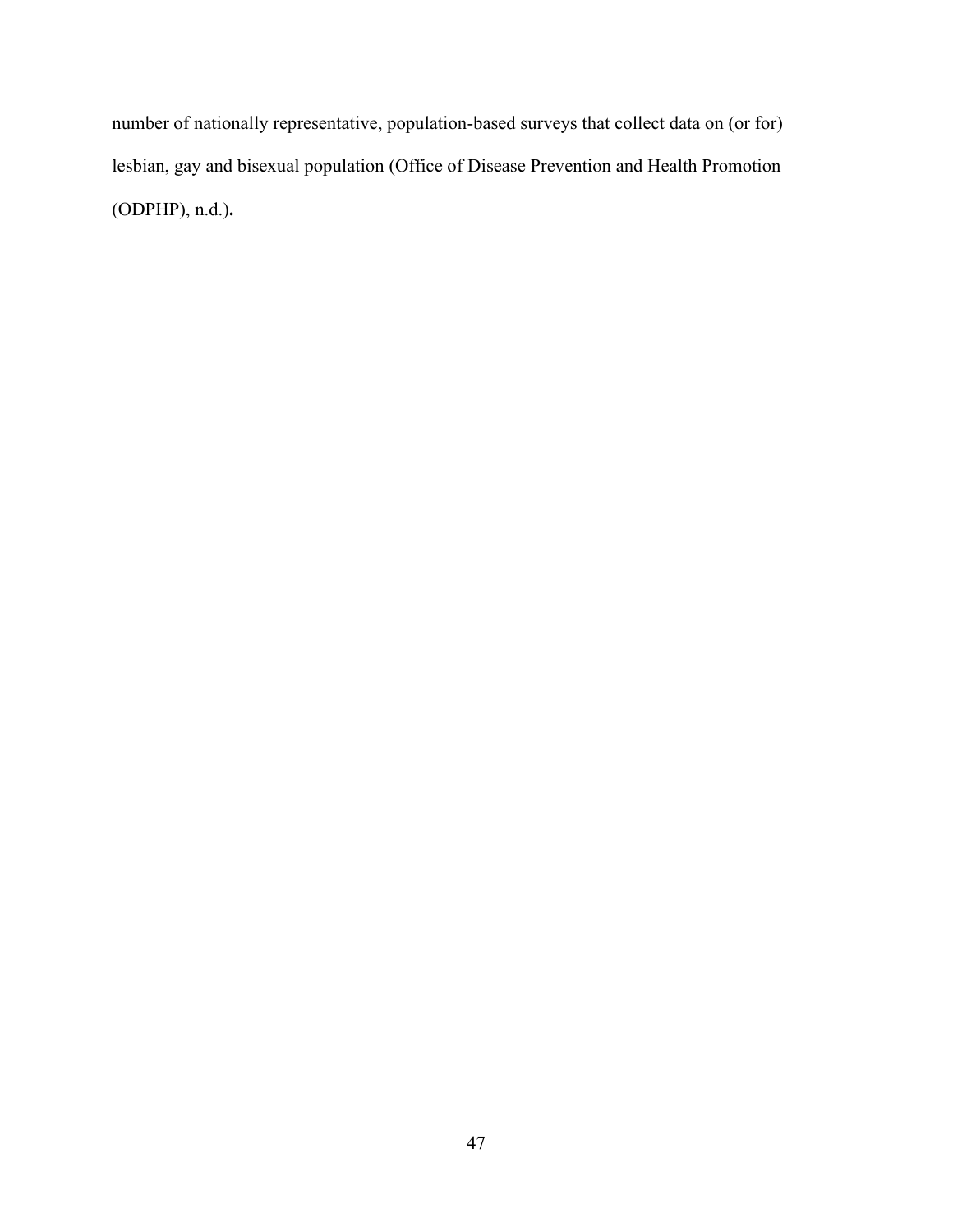# **MPH COMPETENCIES**

# **MPH Program Fundamental Competencies**

# **A. Evidence-based Approaches to Public Health**

- 1. Apply epidemiological methods to the breadth of settings and situations in public health practice.
	- I read the parent study report and summarized the epidemiological methodology applied.
	- I summarized epidemiological studies on the background and significance.
- 2. Select quantitative and qualitative data collection methods appropriate for a given public health context.
	- The secondary data analysis and exploratory study was conducted from existing cross-sectional data. The data was prepared and measures were recoded prior to analysis. Also, I subsetted the dataset in SPSS.
- 3. Analyze quantitative and qualitative data using biostatistics, informatics, computer-based programming, and software, as appropriate.
	- Quantitative data were prepared and analyzed using statistical software (SPSS). This included created variables for the secondary data analysis for some measures (e.g., reducing/collapsing levels for frequency of engaging in sexual risk behaviors and drug use).
- 4. Interpret results of data analysis for public health research, policy, or practice
	- Results were interpreted for public health research and we have plans to submit findings for publication.

# **F. Communication**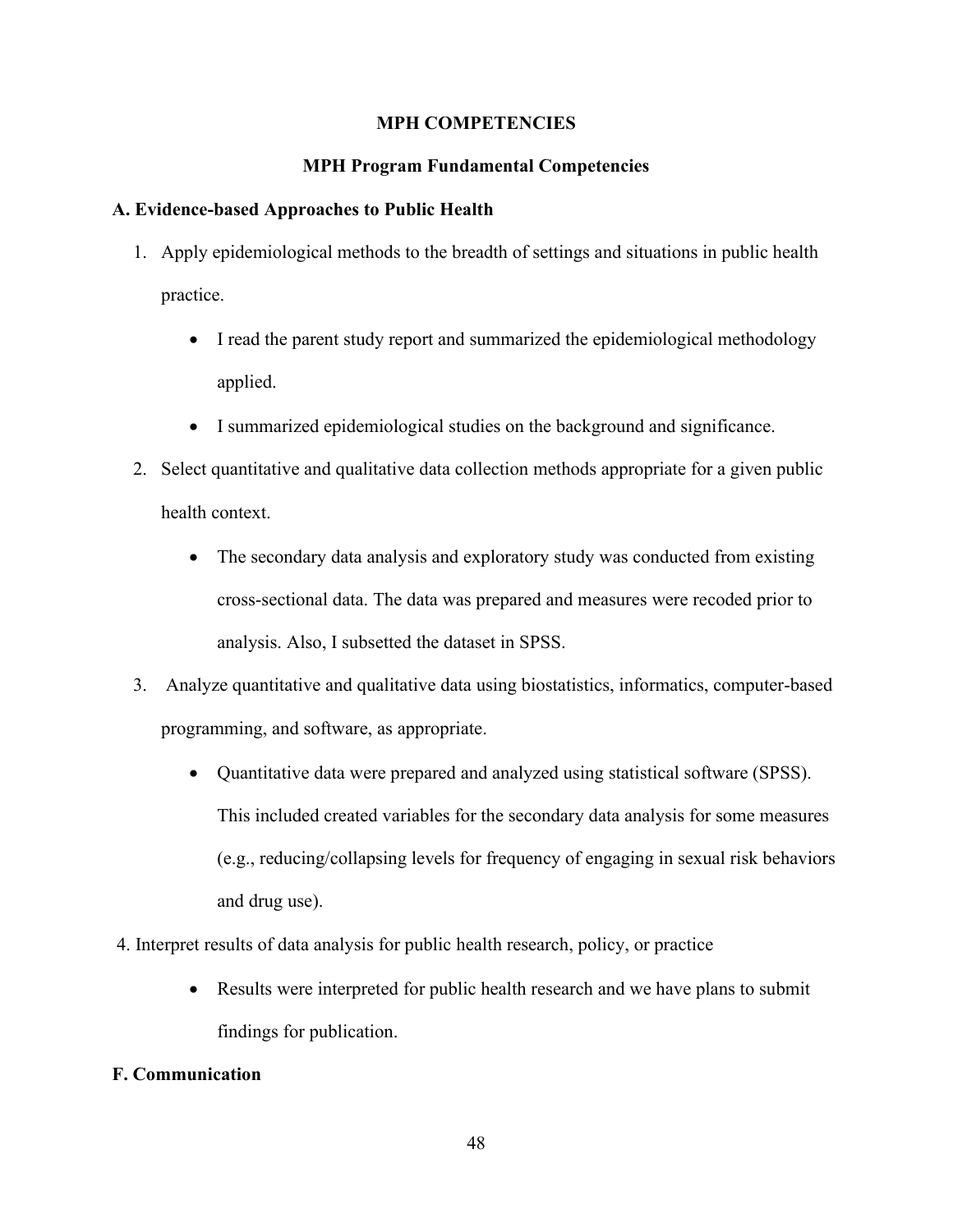19. Communicate audience-appropriate public health content, both in writing and through oral presentation.

• The results were presented in both written format and oral (thesis defense).

# **H. Systems Thinking**

22. Apply systems thinking tools to a public health issue

• Identified two theoretical frameworks (Minority Stress Theory and Intersectional Ecology Model of LGBTQ Health) related to the study. However, the theories identified do not cover all the aspects of the study as they do not address some behaviors such as the use of hook-up apps. Furthermore, they are not expanded to address time frames or significant events such as the pandemic.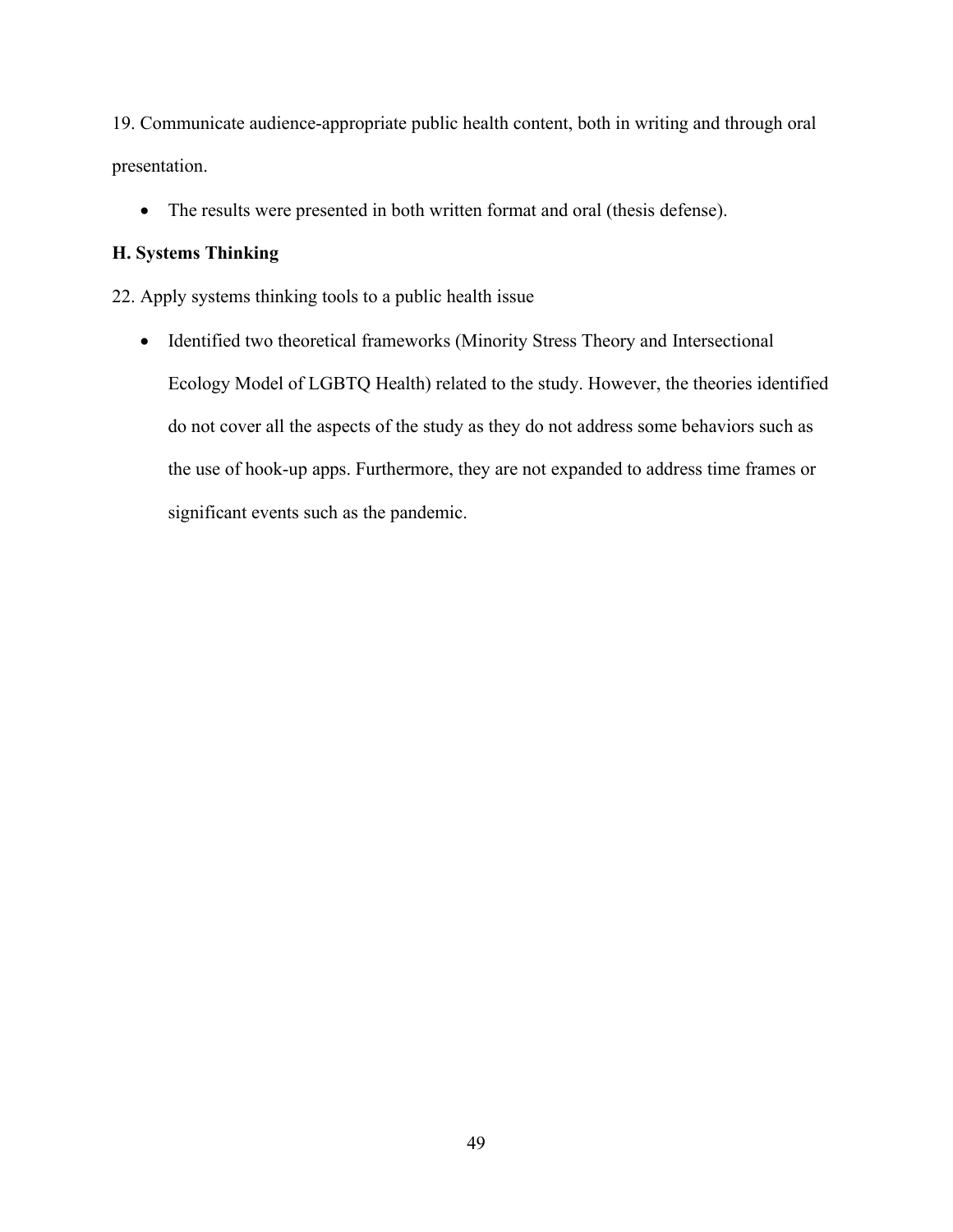# **TABLES**

**Table 1: Descriptive Statistics and Bivariate Associations between Living in a Texas-Mexico Border, Drug Use, and Sexual Behaviors among sexual minority men in Texas** 

**(n=560)**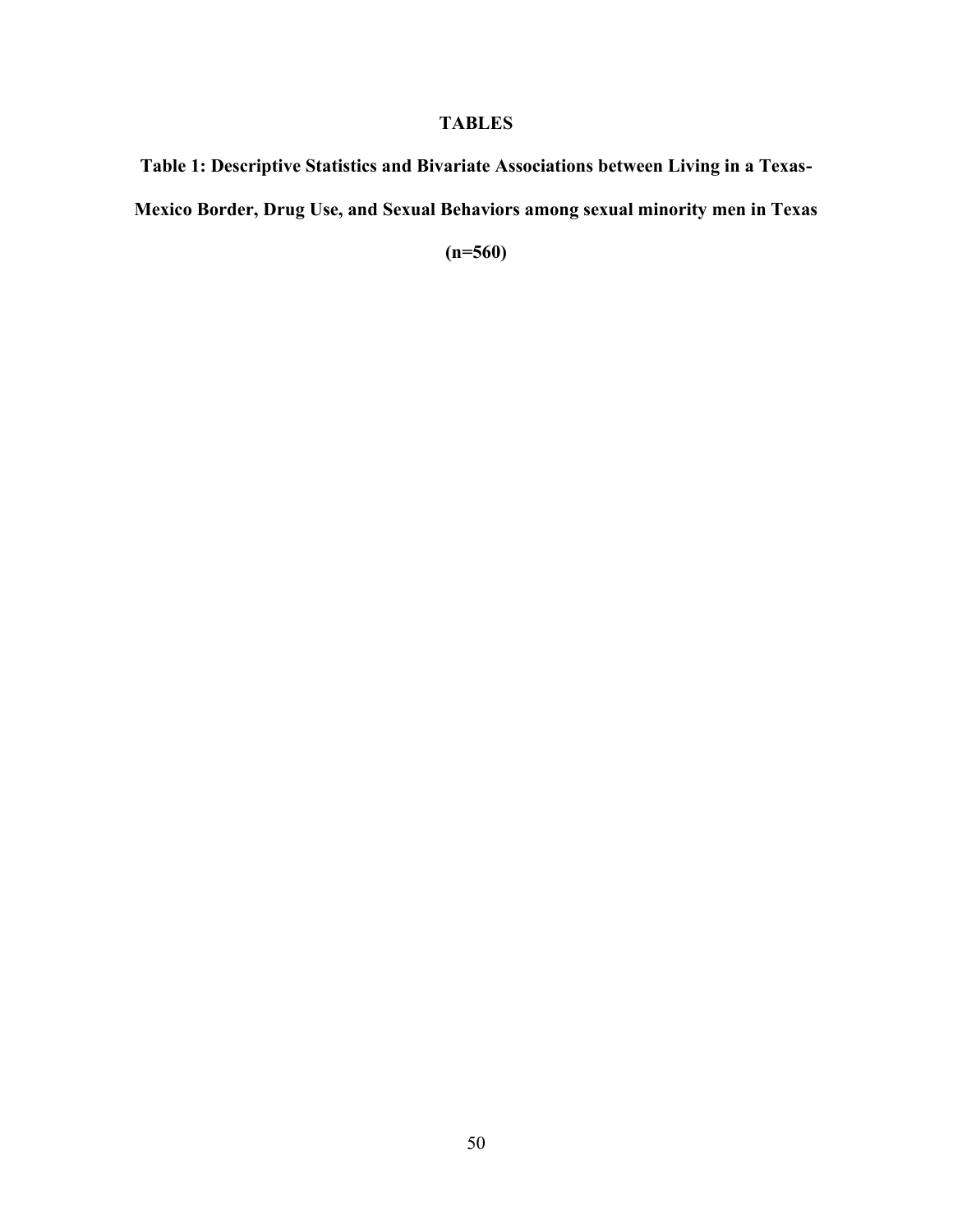|                                     |                                                           |     | Overall<br><b>Living in a Border County</b> |              |                        | <b>Increased Use of Alcohol Since Shelter-in-</b><br>Place<br>No |       |     | Shelter-in-Place         |                        |               |     | Increased Use of Any Illicit Drug Since Continued/Started Hooking-Up via Apps Decreased Condom Use Since Shelter-in-<br>Since Shelter-in-Place |                        |                      |     | Place                       |                        |               |     |                          |                        |           |
|-------------------------------------|-----------------------------------------------------------|-----|---------------------------------------------|--------------|------------------------|------------------------------------------------------------------|-------|-----|--------------------------|------------------------|---------------|-----|------------------------------------------------------------------------------------------------------------------------------------------------|------------------------|----------------------|-----|-----------------------------|------------------------|---------------|-----|--------------------------|------------------------|-----------|
|                                     |                                                           |     | Freq $(%$                                   | N            | No<br>Freq $(%$        | Yes<br>Freq $(%$                                                 |       | N   | Freq $(%$                | Yes<br>Freq $(%$       |               | N   | No<br>Freq $(%$                                                                                                                                | Yes<br>Freq $(% )$     |                      | N   | No<br>Freq $(\%)$           | Yes<br>Freq $(\%)$     |               |     | No<br>Freq $(%$          | Yes<br>Freq $(% )$     |           |
| Sociodemographic Characteristics    |                                                           |     |                                             |              |                        |                                                                  |       |     |                          |                        |               |     |                                                                                                                                                |                        |                      |     |                             |                        |               |     |                          |                        |           |
| Age Category                        |                                                           | 560 |                                             | 559          |                        |                                                                  | 0.000 | 242 |                          |                        | 0.094         | 241 |                                                                                                                                                |                        | $0.001$ *            | 406 |                             |                        | 0.000         | 236 |                          |                        | 0.559     |
|                                     | 18-24                                                     |     | 58 (10.4%                                   |              | 39 (8.4%)              | 19 (20.2%)                                                       |       |     | $5(4.8\%)$               | 10 (7.3%)              |               |     | 7(4%)                                                                                                                                          | $8(11.9\%)$            |                      |     | $10(3.9\%)$                 | 15 (10.2%)             |               |     | $10(5.1\%)$              | 4(10%                  |           |
|                                     | 25-34                                                     |     | 132 (23.6%                                  |              | 92 (19.8%)             | 40 (42.6%)                                                       |       |     | 24 (22.9%)               | 37 (27%)               |               |     | 43 (24.7%)                                                                                                                                     | 18 (26.9%)             |                      |     | 49 (18.9%)                  | 42 (28.6%)             |               |     | 57 (29.1%)               | $9(22.5\%)$            |           |
|                                     | 35-44                                                     |     | 104 (18.6%                                  |              | 85 (18.3%)             | 19 (20.2%)                                                       |       |     | 15 (14.3%)               | 32 (23.4%)             |               |     | 26 (14.9%)                                                                                                                                     | 20 (29.9%)             |                      |     | 42 $(16.2\%)$               | 35 (23.8%)             |               |     | 42 (21.4%)               | 6 (15%)                |           |
|                                     | 45-54                                                     |     | 93 (16.6%)                                  |              | 84 (18.1%)             | $9(9.6\%)$                                                       |       |     | 18 (17.1%)               | 23 (16.8%)             |               |     | 37 (21.3%)                                                                                                                                     | $5(7.5\%)$             |                      |     | 49 (18.9%)<br>$109(42.1\%)$ | 20 (13.6%)             |               |     | 30 (15.3%)               | 8 (20%)                |           |
| Race and Ethnicity                  | $55+$                                                     | 553 | 173 (30.9%                                  | 553          | 165 (35.5%)            | 7(7.4%                                                           | 0.000 | 242 | 43 (41%)                 | 35 (25.5%)             | $0.044 * 241$ |     | $61(35.1\%)$                                                                                                                                   | 16 (23.9%)             | 0.009                | 406 |                             | 35 (23.8%)             | $0.005 * 236$ |     | 57 (29.1%)               | 13 (32.5%)             | 0.107     |
|                                     | White only                                                |     | 340 (61.5%)                                 |              | 329 (71.2%)            | 11 (12.1%)                                                       |       |     | 72 (68.6%)               | 83 (60.6%              |               |     | 119 (68.4%) 36 (53.7%                                                                                                                          |                        |                      |     | 186 (71.8%)                 | 83 (56.5%)             |               |     | 124 (63.3%)              | 32 (80%                |           |
|                                     | Latinx/Hispanic                                           |     | 148 (26.8%                                  |              | 73 (15.8%)             | 75 (82.4%)                                                       |       |     | 27 (25.7%)               | 32 (23.4%)             |               |     | 42 $(24.1\%)$                                                                                                                                  | 17 (25.4%)             |                      |     | 51 (19.7%)                  | 40 (27.2%)             |               |     | 46 (23.5%)               | 5 (12.5%)              |           |
|                                     | other POC                                                 |     | 65 (11.8%)                                  |              | 60 (13%)               | $5(5.5\%)$                                                       |       |     | $6(5.7\%)$               | 22 (16.1%)             |               |     | $13(7.5\%)$                                                                                                                                    | 14 (20.9%)             |                      |     | $22(8.5\%)$                 | 24 (16.3%)             |               |     | $26(13.3\%)$             | $3(7.5\%)$             |           |
| <b>Education Level</b>              |                                                           | 550 |                                             | 550          |                        |                                                                  | 0.000 | 242 |                          |                        | 0.740         | 241 |                                                                                                                                                |                        | 0.361                | 406 |                             |                        | 0.886         | 236 |                          |                        | 0.067     |
|                                     | HS diploma/equivalent or less                             |     | 30 (5.5%                                    |              | $16(3.5\%)$            | 14 (15.6%)                                                       |       |     | $5(4.8\%)$               | 4(2.9%                 |               |     | 7(4%)                                                                                                                                          | 2(3%                   |                      |     | 13(5%)                      | $6(4.1\%)$             |               |     | $3(1.5\%)$               | 3(7.5%                 |           |
|                                     | Some College or Bachelor's Degree                         |     | 346 (62.9%                                  |              | 282 (61.3%)            | 64 (71.1%)                                                       |       |     | 66 (62.9%)               | 86 (62.8%              |               |     | $105(60.3\%)$                                                                                                                                  | 47 (70.1%)             |                      |     | 154 (59.5%)                 | 90 (61.2%)             |               |     | 113 (57.7%)              | 26 (65%                |           |
|                                     | Masters or Doctorate Degree                               |     | 174 (31.6%                                  |              | 162 (35.2%)            | 12 (13.3%)                                                       |       |     | 34 (32.4%)               | 47 (34.3%)             |               |     | $62(35.6\%)$                                                                                                                                   | 18 (26.9%)             |                      |     | 92 (35.5%)                  | 51 (34.7%)             |               |     | 80 (40.8%)               | 11 (27.5%)             |           |
| Citizenship/Immigration Status      |                                                           | 544 |                                             | 544          |                        |                                                                  | 0.001 | 240 |                          |                        | 0.690         | 239 |                                                                                                                                                |                        | 0.260                | 403 |                             |                        | 0.638         | 233 |                          |                        | 0.315     |
|                                     | U.S. citizen, birth<br>Naturalized U.S. citizen/Permanent |     | 507 (93.2%                                  |              | 429 (94.5%)            | 78 (86.7%)                                                       |       |     | 98 (94.2%)               | 125 (91.9%)            |               |     | 159 (92.4%)                                                                                                                                    | 63 (94%)               |                      |     | 241 (94.1%)                 | 138 (93.9%)            |               |     | 181 (93.8%)              | 36 (90%)               |           |
|                                     | Resident/Visa Holder                                      |     | 27 (5%                                      |              | 22 (4.8%)              | $5(5.6\%$                                                        |       |     | $5(4.8\%)$               | 8 (5.9%)               |               |     | $9(5.2\%)$                                                                                                                                     | 4(6%)                  |                      |     | $11(4.3\%)$                 | $8(5.4\%)$             |               |     | $10(5.2\%)$              | 2(5%                   |           |
|                                     | Other                                                     |     | 10 (1.8%                                    |              | $3(0.7\%)$             | 7(7.8%                                                           |       |     | $1(1\%)$                 | $3(2.2\%)$             |               |     | $4(2.3\%)$                                                                                                                                     | $0(0\%)$               |                      |     | $4(1.6\%)$                  | $1(0.7\%)$             |               |     | $2(1\%)$                 | 2(5%)                  |           |
|                                     | Sexual Orientation (based on dominant groups)             | 559 |                                             | 558          |                        |                                                                  | 0.434 | 242 |                          |                        | 0.103         | 241 |                                                                                                                                                |                        | 0.626                | 406 |                             |                        | 0.541         | 236 |                          |                        | $0.049$ * |
|                                     | lesbian/gay/same-gender loving                            |     | 503 (90%                                    |              | 421 (90.7%)            | 81 (86.2%)                                                       |       |     |                          | 99 (94.3%) 118 (86.1%  |               |     | 158 (90.8%)                                                                                                                                    | 58 (86.6%)             |                      |     | 231 (89.2%)                 | 132 (89.8%)            |               |     | 181 (92.3%)              | 34 (85%                |           |
|                                     | bisexual/pansexual/heteroflexible                         |     | 39 (7%)                                     |              | 30 (6.5%)              | 9(9.6%                                                           |       |     | $4(3.8\%)$               | 12 (8.8%)              |               |     | $10(5.7\%)$                                                                                                                                    | 6(9%)                  |                      |     | 18 (6.9%)                   | 12 (8.2%)              |               |     | $12(6.1\%)$              | 2(5%                   |           |
|                                     | asexual/queer/heterosexual                                |     | 17 (3%                                      |              | 13 (2.8%)              | $4(4.3\%)$                                                       |       |     | $2(1.9\%)$               | $7(5.1\%)$             |               |     | $6(3.4\%)$                                                                                                                                     | $3(4.5\%)$             |                      |     | $10(3.9\%)$                 | 3(2%)                  |               |     | $3(1.5\%)$               | $4(10\%)$              |           |
| Living in the border county         |                                                           | 559 |                                             | $\mathbf{0}$ |                        |                                                                  | √А    | 242 |                          |                        | 0.525         | 241 |                                                                                                                                                |                        | 0.942                | 406 |                             |                        | 0.828         | 236 |                          |                        | 0.634     |
|                                     | No                                                        |     | 465 (83.2%                                  |              | $(0\%)$                | (0%                                                              |       |     |                          | 89 (84.8%) 120 (87.6%) |               |     |                                                                                                                                                | 150 (86.2%) 58 (86.6%) |                      |     | 224 (86.5%)                 | 126 (85.7%)            |               |     | 172 (87.8%)              | 34 (85%)               |           |
|                                     | Yes                                                       |     | 94 (16.8%)                                  |              | (0%)                   | $(0\%)$                                                          |       |     | $16(15.2\%)$             | 17 (12.4%)             |               |     | 24 (13.8%)                                                                                                                                     | $9(13.4\%)$            |                      |     | 35 (13.5%)                  | 21 (14.3%)             |               |     | 24 (12.2%)               | 6 (15%)                |           |
| <b>Health Related Measures</b>      |                                                           | 413 |                                             | 413          |                        |                                                                  |       |     |                          |                        |               |     |                                                                                                                                                |                        |                      |     |                             |                        |               |     |                          |                        |           |
| Health Insurance Coverage           |                                                           |     | 47 (11.4%                                   |              |                        | 34 (9.5%) 13 (23.2%)                                             | 0.003 | 242 |                          | 16 (15.2%) 14 (10.2%)  | 0.240         | 241 |                                                                                                                                                | 20 (11.5%) 10 (14.9%)  | 0.470                | 406 | $24(9.3\%)$                 | 22 (15%)               | 0.082         | 236 | 21(10.7%)                | 5 (12.5%)              | 0.782     |
|                                     | No<br>Yes                                                 |     | 366 (88.6%                                  |              | 323 (90.5%)            | 43 (76.8%)                                                       |       |     |                          | 89 (84.8%) 123 (89.8%) |               |     | 154 (88.5%)                                                                                                                                    | 57 (85.1%)             |                      |     | 235 (90.7%)                 | 125 (85%)              |               |     | 175 (89.3%) 35 (87.5%)   |                        |           |
| <b>HIV Positive</b>                 |                                                           | 403 |                                             | 403          |                        |                                                                  | 0.585 | 236 |                          |                        | 0.096         | 235 |                                                                                                                                                |                        | 0.821                | 400 |                             |                        | 0.751         | 233 |                          |                        | 0.210     |
|                                     | No                                                        |     | 334 (82.9%                                  |              | 287 (82.5%) 47 (85.5%) |                                                                  |       |     |                          | 82 (81.2%) 120 (88.9%) |               |     |                                                                                                                                                | 144 (85.2%) 57 (86.4%) |                      |     | 213 (82.6%) 119 (83.8%)     |                        |               |     | 165 (84.6%) 29 (76.3%)   |                        |           |
|                                     | Yes                                                       |     | 69 (17.1%)                                  |              | 61 (17.5%)             | 8 (14.5%)                                                        |       |     | 19 (18.8%)               | $15(11.1\%$            |               |     | 25 (14.8%)                                                                                                                                     | $9(13.6\%)$            |                      |     | 45 (17.4%)                  | $23(16.2\%)$           |               |     | $30(15.4\%)$             | 9 (23.7%)              |           |
| Alcohol and Drug Use Since COVID-19 |                                                           |     |                                             |              |                        |                                                                  |       |     |                          |                        |               |     |                                                                                                                                                |                        |                      |     |                             |                        |               |     |                          |                        |           |
|                                     | Change in Alcohol and Drug Use During Shelter-in-Place    |     |                                             |              |                        |                                                                  |       |     |                          |                        |               |     |                                                                                                                                                |                        |                      |     |                             |                        |               |     |                          |                        |           |
| alcohol                             |                                                           | 242 |                                             | 242          |                        |                                                                  | 0.677 | 242 |                          |                        | <b>NA</b>     | 240 |                                                                                                                                                |                        | 0.357                | 240 |                             |                        | 0.668         | 143 |                          |                        | 0.227     |
|                                     | Never used                                                |     | 3(1.2%<br>0(0%                              |              | $3(1.4\%)$<br>$0(0\%)$ | 0(0%<br>$0(0\%)$                                                 |       |     | $3(2.9\%)$<br>$0(0\%)$   | 0(0%<br>$0(0\%)$       |               |     | 3(1.7%)<br>$0(0\%)$                                                                                                                            | $0(0\%)$<br>$0(0\%)$   |                      |     | $2(1.4\%)$<br>$0(0\%)$      | $1(1\%)$<br>$0(0\%)$   |               |     | $1(0.9\%)$<br>$(0\%)$    | $0(0\%)$<br>(0%        |           |
|                                     | First time use<br>Decreased use                           |     | 29 (12%                                     |              | 25(12%)                | 4(12.1%                                                          |       |     | 29 (27.6%)               | 0(0%                   |               |     | $21(12.1\%)$                                                                                                                                   | $8(11.9\%)$            |                      |     | $16(11.2\%)$                | 13 (13.4%)             |               |     | $13(11.1\%)$             | 1(3.8%                 |           |
|                                     | Did not change use                                        |     | 73 (30.2%                                   |              | $61(29.2\%)$           | 12 (36.4%)                                                       |       |     | 73 (69.5%)               | $0(0\%)$               |               |     | 55 (31.8%)                                                                                                                                     | 17 (25.4%)             |                      |     | 47 (32.9%)                  | 25 (25.8%)             |               |     | $25(21.4\%)$             | 10 (38.5%)             |           |
|                                     | Increased use                                             |     | 137 (56.6%                                  |              | $120(57.4\%)$          | $17(51.5\%)$                                                     |       |     | $0(0\%)$                 | 137 (100%)             |               |     | 94 (54.3%)                                                                                                                                     | 42 (62.7%)             |                      |     | 78 (54.5%)                  | 58 (59.8%)             |               |     | 78 (66.7%)               | 15 (57.7%)             |           |
| methamphetamine                     |                                                           | 236 |                                             | 236          |                        |                                                                  | 0.293 | 235 |                          |                        | 0.798         | 236 |                                                                                                                                                |                        | $0.006 * 234$        |     |                             |                        | $0.011 * 140$ |     |                          |                        | 0.147     |
|                                     | Never used                                                |     | 219 (92.8%                                  |              | 190 (93.6%)            | 29 (87.9%)                                                       |       |     | 92 (91.1%)               | 126 (94%               |               |     | 163 (93.7%)                                                                                                                                    | 56 (90.3%)             |                      |     | 131 (92.9%)                 | 87 (93.5%)             |               |     | 105 (92.1%)              | 26 (100%               |           |
|                                     | First time use                                            |     | 0(0%                                        |              | $0(0\%)$               | 0(0%                                                             |       |     | $(0\%)$                  | (0%                    |               |     | $0(0\%)$                                                                                                                                       | $0(0\%)$               |                      |     | $0(0\%)$                    | 0(0%                   |               |     | $0(0\%)$                 | 0(0%                   |           |
|                                     | Decreased use                                             |     | 10 (4.2%                                    |              | $7(3.4\%)$             | 3(9.1%                                                           |       |     | 5(5%)                    | 5 (3.7%)               |               |     | $9(5.2\%)$                                                                                                                                     | $1(1.6\%)$             |                      |     | $8(5.7\%)$                  | $1(1.1\%)$             |               |     | $5(4.4\%)$               | 0(0%                   |           |
|                                     | Did not change use                                        |     | 3(1.3%                                      |              | $2(1\%)$               | 1(3%                                                             |       |     | 2(2%)                    | 1(0.7%                 |               |     | $2(1.1\%)$                                                                                                                                     | $1(1.6\%)$             |                      |     | $2(1.4\%)$                  | $1(1.1\%)$             |               |     | $0(0\%)$                 | $0(0\%)$               |           |
| cocaine/crack cocaine               | Increased use                                             | 234 | 4(1.7%                                      | 234          | 4(2%)                  | $0(0\%)$                                                         | 0.063 | 233 | 2(2%)                    | $2(1.5\%)$             | 0.581         | 234 | $0(0\%)$                                                                                                                                       | $4(6.5\%)$             | $0.005$ <sup>3</sup> | 232 | $0(0\%)$                    | $4(4.3\%)$             | 0.150         | 139 | $4(3.5\%)$               | $0(0\%)$               | 0.085     |
|                                     | Never used                                                |     | 206 (88%                                    |              | 182 (90.1%)            | 24 (75%)                                                         |       |     | 89 (87.3%)               | 116 (88.5%)            |               |     | 157 (91.3%)                                                                                                                                    | 49 (79%)               |                      |     | 125 (89.9%)                 | 80 (86%)               |               |     | 98 (86.7%)               | 26 (100%               |           |
|                                     | First time use                                            |     | 1(0.4%                                      |              | $1(0.5\%)$             | 0(0%                                                             |       |     | $1(1\%)$                 | 0(0%                   |               |     | $0(0\%)$                                                                                                                                       | $1(1.6\%)$             |                      |     | $0(0\%)$                    | $1(1.1\%)$             |               |     | $0(0\%)$                 | 0(0%                   |           |
|                                     | Decreased use                                             |     | 13 (5.6%                                    |              | 8(4%)                  | $5(15.6\%)$                                                      |       |     | $7(6.9\%)$               | $6(4.6\%)$             |               |     | 8 (4.7%)                                                                                                                                       | $5(8.1\%)$             |                      |     | $9(6.5\%)$                  | $3(3.2\%)$             |               |     | $7(6.2\%)$               | $0(0\%)$               |           |
|                                     | Did not change use                                        |     | 10 (4.3%                                    |              | $7(3.5\%)$             | 3(9.4%                                                           |       |     | $4(3.9\%)$               | 6(4.6%                 |               |     | $7(4.1\%)$                                                                                                                                     | $3(4.8\%)$             |                      |     | $4(2.9\%)$                  | $6(6.5\%)$             |               |     | $5(4.4\%)$               | $0(0\%)$               |           |
|                                     | Increased use                                             |     | 4(1.7%                                      |              | 4(2%)                  | $0(0\%)$                                                         |       |     | $1(1\%)$                 | $3(2.3\%)$             |               |     | $0(0\%)$                                                                                                                                       | $4(6.5\%)$             |                      |     | $1(0.7\%)$                  | $3(3.2\%)$             |               |     | 3(2.7%)                  | $0(0\%)$               |           |
| cannabis                            |                                                           | 237 |                                             | 237          |                        |                                                                  | 0.456 | 236 |                          |                        | 0.709         | 237 |                                                                                                                                                |                        | $0.000 * 235$        |     |                             |                        | 0.177         | 141 |                          |                        | 0.789     |
|                                     | Never used                                                |     | 112 (47.3%                                  |              | 100(49%)               | 12 (36.4%)                                                       |       |     | 51 (49%)                 | 60 (45.5%)             |               |     | 108 (63.5%)                                                                                                                                    | 4(6%)                  |                      |     | 70 (49.6%)                  | 41 (43.6%)             |               |     | 54 (47%)                 | 12 (46.2%)             |           |
|                                     | First time use                                            |     | 1(0.4%                                      |              | $1(0.5\%)$             | 0(0%                                                             |       |     | $0(0\%)$                 | $1(0.8\%)$             |               |     | $1(0.6\%)$                                                                                                                                     | $0(0\%)$               |                      |     | $0(0\%)$                    | $1(1.1\%)$             |               |     | $1(0.9\%)$               | 0(0%                   |           |
|                                     | Decreased use                                             |     | 24 (10.1%)                                  |              | 18 (8.8%)              | 6 (18.2%)                                                        |       |     | 12 (11.5%)               | 12 (9.1%)              |               |     | 23 (13.5%)                                                                                                                                     | $1(1.5\%)$             |                      |     | $17(12.1\%)$                | $7(7.4\%)$             |               |     | $11(9.6\%)$              | $1(3.8\%)$             |           |
|                                     | Did not change use                                        |     | 42 (17.7%)                                  |              | 35 (17.2%)             | 7(21.2%                                                          |       |     | 18 (17.3%)               | 24 (18.2%)             |               |     | 38 (22.4%)                                                                                                                                     | 4(6%)                  |                      |     | $26(18.4\%)$                | 16 (17%)               |               |     | $17(14.8\%)$             | $5(19.2\%)$            |           |
|                                     | Increased use                                             |     | 58 (24.5%                                   |              | 50 (24.5%)             | 8 (24.2%)                                                        |       |     | 23 (22.1%)               | 35 (26.5%)             |               |     | $0(0\%)$                                                                                                                                       | 58 (86.6%)             |                      |     | 28 (19.9%)                  | 29 (30.9%)             |               |     | 32 (27.8%)               | 8 (30.8%)              |           |
| synthetic/party drugs               |                                                           | 237 |                                             | 237          |                        |                                                                  | 0.396 | 236 |                          |                        | 0.650         | 237 |                                                                                                                                                |                        | $0.000 * 235$        |     |                             |                        | 0.075         | 141 |                          |                        | 0.480     |
|                                     | Never used                                                |     | 209 (88.2%                                  |              | 183 (89.7%)            | 26 (78.8%)                                                       |       |     | 90 (87.4%)               | 118 (88.7%             |               |     | 160 (93%)                                                                                                                                      | 49 (75.4%)             |                      |     | 128 (90.8%)                 | 80 (85.1%)             |               |     | 101 (87.8%)              | 23 (88.5%              |           |
|                                     | First time use                                            |     | 1(0.49)                                     |              | $1(0.5\%)$             | 0(0%                                                             |       |     | $1(1\%)$                 | 0(0%                   |               |     | $0(0\%)$                                                                                                                                       | $1(1.5\%$              |                      |     | $0(0\%)$                    | 1(1.1%                 |               |     | $0(0\%)$                 | 0(0%                   |           |
|                                     | Decreased use                                             |     | 12 (5.1%)                                   |              | 8 (3.9%)<br>$7(3.4\%)$ | 4 (12.1%)                                                        |       |     | $5(4.9\%)$<br>$5(4.9\%)$ | 7(5.3%                 |               |     | 8(4.7%)                                                                                                                                        | $4(6.2\%)$             |                      |     | $8(5.7\%)$<br>$4(2.8\%)$    | $3(3.2\%)$             |               |     | $5(4.3\%)$               | 2(7.7%                 |           |
|                                     | Did not change use<br>Increased use                       |     | 9(3.8%<br>$6(2.5\%)$                        |              | $5(2.5\%)$             | $2(6.1\%$<br>1(3%)                                               |       |     | $2(1.9\%)$               | 4(3%<br>4(3%)          |               |     | $4(2.3\%)$<br>$0(0\%)$                                                                                                                         | 5(7.7%<br>$6(9.2\%)$   |                      |     | $1(0.7\%)$                  | 5 (5.3%)<br>$5(5.3\%)$ |               |     | $4(3.5\%)$<br>$5(4.3\%)$ | $1(3.8\%)$<br>$0(0\%)$ |           |
|                                     |                                                           |     |                                             |              |                        |                                                                  |       |     |                          |                        |               |     |                                                                                                                                                |                        |                      |     |                             |                        |               |     |                          |                        |           |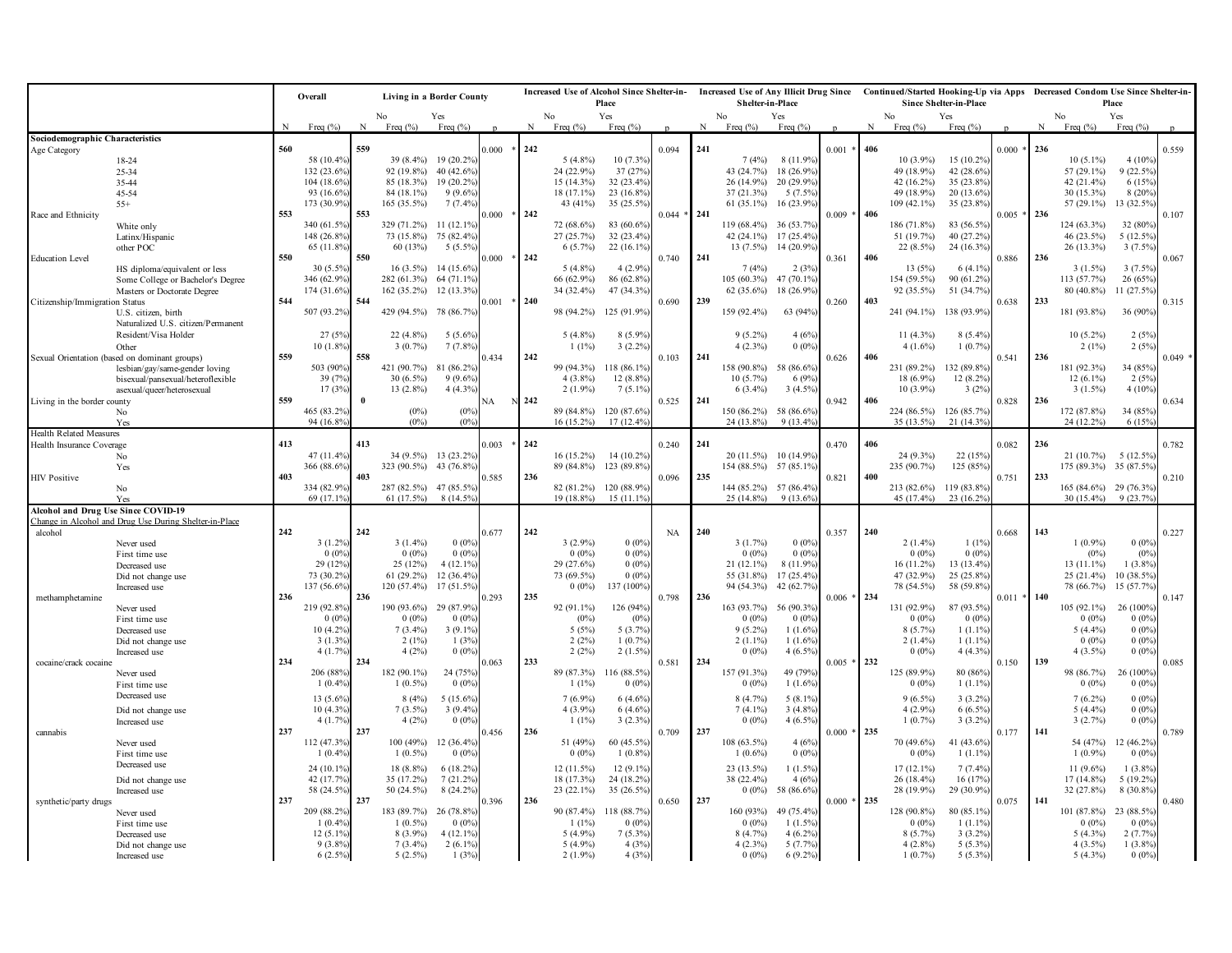|                                              |                                                                    | Living in a Border County<br>Overall |                            |     |                                         |              | <b>Increased Use of Alcohol Since Shelter-in-</b> |     |              |                                        |               | <b>Increased Use of Any Illicit Drug Since</b> |                                                |                      |               |     |                           |                               |               | Continued/Started Hooking-Up via Apps Decreased Condom Use Since Shelter-in- |                                                 |              |           |  |
|----------------------------------------------|--------------------------------------------------------------------|--------------------------------------|----------------------------|-----|-----------------------------------------|--------------|---------------------------------------------------|-----|--------------|----------------------------------------|---------------|------------------------------------------------|------------------------------------------------|----------------------|---------------|-----|---------------------------|-------------------------------|---------------|------------------------------------------------------------------------------|-------------------------------------------------|--------------|-----------|--|
|                                              |                                                                    |                                      |                            |     |                                         |              |                                                   |     |              | Place                                  |               |                                                | Shelter-in-Place                               |                      |               |     |                           | <b>Since Shelter-in-Place</b> |               | Place                                                                        |                                                 |              |           |  |
|                                              |                                                                    |                                      |                            |     | No                                      | Yes          |                                                   |     | No           | Yes                                    |               |                                                | No                                             | Yes                  |               |     | No                        | Yes                           |               |                                                                              | No                                              | Yes          |           |  |
|                                              |                                                                    |                                      | Freq $(\% )$               | N   | Freq $(\% )$                            | Freq $(\% )$ |                                                   | N   | Freq $(\% )$ | Freq $(\% )$                           |               | N                                              | Freq $(\% )$                                   | Freq $(\% )$         |               | N   | Freq $(\% )$              | Freq $(\% )$                  |               | N                                                                            | Freq $(\% )$                                    | Freq $(\% )$ |           |  |
| prescription opioids                         |                                                                    | 235                                  |                            | 235 |                                         |              | .666                                              | 234 |              |                                        | 0.557         | 235                                            |                                                |                      | 0.315         | 233 |                           |                               | 0.218         | 140                                                                          |                                                 |              | 0.522     |  |
|                                              | Never used                                                         |                                      | 213 (90.6%                 |     | 184 (91.1%)                             | 29 (87.9%)   |                                                   |     | 95 (93.1%)   | 117 (88.6%                             |               |                                                | 158 (91.9%)                                    | 55 (87.3%)           |               |     | 122 (87.8%)               | 89 (94.7%)                    |               |                                                                              | 106 (93%)                                       | 23 (88.5%)   |           |  |
|                                              | First time use                                                     |                                      | 0(0%                       |     | $0(0\%)$                                | 0(0%         |                                                   |     | $0(0\%)$     | 0(0%                                   |               |                                                | $0(0\%)$                                       | $0(0\%)$             |               |     | $0(0\%)$                  | 0(0%                          |               |                                                                              | $0(0\%)$                                        | $0(0\%)$     |           |  |
|                                              | Decreased use                                                      |                                      | $2(0.9\%$                  |     | $1(0.5\%)$                              | 1(3%)        |                                                   |     | $1(1\%)$     | $1(0.8\%)$                             |               |                                                | $2(1.2\%)$                                     | $0(0\%)$             |               |     | $2(1.4\%)$                | $0.0\%$                       |               |                                                                              | $0(0\%)$                                        | $0(0\%)$     |           |  |
|                                              | Did not change use                                                 |                                      | 12 (5.1%                   |     | 10(5%)                                  | $2(6.1\%)$   |                                                   |     | $3(2.9\%)$   | $9(6.8\%)$                             |               |                                                | 8 (4.7%)                                       | 4(6.3%               |               |     | $9(6.5\%)$                | 3(3.2%                        |               |                                                                              | $5(4.4\%)$                                      | $1(3.8\%$    |           |  |
|                                              | Increased use                                                      | 238                                  | 8(3.4%                     | 238 | $7(3.5\%)$                              | 1(3%)        |                                                   | 237 | $3(2.9\%)$   | $5(3.8\%)$                             |               | 238                                            | $4(2.3\%)$                                     | $4(6.3\%)$           |               | 236 | $6(4.3\%)$                | 2(2.1%                        |               | 141                                                                          | $3(2.6\%)$                                      | 2(7.7%       |           |  |
| heroin                                       |                                                                    |                                      | 234 (98.3%                 |     | 203 (99%)                               | 31 (93.9%)   | 0.093                                             |     | 101 (98.1%)  | 132 (98.5%)                            | 0.407         |                                                | 171 (98.3%)                                    | 63 (98.4%            | 0.709         |     | 138 (97.9%)               | 94 (98.9%                     | 0.578         |                                                                              | 115 (100%)                                      | 26 (100%)    |           |  |
|                                              | Never used<br>First time use                                       |                                      | 0(0%                       |     | $0(0\%)$                                | $0.0\%$      |                                                   |     | $0(0\%)$     | 0(0%                                   |               |                                                | $0(0\%)$                                       | 0(0%                 |               |     | $0(0\%)$                  | 0(0%                          |               |                                                                              | $0(0\%)$                                        | 0(0%         |           |  |
|                                              | Decreased use                                                      |                                      | 1(0.4%                     |     | $0(0\%)$                                | 1(3%         |                                                   |     | $0(0\%)$     | 1(0.7%                                 |               |                                                | $1(0.6\%)$                                     | 0(0%                 |               |     | $1(0.7\%)$                | 0(0%                          |               |                                                                              | $0(0\%)$                                        | $0(0\%)$     |           |  |
|                                              | Did not change use                                                 |                                      | 3(1.3%                     |     | 2(1%)                                   | 1(3%)        |                                                   |     | $2(1.9\%)$   | 1(0.7%                                 |               |                                                | $2(1.1\%)$                                     | 1(1.6%               |               |     | $2(1.4\%)$                | 1(1.1%                        |               |                                                                              | $0(0\%)$                                        | 0(0%         |           |  |
|                                              | Increased use                                                      |                                      | 0(0%                       |     | $0(0\%)$                                | 0(0%         |                                                   |     | $0(0\%)$     | $0(0\%)$                               |               |                                                | $0(0\%)$                                       | 0(0%                 |               |     | $0(0\%)$                  | 0(0%                          |               |                                                                              | $0(0\%)$                                        | $0(0\%)$     |           |  |
| hallucinogens                                |                                                                    | 237                                  |                            | 237 |                                         |              | 0.616                                             | 236 |              |                                        | 0.177         | 237                                            |                                                |                      | $0.020 * 235$ |     |                           |                               | 0.355         | 140                                                                          |                                                 |              | 0.838     |  |
|                                              | Never used                                                         |                                      | 220 (92.8%                 |     | 190 (93.1%)                             | 30 (90.9%)   |                                                   |     | 97 (94.2%)   | 122 (91.7%                             |               |                                                | 163 (94.8%)                                    | 57 (87.7%)           |               |     | 129 (92.1%)               | 89 (93.7%                     |               |                                                                              | 105 (92.1%)                                     | 24 (92.3%)   |           |  |
|                                              | First time use                                                     |                                      | 1(0.4%                     |     | $1(0.5\%)$                              | $0(0\%)$     |                                                   |     | $0(0\%)$     | $1(0.8\%)$                             |               |                                                | $1(0.6\%)$                                     | 0(0%                 |               |     | 1(0.7%)                   | 0(0%                          |               |                                                                              | $1(0.9\%)$                                      | $0(0\%)$     |           |  |
|                                              | Decreased use                                                      |                                      | 7(3%                       |     | $5(2.5\%)$                              | $2(6.1\%)$   |                                                   |     | $3(2.9\%)$   | 4(3%)                                  |               |                                                | $5(2.9\%)$                                     | $2(3.1\%$            |               |     | $5(3.6\%)$                | 2(2.1%                        |               |                                                                              | $3(2.6\%)$                                      | $1(3.8\%)$   |           |  |
|                                              | Did not change use                                                 |                                      | 5(2.1%                     |     | 4(2%)                                   | 1(3%         |                                                   |     | $3(2.9\%)$   | $2(1.5\%)$                             |               |                                                | 3(1.7%)                                        | 2(3.1%               |               |     | $4(2.9\%)$                | 1(1.1%                        |               |                                                                              | $2(1.8\%)$                                      | 0(0%         |           |  |
|                                              | Increased use                                                      | 238                                  | 4(1.7%                     | 238 | 4(2%)                                   | 0(0%         | 0.278                                             | 237 | $0(0\%)$     | 4(3%)                                  |               | 238                                            | $0(0\%)$                                       | 4(6.2%               |               | 236 | $1(0.7\%)$                | $3(3.2\%)$                    |               | 143                                                                          | $3(2.6\%)$                                      | $1(3.8\%)$   |           |  |
| other $drug(s)$                              | Never used                                                         |                                      | 220 (92.4%                 |     | 193 (94.1%)                             | 27 (81.8%)   |                                                   |     | 94 (92.2%)   | 125 (92.6%)                            | 0.368         |                                                | 162 (94.2%)                                    | 58 (87.9%)           | 0.060         |     | 127 (90.1%)               | 92 (96.8%)                    | 0.069         |                                                                              | 107 (91.5%)                                     | 26 (100%)    | 0.383     |  |
|                                              | First time use                                                     |                                      | 3(1.3%                     |     | 2(1%)                                   | 1(3%         |                                                   |     | $1(1\%)$     | $2(1.5\%)$                             |               |                                                | $1(0.6\%)$                                     | 2(3%                 |               |     | $2(1.4\%)$                | 1(1.1%                        |               |                                                                              | $3(2.6\%)$                                      | $0(0\%)$     |           |  |
|                                              | Decreased use                                                      |                                      | $5(2.1\%)$                 |     | $3(1.5\%)$                              | $2(6.1\%)$   |                                                   |     | $3(2.9\%)$   | $2(1.5\%)$                             |               |                                                | 3(1.7%)                                        | 2(3%                 |               |     | $4(2.8\%)$                | 0(0%                          |               |                                                                              | $3(2.6\%)$                                      | $0(0\%)$     |           |  |
|                                              | Did not change use                                                 |                                      | 4(1.7%                     |     | $3(1.5\%)$                              | 1(3%)        |                                                   |     | $3(2.9\%)$   | $1(0.7\%)$                             |               |                                                | $4(2.3\%)$                                     | 0(0%                 |               |     | $4(2.8\%)$                | $0(0\%)$                      |               |                                                                              | $1(0.9\%)$                                      | $0(0\%)$     |           |  |
|                                              | Increased use                                                      |                                      | $6(2.5\%)$                 |     | 4(2%)                                   | $2(6.1\%)$   |                                                   |     | $1(1\%)$     | 5(3.7%)                                |               |                                                | $2(1.2\%)$                                     | $4(6.1\%)$           |               |     | $4(2.8\%)$                | $2(2.1\%)$                    |               |                                                                              | $3(2.6\%)$                                      | $0(0\%)$     |           |  |
|                                              | Since the beginning of the COVID-19, it has been helpful to        | 319                                  |                            | 319 |                                         |              | 0.763                                             | 217 |              |                                        | 0.020         | 215                                            |                                                |                      | 0.013         | 280 |                           |                               | 0.144         | 169                                                                          |                                                 |              | 0.115     |  |
| drink alcohol, smoke pot, or use other drugs |                                                                    |                                      |                            |     |                                         |              |                                                   |     |              |                                        |               |                                                |                                                |                      |               |     |                           |                               |               |                                                                              |                                                 |              |           |  |
|                                              | Unhelpful                                                          |                                      | 108 (33.9%                 |     | 92 (34.2%)                              | 16 (32%)     |                                                   |     | $23(26.4\%)$ | 18 (13.8%)                             |               |                                                | 35 (23.5%)                                     | $6(9.1\%)$           |               |     | 63 (37.3%)                | 32 (28.8%)                    |               |                                                                              | 42 (30.4%) 14 (45.2%)                           |              |           |  |
|                                              | Helpful                                                            |                                      | 211 (66.1%)                |     | 177 (65.8%)                             | 34 (68%)     |                                                   |     |              | 64 (73.6%) 112 (86.2%)                 |               |                                                | $114(76.5\%)$                                  | 60 (90.9%)           |               |     | 106 (62.7%)               | 79 (71.2%)                    |               |                                                                              | 96 (69.6%) 17 (54.8%)                           |              |           |  |
|                                              | COVID-19 pandemic has caused me to drink alcohol more than I       | 481                                  |                            | 481 |                                         |              | 0.628                                             | 242 |              |                                        | 0.000         | 241                                            |                                                |                      | $0.018$ *     | 404 |                           |                               | 0.132         | 236                                                                          |                                                 |              | 0.611     |  |
| ormally would                                |                                                                    |                                      |                            |     |                                         |              |                                                   |     |              |                                        |               |                                                |                                                |                      |               |     |                           |                               |               |                                                                              |                                                 |              |           |  |
|                                              | Disagree                                                           |                                      | 313 (65.1%)<br>168 (34.9%) |     | $265(64.6\%)$<br>145 (35.4%) 23 (32.4%) | 48 (67.6%)   |                                                   |     | 94 (89.5%)   | $22(16.1\%)$<br>11 (10.5%) 115 (83.9%) |               |                                                | 92 (52.9%) 24 (35.8%)<br>82 (47.1%) 43 (64.2%) |                      |               |     | 173 (67.3%)<br>84 (32.7%) | 88 (59.9%)<br>59 (40.1%)      |               |                                                                              | 114 (58.2%) 25 (62.5%)<br>82 (41.8%) 15 (37.5%) |              |           |  |
|                                              | Agree<br>COVID-19 pandemic has caused me to use recreational drugs |                                      |                            |     |                                         |              | 0.229                                             |     |              |                                        | 0.513         |                                                |                                                |                      | 0.000         |     |                           |                               | 0.108         |                                                                              |                                                 |              | 0.703     |  |
| more than I normally would                   |                                                                    | 466                                  |                            | 466 |                                         |              |                                                   | 235 |              |                                        |               | 234                                            |                                                |                      |               | 392 |                           |                               |               | 229                                                                          |                                                 |              |           |  |
|                                              |                                                                    |                                      | 396 (85%                   |     | 339 (85.8%) 57 (80.3%)                  |              |                                                   |     | 81 (78.6%)   | 99 (75%)                               |               |                                                | 153 (91.6%) 26 (38.8%)                         |                      |               |     | 217 (87.1%)               | 116 (81.1%)                   |               |                                                                              | 156 (82.5%)                                     | 32 (80%)     |           |  |
|                                              | Disagree<br>Agree                                                  |                                      | 70 (15%                    |     | 56 (14.2%)                              | 14 (19.7%)   |                                                   |     | $22(21.4\%)$ | 33 (25%)                               |               |                                                |                                                | 14 (8.4%) 41 (61.2%) |               |     | $32(12.9\%)$              | 27 (18.9%)                    |               |                                                                              | 33 (17.5%)                                      | 8 (20%       |           |  |
| <b>Sexual Behaviors</b>                      |                                                                    |                                      |                            |     |                                         |              |                                                   |     |              |                                        |               |                                                |                                                |                      |               |     |                           |                               |               |                                                                              |                                                 |              |           |  |
| Current relationship status                  |                                                                    | 408                                  |                            | 408 |                                         |              | 0.007                                             | 241 |              |                                        | $0.012$ *     | 240                                            |                                                |                      | 0.558         | 405 |                           |                               | $0.000 * 236$ |                                                                              |                                                 |              | $0.031$ * |  |
|                                              | married                                                            |                                      | 96 (23.5%                  |     | 91 (25.9%)                              | 5(8.9%       |                                                   |     | $21(20.2\%)$ | 39 (28.5%)                             |               |                                                | 46 (26.6%) 15 (22.4%                           |                      |               |     | 74 (28.6%)                | 22 (15.1%)                    |               |                                                                              | 69 (35.2%)                                      | 11 (27.5%)   |           |  |
|                                              | relationship and we live together                                  |                                      | 72 (17.6%)                 |     | 55 (15.6%)                              | $17(30.4\%)$ |                                                   |     | 13 (12.5%)   | 29 (21.2%)                             |               |                                                | 26(15%)                                        | 16 (23.9%)           |               |     | 63 (24.3%)                | $9(6.2\%)$                    |               |                                                                              | 45 (23%)                                        | 10(25%       |           |  |
|                                              | relationship and we do not live together                           |                                      | 21 (5.1%)                  |     | $17(4.8\%)$                             | 4(7.1%       |                                                   |     | $7(6.7\%)$   | 8 (5.8%)                               |               |                                                | $10(5.8\%)$                                    | $5(7.5\%$            |               |     | $15(5.8\%)$               | 6 (4.1%)                      |               |                                                                              | $10(5.1\%)$                                     | 6 (15%)      |           |  |
|                                              | currently dating                                                   |                                      | 18 (4.4%                   |     | 14(4%)                                  | 4(7.1%       |                                                   |     | $2(1.9\%)$   | $9(6.6\%)$                             |               |                                                | $8(4.6\%)$                                     | 3(4.5%               |               |     | $5(1.9\%)$                | 12(8.2%                       |               |                                                                              | $7(3.6\%)$                                      | $5(12.5\%)$  |           |  |
| Relationship type                            | not currently in a relationship                                    | 207                                  | 201 (49.3%                 | 207 | 175(49.7%)                              | 26 (46.4%)   | 0.028                                             | 128 | 61 (58.7%)   | 52 (38%)                               | 0.167         | 129                                            | 83 (48%)                                       | 28 (41.8%)           | 0.399         | 206 | 102 (39.4%)               | 97 (66.4%)                    | $0.000 * 163$ |                                                                              | 65 (33.2%)                                      | 8(20%        | 0.462     |  |
|                                              | monogamous                                                         |                                      | 124 (59.9%                 |     | $100(56.5\%)$                           | 24 (80%)     |                                                   |     | 25 (58.1%)   | 51 (60%)                               |               |                                                | 57 (63.3%) 20 (51.3%)                          |                      |               |     | 110 (70.1%)               | 13 (26.5%)                    |               |                                                                              | 82 (62.6%)                                      | $16(50\%)$   |           |  |
|                                              | open, but only have sex with others                                |                                      |                            |     |                                         |              |                                                   |     |              |                                        |               |                                                |                                                |                      |               |     |                           |                               |               |                                                                              |                                                 |              |           |  |
|                                              | together                                                           |                                      | 24 (11.6%)                 |     | 20 (11.3%)                              | $4(13.3\%)$  |                                                   |     | $7(16.3\%)$  | $9(10.6\%)$                            |               |                                                | $12(13.3\%)$                                   | $4(10.3\%)$          |               |     | $16(10.2\%)$              | 8 (16.3%)                     |               |                                                                              | 15 (11.5%)                                      | 7(21.9%)     |           |  |
|                                              | open, have sex with others separately and                          |                                      |                            |     |                                         |              |                                                   |     |              |                                        |               |                                                |                                                |                      |               |     |                           |                               |               |                                                                              |                                                 |              |           |  |
|                                              | together                                                           |                                      | 24 (11.6%)                 |     | 23 (13%)                                | $1(3.3\%)$   |                                                   |     | $8(18.6\%)$  | $8(9.4\%)$                             |               |                                                | $8(8.9\%)$                                     | 8 (20.5%)            |               |     | 14 (8.9%)                 | $10(20.4\%)$                  |               |                                                                              | 13 (9.9%)                                       | $4(12.5\%)$  |           |  |
|                                              | open, but only have sex with others                                |                                      |                            |     |                                         |              |                                                   |     |              |                                        |               |                                                |                                                |                      |               |     |                           |                               |               |                                                                              |                                                 |              |           |  |
|                                              | separately                                                         |                                      | 28 (13.5%)                 |     | 27 (15.3%)                              | $1(3.3\%)$   |                                                   |     | $2(4.7\%)$   | 14 (16.5%)                             |               |                                                | $10(11.1\%)$                                   | 6 (15.4%)            |               |     | 13 (8.3%)                 | 15 (30.6%)                    |               |                                                                              | 17(13%)                                         | $3(9.4\%)$   |           |  |
|                                              | polyamorous                                                        |                                      | 7(3.4%                     |     | 7(4%)                                   | 0(0%         |                                                   |     | $1(2.3\%)$   | $3(3.5\%)$                             |               |                                                | $3(3.3\%)$                                     | 1(2.6%               |               |     | $4(2.5\%)$                | 3(6.1%                        |               |                                                                              | $4(3.1\%)$                                      | $2(6.3\%)$   |           |  |
| Last sexual intercours                       |                                                                    | 405                                  |                            | 405 |                                         |              | 0.937                                             | 241 |              |                                        | $0.026 * 240$ |                                                |                                                |                      | 0.274         | 402 |                           |                               | $0.000 * 236$ |                                                                              |                                                 |              | 0.406     |  |
|                                              | During the past 30 days                                            |                                      | 189 (46.7%                 |     | 165(47.3%)                              | 24 (42.9%)   |                                                   |     | 41 (39%)     | 72 (52.9%)                             |               |                                                | 76 (43.7%)                                     | 38 (57.6%)           |               |     | 112 (43.6%)               | 75 (51.7%)                    |               |                                                                              | 150 (76.5%) 31 (77.5%)                          |              |           |  |
|                                              | More than 30 days, but less than 3                                 |                                      |                            |     |                                         |              |                                                   |     |              |                                        |               |                                                |                                                |                      |               |     |                           |                               |               |                                                                              |                                                 |              |           |  |
|                                              | months ago                                                         |                                      | 53 (13.1%)                 |     | 44 (12.6%)                              | $9(16.1\%)$  |                                                   |     | 14 (13.3%)   | 23 (16.9%)                             |               |                                                | 31 (17.8%)                                     | $6(9.1\%)$           |               |     | 29 (11.3%)                | 24 $(16.6\%)$                 |               |                                                                              | 19 (9.7%)                                       | 6(15%)       |           |  |
|                                              | During the past 3 months, but less than 6                          |                                      |                            |     |                                         |              |                                                   |     |              |                                        |               |                                                |                                                |                      |               |     |                           |                               |               |                                                                              |                                                 |              |           |  |
|                                              | months ago                                                         |                                      | 35 (8.6%)                  |     | $30(8.6\%)$                             | 5 (8.9%)     |                                                   |     | 12 (11.4%)   | 13 (9.6%)                              |               |                                                | $17(9.8\%)$                                    | 7 (10.6%)            |               |     | 19 (7.4%)                 | 16 (11%)                      |               |                                                                              | 12 (6.1%)                                       | $1(2.5\%)$   |           |  |
|                                              | 6 months to 1 year ago                                             |                                      | 41 (10.1%)<br>87 (21.5%)   |     | 36 (10.3%)                              | $5(8.9\%)$   |                                                   |     | 14 (13.3%)   | $16(11.8\%)$                           |               |                                                | 23 (13.2%)                                     | $6(9.1\%)$           |               |     | $22(8.6\%)$               | 19 (13.1%)                    |               |                                                                              | $6(3.1\%)$                                      | $0(0\%)$     |           |  |
|                                              | More than a year ago                                               |                                      |                            |     | 74 (21.2%)                              | 13 (23.2%)   |                                                   |     | 24 (22.9%)   | $12(8.8\%)$                            |               |                                                | 27 (15.5%)                                     | $9(13.6\%)$          |               |     | 75 (29.2%)                | $11(7.6\%)$                   |               |                                                                              | $9(4.6\%)$                                      | 2(5%)        |           |  |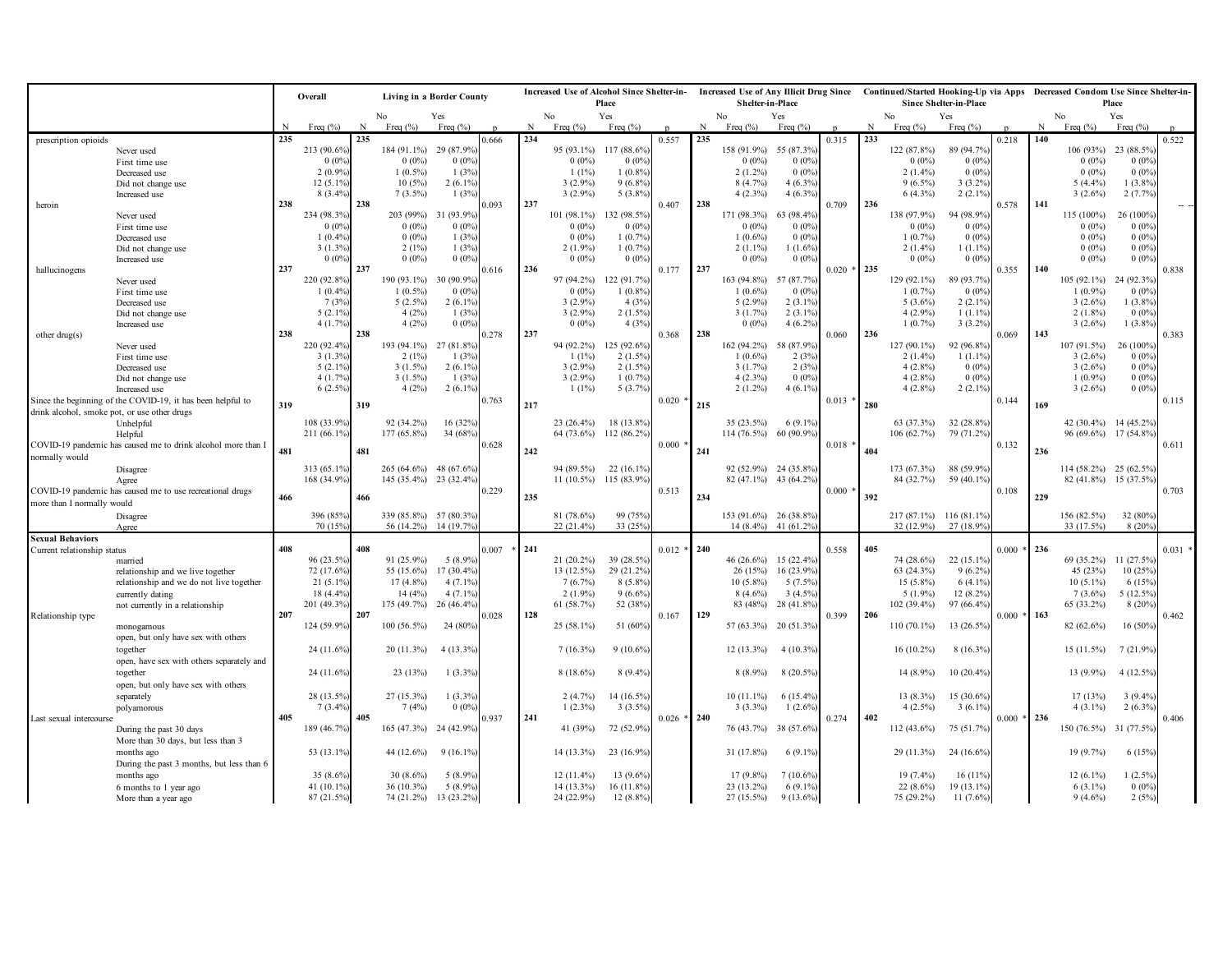|                                                                   |     | Overall<br>Living in a Border County |     |                             |                           |       | <b>Increased Use of Alcohol Since Shelter-in-</b><br>Place |                          |                          | Shelter-in-Place |     |                            |                                   | Increased Use of Any Illicit Drug Since Continued/Started Hooking-Up via Apps Decreased Condom Use Since Shelter-in-<br><b>Since Shelter-in-Place</b> |     |                              |                          | Place         |     |                            |                          |           |
|-------------------------------------------------------------------|-----|--------------------------------------|-----|-----------------------------|---------------------------|-------|------------------------------------------------------------|--------------------------|--------------------------|------------------|-----|----------------------------|-----------------------------------|-------------------------------------------------------------------------------------------------------------------------------------------------------|-----|------------------------------|--------------------------|---------------|-----|----------------------------|--------------------------|-----------|
|                                                                   |     |                                      |     | No                          | Yes                       |       |                                                            | No                       | Yes                      |                  |     | No                         | Yes                               |                                                                                                                                                       |     | No                           | Yes                      |               |     | No                         | Yes                      |           |
|                                                                   |     | Freq $(\% )$                         | N   | Freq $(\% )$                | Freq $(%)$                |       | $\mathbf{N}$                                               | Freq $(\%)$              | Freq $(\% )$             |                  |     | Freq $(\% )$               | Freq $(%)$                        |                                                                                                                                                       | N   | Freq $(\% )$                 | Freq $(\% )$             |               | N   | Freq $(\% )$               | Freq $(\% )$             |           |
| Ever attended a sex party where drugs were used                   | 409 |                                      | 409 |                             |                           | 0.027 | 242                                                        |                          |                          | 0.537            | 241 |                            |                                   | 0.260                                                                                                                                                 | 406 |                              |                          | 0.301         | 236 |                            |                          | 0.568     |
| Never                                                             |     | 344 (84.1%                           |     | 293 (83%)                   | 51 (91.1%)                |       |                                                            | 87 (82.9%)               | 119 (86.9%)              |                  |     | 150 (86.2%)                | 55 (82.1%)                        |                                                                                                                                                       |     | 221 (85.3%)                  | 120 (81.6%)              |               |     | 164(83.7%)                 | 31 (77.5%)               |           |
| Yes, but more than a year ago                                     |     | 54 (13.2%)<br>3(0.7%                 |     | 51 $(14.4\%)$<br>$1(0.3\%)$ | $3(5.4\%)$<br>$2(3.6\%)$  |       |                                                            | 16 (15.2%)<br>$1(1\%)$   | 13 (9.5%)<br>$2(1.5\%)$  |                  |     | $19(10.9\%)$<br>$2(1.1\%)$ | 10 (14.9%)<br>1(1.5%              |                                                                                                                                                       |     | 33 (12.7%)<br>$2(0.8\%)$     | $21(14.3\%)$<br>1(0.7%   |               |     | 25 (12.8%)<br>$2(1\%)$     | 8(20%<br>$0(0\%)$        |           |
| Yes, within the past year<br>Yes, within the past 6 months        |     | 6 (1.5%)                             |     | 6(1.7%)                     | $0(0\%)$                  |       |                                                            | 1(1%)                    | 2(1.5%                   |                  |     | 3(1.7%)                    | $0.0\%$                           |                                                                                                                                                       |     | $3(1.2\%)$                   | 3(2%                     |               |     | $3(1.5\%)$                 | $1(2.5\%)$               |           |
| Yes, within the past 3 months                                     |     | 0(0%                                 |     | $0(0\%)$                    | $0(0\%)$                  |       |                                                            | $0(0\%)$                 | 0(0%                     |                  |     | $0(0\%)$                   | 0(0%                              |                                                                                                                                                       |     | $0(0\%)$                     | $0(0\%)$                 |               |     | $0(0\%)$                   | 0(0%                     |           |
| Yes, within the past month                                        |     | 2(0.5%                               |     | $2(0.6\%)$                  | $0(0\%)$                  |       |                                                            | $0(0\%)$                 | 1(0.7%                   |                  |     | $0(0\%)$                   | $1(1.5\%$                         |                                                                                                                                                       |     | $0(0\%)$                     | 2(1.4%                   |               |     | 2(1%)                      | 0(0%                     |           |
| Yes, within the past two weeks                                    |     | 0(0%                                 |     | $0(0\%)$                    | $0(0\%)$                  |       |                                                            | $0(0\%)$                 | $0(0\%)$                 |                  |     | $0(0\%)$                   | (0%                               |                                                                                                                                                       |     | $0(0\%)$                     | $0(0\%)$                 |               |     | $0(0\%)$                   | 0(0%                     |           |
| Yes, less than two weeks ago                                      |     | $0(0\%)$                             |     | $0(0\%)$                    | $0(0\%)$                  |       |                                                            | $0(0\%)$                 | $0(0\%)$                 |                  |     | $0(0\%)$                   | $(0\%)$                           |                                                                                                                                                       |     | $0(0\%)$                     | $0(0\%)$                 |               |     | $0(0\%)$                   | $0(0\%)$                 |           |
| Ever engaged in sex or sexual activity for money or worked in the | 546 |                                      | 546 |                             |                           | 0.362 | 241                                                        |                          |                          | 0.718            | 240 |                            |                                   | 0.008                                                                                                                                                 | 404 |                              |                          | $0.016$ *     | 234 |                            |                          | 0.282     |
| sex industry                                                      |     |                                      |     |                             |                           |       |                                                            |                          |                          |                  |     |                            |                                   |                                                                                                                                                       |     |                              |                          |               |     |                            |                          |           |
| No                                                                |     | 477 (87.4%)                          |     | 401 (87.9%) 76 (84.4%)      |                           |       |                                                            | 92 (87.6%)               | 117 (86%                 |                  |     | 157 (90.2%) 51 (77.3%      |                                   |                                                                                                                                                       |     | 234 (91.1%)                  | 122 (83%)                |               |     | 173 (89.2%) 33 (82.5%      |                          |           |
| Yes                                                               |     | 69 (12.6%)                           |     | 55 (12.1%)                  | 14 (15.6%)                |       |                                                            | 13 (12.4%)               | 19 (14%)                 |                  |     |                            | 17 (9.8%) 15 (22.7%)              |                                                                                                                                                       |     | 23 (8.9%)                    | 25 (17%)                 |               |     | 21 (10.8%)                 | 7 (17.5%)                |           |
| Condoms use frequency before March 1, 2020                        | 352 |                                      | 352 |                             |                           | 0.174 | 222                                                        |                          |                          | 0.533            | 221 |                            |                                   | 0.208                                                                                                                                                 | 350 |                              |                          | $0.020 * 236$ |     |                            |                          | <b>NA</b> |
| Never<br>A little bit                                             |     | 155 (44%<br>44 (12.5%)               |     | 137 (44.9%)<br>39 (12.8%)   | 18 (38.3%)<br>$5(10.6\%)$ |       |                                                            | 33 (36.3%)<br>14 (15.4%) | 63 (48.1%)<br>16 (12.2%) |                  |     | 18 (11.5%)                 | 66 (42%) 31 (48.4%)<br>11 (17.2%) |                                                                                                                                                       |     | $107(50.5\%)$<br>$20(9.4\%)$ | 47 (34.1%)<br>24 (17.4%) |               |     | 133 (67.9%)<br>$11(5.6\%)$ | 0(0%<br>16 (40%)         |           |
| Sometimes                                                         |     | 46 (13.1%)                           |     | 41 (13.4%)                  | $5(10.6\%)$               |       |                                                            | 14 (15.4%)               | 16 (12.2%)               |                  |     | 25 (15.9%)                 | 5 (7.8%)                          |                                                                                                                                                       |     | 28 (13.2%)                   | 18 (13%)                 |               |     | $9(4.6\%)$                 | 15 (37.5%)               |           |
| Often                                                             |     | 22 (6.3%)                            |     | $21(6.9\%)$                 | $1(2.1\%)$                |       |                                                            | 7(7.7%)                  | 5 (3.8%)                 |                  |     | 11(7%)                     | 1(1.6%                            |                                                                                                                                                       |     | $11(5.2\%)$                  | 11(8%                    |               |     | $8(4.1\%)$                 | 3(7.5%                   |           |
| Almost always                                                     |     | 42 (11.9%                            |     | 35(11.5%)                   | $7(14.9\%)$               |       |                                                            | 12 (13.2%)               | 17 (13%)                 |                  |     | 20 (12.7%)                 | 8 (12.5%)                         |                                                                                                                                                       |     | $20(9.4\%)$                  | 22 (15.9%)               |               |     | $12(6.1\%)$                | 2(5%                     |           |
| Always                                                            |     | 43 (12.2%)                           |     | 32 (10.5%)                  | $11(23.4\%)$              |       |                                                            | $11(12.1\%)$             | 14 (10.7%)               |                  |     | 17 (10.8%)                 | $8(12.5\%)$                       |                                                                                                                                                       |     | 26 (12.3%)                   | $16(11.6\%)$             |               |     | 23 (11.7%)                 | 4(10%)                   |           |
| Condoms use frequency since March 1, 2020                         | 237 |                                      | 237 |                             |                           | 0.065 | 143                                                        |                          |                          | 0.115            | 143 |                            |                                   | 0.673                                                                                                                                                 | 235 |                              |                          | $0.000 * 236$ |     |                            |                          | <b>NA</b> |
| Never                                                             |     | 163 (68.8%                           |     | 148 (71.5%)                 | 15 (50%)                  |       |                                                            | 34 (68%)                 | 68 (73.1%)               |                  |     | 69 (72.6%)                 | 34 (70.8%)                        |                                                                                                                                                       |     | 111 (77.1%)                  | 50 (54.9%)               |               |     | 128 (65.3%)                | 35 (87.5%)               |           |
| A little bit                                                      |     | 15 (6.3%                             |     | $10(4.8\%)$                 | 5(16.7%)                  |       |                                                            | $0(0\%)$                 | 7(7.5%                   |                  |     | $4(4.2\%)$                 | 3(6.3%                            |                                                                                                                                                       |     | $2(1.4\%)$                   | 13 (14.3%)               |               |     | 13 $(6.6\%)$               | 2(5%                     |           |
| Sometimes<br>Often                                                |     | 8 (3.4%<br>6 (2.5%)                  |     | $8(3.9\%)$<br>$5(2.4\%)$    | $0(0\%)$<br>$1(3.3\%)$    |       |                                                            | 2(4%)<br>2(4%)           | $2(2.2\%)$<br>$1(1.1\%)$ |                  |     | $3(3.2\%)$<br>$3(3.2\%)$   | 1(2.1%<br>$0.0\%$                 |                                                                                                                                                       |     | $5(3.5\%)$<br>$4(2.8\%)$     | 3(3.3%)<br>2(2.2%        |               |     | $7(3.6\%)$<br>$5(2.6\%)$   | $1(2.5\%)$<br>$1(2.5\%)$ |           |
| Almost always                                                     |     | 16 (6.8%                             |     | 13 (6.3%)                   | $3(10\%)$                 |       |                                                            | $5(10\%)$                | $7(7.5\%)$               |                  |     | $7(7.4\%)$                 | 4(8.3%                            |                                                                                                                                                       |     | $6(4.2\%)$                   | 10 (11%)                 |               |     | 15(7.7%)                   | $1(2.5\%)$               |           |
| Always                                                            |     | 29 (12.2%)                           |     | $23(11.1\%)$                | 6(20%)                    |       |                                                            | 7(14%)                   | $8(8.6\%)$               |                  |     | $9(9.5\%)$                 | 6 (12.5%)                         |                                                                                                                                                       |     | $16(11.1\%)$                 | 13 (14.3%)               |               |     | 28 (14.3%)                 | $0(0\%)$                 |           |
| Frequency of sexual activity by partner type since COVID-19       |     |                                      |     |                             |                           |       |                                                            |                          |                          |                  |     |                            |                                   |                                                                                                                                                       |     |                              |                          |               |     |                            |                          |           |
| shelter-in-place guidelines with:                                 |     |                                      |     |                             |                           |       |                                                            |                          |                          |                  |     |                            |                                   |                                                                                                                                                       |     |                              |                          |               |     |                            |                          |           |
| a relationship partner they live with                             | 403 |                                      | 403 |                             |                           | 0.535 | 238                                                        |                          |                          | 0.448            | 237 |                            |                                   | 0.917                                                                                                                                                 | 400 |                              |                          | $0.000*$      | 234 |                            |                          | 0.221     |
| Never                                                             |     | 267 (66.3%                           |     | 227 (65.4%)                 | 40 (71.4%)                |       |                                                            | 70 (69.3%)               | 77 (56.2%                |                  |     | $106(62.4\%)$              | 39 (58.2%)                        |                                                                                                                                                       |     | 142 (55.7%)                  | 122 (84.1%)              |               |     | 85 (43.6%) 20 (51.3%)      |                          |           |
| Daily                                                             |     | 9(2.2%                               |     | 7(2%)                       | $2(3.6\%)$                |       |                                                            | 3(3%)                    | 5(3.6%                   |                  |     | $5(2.9\%)$                 | 3(4.5%                            |                                                                                                                                                       |     | 7(2.7%)                      | $2(1.4\%)$               |               |     | $8(4.1\%)$                 | 1(2.6%                   |           |
| Almost daily                                                      |     | 12(3%                                |     | $11(3.2\%)$                 | $1(1.8\%)$                |       |                                                            | 4(4%)                    | 6(4.4%                   |                  |     | $7(4.1\%)$                 | $3(4.5\%)$                        |                                                                                                                                                       |     | $11(4.3\%)$                  | 1(0.7%)                  |               |     | $7(3.6\%)$                 | 4(10.3%                  |           |
| Weekly                                                            |     | 46 (11.4%)<br>49 (12.2%              |     | 43 (12.4%)<br>41 $(11.8\%)$ | $3(5.4\%)$<br>$8(14.3\%)$ |       |                                                            | $9(8.9\%)$<br>11 (10.9%) | 16 (11.7%)<br>23 (16.8%) |                  |     | 20 (11.8%)<br>$23(13.5\%)$ | 6 (9%<br>11 (16.4%                |                                                                                                                                                       |     | 39 (15.3%)<br>40 (15.7%)     | 7(4.8%<br>$9(6.2\%)$     |               |     | 39 (20%)<br>40 (20.5%)     | 3(7.7%<br>9(23.1%        |           |
| A few days out of the month<br>Once                               |     | 20 (5%)                              |     | $18(5.2\%)$                 | $2(3.6\%)$                |       |                                                            | 4(4%)                    | 10 (7.3%)                |                  |     | $9(5.3\%)$                 | 5(7.5%                            |                                                                                                                                                       |     | $16(6.3\%)$                  | 4(2.8%                   |               |     | $16(8.2\%)$                | $2(5.1\%$                |           |
| someone they live with that is not a relationship partner         | 400 |                                      | 400 |                             |                           | .854  | 237                                                        |                          |                          | 0.100            | 236 |                            |                                   | 0.440                                                                                                                                                 | 397 |                              |                          | 0.199         | 232 |                            |                          | 0.137     |
| Never                                                             |     | 391 (97.8%)                          |     | 336 (97.7%)                 | 55 (98.2%)                |       |                                                            | 98 (97%)                 | 135 (99.3%)              |                  |     | 165 (97.6%)                | 67 (100%)                         |                                                                                                                                                       |     | 249 (98.4%)                  | 139 (96.5%)              |               |     | 187 (96.4%)                | 36 (94.7%)               |           |
| Daily                                                             |     | 0(0%                                 |     | $0(0\%)$                    | $0(0\%)$                  |       |                                                            | $0(0\%)$                 | 0(0%                     |                  |     | $0(0\%)$                   | 0(0%                              |                                                                                                                                                       |     | $0(0\%)$                     | $0(0\%)$                 |               |     | $0(0\%)$                   | 0(0%                     |           |
| Almost daily                                                      |     | 1(0.3%                               |     | $1(0.3\%)$                  | $0(0\%)$                  |       |                                                            | $0(0\%)$                 | 1(0.7%                   |                  |     | $1(0.6\%)$                 | 0(0%                              |                                                                                                                                                       |     | $1(0.4\%)$                   | 0(0%                     |               |     | $1(0.5\%)$                 | 0(0%                     |           |
| Weekly                                                            |     | 1(0.3%                               |     | $1(0.3\%)$                  | $0(0\%)$                  |       |                                                            | $1(1\%)$                 | 0(0%                     |                  |     | $1(0.6\%)$                 | 0(0%                              |                                                                                                                                                       |     | $1(0.4\%)$                   | $0(0\%)$                 |               |     | $0(0\%)$                   | $1(2.6\%)$               |           |
| A few days out of the month                                       |     | 2(0.5%                               |     | $2(0.6\%)$                  | $0(0\%)$                  |       |                                                            | $0(0\%)$<br>2(2%)        | 0(0%<br>0(0%             |                  |     | $0(0\%)$                   | 0(0%                              |                                                                                                                                                       |     | $1(0.4\%)$<br>$1(0.4\%)$     | 1(0.7%<br>$4(2.8\%)$     |               |     | $1(0.5\%)$<br>$5(2.6\%)$   | 1(2.6%                   |           |
| Once<br>a relationship partner they do not live with              | 398 | $5(1.3\%)$                           | 398 | $4(1.2\%)$                  | $1(1.8\%)$                | 0.646 | 235                                                        |                          |                          | 0.732            | 234 | $2(1.2\%)$                 | 0(0%                              | 0.298                                                                                                                                                 | 395 |                              |                          | 0.212         | 231 |                            | $0(0\%)$                 | $0.024$ * |
| Never                                                             |     | 370 (93%)                            |     | 321 (93.6%)                 | 49 (89.1%)                |       |                                                            | 92 (92%)                 | 122 (90.4%)              |                  |     | 154 (91.7%)                | 59 (89.4%                         |                                                                                                                                                       |     | 234 (93.2%)                  | 133 (92.4%)              |               |     | 174 (90.6%)                | 30 (76.9%)               |           |
| Daily                                                             |     | $0(0\%)$                             |     | $0(0\%)$                    | $0(0\%)$                  |       |                                                            | $0(0\%)$                 | $0.0\%$                  |                  |     | $0(0\%)$                   | $0.0\%$                           |                                                                                                                                                       |     | $0(0\%)$                     | 0(0%                     |               |     | $0(0\%)$                   | 0(0%                     |           |
| Almost daily                                                      |     | 2(0.5%                               |     | $2(0.6\%)$                  | $0(0\%)$                  |       |                                                            | $0(0\%)$                 | 1(0.7%                   |                  |     | $1(0.6\%)$                 | 0(0%                              |                                                                                                                                                       |     | $1(0.4\%)$                   | $1(0.7\%)$               |               |     | 2(1%)                      | $0(0\%)$                 |           |
| Weekly                                                            |     | 5(1.3%                               |     | $4(1.2\%)$                  | $1(1.8\%)$                |       |                                                            | 2(2%)                    | $2(1.5\%)$               |                  |     | $1(0.6\%)$                 | 3(4.5%                            |                                                                                                                                                       |     | 5(2%)                        | 0(0%                     |               |     | $2(1\%)$                   | 3(7.7%                   |           |
| A few days out of the month                                       |     | 11 (2.8%                             |     | 8 (2.3%)                    | $3(5.5\%)$                |       |                                                            | 3(3%)                    | $3(2.2\%)$               |                  |     | 5(3%)                      | 1(1.5%                            |                                                                                                                                                       |     | $6(2.4\%)$                   | $5(3.5\%)$               |               |     | $6(3.1\%)$                 | 5 (12.8%)                |           |
| Once                                                              | 401 | $10(2.5\%)$                          |     | $8(2.3\%)$                  | $2(3.6\%)$                |       | 238                                                        | 3(3%)                    | $7(5.2\%)$               |                  | 237 | $7(4.2\%)$                 | 3(4.5%                            |                                                                                                                                                       | 398 | 5(2%)                        | $5(3.5\%)$               | $0.005 * 232$ |     | $8(4.2\%)$                 | 1(2.6%                   |           |
| a regular sex partner they do not live with<br>Never              |     | 341 (85%)                            | 401 | 291 (84.3%)                 | 50 (89.3%)                | 0.381 |                                                            | 91 (89.2%)               | 110 (80.9%)              | 0.149            |     | 146 (85.9%)                | 54 (80.6%)                        | 0.287                                                                                                                                                 |     | 228 (90.1%)                  | 112 (77.2%)              |               |     | 145 (74.7%)                | 30 (78.9%)               | 0.814     |
| Daily                                                             |     | 1(0.2%                               |     | $1(0.3\%)$                  | $0(0\%)$                  |       |                                                            | $1(1\%)$                 | $0.0\%$                  |                  |     | $0(0\%)$                   | $1(1.5\%$                         |                                                                                                                                                       |     | $0(0\%)$                     | 0(0%                     |               |     | $1(0.5\%)$                 | 0(0%                     |           |
| Almost daily                                                      |     | 2(0.5%                               |     | $2(0.6\%)$                  | $0(0\%)$                  |       |                                                            | $0(0\%)$                 | 1(0.7%                   |                  |     | $0(0\%)$                   | $1(1.5\%$                         |                                                                                                                                                       |     | $0(0\%)$                     | 2(1.4%                   |               |     | 2(1%)                      | $0(0\%)$                 |           |
| Weekly                                                            |     | 9(2.2%                               |     | $9(2.6\%)$                  | $0(0\%)$                  |       |                                                            | $3(2.9\%)$               | $3(2.2\%)$               |                  |     | $5(2.9\%)$                 | 1(1.5%                            |                                                                                                                                                       |     | 5(2%)                        | 4(2.8%                   |               |     | $8(4.1\%)$                 | 1(2.6%                   |           |
| A few days out of the month                                       |     | 27 (6.7%)                            |     | $25(7.2\%)$                 | $2(3.6\%)$                |       |                                                            | $3(2.9\%)$               | 12 (8.8%)                |                  |     | $10(5.9\%)$                | 5 (7.5%                           |                                                                                                                                                       |     | 10(4%)                       | 16(11%)                  |               |     | 20 (10.3%)                 | $5(13.2\%)$              |           |
| Once                                                              |     | 21 (5.2%)                            |     | 17 (4.9%)                   | $4(7.1\%)$                |       |                                                            | $4(3.9\%)$               | 10 (7.4%)                |                  |     | $9(5.3\%)$                 | $5(7.5\%$                         |                                                                                                                                                       |     | 10(4%)                       | $11(7.6\%)$              |               |     | 18 (9.3%)                  | $2(5.3\%)$               |           |
| someone they know, but do not live with                           | 397 | 356 (89.7%                           | 397 | 307 (89.8%)                 | 49 (89.1%)                | 1.757 | 238                                                        | 92 (89.3%)               | 123 (91.1%)              | 0.694            | 236 | 156 (92.3%)                | 57 (85.1%)                        | 0.315                                                                                                                                                 | 394 | 242 (96.4%)                  | 112 (78.3%)              | $0.000 * 226$ |     | 156 (82.1%)                | 32 (88.9%)               | 0.421     |
| Never<br>Daily                                                    |     | 0(0%                                 |     | $0(0\%)$                    | $0(0\%)$                  |       |                                                            | $0(0\%)$                 | 0(0%                     |                  |     | $0(0\%)$                   | 0(0%                              |                                                                                                                                                       |     | $0(0\%)$                     | $0(0\%)$                 |               |     | $0(0\%)$                   | $0(0\%)$                 |           |
| Almost daily                                                      |     | 1(0.3%                               |     | $1(0.3\%)$                  | $0(0\%)$                  |       |                                                            | $0(0\%)$                 | $0.0\%$                  |                  |     | $0(0\%)$                   | 0(0%                              |                                                                                                                                                       |     | $0(0\%)$                     | 1(0.7%                   |               |     | $1(0.5\%)$                 | $0(0\%)$                 |           |
| Weekly                                                            |     | 3 (0.8%                              |     | $2(0.6\%)$                  | $1(1.8\%)$                |       |                                                            | $2(1.9\%)$               | 1(0.7%                   |                  |     | $2(1.2\%)$                 | 1(1.5%                            |                                                                                                                                                       |     | $1(0.4\%)$                   | 2(1.4%                   |               |     | $2(1.1\%)$                 | $1(2.8\%)$               |           |
| A few days out of the month                                       |     | 14 (3.5%)                            |     | 13 (3.8%)                   | $1(1.8\%)$                |       |                                                            | $5(4.9\%)$               | 4(3%)                    |                  |     | $4(2.4\%)$                 | $5(7.5\%$                         |                                                                                                                                                       |     | $4(1.6\%)$                   | $9(6.3\%)$               |               |     | $10(5.3\%)$                | $2(5.6\%)$               |           |
| Once                                                              |     | 23 (5.8%)                            |     | 19 (5.6%)                   | $4(7.3\%)$                |       |                                                            | $4(3.9\%)$               | $7(5.2\%)$               |                  |     | $7(4.1\%)$                 | 4(6%)                             |                                                                                                                                                       |     | $4(1.6\%)$                   | 19 (13.3%)               |               |     | $21(11.1\%)$               | $1(2.8\%)$               |           |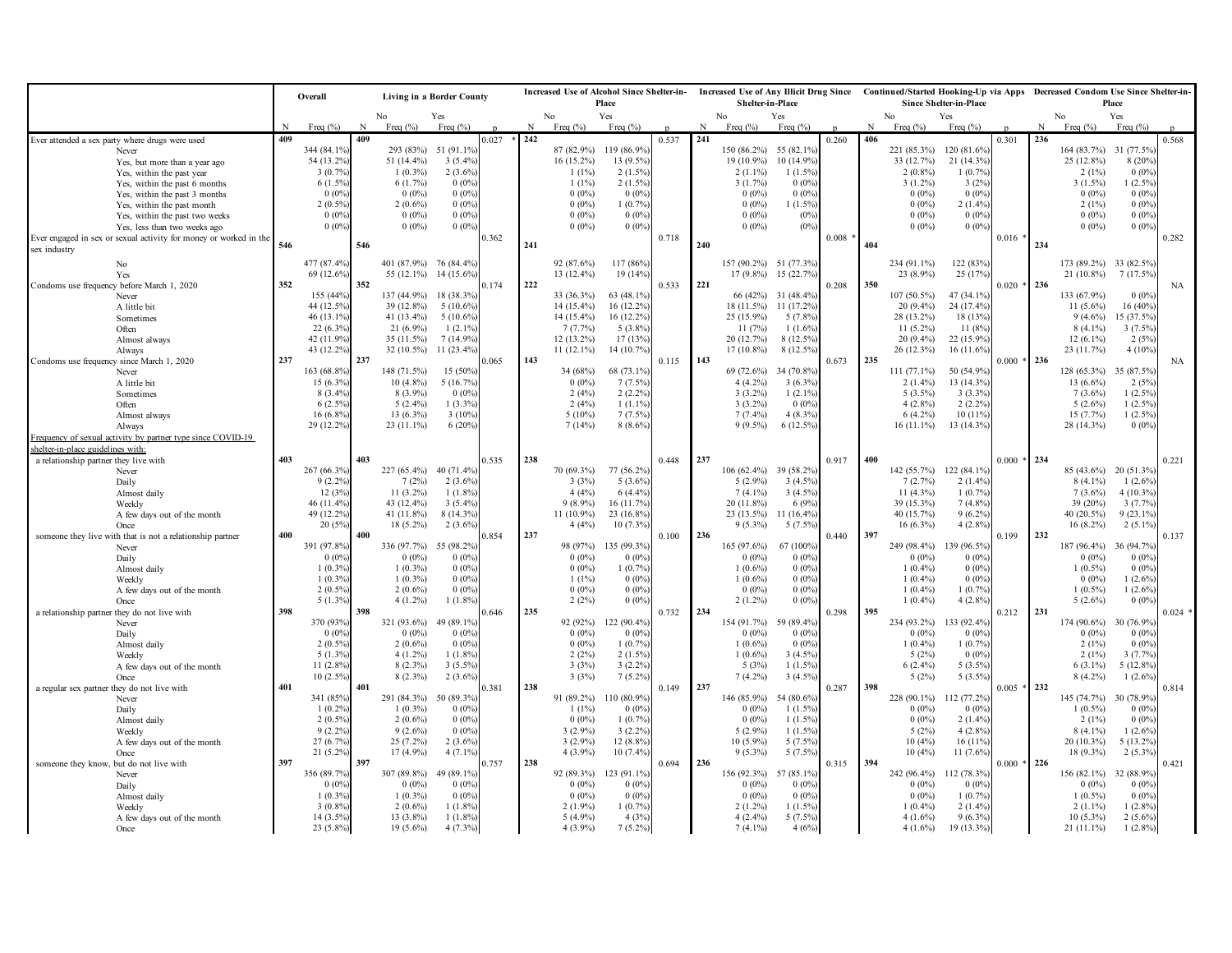|                                                                                                                       |     | Overall<br>Living in a Border County |     |                        |              | Increased Use of Alcohol Since Shelter-in- |     |              |              |       |     |                        |                       | Increased Use of Any Illicit Drug Since Continued/Started Hooking-Up via Apps Decreased Condom Use Since Shelter-in- |     |              |                        |               |     |                        |                     |       |
|-----------------------------------------------------------------------------------------------------------------------|-----|--------------------------------------|-----|------------------------|--------------|--------------------------------------------|-----|--------------|--------------|-------|-----|------------------------|-----------------------|----------------------------------------------------------------------------------------------------------------------|-----|--------------|------------------------|---------------|-----|------------------------|---------------------|-------|
|                                                                                                                       |     |                                      |     |                        |              |                                            |     |              | Place        |       |     | Shelter-in-Place       |                       |                                                                                                                      |     |              | Since Shelter-in-Place |               |     |                        | Place               |       |
|                                                                                                                       |     |                                      |     | No                     | Yes          |                                            |     | No           | Yes          |       |     | N <sub>o</sub>         | Yes                   |                                                                                                                      |     | No           | Yes                    |               |     | No                     | Yes                 |       |
|                                                                                                                       | N   | Freq $(\% )$                         | N   | Freq $(\% )$           | Freq $(\% )$ |                                            | N   | Freq $(\%)$  | Freq $(\% )$ |       | N   | Freq $(\% )$           | Freq $(\%)$           |                                                                                                                      | N   | Freq $(\% )$ | Freq $(\% )$           |               | N   | Freq $(\% )$           | Freq $(\% )$        |       |
| a person they just met not using a hook-up app                                                                        | 398 |                                      | 398 |                        |              | 0.224                                      | 238 |              |              | 0.615 | 237 |                        |                       | 0.207                                                                                                                | 395 |              |                        | 0.004         | 230 |                        |                     | 0.657 |
| Never                                                                                                                 |     | 382 (96%                             |     | 328 (95.6%)            | 54 (98.2%)   |                                            |     | 99 (97.1%)   | 129 (94.9%)  |       |     | 164 (96.5%)            | 63 (94%)              |                                                                                                                      |     | 248 (98.4%)  | 131 (91.6%)            |               |     | 179 (93.2%)            | 36 (94.7%)          |       |
| Daily                                                                                                                 |     | 0(0%                                 |     | $0(0\%)$               | $0(0\%)$     |                                            |     | $0(0\%)$     | $0(0\%)$     |       |     | $0(0\%)$               | 0(0%                  |                                                                                                                      |     | $0(0\%)$     | $0(0\%)$               |               |     | $0(0\%)$               | $0(0\%)$            |       |
| Almost daily                                                                                                          |     | 1(0.3%                               |     | $1(0.3\%)$             | $0(0\%)$     |                                            |     | $0(0\%)$     | 1(0.7%)      |       |     | $1(0.6\%)$             | $0(0\%)$              |                                                                                                                      |     | $1(0.4\%)$   | $0(0\%)$               |               |     | $1(0.5\%)$             | $0(0\%)$            |       |
| Weekly                                                                                                                |     | 2(0.5%                               |     | $1(0.3\%)$             | $1(1.8\%)$   |                                            |     | $0(0\%)$     | $0(0\%)$     |       |     | $0(0\%)$               | 0(0%                  |                                                                                                                      |     | $0(0\%)$     | 2(1.4%                 |               |     | $1(0.5\%)$             | 1(2.6%              |       |
| A few days out of the month                                                                                           |     | $2(0.5\%)$                           |     | $2(0.6\%)$             | $0(0\%)$     |                                            |     | $1(1\%)$     | 1(0.7%       |       |     | $2(1.2\%)$             | $0(0\%)$              |                                                                                                                      |     | $0(0\%)$     | $2(1.4\%)$             |               |     | $1(0.5\%)$             | $0(0\%)$            |       |
| Once                                                                                                                  |     | $11(2.8\%)$                          |     | $11(3.2\%)$            | $0(0\%)$     |                                            |     | 2(2%)        | $5(3.7\%)$   |       |     | $3(1.8\%)$             | 4(6%)                 |                                                                                                                      |     | $3(1.2\%)$   | $8(5.6\%)$             |               |     | $10(5.2\%)$            | $1(2.6\%)$          |       |
| a person they just met using a hook-up app                                                                            | 397 |                                      | 397 |                        |              | 0.808                                      | 234 |              |              | 0.267 | 233 |                        |                       | 0.208                                                                                                                | 394 |              |                        | $0.000 * 230$ |     |                        |                     | 0.584 |
| Never                                                                                                                 |     | 339 (85.4%                           |     | 290 (84.8%)            | 49 (89.1%)   |                                            |     | 85 (85.9%)   | 113 (83.7%)  |       |     | 144 $(86.7\%)$         | 53 (79.1%)            |                                                                                                                      |     | 246 (97.6%)  | 90 (63.4%)             |               |     | 146 (76%)              | 31 (81.6%)          |       |
| Daily                                                                                                                 |     | 0(0%                                 |     | $0(0\%)$               | $0(0\%)$     |                                            |     | $0(0\%)$     | $0(0\%)$     |       |     | $0(0\%)$               | 0(0%                  |                                                                                                                      |     | $0(0\%)$     | $0(0\%)$               |               |     | $0(0\%)$               | $0(0\%)$            |       |
| Almost daily                                                                                                          |     | 1(0.3%                               |     | $1(0.3\%)$             | $0(0\%)$     |                                            |     | $0(0\%)$     | $1(0.7\%)$   |       |     | $1(0.6\%)$             | 0(0%                  |                                                                                                                      |     | $1(0.4\%)$   | 0(0%                   |               |     | $1(0.5\%)$             | $0(0\%)$            |       |
| Weekly                                                                                                                |     | 7(1.8%                               |     | $6(1.8\%)$             | $1(1.8\%)$   |                                            |     | 4(4%)        | $1(0.7\%)$   |       |     | $2(1.2\%)$             | 3(4.5%                |                                                                                                                      |     | $0(0\%)$     | $7(4.9\%)$             |               |     | $5(2.6\%)$             | $2(5.3\%)$          |       |
| A few days out of the month                                                                                           |     | 13 (3.3%)                            |     | $11(3.2\%)$            | $2(3.6\%)$   |                                            |     | 3(3%)        | $7(5.2\%)$   |       |     | $8(4.8\%)$             | 2(3%                  |                                                                                                                      |     | $2(0.8\%)$   | 11(7.7%)               |               |     | 9(4.7%)                | $2(5.3\%)$          |       |
| Once                                                                                                                  |     | 37 (9.3%                             |     | 34 (9.9%)              | $3(5.5\%)$   |                                            |     | $7(7.1\%)$   | 13 (9.6%)    |       |     | $11(6.6\%)$            | 9 (13.4%)             |                                                                                                                      |     | $3(1.2\%)$   | 34 (23.9%)             |               |     | 31 (16.1%)             | 3 (7.9%)            |       |
| <b>Hook-Up and Dating Apps</b>                                                                                        |     |                                      |     |                        |              |                                            |     |              |              |       |     |                        |                       |                                                                                                                      |     |              |                        |               |     |                        |                     |       |
| Use of hookup or dating apps before March 1, 2020                                                                     | 407 |                                      | 407 |                        |              | 0.782                                      | 241 |              |              | 0.435 | 240 |                        |                       | $0.023 * 406$                                                                                                        |     |              |                        | <b>NA</b>     | 235 |                        |                     | 0.057 |
| No                                                                                                                    |     | 182 (44.7%                           |     | 156 (44.4%) 26 (46.4%) |              |                                            |     | 43 (41%)     | 49 (36%)     |       |     | 74 (42.8%) 18 (26.9%)  |                       |                                                                                                                      |     | 179 (69.1%)  | 3(2%)                  |               |     |                        | 98 (50%) 13 (33.3%  |       |
| Yes                                                                                                                   |     | 225 (55.3%)                          |     | 195 (55.6%) 30 (53.6%) |              |                                            |     | 62 (59%)     | 87 (64%)     |       |     |                        | 99 (57.2%) 49 (73.1%) |                                                                                                                      |     | 80 (30.9%)   | 144 (98%)              |               |     |                        | 98 (50%) 26 (66.7%) |       |
| Frequency of meeting up with people from hookup or dating apps                                                        | 236 |                                      |     |                        |              | 0.244                                      |     |              |              | 0.492 |     |                        |                       | 0.793                                                                                                                |     |              |                        | <b>NA</b>     |     |                        |                     | 0.432 |
| before March 1, 2020                                                                                                  |     |                                      | 236 |                        |              |                                            | 153 |              |              |       | 152 |                        |                       |                                                                                                                      | 235 |              |                        |               | 130 |                        |                     |       |
| Never                                                                                                                 |     | 36 (15.3%)                           |     | 33 (16%)               | $3(10\%)$    |                                            |     | $10(15.6\%)$ | $10(11.2\%)$ |       |     | $14(13.6\%)$           | 6 (12.2%)             |                                                                                                                      |     | 19 (20.7%)   | $17(11.9\%)$           |               |     | 10(9.7%)               | $2(7.4\%)$          |       |
| Rarely                                                                                                                |     | 97 (41.1%)                           |     | 79 (38.3%)             | 18 (60%)     |                                            |     | 27 (42.2%)   | 38 (42.7%)   |       |     | 45 (43.7%)             | 19 (38.8%)            |                                                                                                                      |     | 40 (43.5%)   | 57 (39.9%)             |               |     | 38 (36.9%)             | 11 (40.7%)          |       |
| Sometimes                                                                                                             |     | 72 (30.5%)                           |     | 66 (32%)               | 6(20%        |                                            |     | 21 (32.8%)   | 29 (32.6%)   |       |     | 33(32%)                | 17 (34.7%)            |                                                                                                                      |     | 22 (23.9%)   | 49 (34.3%)             |               |     | 34 (33%)               | 12 (44.4%)          |       |
| Often                                                                                                                 |     | 29 (12.3%)                           |     | $26(12.6\%)$           | $3(10\%)$    |                                            |     | $5(7.8\%)$   | $12(13.5\%)$ |       |     | $10(9.7\%)$            | 7(14.3%               |                                                                                                                      |     | $10(10.9\%)$ | 19 (13.3%)             |               |     | 19 (18.4%)             | $2(7.4\%)$          |       |
| Very Often                                                                                                            |     | 2(0.8%                               |     | 2(1%)                  | $0(0\%)$     |                                            |     | $1(1.6\%)$   | $0(0\%)$     |       |     | $1(1\%)$               | $0(0\%)$              |                                                                                                                      |     | $1(1.1\%)$   | $1(0.7\%)$             |               |     | $2(1.9\%)$             | $0(0\%)$            |       |
| Use of hookup or dating apps since March 1, 2020                                                                      | 407 |                                      | 407 |                        |              | 0.817                                      | 241 |              |              | 0.448 | 240 |                        |                       | $0.005 * 406$                                                                                                        |     |              |                        | NA            | 235 |                        |                     | 0.909 |
| No                                                                                                                    |     | 260 (63.9%                           |     | 225 (64.1%) 35 (62.5%) |              |                                            |     | 65 (62.5%)   | 79 (57.7%)   |       |     | 114 (65.5%) 30 (45.5%) |                       |                                                                                                                      |     | 259 (100%)   | $0(0\%)$               |               |     | 120 (61.5%) 25 (62.5%) |                     |       |
| Yes                                                                                                                   |     | 147 (36.1%)                          |     | 126 (35.9%) 21 (37.5%) |              |                                            |     | 39 (37.5%)   | 58 (42.3%)   |       |     | 60 (34.5%) 36 (54.5%)  |                       |                                                                                                                      |     | $0(0\%)$     | 147 (100%)             |               |     | 75 (38.5%) 15 (37.5%)  |                     |       |
| Frequency of meeting up with people from hookup or dating apps                                                        |     |                                      |     |                        |              | 0.053                                      |     |              |              | 0.349 |     |                        |                       | 0.258                                                                                                                |     |              |                        | NA            |     |                        |                     | 0.126 |
| since March 1, 2020                                                                                                   | 147 |                                      | 147 |                        |              |                                            | 97  |              |              |       | 96  |                        |                       |                                                                                                                      | 294 |              |                        |               | 90  |                        |                     |       |
| Never                                                                                                                 |     | 81 (55.1%)                           |     | 68 (54%)               | 13 (61.9%)   |                                            |     | 26 (66.7%)   | 32 (55.2%)   |       |     | $36(60\%)$             | $22(61.1\%)$          |                                                                                                                      |     | 81 (55.1%)   | $81(55.1\%)$           |               |     | 25 (33.3%)             | 8 (53.3%)           |       |
| Rarely                                                                                                                |     | 48 (32.7%                            |     | 41 (32.5%)             | $7(33.3\%)$  |                                            |     | 8 (20.5%)    | 21 (36.2%)   |       |     | 19 (31.7%)             | 9(25%                 |                                                                                                                      |     | 48 (32.7%)   | 48 (32.7%)             |               |     | 35 (46.7%)             | 5 (33.3%)           |       |
|                                                                                                                       |     | 15 (10.2%)                           |     | $15(11.9\%)$           | $0(0\%)$     |                                            |     | 3(7.7%)      | $4(6.9\%)$   |       |     | 3(5%)                  | 4(11.1%               |                                                                                                                      |     | $15(10.2\%)$ | $15(10.2\%)$           |               |     | 13 (17.3%)             | 1(6.7%)             |       |
| Sometimes<br>Often                                                                                                    |     | 2(1.4%                               |     | $2(1.6\%)$             | $0(0\%)$     |                                            |     | $1(2.6\%)$   | 1(1.7%       |       |     | $2(3.3\%)$             | $0(0\%)$              |                                                                                                                      |     | $2(1.4\%)$   | $2(1.4\%)$             |               |     | 2(2.7%)                | $0(0\%)$            |       |
| Verv Often                                                                                                            |     | 1 (0.7%                              |     | $0(0\%)$               | 1 (4.8%)     |                                            |     | $1(2.6\%)$   | $0.0\%$      |       |     | $0(0\%)$               | 1(2.8%                |                                                                                                                      |     | 1(0.7%       | 1(0.7%                 |               |     | $0(0\%)$               | 1(6.7%              |       |
| * statistically significant p-value < 0.05 noted                                                                      |     |                                      |     |                        |              |                                            |     |              |              |       |     |                        |                       |                                                                                                                      |     |              |                        |               |     |                        |                     |       |
| Bivariate assocations were determined using Pearson's Chi-Square Test, Fisher's Exact Test, or Likelihood Ratio Test. |     |                                      |     |                        |              |                                            |     |              |              |       |     |                        |                       |                                                                                                                      |     |              |                        |               |     |                        |                     |       |
| NA: p-value not computed given that variable was used to create the analytical outcome                                |     |                                      |     |                        |              |                                            |     |              |              |       |     |                        |                       |                                                                                                                      |     |              |                        |               |     |                        |                     |       |
| -- analysis did not compute due to low cell counts.                                                                   |     |                                      |     |                        |              |                                            |     |              |              |       |     |                        |                       |                                                                                                                      |     |              |                        |               |     |                        |                     |       |
|                                                                                                                       |     |                                      |     |                        |              |                                            |     |              |              |       |     |                        |                       |                                                                                                                      |     |              |                        |               |     |                        |                     |       |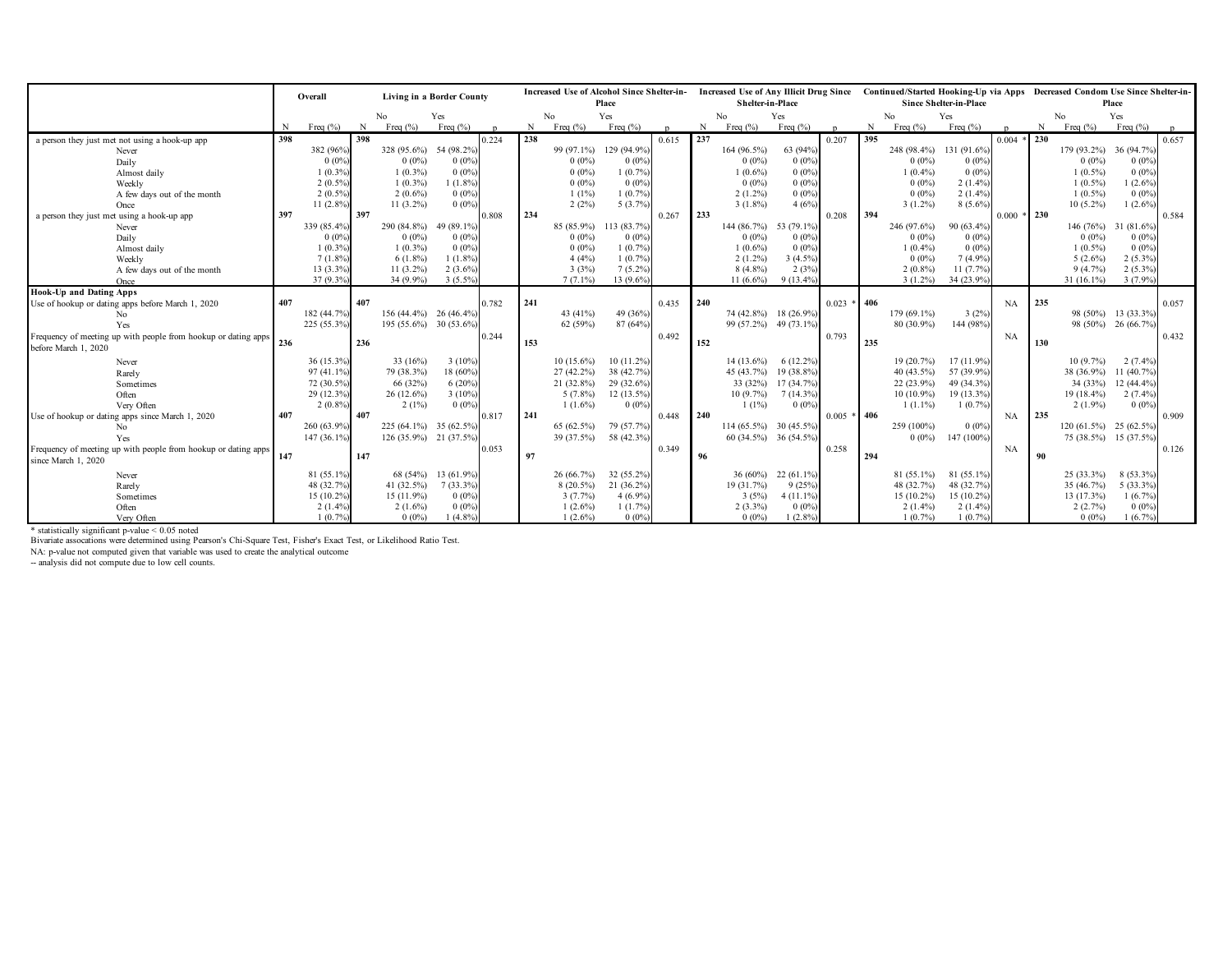# **Table 2: Multivariate Adjusted Analysis between Living in a Texas-Mexico Border, Drug Use, and Sexual Behaviors among sexual minority men in Texas**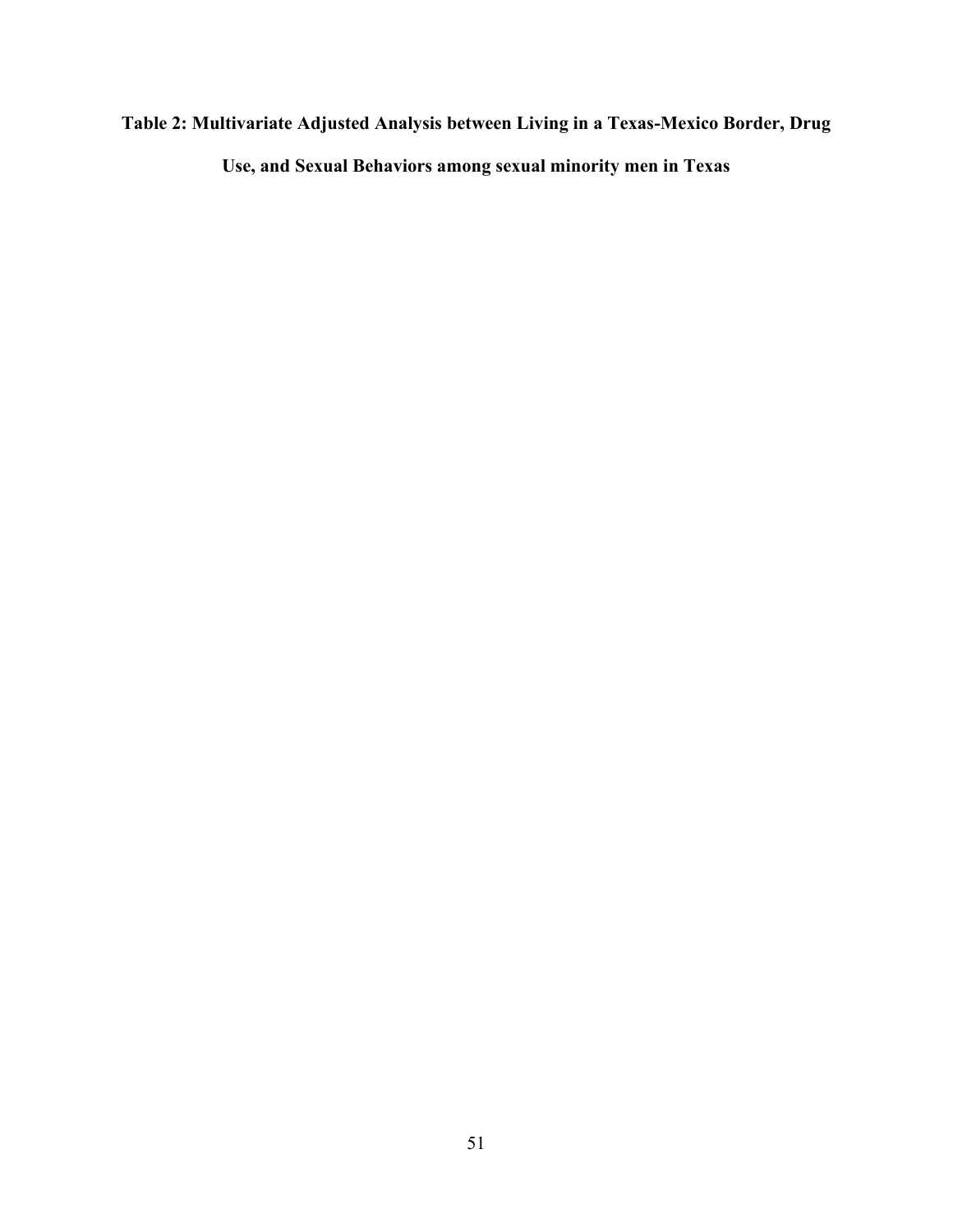|                                                          |             | Living in a Border County            |              | Increased Use of Alcohol Since Shelter-<br>in-Place |                                      |       |           | Increased Use of Any Illicit Drug<br>Since Shelter-in-Place |              | Continued/Started Hooking-Up via<br>Apps Since Shelter-in-Place |                                       |              |           | Decreased Condom Use Since<br>Shelter-in-Place |           |  |
|----------------------------------------------------------|-------------|--------------------------------------|--------------|-----------------------------------------------------|--------------------------------------|-------|-----------|-------------------------------------------------------------|--------------|-----------------------------------------------------------------|---------------------------------------|--------------|-----------|------------------------------------------------|-----------|--|
|                                                          | $\mathbf N$ | aOR (95% CI)                         | $\mathbf{p}$ | $\mathbf N$                                         | aOR (95% CI)                         | p     | ${\bf N}$ | aOR (95% CI)                                                | $\mathbf{p}$ | N                                                               | aOR (95% CI)                          | $\mathbf{n}$ | ${\bf N}$ | aOR (95% CI)                                   |           |  |
| Sociodemographic Characteristics                         |             |                                      |              |                                                     |                                      |       |           |                                                             |              |                                                                 |                                       |              |           |                                                |           |  |
| Age (years)                                              | 400         | 0.99(0.96, 1.02)                     | 0.574        | 234                                                 | 0.98(0.96, 1)                        | 0.060 | 233       | 0.97(0.95, 1)                                               | 0.033        | 397                                                             | 0.97(0.95, 0.98)                      | 0.000        | 230       | 0.99(0.96, 1.02)                               | 0.510     |  |
| Age Category                                             | 400         |                                      | 0.291        | 234                                                 |                                      | 0.273 | 233       |                                                             | 0.010        | 397                                                             |                                       | 0.001        | 230       |                                                | 0.352     |  |
| 18-24                                                    |             | ref                                  |              |                                                     | ref                                  |       |           | ref                                                         |              |                                                                 | ref                                   |              |           | ref                                            |           |  |
| 25-34                                                    |             | 1.04(0.2, 5.43)                      |              |                                                     | 2.21 (0.54, 9.13)                    |       |           | 6.47 (1.46, 28.75)                                          |              |                                                                 | 6.3 (2.23, 17.74)                     |              |           | 4.54 (0.81, 25.54)                             |           |  |
| 35-44                                                    |             | 3.04 (0.9, 10.23)                    |              |                                                     | 1.59(0.71, 3.53)                     |       |           | 1.58(0.63, 3.95)                                            |              |                                                                 | 2.69 (1.44, 5.04)                     |              |           | 1(0.33, 3.02)                                  |           |  |
| 45-54<br>$55+$                                           |             | 2.07(0.59, 7.3)<br>1.58 (0.38, 6.59) |              |                                                     | 2.51 (1.08, 5.87)<br>1.74(0.78, 3.9) |       |           | 2.99 (1.23, 7.29)<br>0.54(0.18, 1.65)                       |              |                                                                 | 2.61 (1.38, 4.94)<br>1.03(0.52, 2.04) |              |           | 0.77(0.22, 2.62)<br>1.43(0.49, 4.2)            |           |  |
| Race and Ethnicity                                       | 400         |                                      | 0.000        | 234                                                 |                                      | 0.117 | 233       |                                                             | 0.103        | 397                                                             |                                       | 0.186        | 230       |                                                | $0.023$ * |  |
| White only                                               |             | ref                                  |              |                                                     | ref                                  |       |           | ref                                                         |              |                                                                 | ref                                   |              |           | ref                                            |           |  |
| Latinx/Hispanic                                          |             | 0.35(0.09, 1.44)                     |              |                                                     | 0.4(0.14, 1.2)                       |       |           | 0.38(0.15, 0.98)                                            |              |                                                                 | 0.53(0.27, 1.05)                      |              |           | 3.45 (0.75, 15.82)                             |           |  |
| other POC                                                |             | 10.43 (3.1, 35.14)                   |              |                                                     | 0.3(0.1, 0.94)                       |       |           | 0.37(0.14, 1.03)                                            |              |                                                                 | 0.67(0.32, 1.4)                       |              |           | 0.63(0.11, 3.71)                               |           |  |
| <b>Education Level</b>                                   | 400         |                                      | 0.069        | 234                                                 |                                      | 0.750 | 233       |                                                             | 0.530        | 397                                                             |                                       | 0.621        | 230       |                                                | 0.158     |  |
| HS diploma/equivalent or less                            |             | ref                                  |              |                                                     | ref                                  |       |           | ref                                                         |              |                                                                 | ref                                   |              |           | ref                                            |           |  |
| Some College or Bachelor's Degree                        |             | 5.74 (1.26, 26.24)                   |              |                                                     | 0.57(0.13, 2.52)                     |       |           | 1.01(0.17, 5.92)                                            |              |                                                                 | 0.64(0.21, 1.94)                      |              |           | 8.83 (0.92, 84.79)                             |           |  |
| Masters or Doctorate Degree                              | 400         | 1.88(0.8, 4.42)                      | 0.146        | 234                                                 | 0.9(0.5, 1.63)                       | 0.842 | 233       | 1.45(0.74, 2.84)                                            | 0.957        | 397                                                             | 0.83(0.52, 1.33)                      | 0.434        | 230       | 1.48(0.64, 3.41)                               | 0.558     |  |
| Citizenship/Immigration Status<br>U.S. citizen, birth    |             | ref                                  |              |                                                     | ref                                  |       |           | ref                                                         |              |                                                                 | ref                                   |              |           | ref                                            |           |  |
| Naturalized U.S. citizen/Permanent                       |             | 0.07(0, 1.2)                         |              |                                                     | 0.5(0.05, 5.43)                      |       |           | #VALUE!                                                     |              |                                                                 | 4.45 (0.46, 42.94)                    |              |           | 0.25(0.02, 3.22)                               |           |  |
| Resident/Visa Holder                                     |             |                                      |              |                                                     |                                      |       |           |                                                             |              |                                                                 |                                       |              |           |                                                |           |  |
| Other                                                    |             | 0.04(0, 1)                           |              |                                                     | 0.55(0.04, 7.62)                     |       |           | #VALUE!                                                     |              |                                                                 | 4.2(0.37, 47.53)                      |              |           | 0.38(0.02, 7.03)                               |           |  |
| Sexual Orientation (based on dominant groups)            | 400         |                                      | 0.734        | 234                                                 |                                      | 0.450 | 233       |                                                             | 0.929        | 397                                                             |                                       | 0.486        | 230       |                                                | $0.012$ * |  |
| lesbian/gay/same-gender loving                           |             | ref                                  |              |                                                     | ref                                  |       |           | ref                                                         |              |                                                                 | ref                                   |              |           | ref                                            |           |  |
| bisexual/pansexual/heteroflexible                        |             | 0.51(0.09, 2.91)                     |              |                                                     | 0.39(0.07, 2.07)                     |       |           | 0.74(0.15, 3.53)                                            |              |                                                                 | 2.24(0.57, 8.81)                      |              |           | 0.05(0.01, 0.37)                               |           |  |
| asexual/queer/heterosexual                               |             | 0.46(0.06, 3.58)                     |              |                                                     | 0.58(0.08, 4.52)                     |       |           | 0.77(0.11, 5.24)                                            |              |                                                                 | 1.88(0.4, 8.83)                       |              |           | 0.04(0, 0.54)                                  |           |  |
| Living in the border county                              |             |                                      |              | 234                                                 |                                      | 0.382 | 233       |                                                             | 0.832        | 397                                                             |                                       | 0.274        | 230       |                                                | 0.283     |  |
| N <sub>o</sub>                                           |             |                                      |              |                                                     | ref                                  |       |           | ref                                                         |              |                                                                 | ref                                   |              |           | ref                                            |           |  |
| Yes                                                      |             |                                      |              |                                                     | 0.65(0.24, 1.72)                     |       |           | 0.89(0.32, 2.52)                                            |              |                                                                 | 0.66(0.31, 1.39)                      |              |           | 2.35(0.49, 11.13)                              |           |  |
| <b>Health Related Measures</b>                           |             |                                      |              |                                                     |                                      |       |           |                                                             |              |                                                                 |                                       |              |           |                                                |           |  |
| Health Insurance Coverage                                | 400         |                                      | 0.979        | 234                                                 |                                      | 0.182 | 233       |                                                             | 0.858        | 397                                                             |                                       | 0.392        | 230       |                                                | 0.457     |  |
| No                                                       |             | ref                                  |              |                                                     | ref                                  |       |           | ref                                                         |              |                                                                 | ref                                   |              |           | ref                                            |           |  |
| Yes                                                      |             | 1.01(0.37, 2.75)                     |              |                                                     | 0.55(0.22, 1.33)                     |       |           | 1.09(0.43, 2.78)                                            |              |                                                                 | 1.35(0.68, 2.68)                      |              |           | 0.58(0.14, 2.42)                               |           |  |
| <b>HIV Positive</b>                                      | 400         |                                      | 0.709        | 234                                                 |                                      | 0.307 | 233       |                                                             | 0.768        | 397                                                             |                                       | 0.596        | 230       |                                                | 0.281     |  |
| No<br>Yes                                                |             | ref<br>1.22(0.43, 3.5)               |              |                                                     | ref<br>1.5(0.69, 3.24)               |       |           | ref<br>0.88(0.37, 2.11)                                     |              |                                                                 | ref<br>0.85(0.47, 1.54)               |              |           | ref<br>0.59(0.22, 1.55)                        |           |  |
| Alcohol and Drug Use Since COVID-19                      |             |                                      |              |                                                     |                                      |       |           |                                                             |              |                                                                 |                                       |              |           |                                                |           |  |
| Increase in Alcohol and Drug Use During Shelter-in-Place |             |                                      |              |                                                     |                                      |       |           |                                                             |              |                                                                 |                                       |              |           |                                                |           |  |
| alcohol                                                  | 234         |                                      | 0.336        |                                                     |                                      |       | 232       |                                                             | 0.592        | 232                                                             |                                       | 0.674        | 138       |                                                | 0.449     |  |
| No                                                       |             | ref                                  |              |                                                     |                                      |       |           | ref                                                         |              |                                                                 | ref                                   |              |           | ref                                            |           |  |
| Yes                                                      |             | 1.66(0.59, 4.69)                     |              |                                                     |                                      |       |           | 0.84(0.45, 1.57)                                            |              |                                                                 | 0.88(0.5, 1.58)                       |              |           | 1.5(0.53, 4.23)                                |           |  |
| methamphetamine                                          | 228         |                                      | 0.999        | 227                                                 |                                      | 0.815 | 228       |                                                             | 0.999        | 226                                                             |                                       | 0.999        | 135       |                                                | 0.999     |  |
| N <sub>o</sub>                                           |             | ref                                  |              |                                                     | ref                                  |       |           | ref                                                         |              |                                                                 | ref                                   |              |           | ref                                            |           |  |
| Yes                                                      |             | #VALUE!                              |              |                                                     | 0.78(0.1, 6.03)                      |       |           | #VALUE!                                                     |              |                                                                 | #VALUE!                               |              |           | #VALUE!                                        |           |  |
| cocaine/crack cocaine                                    | 226         |                                      | 0.999        | 225                                                 |                                      | 0.806 | 226       |                                                             | 0.999        | 224                                                             |                                       | 0.363        | 134       |                                                | 0.999     |  |
| No<br>Yes                                                |             | ref<br>#VALUE!                       |              |                                                     | ref                                  |       |           | ref<br>#VALUE!                                              |              |                                                                 | ref                                   |              |           | ref<br>#VALUE!                                 |           |  |
| cannabis                                                 | 229         |                                      | 0.437        | 228                                                 | 0.74(0.07, 8.3)                      | 0.948 | 229       |                                                             | 0.994        | 227                                                             | 0.34(0.03, 3.52)                      | 0.179        | 136       |                                                | 0.651     |  |
| No                                                       |             | ref                                  |              |                                                     | ref                                  |       |           | ref                                                         |              |                                                                 | ref                                   |              |           | ref                                            |           |  |
| Yes                                                      |             | 1.59(0.49, 5.11)                     |              |                                                     | 0.98(0.51, 1.88)                     |       |           | #VALUE!                                                     |              |                                                                 | 0.64(0.33, 1.23)                      |              |           | 0.77(0.24, 2.45)                               |           |  |
| synthetic/party drugs                                    | 229         |                                      | 0.975        | 228                                                 |                                      | 0.846 | 229       |                                                             | 0.999        | 227                                                             |                                       | 0.130        | 136       |                                                | 0.999     |  |
| N <sub>o</sub>                                           |             | ref                                  |              |                                                     | ref                                  |       |           | ref                                                         |              |                                                                 | ref                                   |              |           | ref                                            |           |  |
| Yes                                                      |             | 1.04 (0.08, 13.46)                   |              |                                                     | 0.84(0.14, 5.16)                     |       |           | #VALUE!                                                     |              |                                                                 | 0.18(0.02, 1.66)                      |              |           | #VALUE!                                        |           |  |
| prescription opioids                                     | 228         |                                      | 0.689        | 227                                                 |                                      | 0.754 | 228       |                                                             | 0.159        | 226                                                             |                                       | 0.420        | 135       |                                                | 0.066     |  |
| No                                                       |             | ref                                  |              |                                                     | ref                                  |       |           | ref                                                         |              |                                                                 | ref                                   |              |           | ref                                            |           |  |
| Yes                                                      |             | 1.68(0.13, 21.22)                    |              |                                                     | 0.78(0.17, 3.63)                     |       |           | 0.33(0.07, 1.54)                                            |              |                                                                 | 1.99(0.37, 10.65)                     |              |           | 0.1(0.01, 1.16)                                |           |  |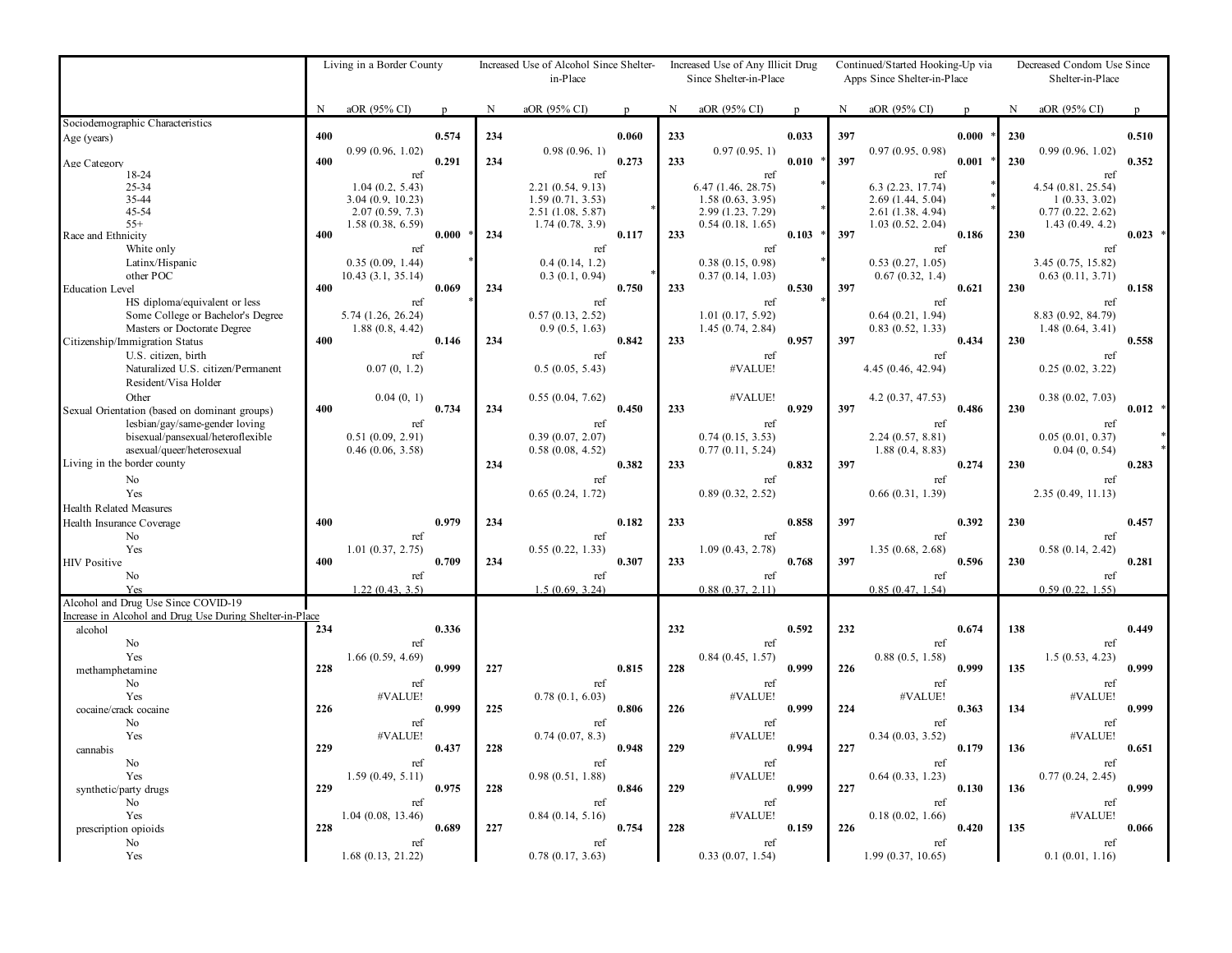|                                                                               |     | Living in a Border County            |              | Increased Use of Alcohol Since Shelter-<br>in-Place |                                      |              |     | Increased Use of Any Illicit Drug<br>Since Shelter-in-Place |              | Continued/Started Hooking-Up via<br>Apps Since Shelter-in-Place |                                         |             |             | Decreased Condom Use Since<br>Shelter-in-Place |           |
|-------------------------------------------------------------------------------|-----|--------------------------------------|--------------|-----------------------------------------------------|--------------------------------------|--------------|-----|-------------------------------------------------------------|--------------|-----------------------------------------------------------------|-----------------------------------------|-------------|-------------|------------------------------------------------|-----------|
|                                                                               | N   | aOR (95% CI)                         | $\mathbf{r}$ | N                                                   | aOR (95% CI)                         | $\mathbf{r}$ | N   | aOR (95% CI)                                                | $\mathbf{r}$ | N                                                               | aOR (95% CI)                            | $\mathbf n$ | $\mathbf N$ | aOR (95% CI)                                   |           |
| heroin                                                                        | 230 |                                      |              | 229                                                 |                                      |              | 230 |                                                             |              | 228                                                             |                                         |             | 136         |                                                |           |
| No                                                                            |     | ref                                  |              |                                                     | ref                                  |              |     | ref                                                         |              |                                                                 | ref                                     |             |             | ref                                            |           |
| Yes                                                                           | 229 | #VALUE!                              | 0.999        |                                                     | #VALUE!                              | 0.999        |     | #VALUE!                                                     | 0.999        |                                                                 | #VALUE!                                 |             |             | #VALUE!                                        |           |
| hallucinogens<br>No                                                           |     | ref                                  |              | 228                                                 | ref                                  |              | 229 | ref                                                         |              | 227                                                             | ref                                     | 0.484       | 135         | ref                                            | 0.118     |
| Yes                                                                           |     | #VALUE!                              |              |                                                     | #VALUE!                              |              |     | #VALUE!                                                     |              |                                                                 | 0.4(0.03, 5.21)                         |             |             | 0.06(0, 2.08)                                  |           |
| other $d\text{rug}(s)$                                                        | 230 |                                      | 0.702        | 229                                                 |                                      | 0.204        | 230 |                                                             | 0.062        | 228                                                             |                                         | 0.696       | 138         |                                                | 0.999     |
| No                                                                            |     | ref                                  |              |                                                     | ref                                  |              |     | ref                                                         |              |                                                                 | ref                                     |             |             | ref                                            |           |
| Yes                                                                           |     | 0.63(0.06, 6.81)                     |              |                                                     | 0.23(0.03, 2.21)                     |              |     | 0.18(0.03, 1.09)                                            |              |                                                                 | 1.42(0.24, 8.34)                        |             |             | #VALUE!                                        |           |
| Since the beginning of the COVID-19, it has been                              | 274 |                                      | 0.403        | 210                                                 |                                      | 0.017        | 208 |                                                             | 0.018        | 272                                                             |                                         | 0.370       | 164         |                                                | 0.091     |
| helpful to drink alcohol, smoke pot, or use other                             |     |                                      |              |                                                     |                                      |              |     |                                                             |              |                                                                 |                                         |             |             |                                                |           |
| Unhelpful<br>Helpful                                                          |     | ref                                  |              |                                                     | ref                                  |              |     | ref                                                         |              |                                                                 | ref                                     |             |             | ref                                            |           |
| COVID-19 pandemic has caused me to drink alcohol                              |     | 1.49(0.59, 3.79)                     |              |                                                     | 0.41(0.19, 0.85)                     |              |     | 0.32(0.12, 0.82)                                            |              |                                                                 | 0.78(0.45, 1.35)                        |             |             | 2.21(0.88, 5.54)                               |           |
| more than I normally would                                                    | 398 |                                      | 0.133        | 234                                                 |                                      | 0.000        | 233 |                                                             | 0.120        | 395                                                             |                                         | 0.671       | 230         |                                                | 0.635     |
| Disagree                                                                      |     | ref                                  |              |                                                     | ref                                  |              |     | ref                                                         |              |                                                                 | ref                                     |             |             | ref                                            |           |
| Agree                                                                         |     | 1.89(0.82, 4.36)                     |              |                                                     | 0.02(0.01, 0.04)                     |              |     | 0.61(0.32, 1.14)                                            |              |                                                                 | 0.91(0.57, 1.44)                        |             |             | 1.21(0.55, 2.7)                                |           |
| COVID-19 pandemic has caused me to use                                        |     |                                      |              |                                                     |                                      |              |     |                                                             |              |                                                                 |                                         |             |             |                                                |           |
| recreational drugs more than I normally would                                 | 386 |                                      | 0.513        | 227                                                 |                                      | 0.759        | 226 |                                                             | 0.000        | 383                                                             |                                         | 0.566       | 223         |                                                | 0.748     |
| Disagree                                                                      |     | ref                                  |              |                                                     | ref                                  |              |     | ref                                                         |              |                                                                 | ref                                     |             |             | ref                                            |           |
| Agree                                                                         |     | 1.43(0.49, 4.22)                     |              |                                                     | 1.12(0.56, 2.24)                     |              |     | 0.04(0.02, 0.11)                                            |              |                                                                 | 0.83(0.44, 1.56)                        |             |             | 1.21(0.38, 3.79)                               |           |
| <b>Sexual Behaviors</b>                                                       |     |                                      |              |                                                     |                                      |              |     |                                                             |              |                                                                 |                                         |             |             |                                                |           |
| Current relationship status                                                   | 399 |                                      | 0.113        | 233                                                 |                                      | 0.007        | 232 |                                                             | 0.514        | 396                                                             |                                         | 0.000       | 230         |                                                | $0.015$ * |
| married                                                                       |     | ref                                  |              |                                                     | ref                                  |              |     | ref                                                         |              |                                                                 | ref                                     |             |             | ref                                            |           |
| relationship and we live together<br>relationship and we do not live together |     | 0.67(0.2, 2.18)<br>3(1.16, 7.8)      |              |                                                     | 2.65(1.28, 5.47)<br>2.83(1.25, 6.43) |              |     | 1.3(0.57, 2.94)<br>2.1(0.91, 4.85)                          |              |                                                                 | 0.27(0.15, 0.5)<br>0.11(0.05, 0.24)     |             |             | 1.38(0.44, 4.29)<br>1.9(0.59, 6.12)            |           |
| currently dating                                                              |     | 2.08(0.43, 9.99)                     |              |                                                     | 1.18(0.37, 3.7)                      |              |     | 1.6(0.47, 5.51)                                             |              |                                                                 | 0.27(0.09, 0.8)                         |             |             | 6.29(1.51, 26.24)                              |           |
| not currently in a relationship                                               |     | 0.87(0.17, 4.38)                     |              |                                                     | 14.68 (1.58, 136.46)                 |              |     | 1.69(0.33, 8.65)                                            |              |                                                                 | 1.31(0.39, 4.44)                        |             |             | 10.53 (1.95, 56.96)                            |           |
| Relationship type                                                             | 202 |                                      | 0.525        | 124                                                 |                                      | 0.146        | 125 |                                                             | 0.195        | 201                                                             |                                         | $0.000*$    | 159         |                                                | 0.544     |
| monogamous                                                                    |     | ref                                  |              |                                                     | ref                                  |              |     | ref                                                         |              |                                                                 | ref                                     |             |             | ref                                            |           |
| open, but only have sex with others                                           |     | #VALUE!                              |              |                                                     | 0.64(0.05, 8.32)                     |              |     | 0.95(0.08, 11.43)                                           |              |                                                                 | 0.17(0.03, 1.08)                        |             |             | 1.05(0.08, 14.25)                              |           |
| together                                                                      |     |                                      |              |                                                     |                                      |              |     |                                                             |              |                                                                 |                                         |             |             |                                                |           |
| open, have sex with others separately                                         |     | #VALUE!                              |              |                                                     | 0.41(0.03, 6.3)                      |              |     | 1.6(0.1, 24.88)                                             |              |                                                                 | 1.02(0.14, 7.57)                        |             |             | 2.51(0.17, 37.67)                              |           |
| and together<br>open, but only have sex with others                           |     | #VALUE!                              |              |                                                     | 0.33(0.02, 4.91)                     |              |     |                                                             |              |                                                                 |                                         |             |             | 0.92(0.06, 14.92)                              |           |
| separately                                                                    |     |                                      |              |                                                     |                                      |              |     | 3.25(0.23, 46.49)                                           |              |                                                                 | 1.89(0.26, 13.85)                       |             |             |                                                |           |
| polyamorous                                                                   |     | #VALUE!                              |              |                                                     | 3.71(0.19, 73.11)                    |              |     | 4.78(0.3, 76.11)                                            |              |                                                                 | 4.81 (0.63, 36.92)                      |             |             | 0.76(0.05, 12.63)                              |           |
| Last sexual intercourse                                                       | 396 |                                      | 0.201        | 233                                                 |                                      | 0.091        | 232 |                                                             | 0.190        | 393                                                             |                                         | 0.003       | 230         |                                                | 0.949     |
| During the past 30 days                                                       |     | ref                                  |              |                                                     | ref                                  |              |     | ref                                                         |              |                                                                 | ref                                     |             |             | ref                                            |           |
| More than 30 days, but less than 3                                            |     | 0.53(0.18, 1.54)                     |              |                                                     | 2.73(1.15, 6.49)                     |              |     | 1.19(0.46, 3.07)                                            |              |                                                                 | 4.06(1.89, 8.69)                        |             |             | 1.3(0.2, 8.56)                                 |           |
| months ago                                                                    |     |                                      |              |                                                     |                                      |              |     |                                                             |              |                                                                 |                                         |             |             |                                                |           |
| During the past 3 months, but less than                                       |     | 1.32(0.36, 4.82)                     |              |                                                     | 3.43(1.22, 9.67)                     |              |     | 0.34(0.09, 1.23)                                            |              |                                                                 | 4.86 (1.96, 12.03)                      |             |             | 1.92 (0.22, 16.59)                             |           |
| 6 months ago                                                                  |     |                                      |              |                                                     |                                      |              |     |                                                             |              |                                                                 |                                         |             |             |                                                |           |
| 6 months to 1 year ago<br>More than a year ago                                |     | 0.28(0.05, 1.64)<br>0.31(0.07, 1.34) |              |                                                     | 1.38(0.42, 4.59)<br>1.98(0.67, 5.91) |              |     | 0.9(0.24, 3.36)<br>0.57(0.16, 2.06)                         |              |                                                                 | 4.9 (1.78, 13.48)<br>4.89 (1.89, 12.64) |             |             | 0.82(0.05, 13.05)<br>#VALUE!                   |           |
| Ever attended a sex party where drugs were used                               | 400 |                                      | 0.325        | 234                                                 |                                      | 0.768        | 233 |                                                             | 0.868        | 397                                                             |                                         | 0.703       | 230         |                                                | 0.966     |
| Never                                                                         |     | ref                                  |              |                                                     | ref                                  |              |     | ref                                                         |              |                                                                 | ref                                     |             |             | ref                                            |           |
| Yes, but more than a year ago                                                 |     | #VALUE!                              |              |                                                     | #VALUE!                              |              |     | #VALUE!                                                     |              |                                                                 | #VALUE!                                 |             |             | #VALUE!                                        |           |
| Yes, within the past year                                                     |     | #VALUE!                              |              |                                                     | #VALUE!                              |              |     | #VALUE!                                                     |              |                                                                 | #VALUE!                                 |             |             | #VALUE!                                        |           |
| Yes, within the past 6 months                                                 |     | #VALUE!                              |              |                                                     | #VALUE!                              |              |     | #VALUE!                                                     |              |                                                                 | #VALUE!                                 |             |             | #VALUE!                                        |           |
| Yes, within the past 3 months<br>Yes, within the past month                   |     | #VALUE!<br>#VALUE!                   |              |                                                     | #VALUE!<br>#VALUE!                   |              |     | #VALUE!<br>#VALUE!                                          |              |                                                                 | #VALUE!<br>#VALUE!                      |             |             | #VALUE!<br>#VALUE!                             |           |
| Yes, within the past two weeks                                                |     | #VALUE!                              |              |                                                     | #VALUE!                              |              |     | #VALUE!                                                     |              |                                                                 | #VALUE!                                 |             |             | #VALUE!                                        |           |
| Yes, less than two weeks ago                                                  |     | #VALUE!                              |              |                                                     | #VALUE!                              |              |     | #VALUE!                                                     |              |                                                                 | #VALUE!                                 |             |             | #VALUE!                                        |           |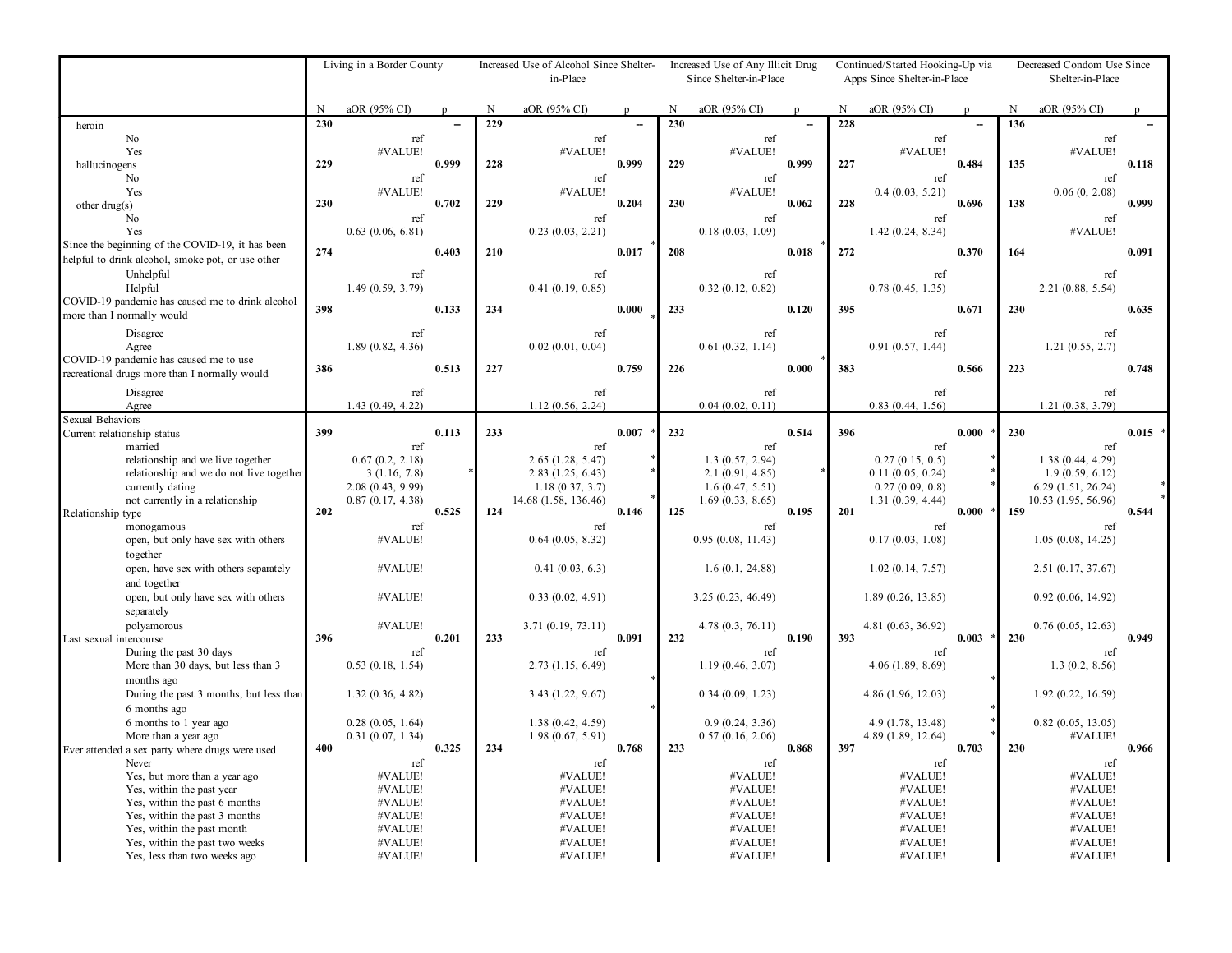|                                                                                                                                      | Living in a Border County |                                                                                                          |              | Increased Use of Alcohol Since Shelter- |                                                                                                              |              | Increased Use of Any Illicit Drug |                                                                                                       |              |     | Continued/Started Hooking-Up via                                                                                 |       | Decreased Condom Use Since |                                                                                                        |           |  |
|--------------------------------------------------------------------------------------------------------------------------------------|---------------------------|----------------------------------------------------------------------------------------------------------|--------------|-----------------------------------------|--------------------------------------------------------------------------------------------------------------|--------------|-----------------------------------|-------------------------------------------------------------------------------------------------------|--------------|-----|------------------------------------------------------------------------------------------------------------------|-------|----------------------------|--------------------------------------------------------------------------------------------------------|-----------|--|
|                                                                                                                                      |                           |                                                                                                          |              |                                         | in-Place                                                                                                     |              |                                   | Since Shelter-in-Place                                                                                |              |     | Apps Since Shelter-in-Place                                                                                      |       |                            | Shelter-in-Place                                                                                       |           |  |
|                                                                                                                                      | N                         | aOR (95% CI)                                                                                             | $\mathbf{D}$ | N                                       | aOR (95% CI)                                                                                                 | $\mathbf{p}$ | $\mathbf N$                       | aOR (95% CI)                                                                                          | $\mathbf{p}$ | N   | aOR (95% CI)                                                                                                     | p     | N                          | aOR (95% CI)                                                                                           |           |  |
| Ever engaged in sex or sexual activity for money or<br>worked in the sex industry                                                    | 398                       |                                                                                                          | 0.689        | 233                                     |                                                                                                              | 0.757        | 232                               |                                                                                                       | 0.046        | 395 |                                                                                                                  | 0.041 | 228                        |                                                                                                        | 0.216     |  |
| No<br>Yes<br>Condoms use frequency before March 1, 2020<br>Never                                                                     | 343                       | ref<br>1.23(0.45, 3.33)                                                                                  | 0.488        | 214                                     | ref<br>1.14(0.5, 2.62)                                                                                       | 0.521        | 213                               | ref<br>0.43(0.19, 0.99)                                                                               | 0.214        | 341 | ref<br>0.51(0.27, 0.97)                                                                                          | 0.051 |                            | ref<br>0.52(0.18, 1.47)                                                                                |           |  |
| A little bit<br>Sometimes<br>Often<br>Almost always<br>Always<br>Condoms use frequency since March 1, 2020                           | 231                       | ref<br>0.54(0.16, 1.77)<br>0.71(0.12, 4.06)<br>0.3(0.06, 1.56)<br>0.13(0.01, 1.62)<br>0.35(0.08, 1.48)   | 0.428        | 138                                     | ref<br>1.71(0.64, 4.55)<br>1.44(0.43, 4.86)<br>1.08(0.34, 3.47)<br>$0.53$ $(0.12, 2.36)$<br>1.13(0.36, 3.57) | 0.478        | 138                               | ref<br>1.22(0.43, 3.49)<br>1.61(0.44, 5.9)<br>0.45(0.11, 1.76)<br>0.14(0.01, 1.5)<br>0.87(0.24, 3.11) | 0.872        | 229 | ref<br>0.79(0.37, 1.66)<br>2.09(0.81, 5.35)<br>1.09(0.44, 2.68)<br>1.65(0.56, 4.87)<br>1.95(0.79, 4.83)          | 0.015 |                            |                                                                                                        |           |  |
| Never<br>A little bit<br>Sometimes<br>Often<br>Almost always<br>Always                                                               |                           | ref<br>0.75(0.18, 3.19)<br>6.22(0.68, 57.02)<br>#VALUE!<br>0.31(0, 1427.45)<br>1.56(0.19, 12.52)         |              |                                         | ref<br>1.96(0.57, 6.7)<br>#VALUE!<br>0.64(0.05, 8.64)<br>0.16(0.01, 3.21)<br>1(0.18, 5.47)                   |              |                                   | ref<br>0.93(0.25, 3.46)<br>1.19(0.15, 9.51)<br>0.16(0.01, 3.31)<br>#VALUE!<br>0.64(0.1, 4.23)         |              |     | ref<br>0.61(0.26, 1.44)<br>18.54 (2.05, 167.66)<br>0.93(0.17, 5.15)<br>$0.63$ $(0.08, 4.94)$<br>1.92(0.51, 7.23) |       |                            |                                                                                                        |           |  |
| Frequency of sexual activity by partner type since<br>COVID-19 shelter-in-place guidelines with:                                     |                           |                                                                                                          |              |                                         |                                                                                                              |              |                                   |                                                                                                       |              |     |                                                                                                                  |       |                            |                                                                                                        |           |  |
| a relationship partner they live with                                                                                                | 394                       |                                                                                                          | 0.887        | 230                                     |                                                                                                              | 0.328        | 229                               |                                                                                                       | 0.863        | 391 |                                                                                                                  | 0.000 | 228                        |                                                                                                        | 0.171     |  |
| Never<br>Daily<br>Almost daily<br>Weekly<br>A few days out of the month<br>Once<br>someone they live with that is not a relationship | 389                       | ref<br>0.71(0.12, 4.38)<br>0.4(0.02, 10.35)<br>1.01(0.05, 21.46)<br>0.47(0.05, 4.32)<br>1.23(0.16, 9.38) | 0.863        | 227                                     | ref<br>0.37(0.11, 1.33)<br>0.69(0.1, 4.77)<br>0.41(0.06, 2.62)<br>$0.65$ $(0.15, 2.87)$<br>0.83(0.19, 3.59)  | 0.725        | 226                               | ref<br>0.6(0.17, 2.04)<br>1.3(0.19, 8.96)<br>0.72(0.11, 4.92)<br>0.64(0.14, 2.92)<br>0.87(0.21, 3.59) | 0.640        | 386 | ref<br>4.09(1.25, 13.43)<br>1.05(0.14, 8)<br>0.23(0.02, 2.52)<br>0.65(0.16, 2.73)<br>0.89(0.22, 3.58)            | 0.941 | 225                        | ref<br>1.53(0.3, 7.85)<br>0.33(0.02, 6.56)<br>4.93(0.62, 39.6)<br>0.49(0.07, 3.62)<br>1.37(0.23, 8.26) | $0.013$ * |  |
| Never<br>Daily<br>Almost daily<br>Weekly<br>A few days out of the month<br>Once                                                      |                           | ref<br>#VALUE!<br>1.55(0.21, 11.55)<br>#VALUE!<br>5.17 (0.17, 160.09)<br>2.94 (0.19, 45.82)              |              |                                         | ref<br>#VALUE!<br>0.46(0.11, 1.94)<br>#VALUE!<br>0.2(0.02, 2.62)<br>0.25(0.02, 3.01)                         |              |                                   | ref<br>#VALUE!<br>1.01(0.23, 4.49)<br>#VALUE!<br>6.49 (0.38, 111.18)<br>0.55(0.04, 8.74)              |              |     | ref<br>#VALUE!<br>0.54(0.14, 2.15)<br>0.5(0.02, 11.62)<br>#VALUE!<br>0.61(0.09, 4.18)                            |       |                            | ref<br>#VALUE!<br>4.78 (0.26, 87.68)<br>#VALUE!<br>91.04 (1.94, 4276.24)<br>42.1 (1.56, 1139.53)       |           |  |
| a relationship partner they do not live with<br>Never<br>Daily<br>Almost daily<br>Weekly<br>A few days out of the month<br>Once      | 391                       | ref<br>#VALUE!<br>0.17(0.02, 1.94)<br>#VALUE!<br>#VALUE!<br>#VALUE!                                      | 0.730        | 229                                     | ref<br>#VALUE!<br>#VALUE!<br>#VALUE!<br>#VALUE!<br>#VALUE!                                                   | 1.000        | 228                               | ref<br>#VALUE!<br>#VALUE!<br>#VALUE!<br>#VALUE!<br>#VALUE!                                            | 1.000        | 388 | ref<br>#VALUE!<br>0.13(0.01, 1.34)<br>#VALUE!<br>#VALUE!<br>0.3(0.01, 13.87)                                     | 0.517 | 226                        | ref<br>#VALUE!<br>#VALUE!<br>#VALUE!<br>#VALUE!<br>#VALUE!                                             | 0.527     |  |
| a regular sex partner they do not live with<br>Never<br>Daily<br>Almost daily<br>Weekly<br>A few days out of the month<br>Once       | 392                       | ref<br>1.28(0.3, 5.35)<br>#VALUE!<br>#VALUE!<br>#VALUE!<br>0.22(0.02, 3.04)                              | 0.794        | 230                                     | ref<br>0.46(0.13, 1.62)<br>#VALUE!<br>#VALUE!<br>0.37(0.05, 2.82)<br>1.98 (0.32, 12.34)                      | 0.344        | 229                               | ref<br>0.48(0.14, 1.64)<br>#VALUE!<br>#VALUE!<br>0.24(0.02, 2.88)<br>0.91(0.17, 4.9)                  | 0.743        | 389 | ref<br>#VALUE!<br>0.41(0.16, 1.07)<br>#VALUE!<br>0.93(0.18, 4.98)<br>1.99(0.57, 6.98)                            | 0.005 | 226                        | ref<br>1.58(0.31, 8.12)<br>#VALUE!<br>#VALUE!<br>1.21(0.09, 17.19)<br>1.13(0.16, 7.97)                 | 0.991     |  |
| someone they know, but do not live with<br>Never<br>Daily<br>Almost daily<br>Weekly<br>A few days out of the month<br>Once           | 388                       | ref<br>#VALUE!<br>1.39(0.36, 5.37)<br>#VALUE!<br>4.78(0.11, 202.1)<br>0.3(0.02, 4.41)                    | 0.680        | 230                                     | ref<br>#VALUE!<br>#VALUE!<br>0.7(0.18, 2.69)<br>0.19(0.01, 3.12)<br>0.39(0.05, 2.73)                         | 0.571        | 228                               | ref<br>#VALUE!<br>#VALUE!<br>0.79(0.2, 3.13)<br>0.67(0.04, 11.28)<br>2.59(0.37, 17.95)                | 0.448        | 385 | ref<br>#VALUE!<br>0.1(0.03, 0.31)<br>#VALUE!<br>0.24(0.02, 3.47)<br>0.61(0.12, 3.22)                             | 0.000 | 220                        | ref<br>#VALUE!<br>5.03(0.54, 46.6)<br>#VALUE!<br>15.91 (0.52, 483.92)<br>4.12 (0.27, 62.99)            | 0.591     |  |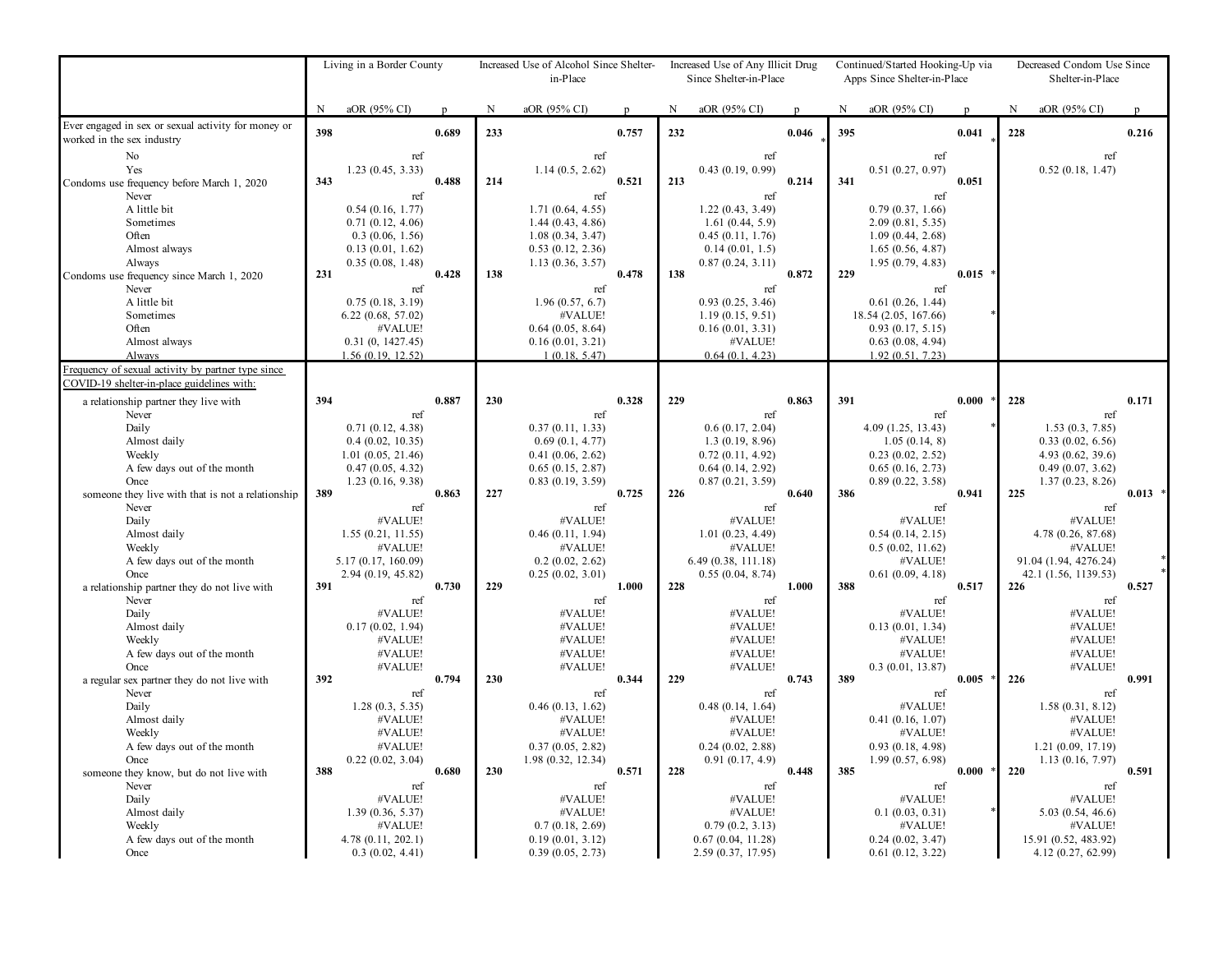|                                                         | Living in a Border County |                                        |       | Increased Use of Alcohol Since Shelter-<br>in-Place |                             |       |     | Increased Use of Any Illicit Drug<br>Since Shelter-in-Place |       |     | Continued/Started Hooking-Up via<br>Apps Since Shelter-in-Place |       |     | Decreased Condom Use Since<br>Shelter-in-Place |       |  |
|---------------------------------------------------------|---------------------------|----------------------------------------|-------|-----------------------------------------------------|-----------------------------|-------|-----|-------------------------------------------------------------|-------|-----|-----------------------------------------------------------------|-------|-----|------------------------------------------------|-------|--|
|                                                         | N                         | aOR (95% CI)                           |       | N                                                   | aOR (95% CI)                |       | N   | aOR (95% CI)                                                |       | N   | aOR (95% CI)                                                    |       | N   | aOR (95% CI)                                   |       |  |
| a person they just met not using a hook-up app          | 389                       |                                        | 0.414 | 230                                                 |                             | 0.979 | 229 |                                                             | 0.775 | 386 |                                                                 | 0.181 | 224 |                                                | 0.907 |  |
| Never                                                   |                           | ref                                    |       |                                                     | ref                         |       |     | ref                                                         |       |     | ref                                                             |       |     | ref                                            |       |  |
| Daily                                                   |                           | #VALUE!                                |       |                                                     | #VALUE!                     |       |     | #VALUE!                                                     |       |     | #VALUE!                                                         |       |     | #VALUE!                                        |       |  |
| Almost daily                                            |                           | #VALUE!                                |       |                                                     | #VALUE!                     |       |     | #VALUE!                                                     |       |     | 0.17(0.04, 0.68)                                                |       |     | 2.58(0.28, 24.13)                              |       |  |
| Weekly                                                  |                           | #VALUE!                                |       |                                                     | 0.68(0.12, 3.93)            |       |     | #VALUE!                                                     |       |     | #VALUE!                                                         |       |     | #VALUE!                                        |       |  |
| A few days out of the month                             |                           | #VALUE!                                |       |                                                     | #VALUE!                     |       |     | #VALUE!                                                     |       |     | #VALUE!                                                         |       |     | 6.16(0.14, 269.92)                             |       |  |
| Once                                                    |                           | #VALUE!                                |       |                                                     | #VALUE!                     |       |     | 0.42(0.08, 2.11)                                            |       |     | #VALUE!                                                         |       |     | #VALUE!                                        |       |  |
| a person they just met using a hook-up app              | 388                       |                                        | 0.431 | 226                                                 |                             | 0.619 | 225 |                                                             | 0.585 | NA  |                                                                 | NA    | 224 |                                                | 0.631 |  |
| Never                                                   |                           | ref                                    |       |                                                     | ref                         |       |     | ref                                                         |       |     | ref                                                             |       |     | ref                                            |       |  |
| Daily                                                   |                           | #VALUE!                                |       |                                                     | #VALUE!                     |       |     | #VALUE!                                                     |       |     | #VALUE!                                                         |       |     | #VALUE!                                        |       |  |
| Almost daily                                            |                           | 3.67(0.91, 14.79)<br>#VALUE!           |       |                                                     | 0.75(0.26, 2.15)<br>#VALUE! |       |     | #VALUE!                                                     |       |     | #VALUE!<br>#VALUE!                                              |       |     | 2.19(0.57, 8.38)<br>#VALUE!                    |       |  |
| Weekly                                                  |                           |                                        |       |                                                     |                             |       |     | 0.63(0.22, 1.78)                                            |       |     | #VALUE!                                                         |       |     |                                                |       |  |
| A few days out of the month<br>Once                     |                           | 7.11(0.29, 174.4)<br>1.3(0.01, 118.15) |       |                                                     | 0.13(0.01, 1.53)<br>#VALUE! |       |     | 2.55(0.31, 21.24)<br>0.64(0.08, 4.92)                       |       |     | #VALUE!                                                         |       |     | 4.3(0.5, 36.63)<br>0.94(0.08, 11.32)           |       |  |
| Hook-Up and Dating Apps                                 |                           |                                        |       |                                                     |                             |       |     |                                                             |       |     |                                                                 |       |     |                                                |       |  |
| Use of hookup or dating apps before March 1, 2020       | 398                       |                                        | 0.091 | 233                                                 |                             | 0.315 | 232 |                                                             | 0.060 |     |                                                                 |       | 229 |                                                | 0.112 |  |
| No                                                      |                           | ref                                    |       |                                                     | ref                         |       |     | ref                                                         |       |     |                                                                 |       |     | ref                                            |       |  |
| Yes                                                     |                           | 1.94(0.9, 4.2)                         |       |                                                     | 0.75(0.42, 1.32)            |       |     | 0.53(0.27, 1.03)                                            |       |     |                                                                 |       |     | 0.52(0.23, 1.17)                               |       |  |
| Frequency of meeting up with people from hookup or      |                           |                                        |       |                                                     |                             |       |     |                                                             |       |     |                                                                 |       |     |                                                |       |  |
| dating apps before March 1, 2020                        | 231                       |                                        | 0.549 | 148                                                 |                             | 0.886 | 147 |                                                             | 0.984 |     |                                                                 |       | 127 |                                                | 0.834 |  |
|                                                         |                           |                                        |       |                                                     |                             |       |     |                                                             |       |     |                                                                 |       |     |                                                |       |  |
| Never                                                   |                           | ref                                    |       |                                                     | ref                         |       |     | ref                                                         |       |     |                                                                 |       |     | ref                                            |       |  |
| Rarely                                                  |                           | #VALUE!                                |       |                                                     | #VALUE!                     |       |     | #VALUE!                                                     |       |     |                                                                 |       |     | #VALUE!                                        |       |  |
| Sometimes                                               |                           | #VALUE!                                |       |                                                     | #VALUE!                     |       |     | #VALUE!                                                     |       |     |                                                                 |       |     | #VALUE!                                        |       |  |
| Often                                                   |                           | #VALUE!                                |       |                                                     | #VALUE!                     |       |     | #VALUE!                                                     |       |     |                                                                 |       |     | #VALUE!                                        |       |  |
| Very Often                                              | 398                       | #VALUE!                                | 0.254 | 233                                                 | #VALUE!                     | 0.673 | 232 | #VALUE!                                                     | 0.039 |     |                                                                 |       | 229 | #VALUE!                                        | 0.829 |  |
| Use of hookup or dating apps since March 1, 2020<br>No. |                           | ref                                    |       |                                                     | ref                         |       |     | ref                                                         |       |     |                                                                 |       |     | ref                                            |       |  |
| Yes                                                     |                           | 1.58(0.72, 3.46)                       |       |                                                     | 0.88(0.5, 1.57)             |       |     | 0.52(0.28, 0.97)                                            |       |     |                                                                 |       |     | 1.09(0.49, 2.44)                               |       |  |
| Frequency of meeting up with people from hookup or      |                           |                                        |       |                                                     |                             |       |     |                                                             |       |     |                                                                 |       |     |                                                |       |  |
| dating apps since March 1, 2020                         | 142                       |                                        | 0.974 | 92                                                  |                             | 0.226 | 91  |                                                             | 0.850 |     |                                                                 |       | 87  |                                                | 0.660 |  |
|                                                         |                           |                                        |       |                                                     |                             |       |     |                                                             |       |     |                                                                 |       |     |                                                |       |  |
| Never                                                   |                           | ref                                    |       |                                                     | ref                         |       |     | ref                                                         |       |     |                                                                 |       |     | ref                                            |       |  |
| Rarely                                                  |                           | #VALUE!                                |       |                                                     | #VALUE!                     |       |     | #VALUE!                                                     |       |     |                                                                 |       |     | #VALUE!                                        |       |  |
| Sometimes                                               |                           | #VALUE!                                |       |                                                     | #VALUE!                     |       |     | #VALUE!                                                     |       |     |                                                                 |       |     | #VALUE!                                        |       |  |
| Often                                                   |                           | #VALUE!                                |       |                                                     | #VALUE!                     |       |     | #VALUE!                                                     |       |     |                                                                 |       |     | #VALUE!                                        |       |  |
| Very Often                                              |                           | #VALUE!                                |       |                                                     | #VALUE!                     |       |     | #VALUE!                                                     |       |     |                                                                 |       |     | #VALUE!                                        |       |  |

\* statistically significant p-value < 0.05 noted

ref: referent category in logistic regression Adjusted Odds Ratio and 95% Confidence Interval (aOR; 95% CI) are adjusted for age, race and ethnicity, education level, citizenship/immigration status, sexual orientation, and HIV positive status using logistic regression

#VALUE!: aOR (95% CI) were not computed given that variable was used to create the analytical outcome

-- analysis did not compute due to low cell counts.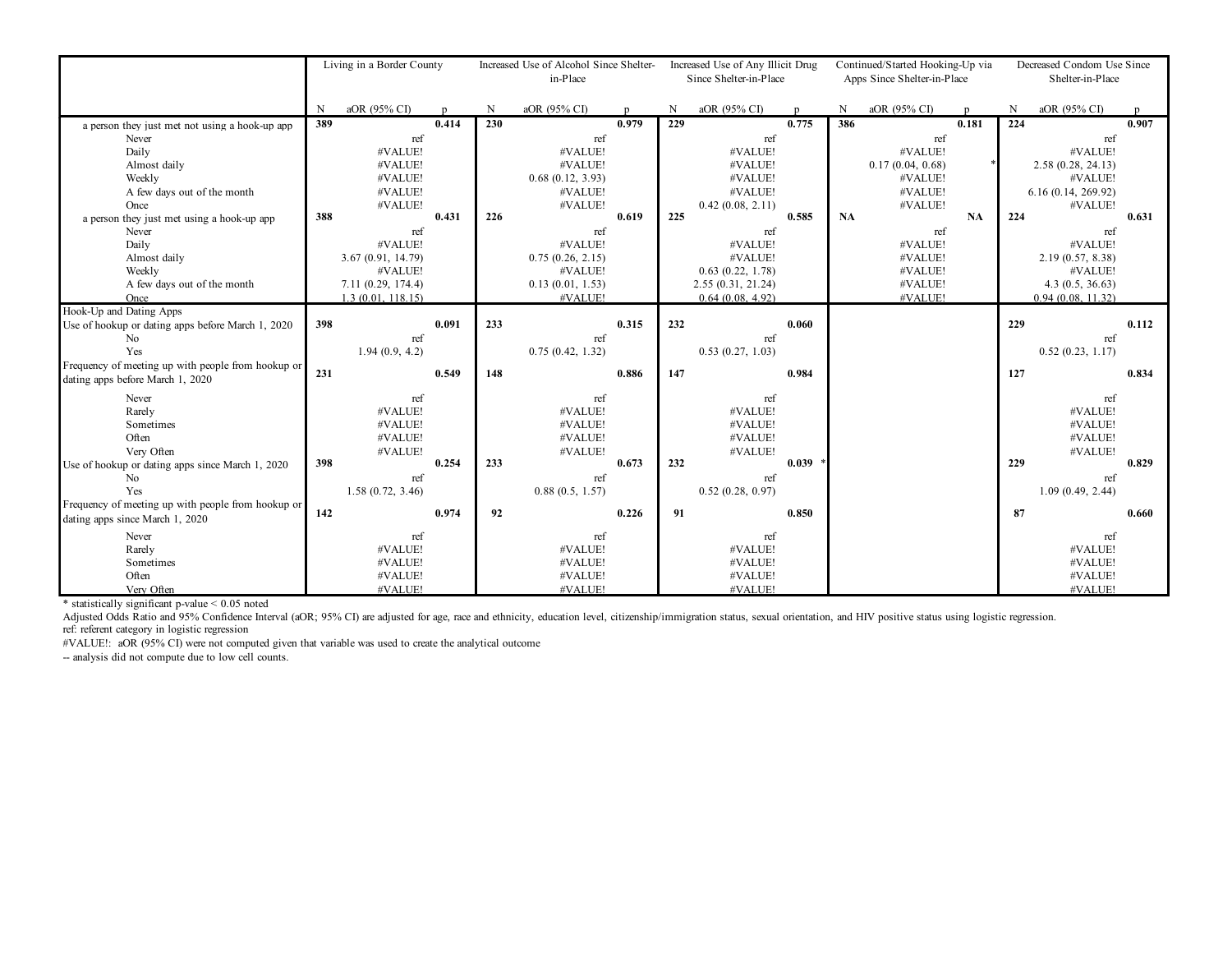## **REFERENCES**

- Badal, H. J., Stryker, J. E., DeLuca, N., & Purcell, D. W. (2018). Swipe Right: Dating Website and App Use Among Men Who Have Sex With Men. *AIDS Behav, 22*(4), 1265-1272. doi:10.1007/s10461-017-1882-7
- Baral, S. D., Friedman, M. R., Geibel, S., Rebe, K., Bozhinov, B., Diouf, D., . . . Caceres, C. F. (2015). Male sex workers: practices, contexts, and vulnerabilities for HIV acquisition and transmission. *Lancet, 385*(9964), 260-273. doi:10.1016/S0140-6736(14)60801-1
- Barros, A. B., Dias, S. F., & Martins, M. R. (2015). Hard-to-reach populations of men who have sex with men and sex workers: a systematic review on sampling methods. *Syst Rev, 4*, 141. doi:10.1186/s13643-015-0129-9
- Bassett, M. T., Chen, J. T., & Krieger, N. (2020). Variation in racial/ethnic disparities in COVID-19 mortality by age in the United States: A cross-sectional study. *PLoS Med, 17*(10), e1003402. doi:10.1371/journal.pmed.1003402
- Brinkley-Rubinstein, L., Peterson, M., Arnold, T., Nunn, A. S., Beckwith, C. G., Castonguay, B., . . . Chan, P. A. (2018). Knowledge, interest, and anticipated barriers of pre-exposure prophylaxis uptake and adherence among gay, bisexual, and men who have sex with men who are incarcerated. *PLoS One, 13*(12), e0205593. doi:10.1371/journal.pone.0205593
- Burnett, J. C., Broz, D., Spiller, M. W., Wejnert, C., & Paz-Bailey, G. (2018). HIV Infection and HIV-Associated Behaviors Among Persons Who Inject Drugs - 20 Cities, United States, 2015. *MMWR Morb Mortal Wkly Rep, 67*(1), 23-28. doi:10.15585/mmwr.mm6701a5
- Centers for Disease Control and Prevention (CDC). (2019). HIV and Hispanics/Latinos. Retrieved from https://www.cdc.gov/hiv/pdf/group/racialethnic/hispaniclatinos/cdc-hivlatinos.pdf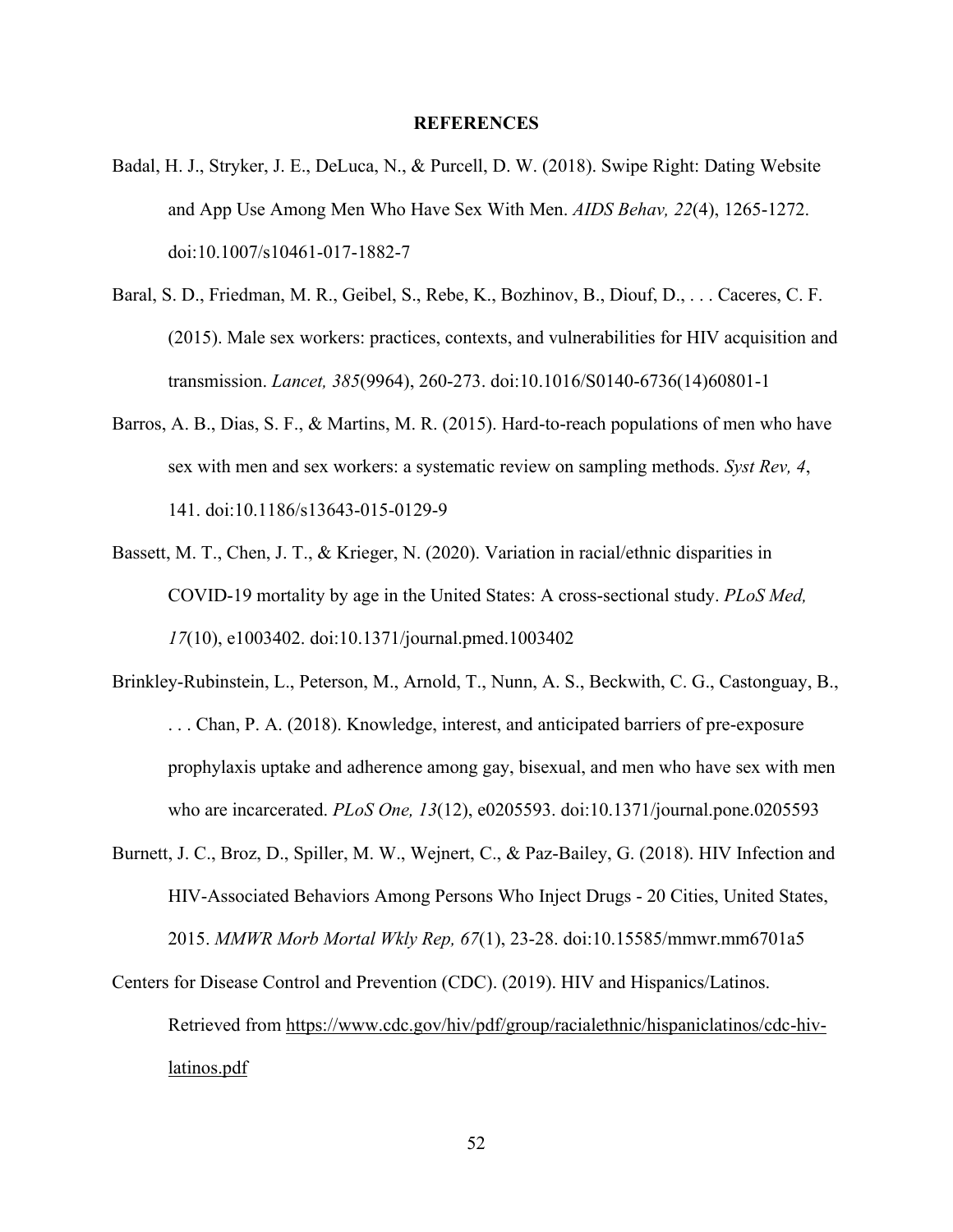- Centers for Disease Control and Prevention (CDC). (2020, September 16). HIV and Gay and Bisexual Men. Retrieved from https://www.cdc.gov/hiv/group/msm/index.html
- Centers for Disease Control and Prevention (CDC). (2021, May 4, 2021). Stop the Spread. Retrieved from https://www.cdc.gov/coronavirus/2019-ncov/communication/stop-thespread.html
- Cook, M. (2020, June 3, 2020). COVID-19 update: Wednesday, June 3, 2020. *The Las Cruces Bulletin* Retrieved from https://www.lascrucesbulletin.com/stories/covid-19-updatewednesday-june-3-2020,4083

Costa, C. (2020). July 31 COVID-19 case count: Texas reports 8,839 new cases, 295 deaths. *Khou\*11*. Retrieved from https://www.khou.com/article/news/health/coronavirus/coronavirus-numbers/july-31 covid-19-case-count-texas-reports-8839-new-cases-295-deaths/285-cb2e91f3-15cc-44a5 a81d-1519613cfe25

- Feinstein, B. A., Moran, K. O., Newcomb, M. E., & Mustanski, B. (2019). Differences in HIV Risk Behaviors Between Self-Identified Gay and Bisexual Young Men Who are HIV-Negative. *Arch Sex Behav, 48*(1), 261-275. doi:10.1007/s10508-018-1148-0
- Finlayson, T. J., Le, B., Smith, A., Bowles, K., Cribbin, M., Miles, I., . . . Prevention. (2011). HIV risk, prevention, and testing behaviors among men who have sex with men-- National HIV Behavioral Surveillance System, 21 U.S. cities, United States, 2008. *MMWR Surveill Summ, 60*(14), 1-34. Retrieved from https://www.ncbi.nlm.nih.gov/pubmed/22031280

53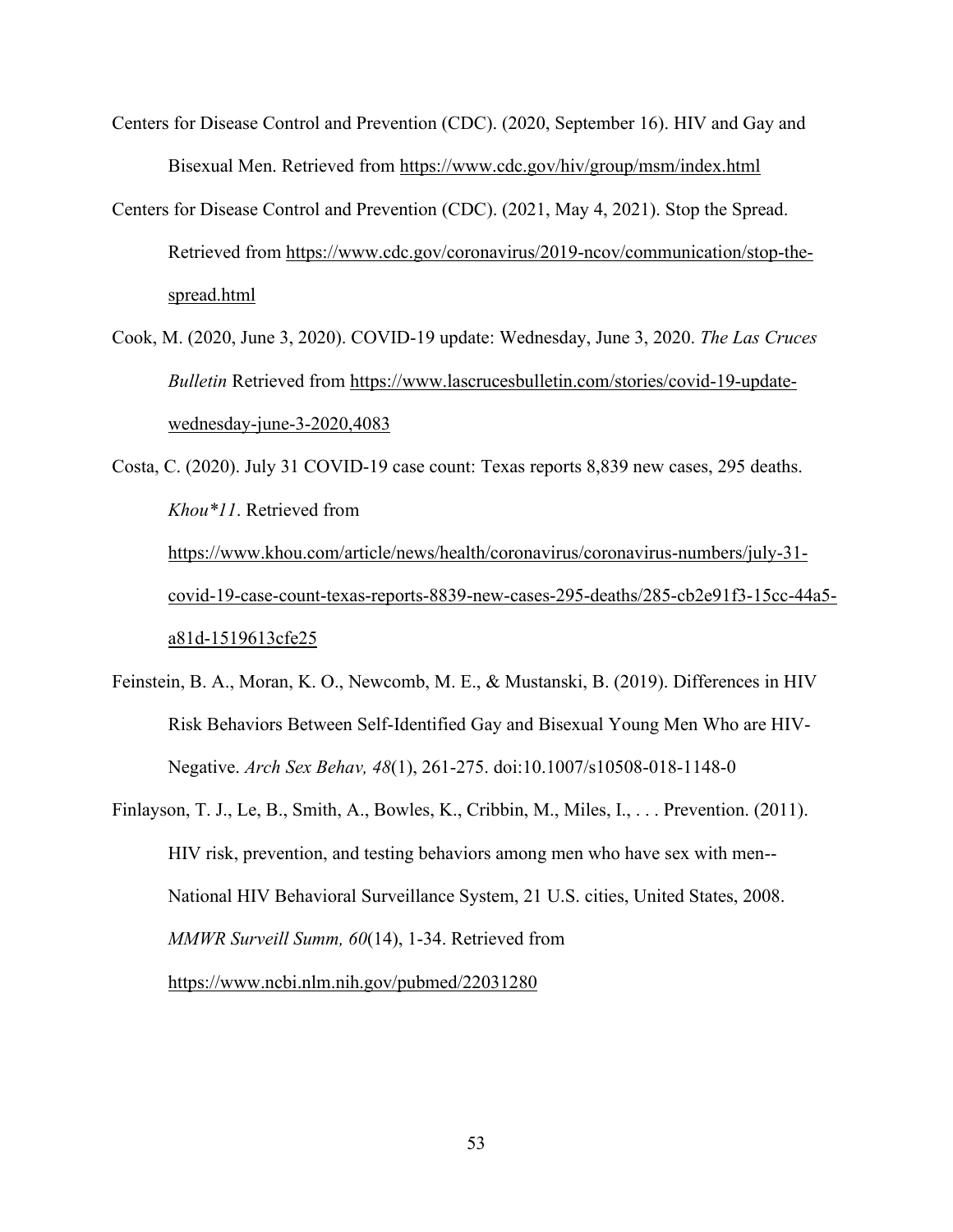- Fisher, M. P., Ramchand, R., Bana, S., & Iguchi, M. Y. (2013). Risk behaviors among HIVpositive gay and bisexual men at party-oriented vacations. *J Stud Alcohol Drugs, 74*(1), 158-167. doi:10.15288/jsad.2013.74.158
- Frost, D. M., Lehavot, K., & Meyer, I. H. (2015). Minority stress and physical health among sexual minority individuals. *Journal of Behavioral Medicine, 38*(1), 1-8. doi:10.1007/s10865-013-9523-8
- Gold, J. A. W., Rossen, L. M., Ahmad, F. B., Sutton, P., Li, Z., Salvatore, P. P., . . . Jackson, B. R. (2020). Race, Ethnicity, and Age Trends in Persons Who Died from COVID-19 - United States, May-August 2020. *MMWR Morb Mortal Wkly Rep, 69*(42), 1517-1521. doi:10.15585/mmwr.mm6942e1
- Habas, K., Nganwuchu, C., Shahzad, F., Gopalan, R., Haque, M., Rahman, S., . . . Nasim, T. (2020). Resolution of coronavirus disease 2019 (COVID-19). *Expert Rev Anti Infect Ther, 18*(12), 1201-1211. doi:10.1080/14787210.2020.1797487
- Halsey, G. (2020). COVID-19 Update: US and Global Cases, Deaths, and Recoveries as of July 31, 2020. Retrieved from https://www.patientcareonline.com/view/covid-19-update-usand-global-cases-deaths-and-recoveries-as-of-july-31-2020
- Holloway, I. W. (2015). Substance use homophily among geosocial networking application using gay, bisexual, and other men who have sex with men. *Arch Sex Behav, 44*(7), 1799- 1811. doi:10.1007/s10508-015-0581-6
- Holman, E. G. (2018). Theoretical Extensions of Minority Stress Theory for Sexual Minority Individuals in the Workplace: A Cross-Contextual Understanding of Minority Stress Processes. *Journal of Family Theory & Review, 10*(1), 165-180. doi:10.1111/jftr.12246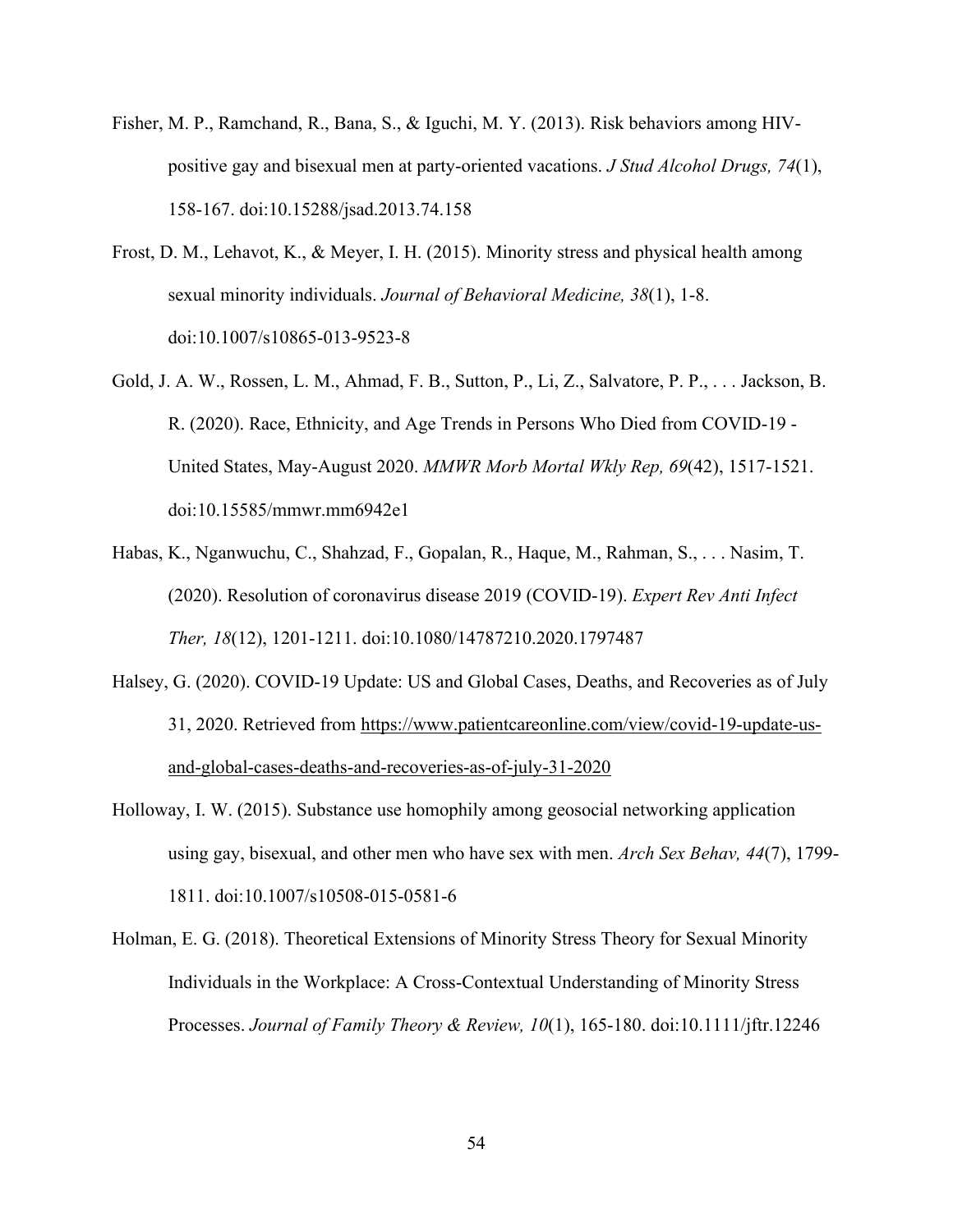Holshue, M. L., DeBolt, C., Lindquist, S., H. Lofy, K. H., Wiesman, J., Bruce, H., . . . and Pillai, S. K. (2021). First Case of 2019 Novel Coronavirus in the United States. *The New England Journal of Medicine*. Retrieved from

https://www.nejm.org/doi/full/10.1056/NEJMoa2001191

- International Business Machines (IBM). (2012). IBM SPSS Statistics for Mac, Released 2012 (Version 25.0). Armonk, NY. Retrieved from http://www-01.ibm.com/software/analytics/spss/products/statistics/
- Javanbakht, M., Ragsdale, A., Shoptaw, S., & Gorbach, P. M. (2019). Transactional Sex among Men Who Have Sex with Men: Differences by Substance Use and HIV Status. *J Urban Health, 96*(3), 429-441. doi:10.1007/s11524-018-0309-8
- Kite, M. E., & Bryant-Lees, K. B. (2016). Historical and Contemporary Attitudes Toward Homosexuality. *Teaching of Psychology, 43*(2), 164-170. doi:10.1177/0098628316636297
- Kutner, B. A., Nelson, K. M., Simoni, J. M., Sauceda, J. A., & Wiebe, J. S. (2017). Factors Associated with Sexual Risk of HIV Transmission Among HIV-Positive Latino Men Who have Sex with Men on the U.S.-Mexico Border. *AIDS and Behavior, 21*(3), 923– 934. doi:10.1007/s10461-016-1449-z
- Meyer, I. H. (2003). Prejudice as stress: conceptual and measurement problems. *Am J Public Health, 93*(2), 262-265. doi:10.2105/ajph.93.2.262
- Mink, M. D., Lindley, L. L., & Weinstein, A. A. (2014). Stress, Stigma, and Sexual Minority Status: The Intersectional Ecology Model of LGBTQ Health. *Journal of Gay & Lesbian Social Services, 26*(4), 502-521. doi:10.1080/10538720.2014.953660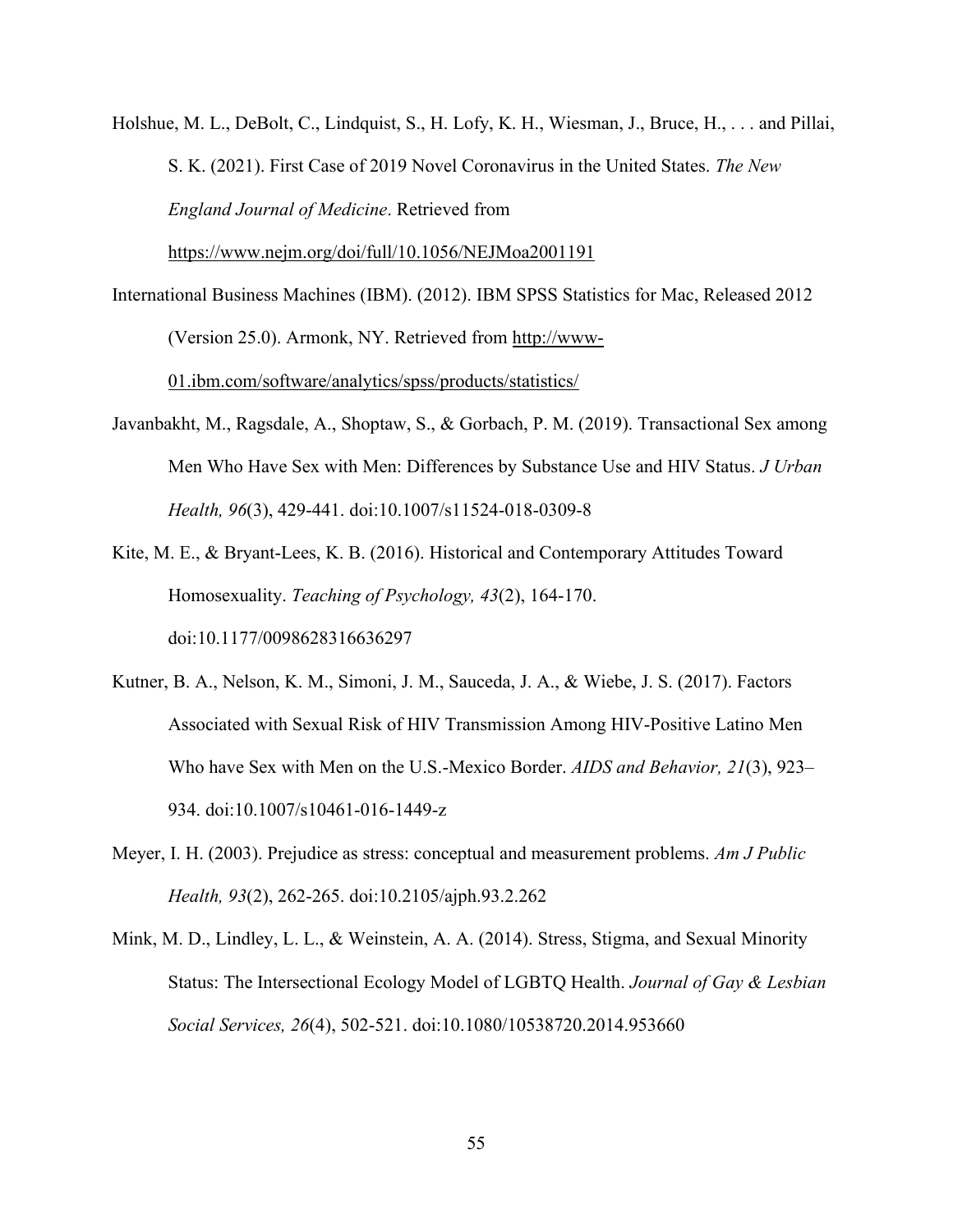- Office of Border Public Health. (2019). Texas México Border Retrieved from https://www.dshs.texas.gov/borderhealth/
- Office of Border Public Health. (2021). Map of DSHS Border Area. Retrieved from https://www.dshs.texas.gov/borderhealth/border\_health\_map.shtm
- Office of Disease Prevention and Health Promotion (ODPHP). (n.d.). Healthy People 2030. Retrieved from https://health.gov/healthypeople
- Ojinnaka, C. O., Adepoju, O. E., Burgess, A. V., & Woodard, L. (2020). Factors Associated with COVID-Related Mortality: the Case of Texas. *J Racial Ethn Health Disparities*. doi:10.1007/s40615-020-00913-5
- Pakianathan, M., Whittaker, W., Lee, M. J., Avery, J., Green, S., Nathan, B., & Hegazi, A. (2018). Chemsex and new HIV diagnosis in gay, bisexual and other men who have sex with men attending sexual health clinics. *HIV Med*. doi:10.1111/hiv.12629
- Ramirez-Valles, J., Garcia, D., Campbell, R. T., Diaz, R. M., & Heckathorn, D. D. (2008). HIV infection, sexual risk behavior, and substance use among Latino gay and bisexual men and transgender persons. *Am J Public Health, 98*(6), 1036-1042.

doi:10.2105/AJPH.2006.102624

- Rosenberg, E. S., Grey, J. A., Sanchez, T. H., & Sullivan, P. S. (2016). Rates of Prevalent HIV Infection, Prevalent Diagnoses, and New Diagnoses Among Men Who Have Sex With Men in US States, Metropolitan Statistical Areas, and Counties, 2012-2013. *JMIR Public Health and Surveillance, 2*(1), e22. doi:10.2196/publichealth.5684
- Rosentel, K., VandeVusse, A., & Hill, B. J. (2020). Racial and Socioeconomic Inequity in the Spatial Distribution of LGBTQ Human Services: an Exploratory Analysis of LGBTQ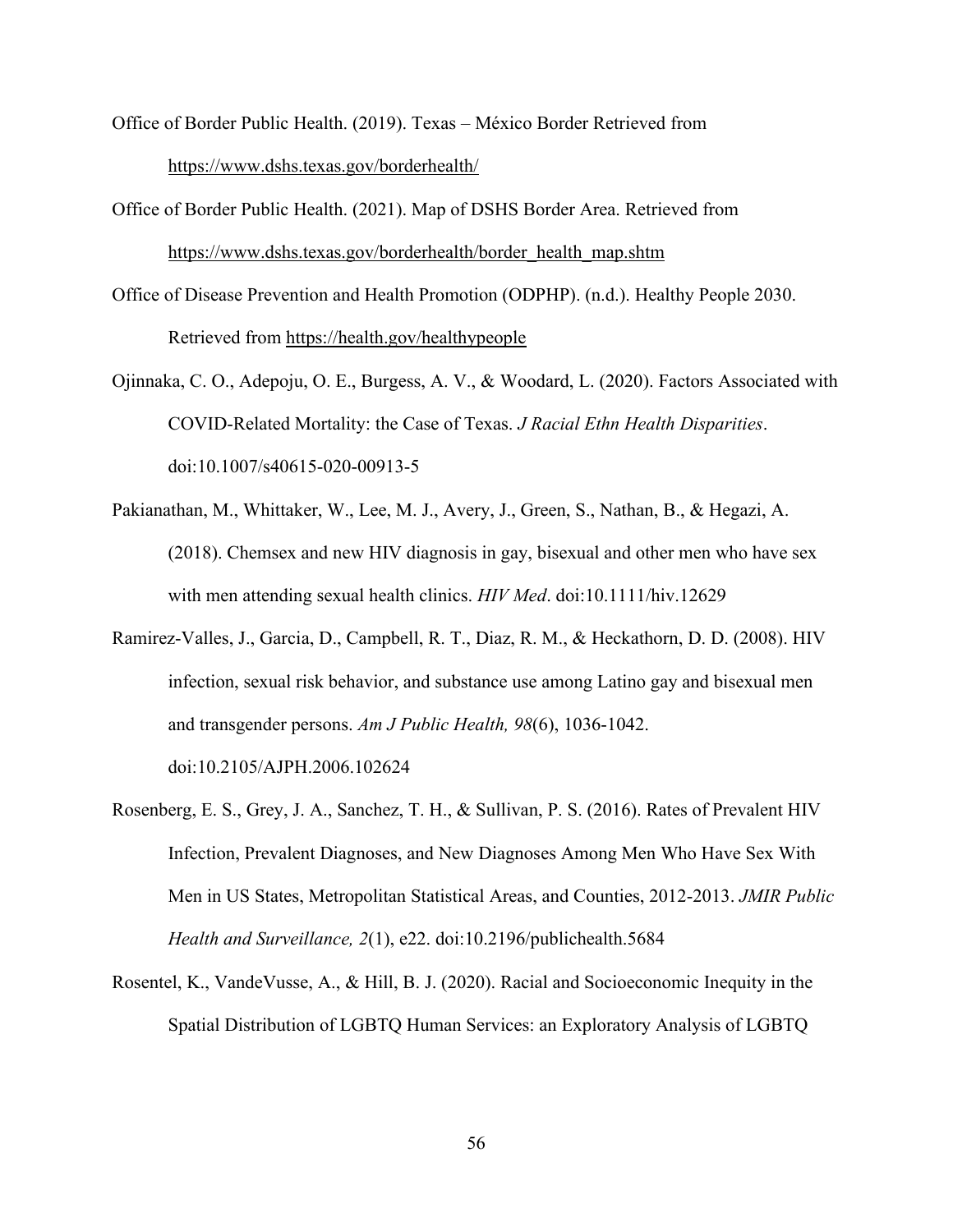Services in Chicago. *Sexuality Research and Social Policy, 17*(1), 87-103.

doi:10.1007/s13178-019-0374-0

- Rural Health Information Hub. (2019, 9/19/2019). Rural Border Health. Retrieved from https://www.ruralhealthinfo.org/topics/border-health
- Sanchez, T. H., Zlotorzynska, M., Rai, M., & Baral, S. D. (2020). Characterizing the Impact of COVID-19 on Men Who Have Sex with Men Across the United States in April, 2020. *AIDS Behav, 24*(7), 2024-2032. doi:10.1007/s10461-020-02894-2
- Schnarrs, P. W., Loza, O., Ciszek, E., Elias-Curry, Y., Aguilar, S., Bond, M. A., . . . Coalition, a. T. T. C.-Y. (2021). *COVID-19 & YOU: Experiences of Sexual and Gender Diverse Texans During COVID-19 Pandemic*. Retrieved from Austin, TX: https://guides.lib.utexas.edu/pridehealth/COVID19
- Severson, N., Munoz-Laboy, M., & Kaufman, R. (2014). 'At times, I feel like I'm sinning': the paradoxical role of non-lesbian, gay, bisexual and transgender-affirming religion in the lives of behaviourally-bisexual Latino men. *Cult Health Sex, 16*(2), 136-148. doi:10.1080/13691058.2013.843722
- Stephenson, R., Chavanduka, T. M. D., Rosso, M. T., Sullivan, S. P., Pitter, R. A., Hunter, A. S., & Rogers, E. (2021). Sex in the Time of COVID-19: Results of an Online Survey of Gay, Bisexual and Other Men Who Have Sex with Men's Experience of Sex and HIV Prevention During the US COVID-19 Epidemic. *AIDS Behav, 25*(1), 40-48. doi:10.1007/s10461-020-03024-8
- Texas Department of State Health Services. (2020, June 17, 2020). Border Report Section 4 HIV Diagnoses and People Living with HIV. Retrieved from https://www.dshs.state.tx.us/hivstd/reports/border/sec4.shtm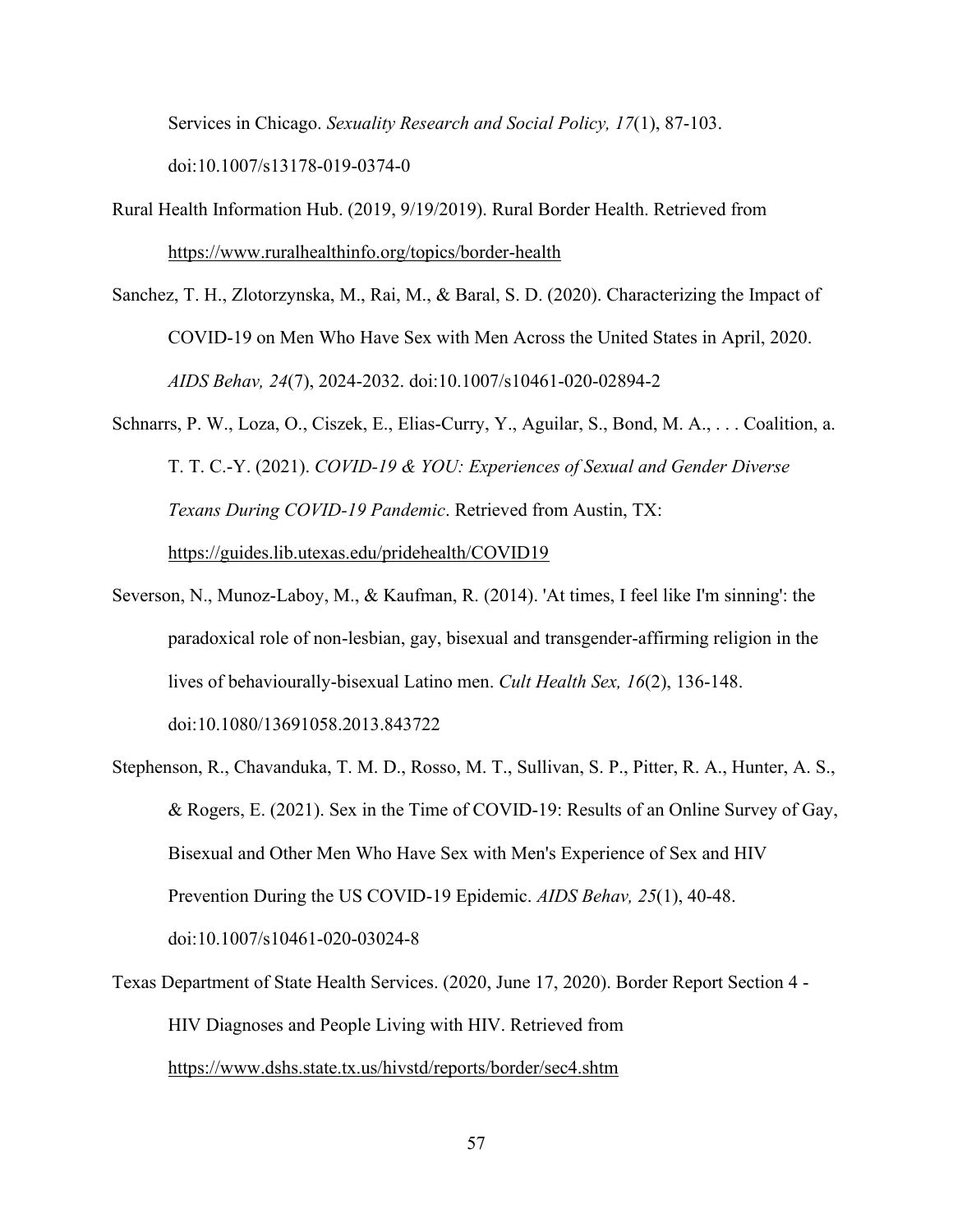- Texas Department of State Health Services. (n.d). Texas Department of State Health Services TB/HIV/STD Section: A Disproportionate Burder. In (Vol. 13-15036).
- Texas Department of State Health Services HIV/STD Program. (2019). An Overview of HIV in Texas. In.
- Texas Tribune. (2020, May 25, 2020). Coronavirus in Texas: Pence names Texas as a possible alternative GOP convention site. Retrieved from https://www.texastribune.org/2020/05/23/coronavirus-updates-texas/
- United States-Mexico Border Health Commission. (2015). *Healthy Border 2020: A Prevention and Health Promotion Initiative*. Retrieved from

https://www.hhs.gov/sites/default/files/res\_2805.pdf

United States Census Bureau. (2019). Language Spoken Other than English Sopken at Home in Texas. Retrieved from https://www.census.gov/search-

results.html?q=Texas+Home+language&page=1&stateGeo=none&searchtype=web&css  $p =$ SERP $&$ charset =UTF-8